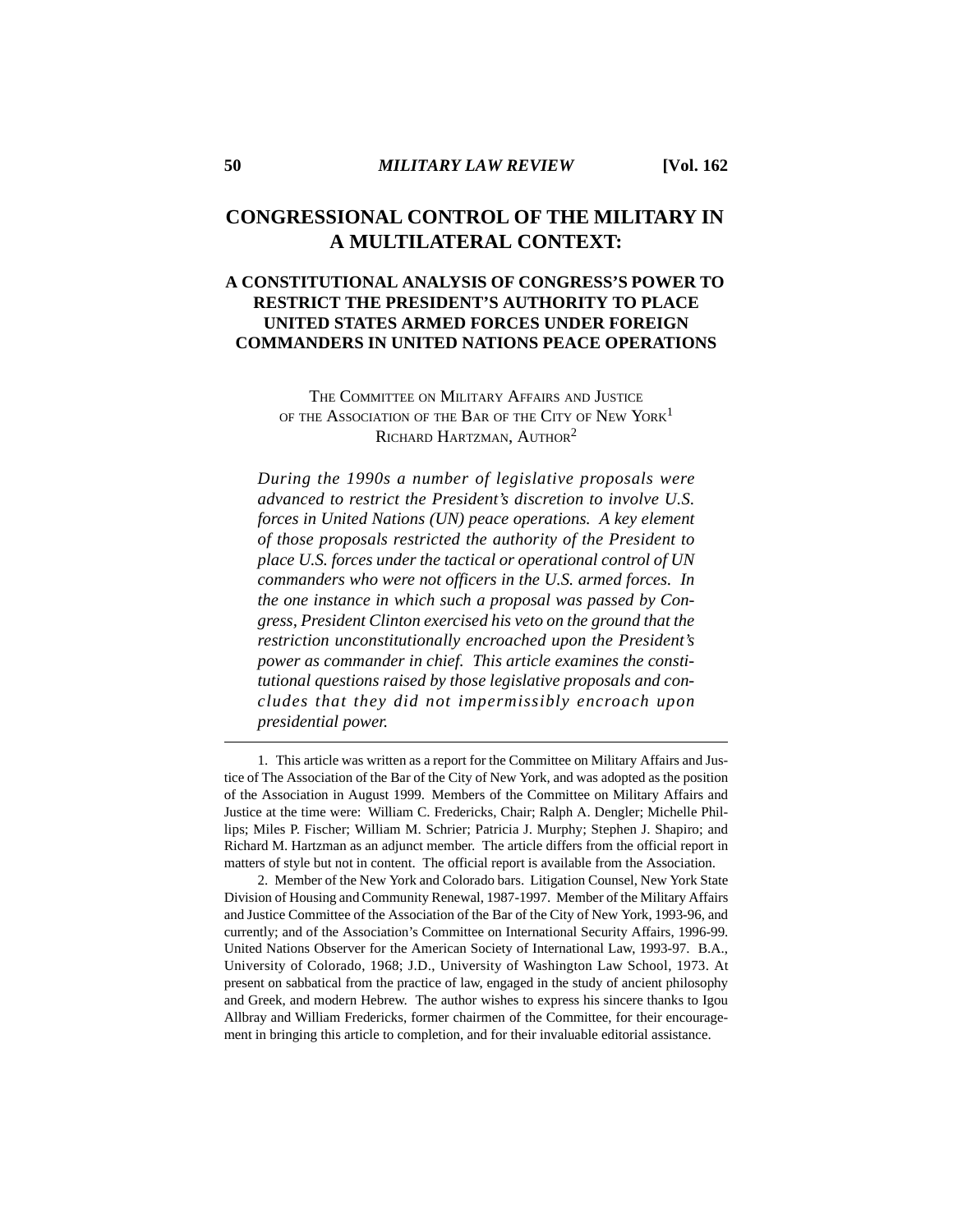*In the absence of legislative restriction the President has discretion, within the limits of his responsibilities as commander in chief, to determine the qualifications for selection of a commander charged with the tactical or operational control of U.S. armed forces serving in UN peace operations. However, this power is not exclusive. Congress may choose to enact its own selection criteria under its power to make rules for the government and regulation of the armed forces; and if it does so, that enactment takes precedence over and limits presidential discretion. Congress's rule-making power in matters of military administration is plenary. The kind of restriction contained in the legislative proposals is neither beyond Congress's power to legislate, nor does it constitute an unconstitutional encroachment upon the President's authority to direct military operations.*

*Moreover, such a restriction does not unconstitutionally infringe upon the President's power to conduct diplomacy and negotiate agreements. The President has exclusive power to conduct and control foreign diplomacy, negotiations, and communications. But the President is not the sole determiner of the content of that diplomacy. Congress has a role in determining foreign policy, particularly when that policy involves the disposition of military forces. The restriction in the legislative proposals, being a constitutionally valid exercise of Congress's power to make rules for the government and regulation of the armed forces, is also a constitutionally proper constraint on the President's power to conduct diplomacy and negotiate military agreements with the UN for the disposition of American forces in peace operations.*

*However, though constitutional, adopting such a legislative restriction would not reflect a wise policy choice. It would go counter to the fundamental need for flexibility in the conduct of foreign affairs. It would set up a double-standard in relation to other countries that would damage diplomatic efforts to obtain cooperation in establishing peace missions. Finally, passage of this type of blanket legislative restriction would likely have an undesirable effect on the relationship between the President and the Congress, undermining the comity and mutual respect between these co-equal branches of government in a field in which it is of paramount importance that the President and the Congress work together.*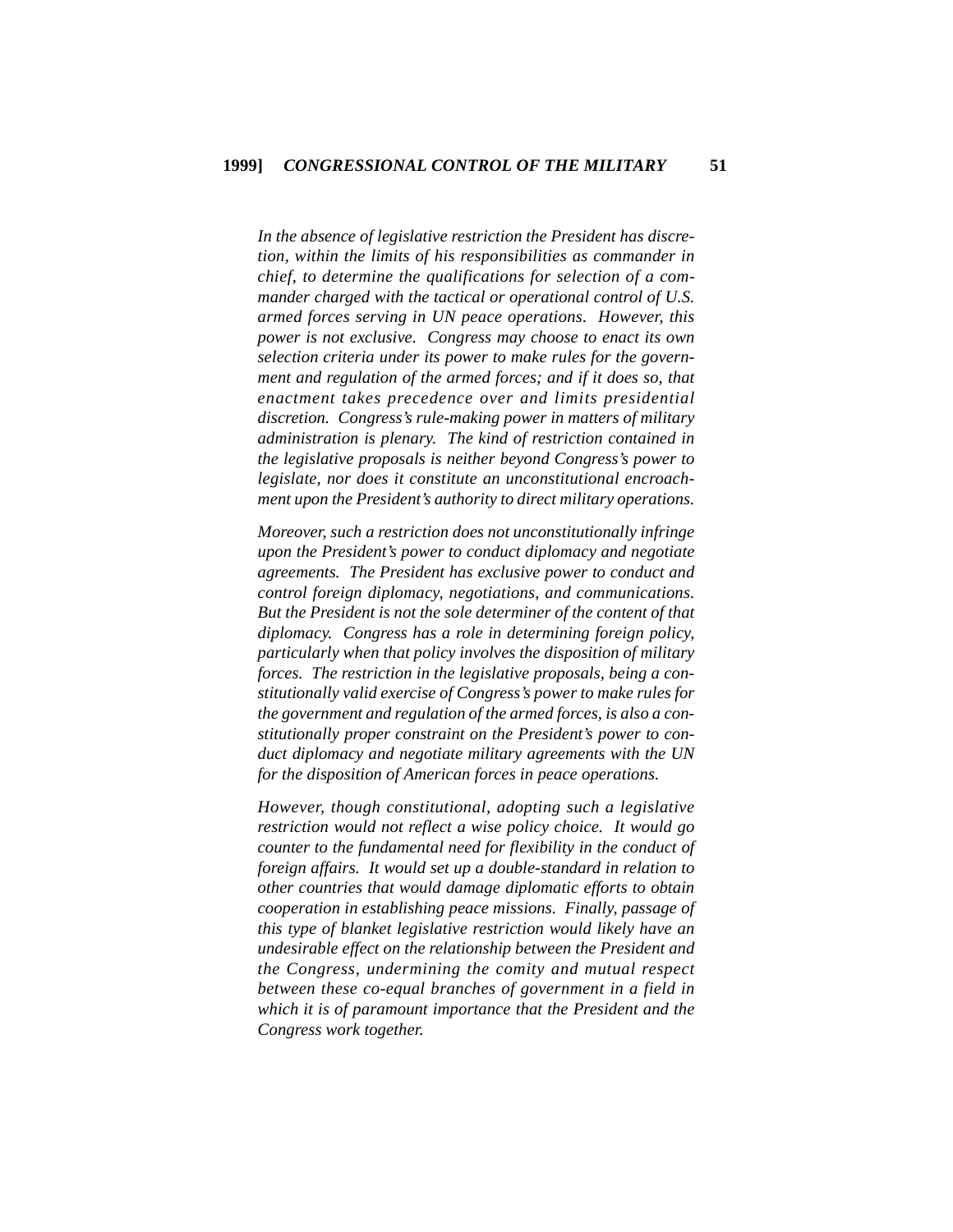# **52** *MILITARY LAW REVIEW* **[Vol. 162**

# TABLE OF CONTENTS

| II. GENESIS, HISTORY, AND CONTENT OF THE LEGISLATION  56                                                                                                                                                                                                        |
|-----------------------------------------------------------------------------------------------------------------------------------------------------------------------------------------------------------------------------------------------------------------|
|                                                                                                                                                                                                                                                                 |
|                                                                                                                                                                                                                                                                 |
| III. CONSTITUTIONAL ANALYSIS OF THE LEGISLATION. 66                                                                                                                                                                                                             |
|                                                                                                                                                                                                                                                                 |
| 2. The Supreme Court's Understanding of the Commander in<br>3. Limitations on the President's Power as Commander in Chief 80                                                                                                                                    |
| B. Congress's Power to Make Rules for the Government and Regulation                                                                                                                                                                                             |
|                                                                                                                                                                                                                                                                 |
| a. Does Congress have Authority to Establish Qualifications for<br>b. Does Congress have Power to Authorize and Set Rules for the<br>c. Does Congress have Power to Enact Rules Delimiting Command<br>and Control Structures and Relations, Including the Chain |
| C. Congress or the President: Which Branch Has Primacy in Regulating                                                                                                                                                                                            |
| D. The President's Power to Conduct Diplomacy and Negotiate<br>Agreements: Does it Trump Congress's Power Under the<br>"Make Rules" Clause With Respect to House Bill 3308?  109                                                                                |
|                                                                                                                                                                                                                                                                 |
| IV. POSTSCRIPT: CONGRESSIONAL EFFORTS TO RESTRICT THE<br>PRESIDENT'S AUTHORITY TO PLACE U.S. ARMED FORCES UNDER<br>FOREIGN COMMANDERS IN MULTILATERAL OPERATIONS-                                                                                               |
|                                                                                                                                                                                                                                                                 |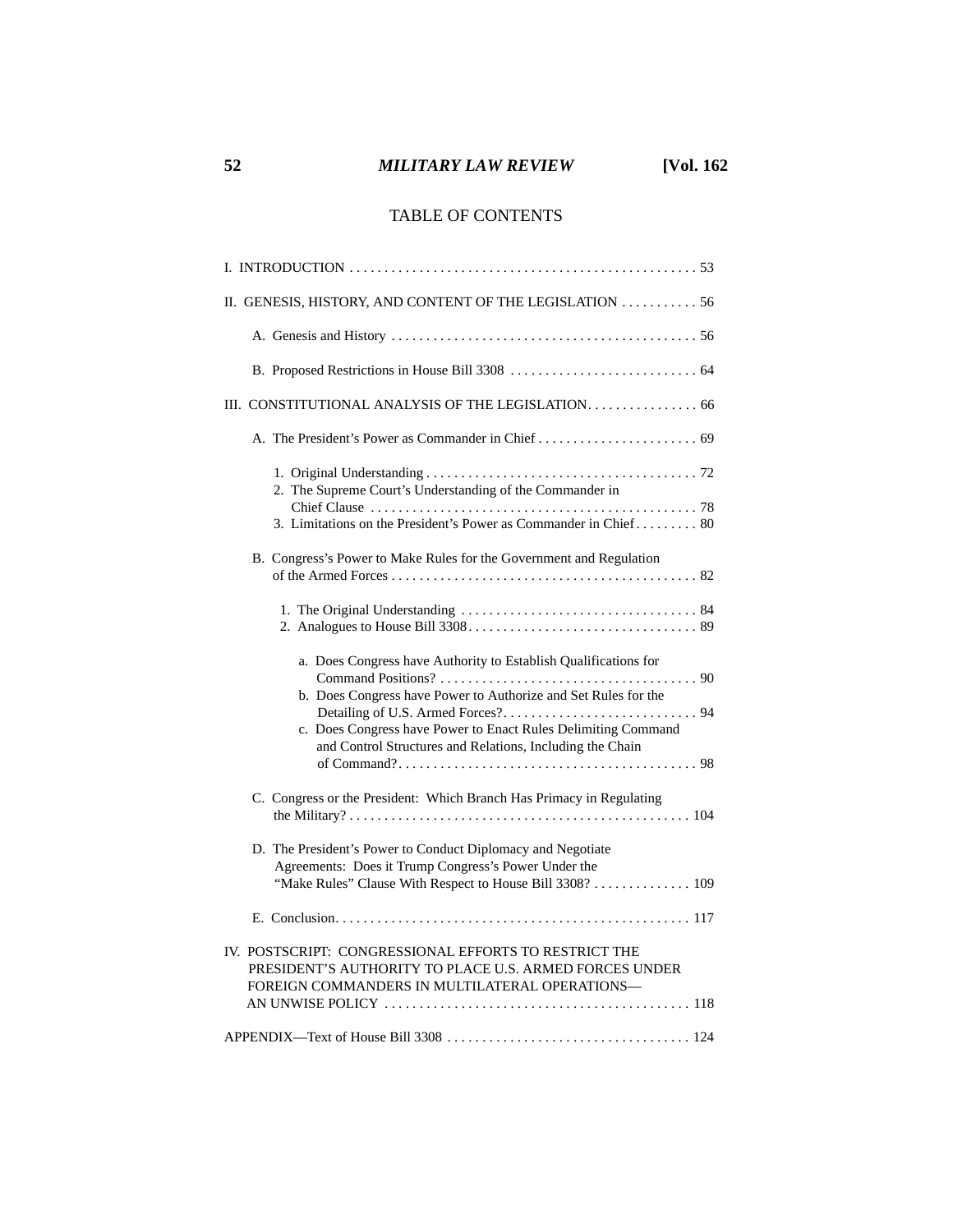### I. Introduction

There has been considerable national debate in recent years concerning the extent to which United States foreign policy objectives in the post-Cold War era should be pursued through multilateral organizations, and in particular through the UN. In the course of this debate, legislation was repeatedly proposed in Congress that would have significantly limited the President's authority to involve U.S. military forces in UN peace operations by prohibiting, as a general rule, U.S. military personnel from serving under non-U.S. commanders in UN operations. President Clinton opposed these legislative proposals as unconstitutional and vetoed the one version that was passed by Congress. Proposals to prevent U.S. troops from serving under foreign commanders in peace operations have continued to surface, most recently in the context of a March 1999 House resolution concerning North Atlantic Treaty Organization (NATO) peacekeeping operations in Kosovo.3 This confirms that the subject is one of continuing significance. Because these are important constitutional issues not yet addressed by scholars and commentators, the author, on behalf of the Committee on Military Affairs and Justice of the Association of the Bar of the City of New York, undertook this comprehensive review.<sup>4</sup>

The questions considered in this article involve classic separation of powers issues: the dividing lines between the President's commander in chief and foreign affairs powers, on the one hand, and Congress's authority

<sup>3.</sup> Subsection 3(b)(1)(B) of H.R. Con. Res. 42, 106th Cong. 1st Sess. (1999), provides for certification by the President to Congress that "all United States Armed Forces personnel so deployed pursuant to subsection (a) [i.e., any NATO peacekeeping operation in Kosovo] will be under the operational control only of United States Armed Forces military officers." The Resolution was approved by the House on 11 March 1999 by a vote of 219 to 191.

<sup>4.</sup> The Committee is unaware of any scholarly articles that consider the pertinent constitutional issue in any detail. Two memoranda prepared during the legislative proceedings address aspects of the constitutional issue. One was prepared by the American Law Division of the Congressional Research Service, dated 30 April 1996 (on file with the Committee on Military Affairs  $\&$  Justice), which asserts that the legislation is constitutional. Its analysis, however, is largely conclusory. The second was prepared by Assistant Attorney General Walter Dellinger, which concludes that the legislative proposals are unconstitutional. Memorandum for Alan J. Kreczko, Special Assistant to the President and Legal Adviser to the National Security Council, from Walter Dellinger, Assistant Attorney General, U.S. Department of Justice, Office of Legal Counsel, subject: House Bill 3308 (May 8, 1996), *reprinted in* 142 CONG. REC. H10062 (daily ed. Sept. 5, 1996) [hereinafter Dellinger Memorandum]. However, the Committee considers this analysis to be incomplete and, in addition, disagrees with its premises. The arguments in the memorandum are addressed in this article.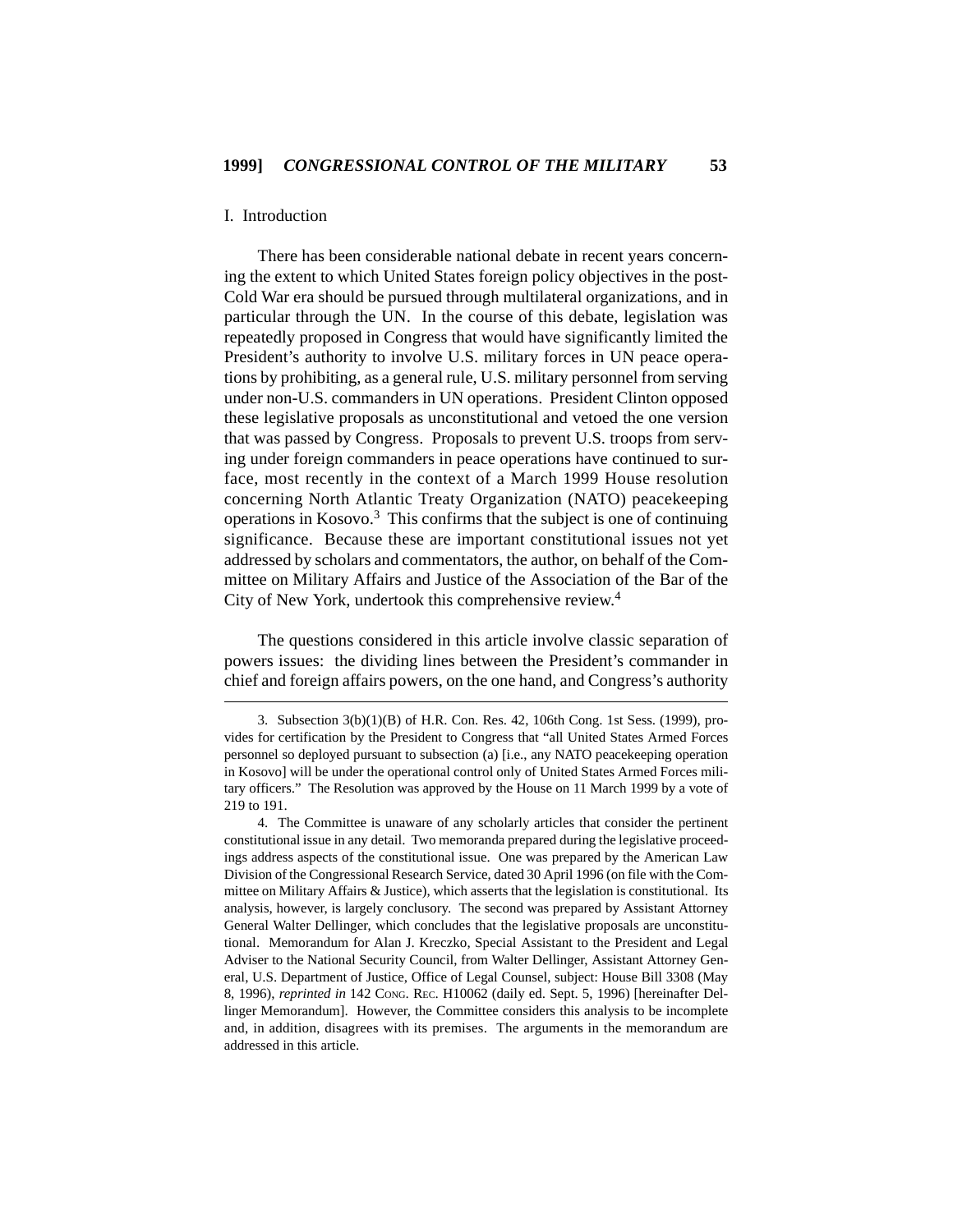to "make rules" for the government and regulation of the armed forces, on the other hand. The constitutional issues can be characterized by a number of questions: Would a restriction on the President's authority to place U.S. forces under foreign commanders in UN peace operations impermissibly encroach upon the sphere of exclusive presidential powers to control the military or to conduct diplomacy and negotiate international agreements? Are decisions regarding whom should command U.S. troops in UN peace operations exclusively within the discretion of the President, or does Congress have power under the Constitution to enact rules to govern such decisions? If the restriction falls within an area of concurrent congressional and presidential power, does Congress or the President have primacy?5

The question is not one of war powers–which concern, strictly speaking, the decision to go to war and to conduct a war–but rather the broader field of military powers.<sup>6</sup> The failure to make this distinction may have been one source of confusion during congressional debates on the various legislative proposals. In the early stages of the debate, there was considerable confusion about the scope of the proposal. Many members of Congress believed that the proposed restrictions related to the authority of the President to commit American forces to UN peace operations. This view reflected the goal of the proponents of the legislation, which was effectively to end the involvement of the United States in UN peace operations, notwithstanding the inclusion of a waiver provision. Only later did it

<sup>5.</sup> Potentially there are two additional constitutional issues. The first concerns the power of the purse. The proposed law would restrict the obligation or expenditure of funds for U.S. forces serving under foreign commanders in UN peace operations. A constitutional question concerning the use of the appropriations power by Congress arises if the substantive legislative restriction encroaches upon exclusive Presidential power: Can Congress control indirectly through the power of the purse what it cannot control directly? The second issue concerns the waiver provision in the legislation. Does the authorization for the President to waive the restriction under specified circumstances eliminate any constitutional infirmity that may have existed without it?

<sup>6.</sup> The large body of constitutional literature and case law concerning the military typically refers to "war powers," a phrase that came into general usage during the Civil War era. *See* EDWARD S. CORWIN, THE PRESIDENT: OFFICE AND POWERS, 1789-1984, at 264 (5th rev. ed. 1984). However, when discussing military matters falling outside the domain of "war," it is analytically more accurate to speak in terms of "military powers," that is, the power to establish and maintain, govern and regulate, and use military forces, of which the "war power" is only one aspect. The Constitution authorizes maintaining a standing army during peacetime. Moreover, many military operations, such as peacekeeping, drug interdiction, humanitarian assistance, and arguably peace enforcement operations under the UN Charter, do not constitute war. It is conceptually confusing to analyze constitutional issues regarding non-wartime military matters, and even many issues regarding wartime governance of the military, in terms of "war powers."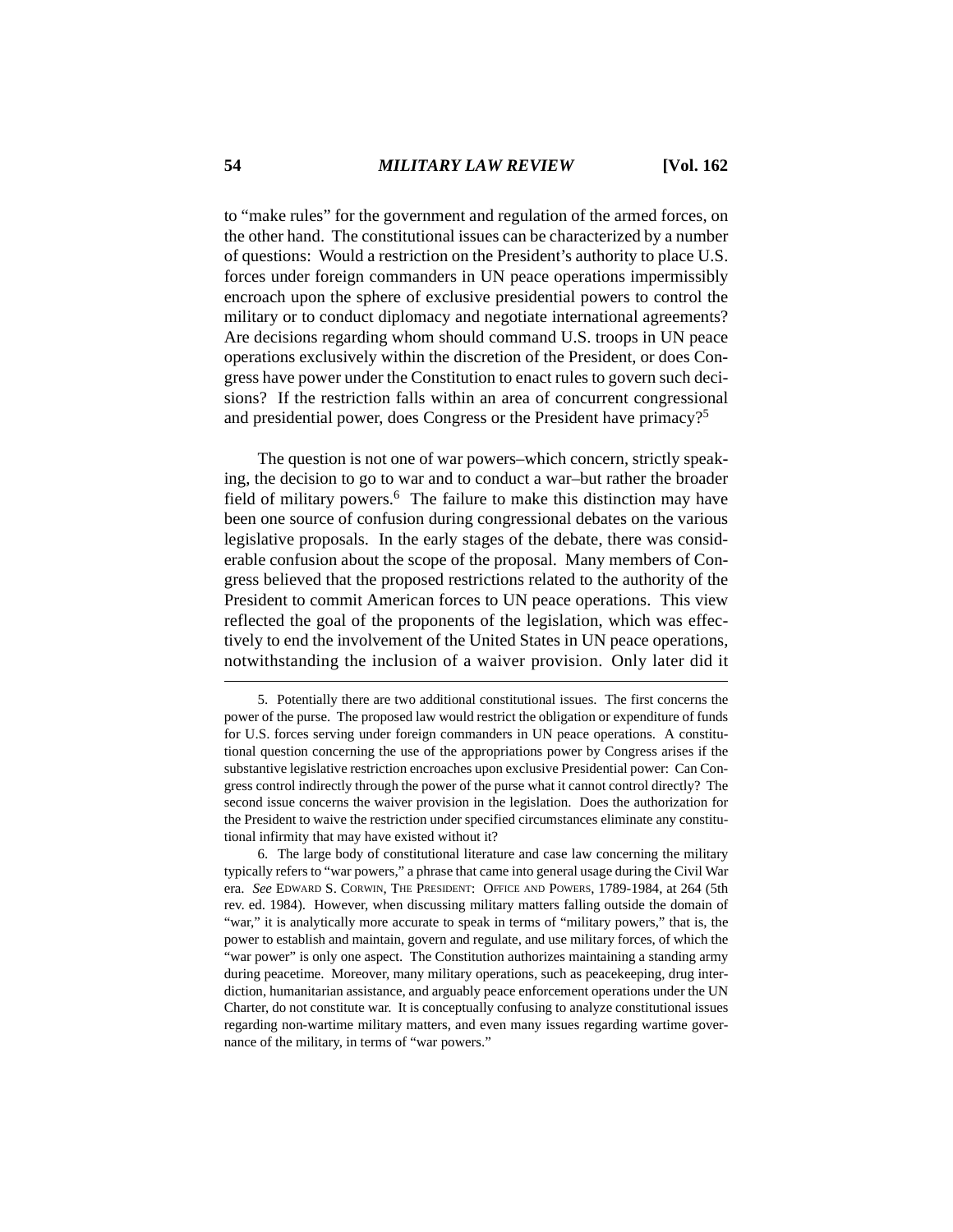become clear that the restrictions, as a matter of constitutional law, did not concern the question of *whether* to participate in a peace operation, but rather, once a commitment to engage has been made, the authority of the President to determine the control of U.S. military personnel detailed to the operation.

Were war powers the issue in the legislation, any number of additional constitutional questions would have come into play: Does the President have independent power to commit the nation to a military operation, even if that operation is "short of war"? Does the Constitution give the President independent authority to commit U.S. forces to UN peace operations without prior congressional approval? Does the War Powers Resolution bear on presidential decisions to involve U.S. forces in UN peace operations? These are all important questions, but they are not germane to a constitutional analysis of the legislation at issue in this article.<sup>7</sup>

The analysis in the article focuses on the allocation of powers between the executive and legislative branches with regard to the administration and command of the armed forces, and with regard to the conduct of military and foreign affairs through diplomacy and the negotiation of agreements. On the one hand, Congress has the power to raise and support an army, and to make rules for regulating and governing the armed forces. Congress can set foreign policy through legislative enactments. Further, it has power to make laws necessary and proper to carry out its own powers as well as all other powers vested by the Constitution. On the other hand, the President is the commander in chief of those forces, and has the power

<sup>7.</sup> *See, e.g.*, Matthew D. Berger, *Implementing a United Nations Security Council Resolution: The President's Power to Use Force Without the Authorization of Congress*, 15 HASTINGS INT'L. & COMP. L. REV. 83 (1991); Lori Fisler Damrosch, *The Constitutional Responsibility of Congress for Military Engagements*, 89 AM. J. INT'L L. 58 (1995); Thomas M. Franck & Faiza Patel, *UN Police Action in Lieu of War: "The Old Order Changeth*,*"* 85 AM. J. INT'L L. 61 (1991); Michael J. Glennon, *The Constitution and Chapter VII of the United Nations Charter*, 85 AM. J. INT'L L. 74 (1991); Michael J. Glennon & Allison R. Hayward, *Collective Security and the Constitution: Can the Commander in Chief Power* be Delegated to the United Nations?, 82 GEO. L.J. 1573 (1994); Jordan J. Paust, Peace-*Making and Security Council Powers: Bosnia-Herzegovina Raises International and Constitutional Questions*, 19 S. ILL. L.J. 131 (1994); Jane E. Stromseth, *Collective Force and Constitutional Responsibility: War Powers in the Post-Cold War Era*, 50 U. MIAMI L. REV. 145 (1995); Letter from Bruce Ackerman et al., to President William J. Clinton (Aug. 31, 1993), *reprinted in* 89 AM. J. INT'L L. 127 (1995); Letter from Walter Dellinger, Assistant Attorney General, Office of Legal Counsel, U.S. Department of Justice, to Senators Robert Dole, Alan K. Simpson, Strom Thurmond & William S. Cohen (Sept. 27, 1994), *reprinted in* 89 AM. J. INT'L L. 122 (1995).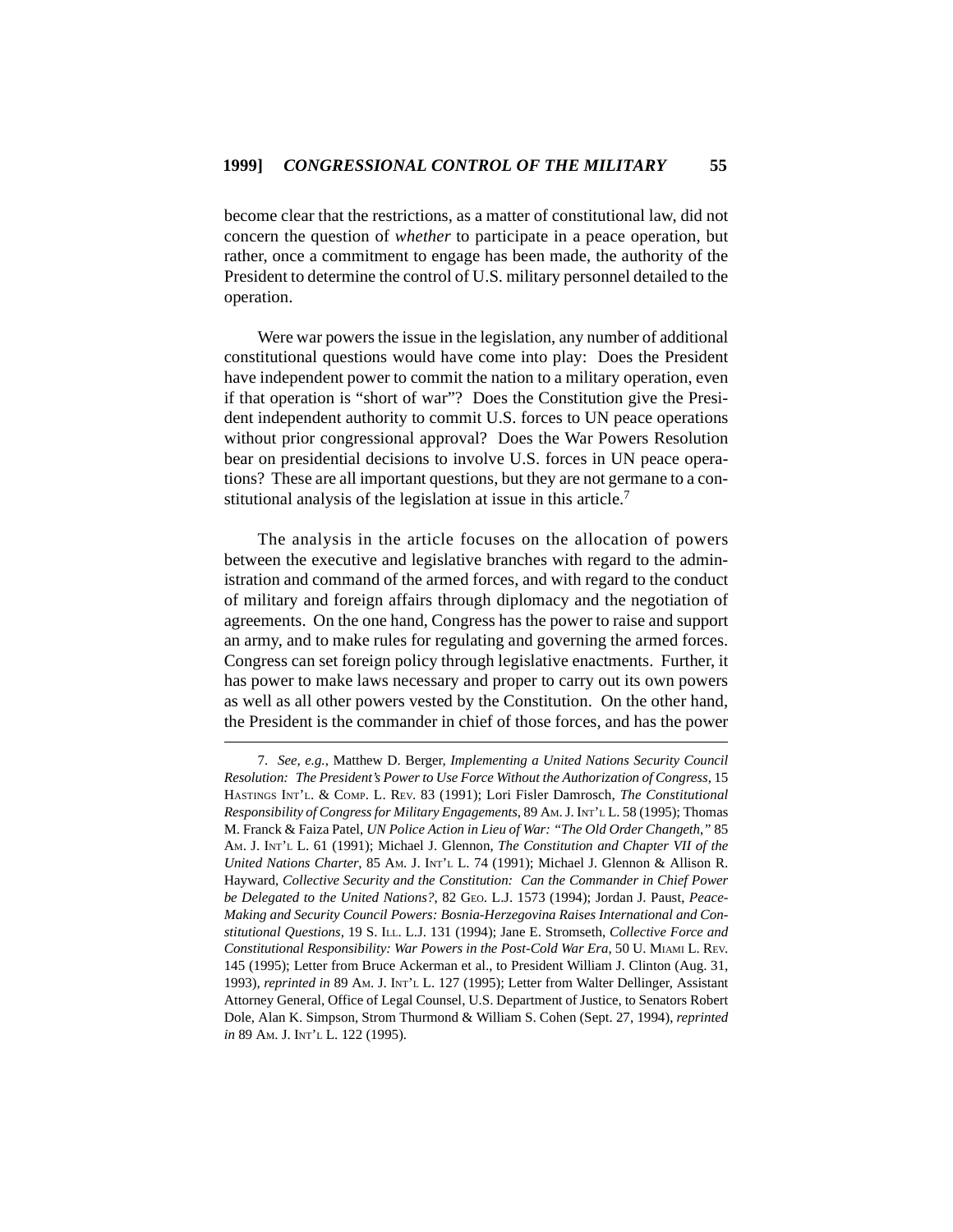to represent the nation in the conduct of diplomacy and the negotiation of agreements and treaties. After reviewing the background and provisions of one version of the proposed legislation in Part II, Part III of this article explores these constitutional powers in relation to the legislation, offering a number of ways of characterizing the proposed restriction as a means of answering the constitutional question.

The postscript discusses some of the policy concerns, which are important in judging the wisdom of this type of legislative proposal. A number of questions are addressed: Is a blanket restriction such as that proposed in the legislation, even with a waiver provision, wise governance? Would it be more beneficial to leave such decisions to the President, acting on the advice of his senior military advisors, based on developing military doctrines of joint and coalition operations, and upon the tradition of "lessons learned"? Is such legislation an appropriate method for handling the institutional relations between the legislative and executive branches of the government?

#### II. Genesis, History, and Content of the Legislation

#### A. Genesis and History

The recent efforts by Congress to restrict the U.S. role in UN peace operations represents only one episode in the often problematic relationship between the United States and the UN. The main impulse leading to the creation of the UN was the concern for international security–"to save succeeding generations from the scourge of war."8 Two devastating world wars and the failure of the League of Nations spurred world leaders to renew their efforts to form an effective international security organization.

In this new organization, the central organ for security matters was the Security Council, patterned as a modified concert of powers, with five great powers (United States, Soviet Union, Great Britain, France, and China) having permanent seats on the Council and a veto power on substantive matters, and with other countries<sup>9</sup> serving on the Council on a rotating basis.10 Chapters VI ("Pacific Settlement of Disputes") and VII

<sup>8.</sup> UN CHARTER pmbl.

<sup>9.</sup> Initially six, the number was increased to ten in December 1963, effective as of September 1965. *See* UNITED NATIONS, EVERYMAN'S UNITED NATIONS 465 (8th ed. 1968).

<sup>10.</sup> UN CHARTER arts. 23, 27.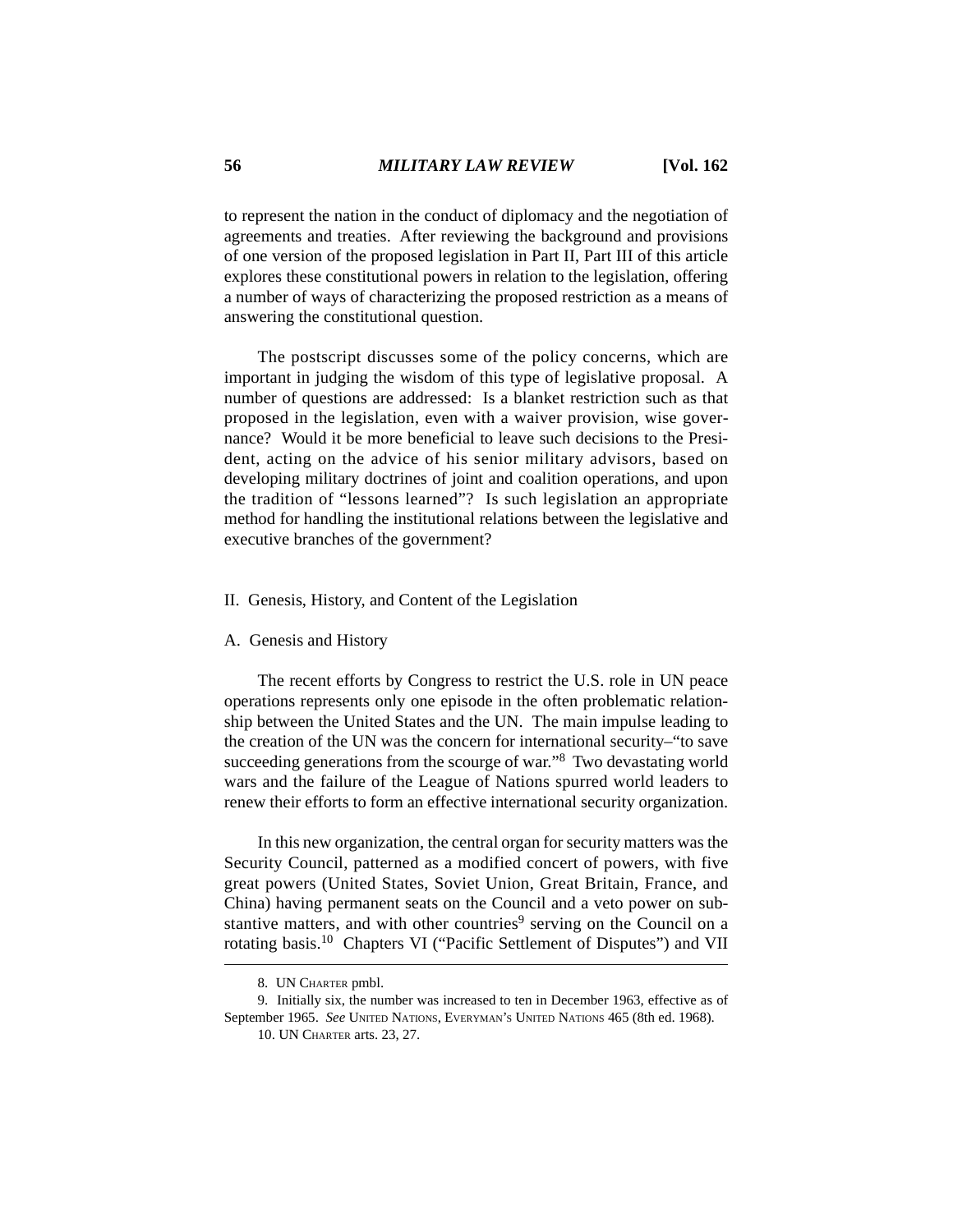("Action with Respect to Threats to the Peace, Breaches of the Peace, and Acts of Aggression") of the UN Charter spell out the tools available to the Security Council. Chapter VI measures roughly correspond to what has been termed peace making, and Chapter VII measures roughly correspond to what has been termed peace enforcement.<sup>11</sup>

Article 42, in Chapter VII of the Charter, empowers the Security Council to use such force "as may be necessary to maintain or restore international peace and security."12 The drafters of the Charter contemplated that forces would be made available to the UN for Article 42 actions by member nations on the call of the Security Council. For this purpose, Article 43 of the Charter provided for the negotiation of special agreements between member states and the Security Council, "subject to ratification by the signatory states in accordance with their respective constitutional processes."13 The agreements would "govern the numbers and types of forces, their degree of readiness and general location, and the nature of the facilities and assistance to be provided."<sup>14</sup>

The United States ratified the UN Charter before the end of World War II,<sup>15</sup> and implemented it through the UN Participation Act (UNPA).<sup>16</sup> Sections 6 and 7 of the UNPA authorize the President to commit personnel to UN missions under specified circumstances. Section  $6^{17}$  authorizes the President to commit troops to Chapter VII peace enforcement operations without further congressional approval, but only after the President has negotiated a special agreement with the UN Security Council pursuant to Article 43 of the Charter, only after Congress has approved such agreement, and only to the extent provided for in such special agreement. Section 7 of the UNPA18 allows the President to commit up to one thousand members of the armed forces to UN operations not undertaken under Chapter VII of the UN Charter, that is, operations that are not Article 42 operations, such as peacekeeping operations. Forces committed by the

16. Ch. 583, 59 Stat. 619 (Dec. 20, 1945) (codified as amended at 22 U.S.C. §§ 287- 287e).

17. 22 U.S.C.S. § 287d (LEXIS 1999).

18. 22 U.S.C.S. § 287d-1. Relevant portions of the section are quoted *infra* in the text accompanying note 146.

<sup>11.</sup> BOUTROS BOUTROS-GHALI, AN AGENDA FOR PEACE *passim* 1992. Peacekeeping, characterized as a "Chapter Six and a Half" operation by Dag Hammarskjöld, is discussed *infra* in the text accompanying notes 21-24.

<sup>12.</sup> UN CHARTER art. 42.

<sup>13.</sup> UN CHARTER art. 43.

<sup>14.</sup> *Id.*

<sup>15. 59</sup> Stat. 1031, T.S. No. 993 (June 26, 1945).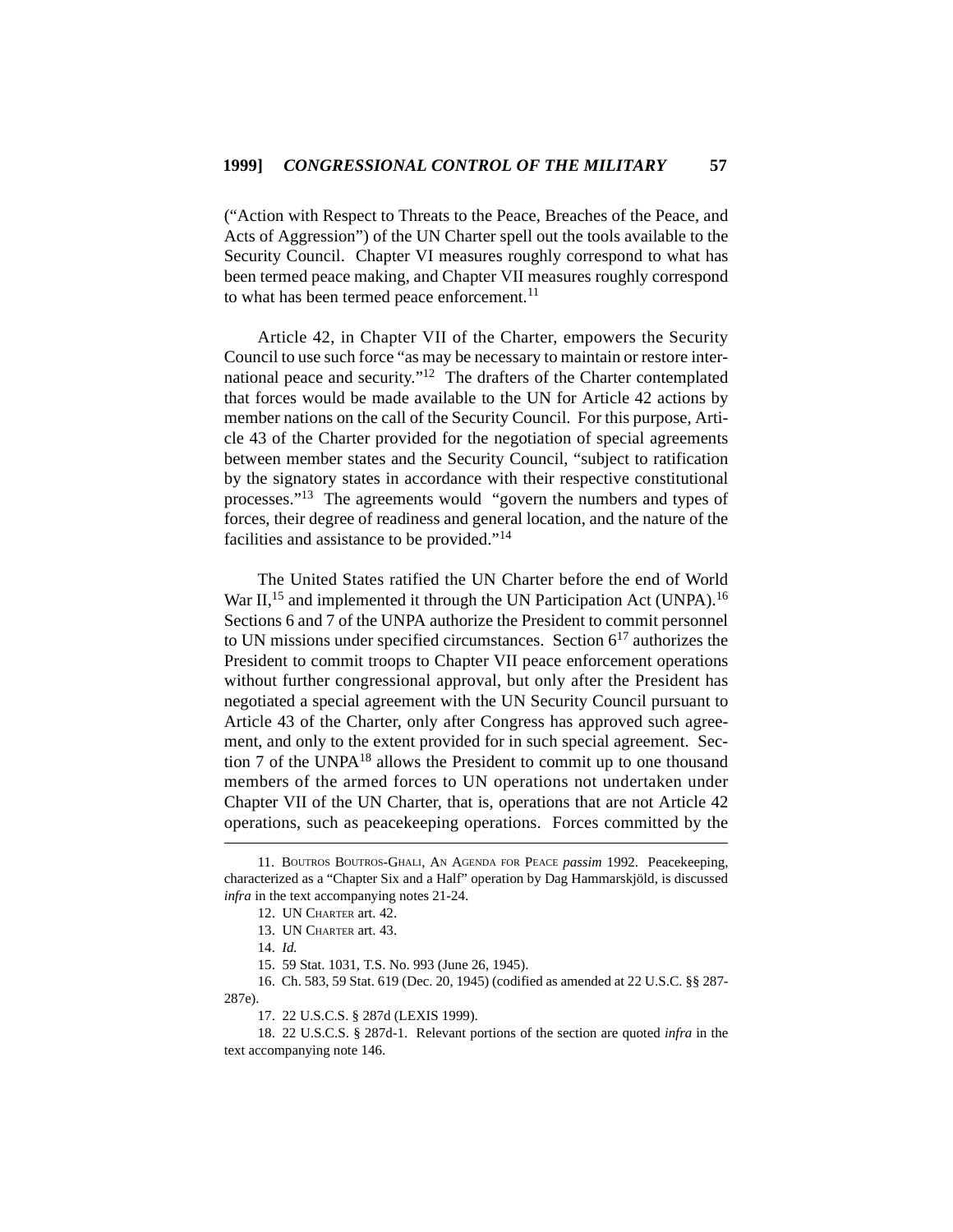President pursuant to Section 7 are limited to serving as observers, guards, or in other noncombatant capacities.<sup>19</sup>

With this new international security mechanism in place, and the United States a central participant, hopes were raised for a less violent world. However, those hopes were soon dashed by the growing rivalry between the Soviet Union and the Western powers. The emerging Cold War prevented the UN security mechanisms from performing as intended. A concert of powers cannot work when the actors find little ground for cooperation. Efforts to negotiate Article 43 agreements soon collapsed, and the exercise of the veto largely precluded the undertaking of actions by the Security Council.<sup>20</sup> Nevertheless, a limited scope was found for collective action by the UN in situations where the superpowers saw it in their interest to avoid an escalating confrontation.

The Security Council authorized missions that evolved their own principles and patterns through improvisation and came to be known as peacekeeping operations.<sup>21</sup> These were basically "holding actions," typically employed to monitor cease-fires, help with troop withdrawals, and

20. One notable exception where the Security Council was able to act during the Cold War occurred in 1950 when it authorized the use of force in Korea. The authorizing resolution passed only because the Soviet Union was boycotting Security Council proceedings at the time.

<sup>19.</sup> A later statute that allows the commitment of U.S. personnel to UN operations is Section 628 of the Foreign Assistance Act of 1961, codified as 22 U.S.C. § 2388. That law authorizes the President to permit agency heads to detail or assign to any international organization any officer or employee of the agency "for common defense against internal or external aggression." This authority neither limits the type of operation to which members of the armed forces may be detailed, nor contains the number and use limitations of §§ 6 and 7 of the UNPA. Whether it supersedes those limitations is a question which is not addressed in this article. The functions of the President under this law have been delegated to the Secretary of Defense subject to consultation with the Secretary of State. Exec. Order 12,163, 44 Fed. Reg. 56,673 (Sept. 29, 1979). *See* UN PEACE OPERATIONS 108-9, 435, 437- 439 (Walter G. Sharp, Sr. ed., 1995) (discussing this statute further) [hereinafter Sharp]. For statutory language see *infra* text accompanying note 148.

<sup>21.</sup> The legal basis for peacekeeping operations has long been a subject of controversy. While Dag Hammarskjöld said that they could be viewed as deriving from a "Chapter Six and a Half" of the UN Charter (see UNITED NATIONS, THE BLUE HELMETS 5 (2nd ed. 1990) [hereinafter BLUE HELMETS]), and the Soviet Union argued that there was no basis in the Charter for peacekeeping operations, various Articles including 34, 36, 40 and 41 in Chapters VI and VII of the Charter have been held to stand as a legal basis. *See also* D.W. BOWETT, UNITED NATIONS FORCES 274-312 (1964) (providing further discussion of the controversy); STEVEN J. RATNER, THE NEW UN PEACEKEEPING 56-61 (1995) (providing further discussion of the controversy); Sharp, *supra* note 19, at 106 (providing a useful chart relating various Charter provisions to different types of peace operations).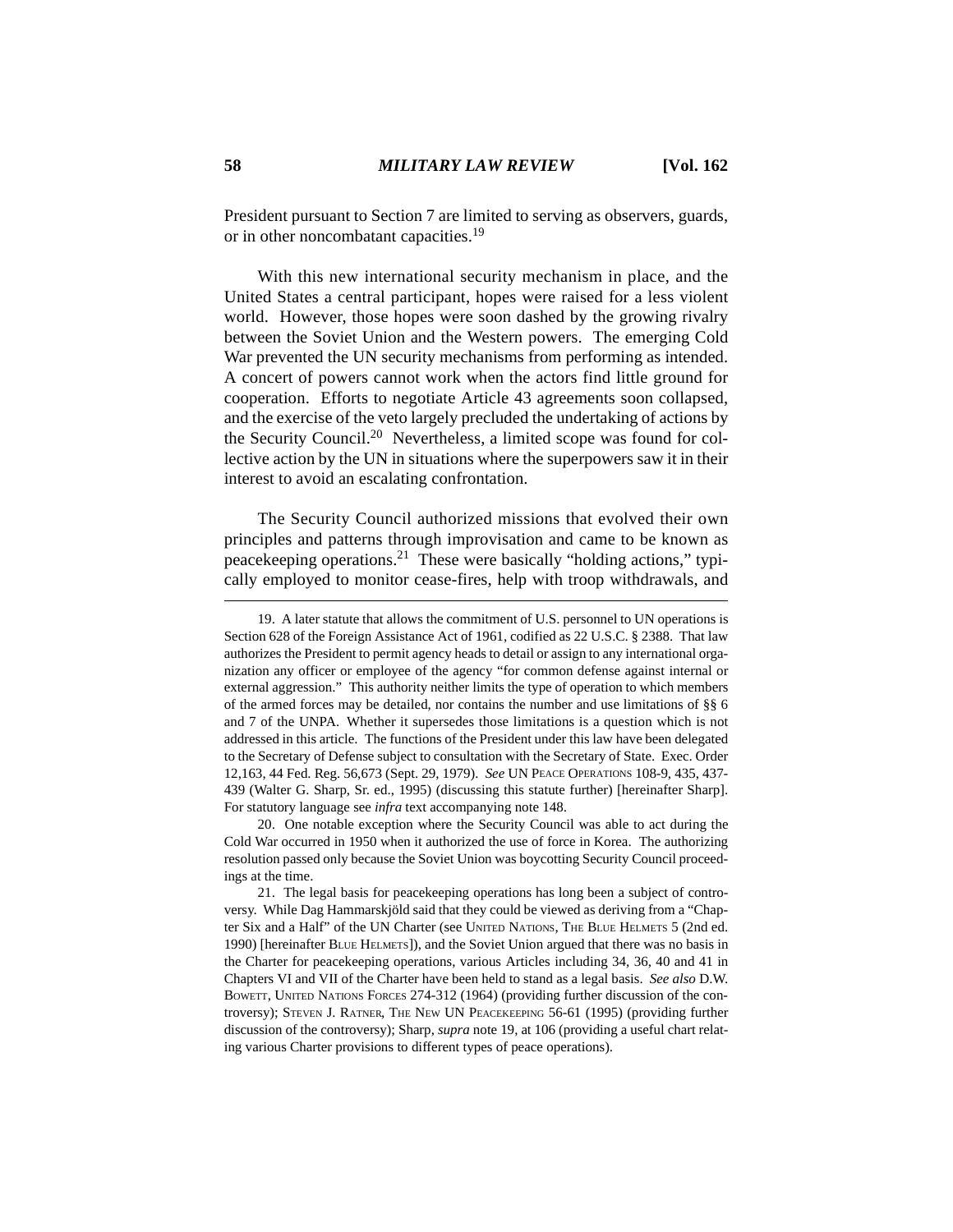provide a buffer between antagonists.<sup>22</sup> The following principles came to be considered essential to a successful peacekeeping operation: (1) consent of the parties, (2) rigorous impartiality on the part of the UN forces, and (3) the limitation of force by peacekeepers to self-defense, and then only as a last resort.<sup>23</sup> Classic peacekeeping operations fell into two broad if loosely defined categories: "observer missions" consisting largely of officers who were almost invariably unarmed, and peacekeeping forces consisting of "lightly armed infantry units with the necessary logistic support elements."<sup>24</sup> As a general matter, neither the United States nor the Soviet Union contributed personnel to UN peacekeeping operations during the Cold War. This made it possible for the two superpowers to approve missions when it was in their mutual interest while enhancing the conditions for impartiality of peacekeeping forces within the context of the Cold War rivalry.

With the end of the Cold War in 1989 and the collapse of communism in the early 1990s, renewed hopes arose for the UN. Many believed that the organization could finally fulfill the collective security functions for which it was created. During the period of early post-Cold War euphoria, the world community asked the organization to undertake a variety of operations that transcended the classic peacekeeping model. These "second generation" peacekeeping operations involved new types of missions and were more complex than traditional peacekeeping. For example, missions were established to support implementing comprehensive settlements between conflicting parties in Cambodia, El Salvador, Angola, and Mozambique. They were set up to support humanitarian relief operations, as in the first phase of the Somalia operation. They were deployed to assist in rebuilding institutions in collapsed states, such as in the second phase of the Somalia operation. Further, they were deployed to prevent conflict before it occurred, as in Macedonia.<sup>25</sup>

Not only were there new models for peacekeeping; but also, the number of operations dramatically increased. In January 1988, there were five UN peace operations with 9570 military personnel deployed.<sup>26</sup> By December 1994, at the peak of activity, the number of UN peace operations had increased to seventeen with more than 73,000 military personnel

<sup>22.</sup> BLUE HELMETS, *supra* note 21, at 4-5.

<sup>23.</sup> *Id.* at 5-6.

<sup>24.</sup> *Id.* at 8.

<sup>25.</sup> Many works provide typologies of peacekeeping. *See* BOUTROS-GHALI, *supra* note 11; RATNER, *supra* note 21, at 16-24; Marrack Goulding, *The Evolution of United Nations Peacekeeping*, 69 INT'L. AFF. 451, 456-460 (1993).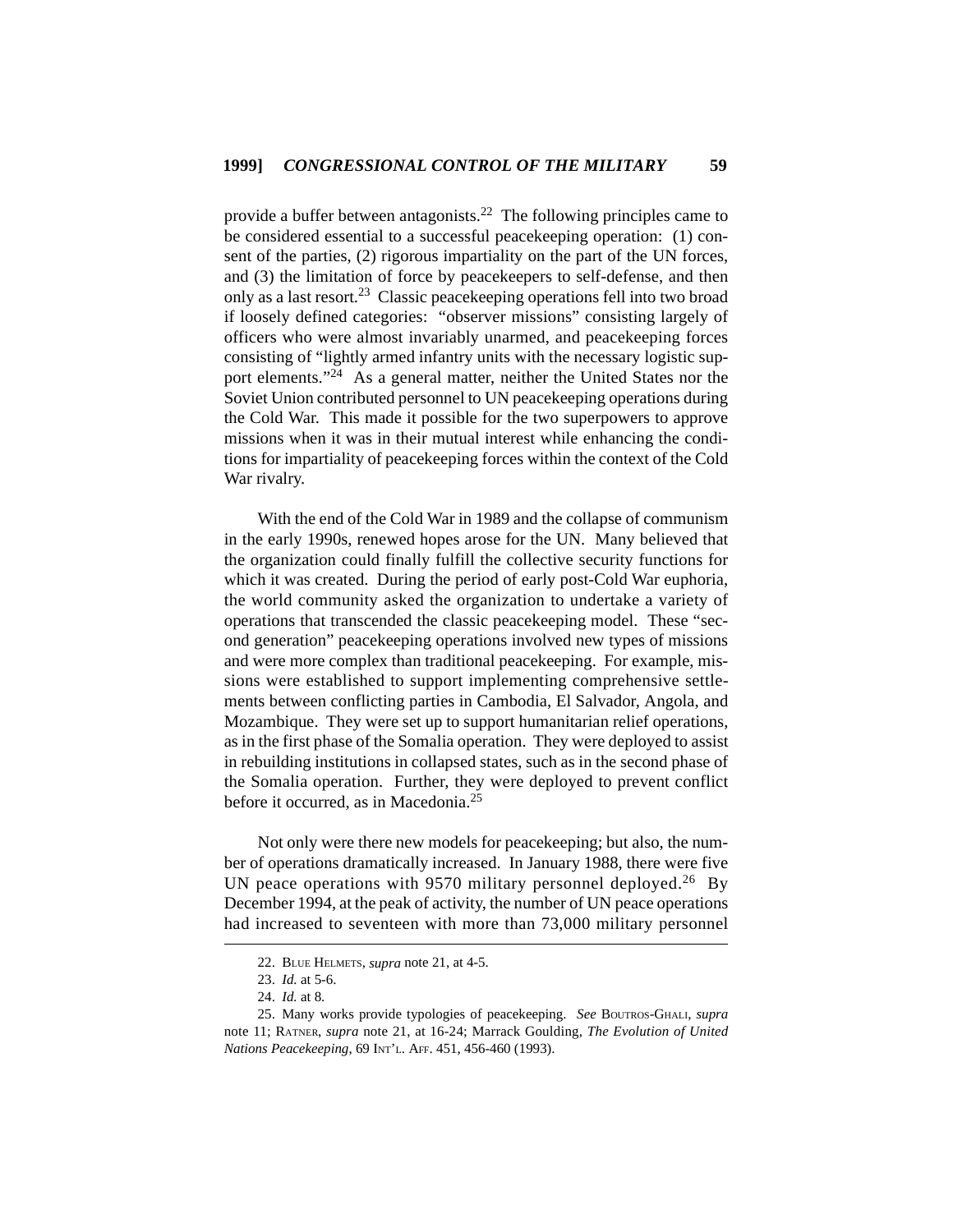deployed.27 In the first four decades of the UN, from 1945 to 1989, only fifteen peacekeeping missions were deployed.<sup>28</sup> In contrast, during the five-year period of 1989 to 1994, some eighteen missions were deployed.29

In the United States, the Bush Administration, after its success in using the UN system to forge a coalition against Iraq and winning the Persian Gulf War, expressed a heightened interest in pursuing American interests within the multilateral framework of the UN. During the Administration's last days in 1992, in response to the mass starvation resulting from Somalia's internal strife, a United States military force undertook a humanitarian mission in coordination with the UN.<sup>30</sup>

The high water mark of renewed interest in multilateral security cooperation came in 1993, during the first months of the Clinton Administration. With officials advocating policies of democratic enlargement and aggressive multilateralism, the Administration circulated a draft document in the summer of 1993 that was provisionally entitled "Presidential Decision Directive 13." The proposed Directive contemplated more intensive American involvement in UN peace operations, including the prospect of U.S. forces regularly serving under foreign commanders.<sup>31</sup> However, the draft Directive drew congressional criticism because of the drift in the Administration's Somalia policy and fear of an open-ended commitment to similar operations without clear goals.<sup>32</sup> Legislative criticism crystallized into legislative initiative in October 1993, after the death of eighteen

<sup>26.</sup> SUPPLEMENT TO AN AGENDA FOR PEACE, REPORT OF THE SECRETARY-GENERAL, at table accompanying ¶ 8, U.N. Doc. A/50/60-S1995/1 (3 Jan. 1995), *reprinted in* Sharp, *supra* note 19, at 49.

<sup>27.</sup> *Id.* As of 30 November 1998, the number of military personnel deployed in the sixteen peacekeeping missions had declined to 11,629 (10,708 troops and 921 observers). In addition, there were 2718 police assigned. The contribution of the United States as of that date was 345 military personnel in Macedonia, 30 military observers in four other missions, and 208 police officers in two additional missions.

<sup>28.</sup> Jarat Chopra, *Peace Maintenance: A Concept for Collective Political Authority*, *in* PROCEEDINGS OF THE EIGHTY NINTH ANNUAL MEETING OF THE AMERICAN SOCIETY OF INTER-NATIONAL LAW 280 (1995).

<sup>29.</sup> *Id.*

<sup>30.</sup> JOHN R. BOLTON, *Wrong Turn in Somalia*, 73 FOR. AFF. 56, 58 (Jan./Feb. 1994).

<sup>31.</sup> *Wider UN Police Role Supported, Foreigners Could Lead U.S. Troops*, WASH. POST, Aug. 5, 1993, *reprinted in* 139 CONG. REC. S13567 (1993).

<sup>32.</sup> Irvin Molotsky, *Administration Is Divided on Role for U.S. in Peacekeeping Efforts*, N.Y. TIMES, Sept. 22, 1993, sec. A at 8.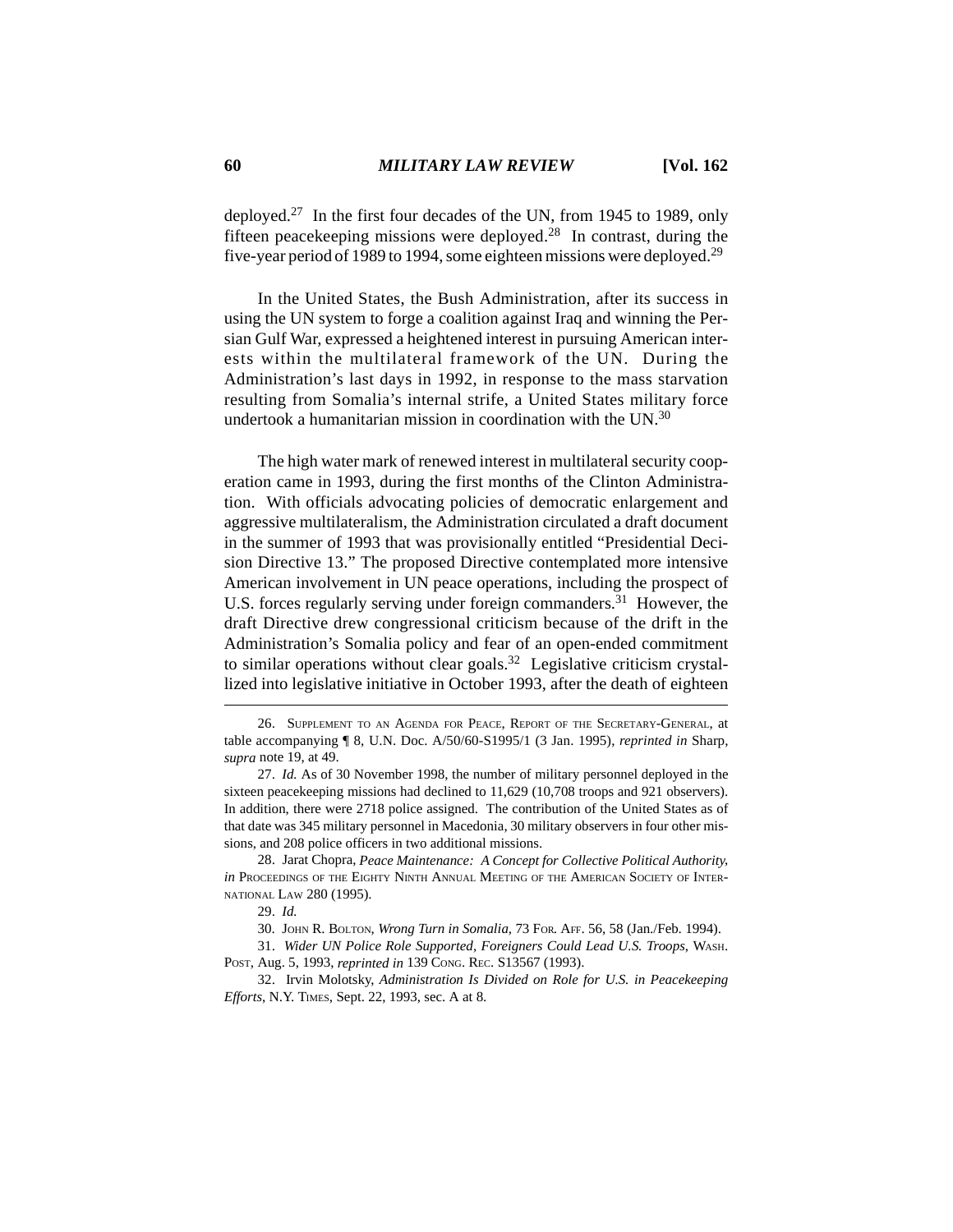American Rangers in Somalia and the aborted landing of American soldiers in Haiti<sup>33</sup>

The new UN peacekeeping became a victim, not of its successes, of which there were several, but of its failures in Somalia and Bosnia. These failures were widely perceived to have been caused in part by the lack of a UN infrastructure capable of handling the growth in number and complexity of peace operations, and by the willingness of the UN and Security Council members to diverge from two of the basic peacekeeping principles–impartiality and consent–while holding rigidly to the third–non-use of force.34 In response to these problems and the debacle in Somalia, which had highlighted those problems, Senator Don Nickles offered an amendment to the 1994 Defense Appropriations Act that would have prohibited, with certain exceptions, the expenditure of funds to support U.S. military personnel when under "command, operational control, or tactical control by foreign officers" during UN operations.<sup>35</sup>

Although the Nickles Amendment was not adopted, it was the progenitor of a series of bills introduced from the 1994 through 1996 congressional sessions that sought to restrict the President's authority to place United States forces under foreign commanders in UN peace operations.<sup>36</sup> For example, imposing such a restriction was a prime objective of the proposed Peace Powers Act introduced by Senator Robert Dole in 1994.<sup>37</sup> This bill contained a host of provisions directed at the relationship between the United States and the UN. Among other things, it would have required the President to consult with and report to Congress with regard to UN actions, including those in which the United States was not directly

35. H.R. 3116, 103rd Cong., 1st Sess., 139 CONG. REC. S13565 (daily ed. Oct. 18, 1993) (Amendment No. 1051 to the excepted committee amendment).

36. *See* George K. Walker, *United States National Security Law and United Nations Peacekeeping or Peacemaking Operations*, 29 WAKE FOREST L. REV. 435 (1994) (providing additional information on the earlier of these bills beyond that contained in this article).

<sup>33.</sup> ANDREW KOHUT & ROBERT TOTH, *Arms & the People*, 73 FOR. AFF. 47, 52 (Nov./ Dec. 1994).

<sup>34.</sup> Many commentators have provided views of the problems and failures associated with the new peacekeeping. *See* Richard K. Betts, *The Delusion of Impartial Intervention*, 73 FOR. AFF. 20 (Nov./Dec. 1994); Conference Panel of Rosalyn Higgins, Jarat Chopra, Lamin Sise, David Scheffer, & Michael Doyle, *UN Peacekeeping: An Early Reckoning of the Second Generation*, *in* PROCEEDINGS OF THE EIGHTY NINTH ANNUAL MEETING OF THE AMERICAN SOCIETY OF INTERNATIONAL LAW 275-89 (1995); Ruth Wedgwood, *The Evolution of United Nations Peacekeeping*, 28 CORNELL INT'L L.J. 631 (1995).

<sup>37.</sup> S. 1803, 103rd Cong., 2d Sess., 140 CONG. REC. S180-84 (daily ed. Jan. 26, 1994).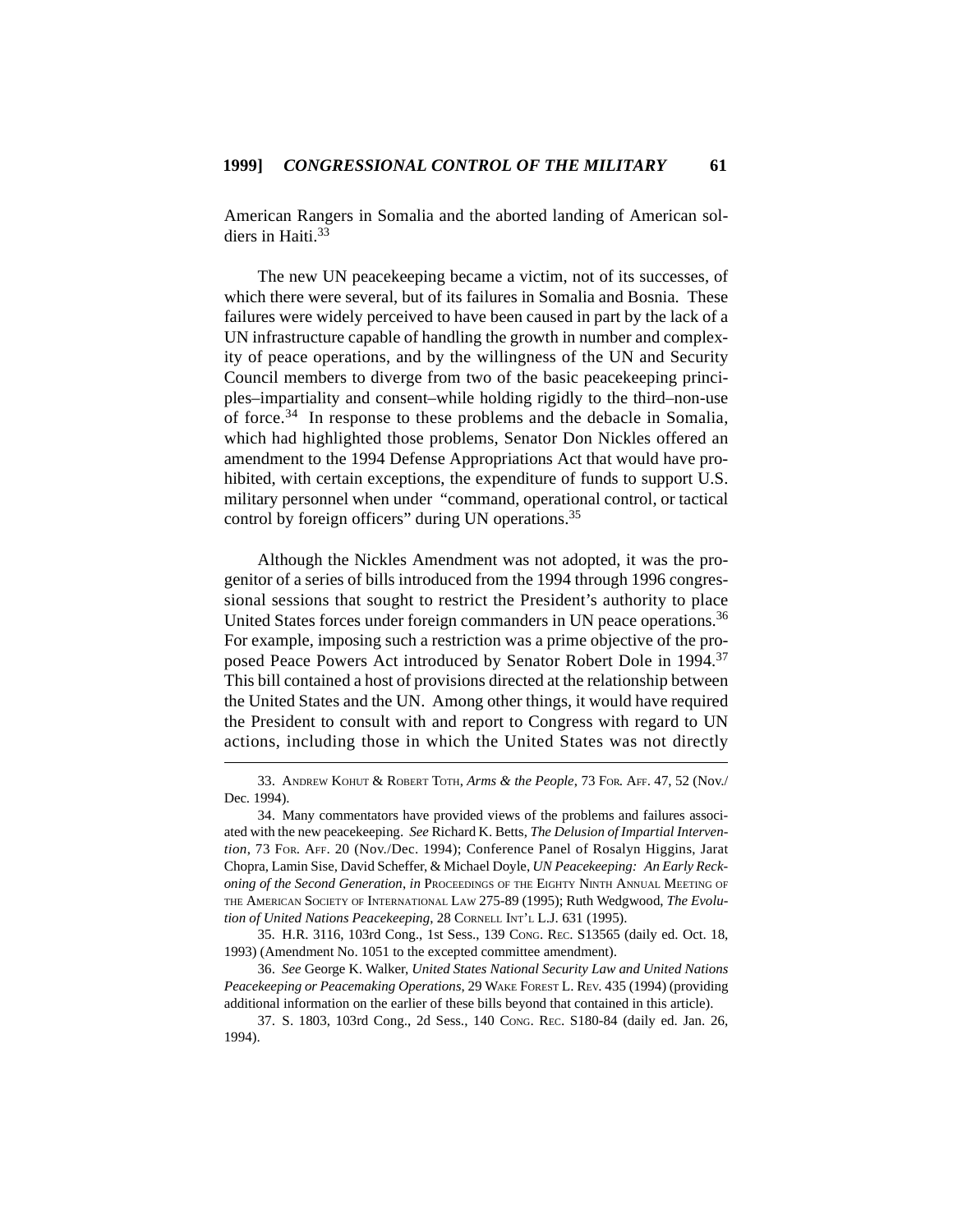involved. Further, it would have placed limitations on the sharing of intelligence with the UN.

Meanwhile the Clinton Administration backtracked on its broad multilateral approach and redrafted the proposed Presidential Decision Directive 13. The process resulted in a substantially more cautious document issued in May 1994, dubbed Presidential Decision Directive 25 (P.D.D. 25), which defined stringent conditions for setting up peace operations and envisioned a much more limited U.S. role in such endeavors.<sup>38</sup>

However, the more stringent policy enunciated in P.D.D. 25 did not satisfy congressional critics. Later in 1994, the proposal to place restrictions on U.S. armed forces serving under foreign commanders in UN peace operations was incorporated into the Republican Party's "Contract With America" legislative package, which was widely publicized both during and after the mid-term congressional elections of that year.

In January 1995, riding the crest of the Republican electoral sweep of the Congress, Senator Dole reintroduced a modified version of the Peace Powers Act, now numbered Senate Bill 5.<sup>39</sup> In addition to the restrictions on serving under foreign commanders and many of the other provisions contained in the 1994 version of the bill, the legislation would have repealed the War Powers Resolution. It also would have imposed criminal penalties on government officers or employees, including military personnel, for knowingly and willingly obligating or expending funds for UN operations where U.S. military personnel were serving under a foreign commander, unless the President had provided Congress with a notice of waiver as specified in the legislation.

At the same time that Senate Bill 5 was introduced in the Senate, the National Security Revitalization Act (House Bill 7) was introduced in the House.<sup>40</sup> This bill, containing the same core restrictions on U.S. involvement in UN peace operations as were in Senate Bill 5, also covered certain additional foreign policy and military matters, such as NATO enlargement. After two days of contentious debate, House Bill 7 passed the House in

<sup>38.</sup> Elaine Sciolino, *New U.S. Peacekeeping Policy De-emphasizes Role of the UN*, N.Y. TIMES, May 6, 1994, sec. A, at 1. An unclassified summary of the Directive was released as *The Clinton Administrations Policy on Reforming Multilateral Peace Operations*, Bur. of Int'l. Org. Aff., U.S. Dept. of State, Pub. L. 10161 (1994), *reprinted in* Sharp, *supra* note 19, at 454 [hereinafter Presidential Decision Directive 25].

<sup>39.</sup> S. 5, 104th Cong., 1st Sess., 141 CONG. REC. S101-06 (daily ed. Jan. 4, 1995).

<sup>40.</sup> H.R. 7, 104th Cong., 1st Sess. (1995).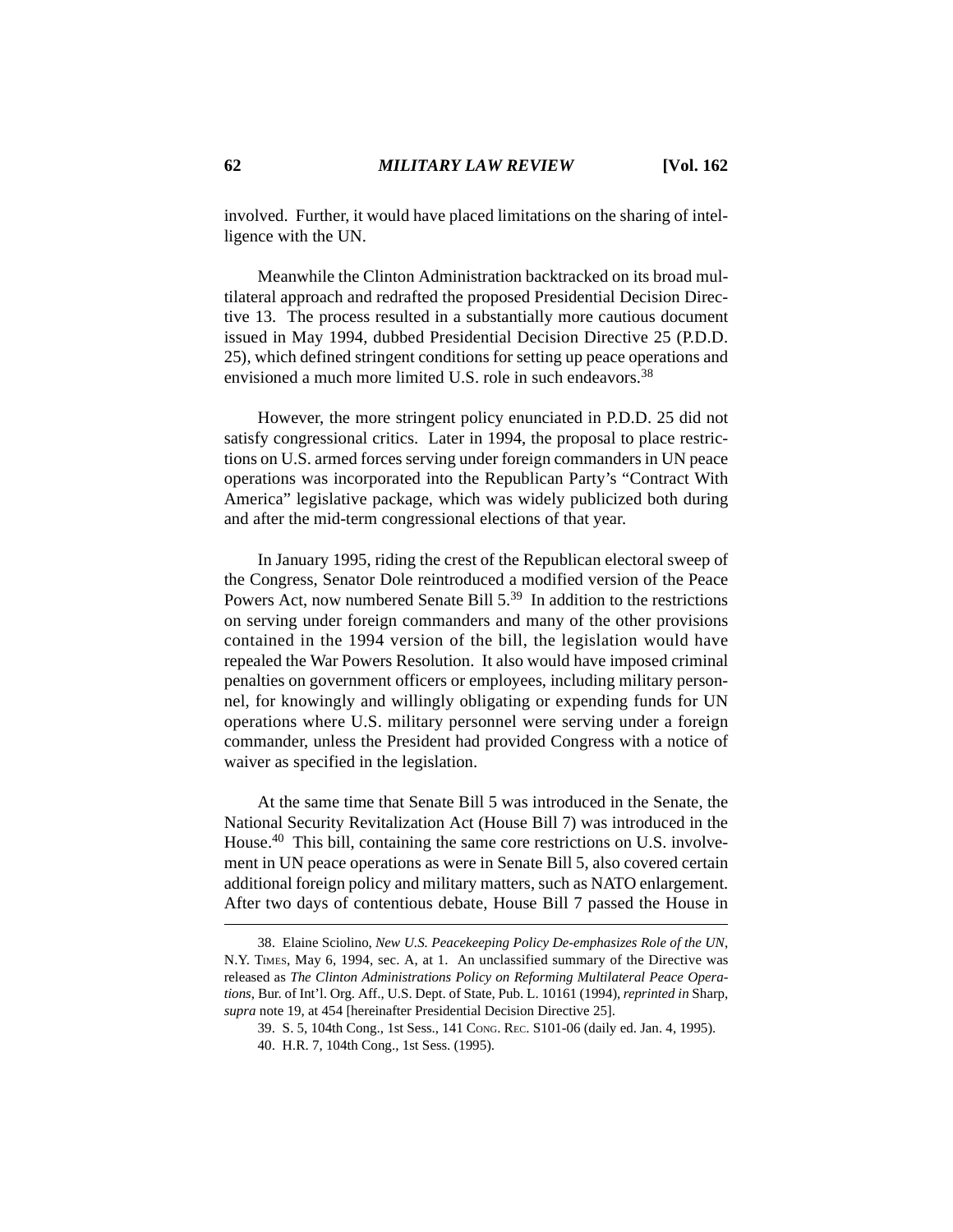February 1995,<sup>41</sup> and was referred to the Senate where hearings were held before the Foreign Relations Committee on both Senate Bill 5 and House Bill 7.<sup>42</sup>

The part of the legislative proposals that would restrict the placing of U.S. forces under foreign commanders was incorporated into the 1996 National Defense Authorization  $Act^{43}$  and passed by both houses of Congress in December 1995.<sup>44</sup> President Clinton, however, vetoed the bill. One of the reasons he gave for the veto was the bill's provision concerning foreign commanders in UN peace operations: "Moreover, by requiring a Presidential certification to assign U.S. Armed Forces under UN operational or tactical control, the bill infringes on the President's constitutional authority as commander in chief."45

Undeterred by the President's veto, in 1996 members of the House of Representatives introduced another version of the legislation: House Bill 3308.46 Although it passed the House in September 1996,47 the Senate did not take action on the bill before the end of the 104th Congress. Nor were the proposed restrictions on the placing of U.S. forces under foreign commanders reintroduced in the new Congress after the 1996 presidential and congressional elections. The focus of congressional critics of the UN had by then shifted to demands that the organization eliminate bureaucratic waste and inefficiency before agreeing to authorize payment of U.S. dues to the UN. Issues concerning the U.S. involvement in UN peace operations had lost their political potency and the effort to legislatively restrict that involvement came to an end, though similar efforts have arisen in related contexts.

<sup>41. 141</sup> CONG. REC. H1764-1890 (daily ed. Feb. 15 and 16, 1995).

<sup>42.</sup> *The Peace Powers Act (S. 5) and the National Security Revitalization Act (H.R. 7): Hearing before the Committee on Foreign Relations, United States Senate*, 104th Congress 144 (Mar. 21, 1995).

<sup>43.</sup> H.R. 1530, 104th Cong. 1st Sess. (1995).

<sup>44.</sup> *See* Thomas: Legislative Information on the Internet, *Bill Summary and Status for the 104th Congress* (visited Nov. 4, 1999) <http://thomas.loc.gov/cgi-bin/bdquery/ z?d104:HR01530:@@@X>; 141 Cong. REC. H15573 (Dec. 21, 1995).

<sup>45. 142</sup> CONG. REC. H12 (daily ed. Jan. 3, 1996). The House of Representatives failed to override the veto on a vote of 240 in favor of an override, 156 against, and 38 not voting. 142 CONG. REC. H22 (daily ed. Jan. 3, 1996).

<sup>46.</sup> H.R. 3308, 104th Cong., 2d Sess. (1996).

<sup>47. 142</sup> CONG. REC. H10048-74 (daily ed. Sept. 5, 1996).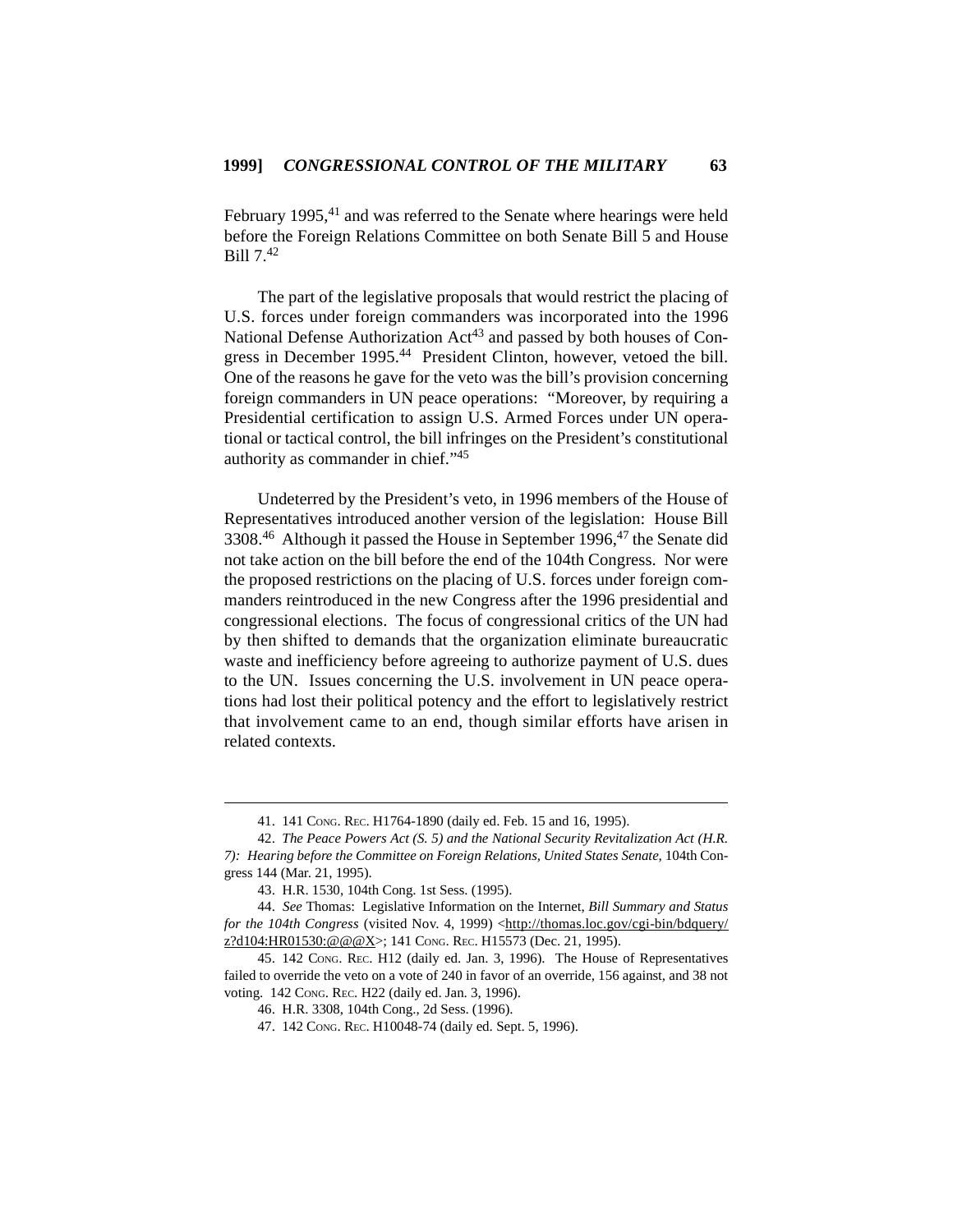### B. Proposed Restrictions in House Bill 3308<sup>48</sup>

This article focuses on the provisions contained in House Bill 3308, as it was the last version of the proposed legislation and the provisions relevant to the constitutional and policy analysis were basically the same in all of the bills. House Bill 3308 was a narrowly framed bill that was designed solely to impose restrictions on placing U.S. forces under foreign commanders in UN peace operations, $49$  and to prohibit members of the armed forces from being required to wear UN insignia.<sup>50</sup>

The proposed restriction against U.S. armed forces serving under foreign commanders in UN peace operations is in Section 3 of House Bill 3308. It would have added a new Section 405 to Chapter 20 of Title 10, United States Code, limiting the placement of U.S. forces under the operational and tactical control of UN commanders. It was framed to fall within Congress's appropriation power:

Sec. 405. Placement of United States forces under United Nations operational or tactical control: limitation

50. This measure grew out of a controversy involving Michael New, a medic assigned to the UN mission in Macedonia who was court-martialed for refusing to wear a blue beret and UN insignia. *See* United States v. New, 50 M.J. 729 (1999); Alan Cowell, *G.I. Gets Support for Shunning UN Insignia*, N.Y. TIMES, Nov. 24, 1995, sec. A, at 14. The proposed prohibition is in Section 5 of House Bill 3308. It would have added a new Section 777 to chapter 45 of Title 10, United States Code, to read as follows:

> § 777. Insignia of United Nations: prohibition on requirement for wearing

> No member of the armed forces may be required to wear as part of the uniform any badge, symbol, helmet, headgear, or other visible indicia or insignia which indicates (or tends to indicate) any allegiance or affiliation to or with the United Nations except in a case in which the wearing of such badge, symbol, helmet, headgear, indicia, or insignia is specifically authorized by law with respect to a particular United Nations operation.

<sup>48.</sup> A full copy of House Bill 3308 is reproduced in the Appendix.

<sup>49.</sup> The restriction also applied to the placing of U.S. forces under the command of U.S. citizens who were not U.S. military officers serving on active duty. This second restriction is ignored in the analysis because the constitutional issues involved with it are the same as those with foreign commanders, because the public debate focused on the foreign commander restriction, and because its inclusion would unnecessarily complicate the discussion.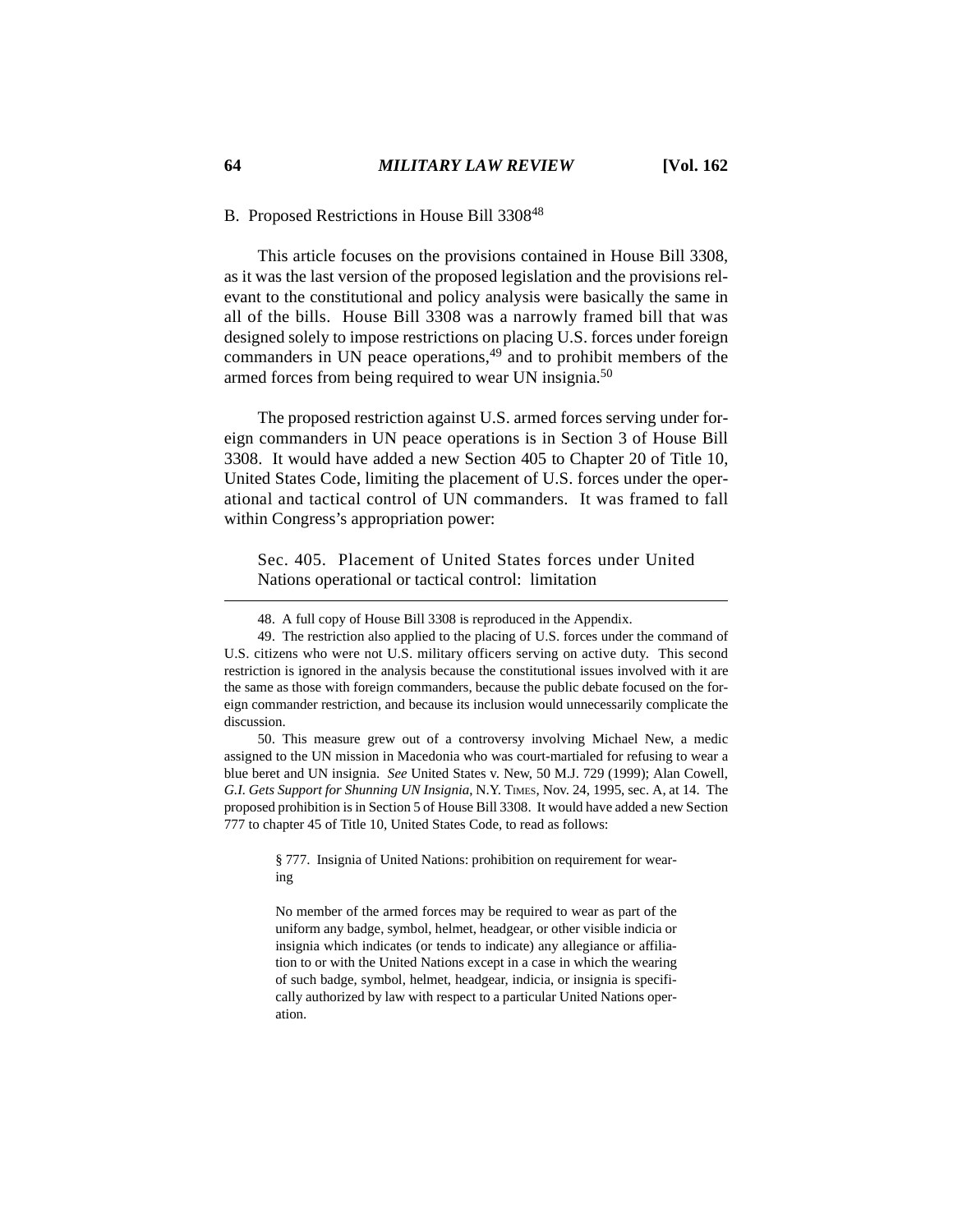(a) LIMITATION–Except as provided in subsection (b) and (c), funds appropriated or otherwise made available for the Department of Defense may not be obligated or expended for activities of any element of the armed forces that after the date of the enactment of this section is placed under United Nations operational or tactical control, as defined in subsection  $(f)$ .<sup>51</sup>

Subsection 405(f) defines "United Nations operational or tactical control":

For purposes of this section, an element of the Armed Forces shall be considered to be placed under United Nations operational or tactical control if–

 (1) that element is under the operational or tactical control of an individual acting on behalf of the United Nations for the purpose of international peacekeeping, peacemaking, peaceenforcement, or similar activity that is authorized by the Security Council under chapter VI or VII of the Charter of the United Nations; and

 (2) the senior military commander of the United Nations force or operation is a foreign national or is a citizen of the United States who is not a United States military officer serving on active duty.<sup>52</sup>

Thus, Section 405 would have prohibited the President from placing U.S. armed forces participating in either Chapter VI or VII UN peace operations under UN operational or tactical control if the senior military commander was a foreign national or a U.S. citizen who is not a U.S. military officer on active duty.

Two subsections set out exceptions to the prohibition. Subsection 405(c) provides that the limitation does not apply if Congress specifically authorizes a particular placement of U.S. forces under UN operational or tactical control, or if the U.S. forces involved in a placement are participating in operations conducted by NATO.<sup>53</sup>

Subsections 405(b) and (d) permit a waiver of the limitation if the President certifies to Congress fifteen days in advance of the placement that it is "in the national security interests of the United States to place any

<sup>51.</sup> H.R. 3308, § 3, 104th Cong., 2d Sess. (1996).

<sup>52.</sup> *Id.*

<sup>53.</sup> There is also an exception for ongoing operations in Macedonia and Croatia.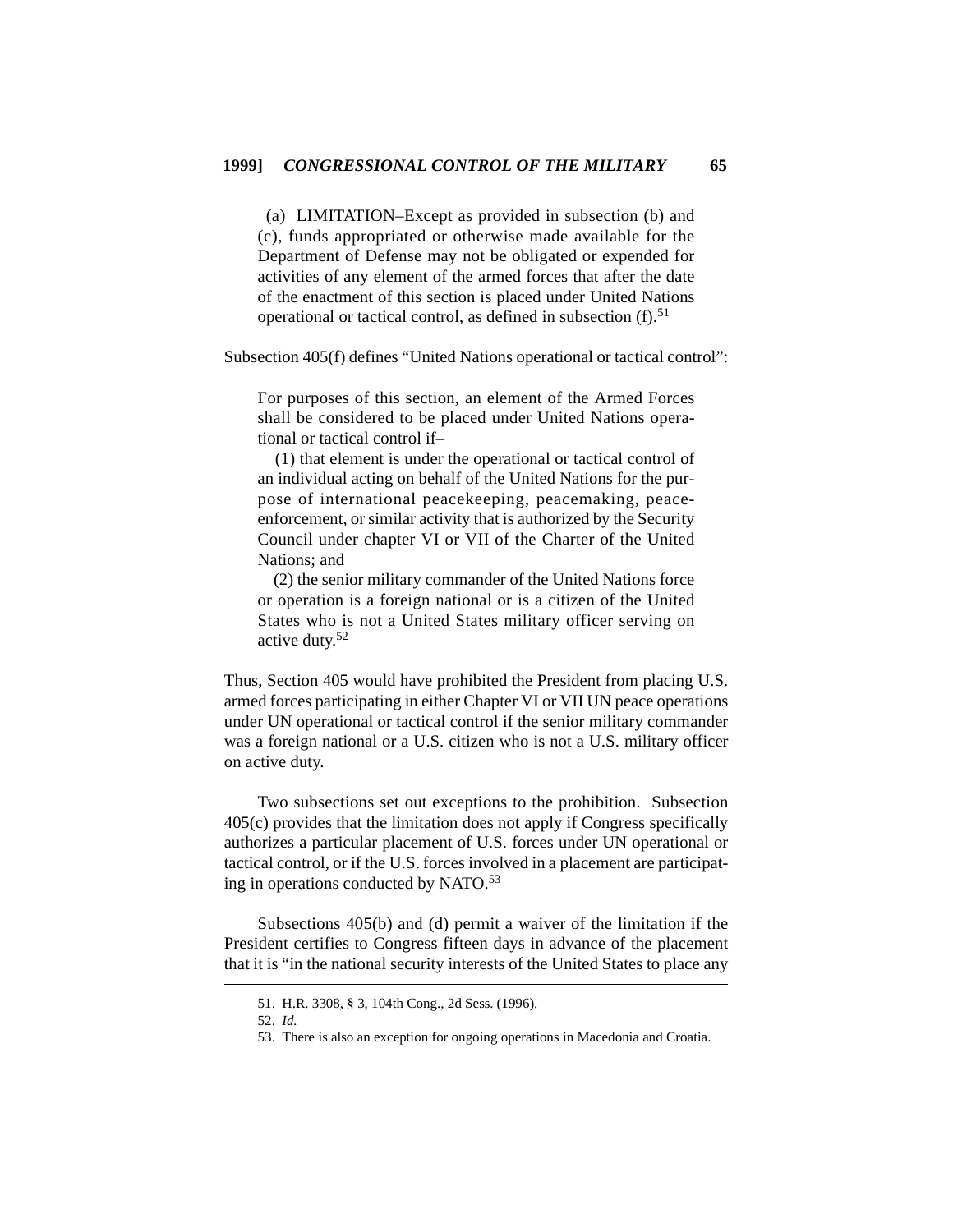element of the armed forces under UN operational or tactical control," and provides a detailed report setting forth information under eleven specified categories.54 If the President certifies that an "emergency" precluded compliance with the fifteen day limitation, he must make the required certification and report in a timely manner, but no later than forty-eight hours after a covered operational or tactical control is initiated.

These provisions do not concern the authorization of U.S. involvement in UN peace operations, but rather, once there is such an authorization, what restrictions are to be placed on the commitment. It does not repeal those provisions of the UNPA or the Foreign Assistance Act of 1961, which authorize the President to commit U.S. forces to UN peace operations without further congressional consent. Rather it restricts the way in which U.S. forces can serve in those operations.

#### III. Constitutional Analysis of the Legislation

The question addressed in this article is whether the restriction proposed in House Bill 3308 and its predecessor bills unconstitutionally encroaches upon presidential power. The proposal can be characterized as a spending restriction that would establish a rule that limits who is authorized to command U.S. armed forces in a certain type of military operation, that is, UN peace operations. The restriction, which is based on the spend-

<sup>54.</sup> The report must address the following eleven items: (1) a description of the national security interests that would be served by the troop placement; (2) the mission of the U.S. forces involved; (3) the expected size and composition of the U.S. forces involved; (4) the precise command and control relationship between the U.S. forces involved and the UN command structure; (5) the precise command and control relationship between the U.S. forces involved and the commander of the U.S. unified command for the region in which those U.S. forces are to operate; (6) the extent to which the U.S. forces involved will rely on other nations' forces for security and defense, and an assessment of the capability of those foreign forces to provide adequate security to the U.S. forces involved; (7) the exit strategy for complete withdrawal of the U.S. forces involved; (8) the extent to which the commander of any unit proposed for the placement would at all times retain the rights to report independently to superior U.S. military authorities and to decline to comply with orders judged by that commander to be illegal or beyond the mission's mandate until such time as that commander has received direction from superior U.S. military authorities; (9) the extent to which the U.S. retains the authority to withdraw any element of the armed forces from the proposed operation at any time and to take any action it considers necessary to protect those forces if they are engaged; (10) the extent to which the U.S. forces involved will be required to wear as part of their uniform a device indicating UN affiliation; and (11) the anticipated monthly incremental cost to the U.S. of participation in the UN operation by U.S. forces proposed to be placed under UN operational or tactical control.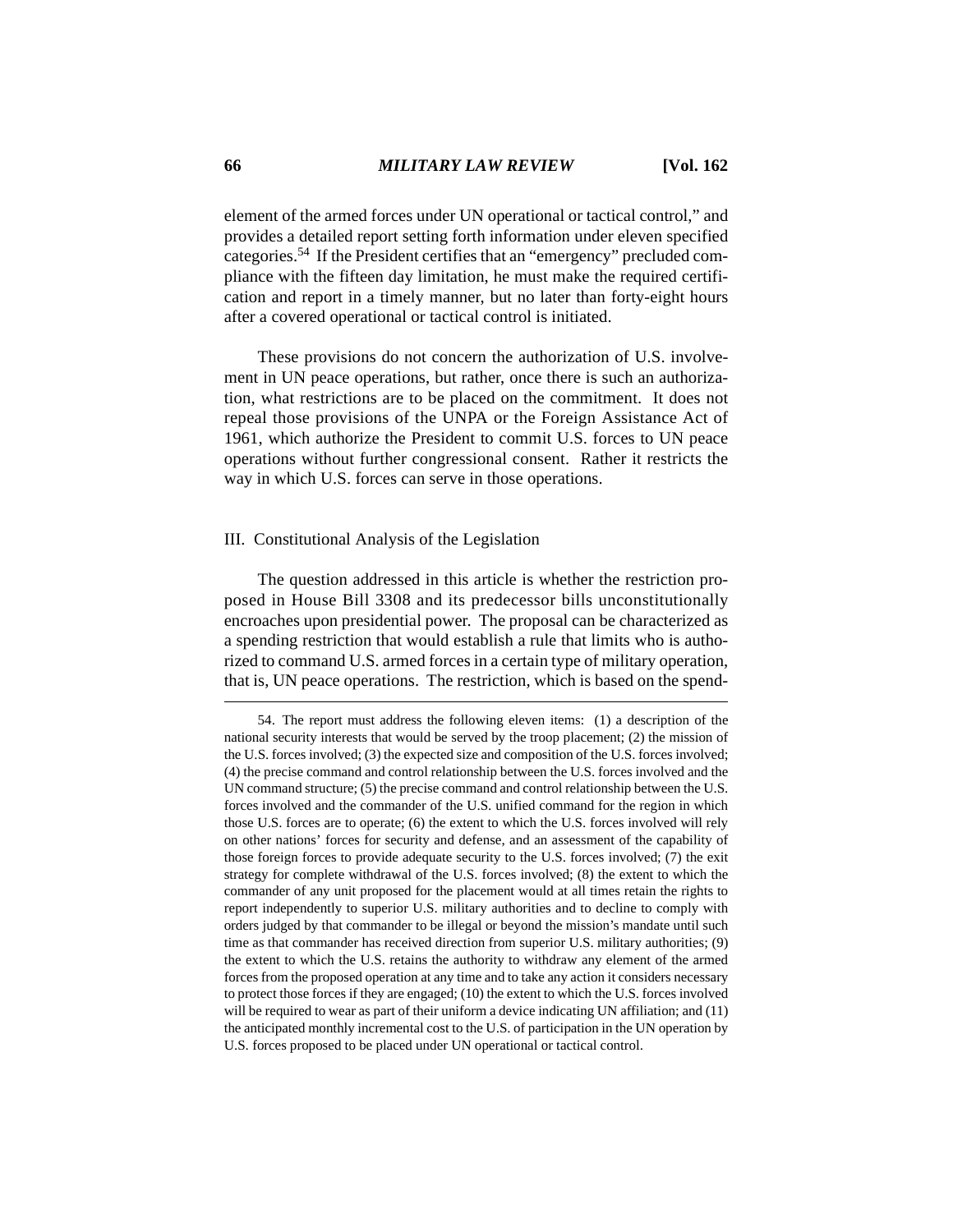ing power, would constitute an indirect rather than direct means of regulating executive action.

As thus framed through the power of the purse, the legislation could raise two constitutional issues. First, would such a restriction, if directly imposed, impermissibly encroach upon exclusive or concurrent presidential powers? If the answer is "no," the inquiry is at an end. If the direct adoption of this type of restriction poses no constitutional infirmity, its indirect adoption by means of the spending power raises no constitutional problem. However, if the restriction as directly imposed is constitutionally impermissible, a second issue would have to be addressed: Is it constitutionally permissible for Congress to impose this restriction on the President indirectly by means of the spending power?<sup>55</sup> As this issue need not be addressed if the restriction can be directly imposed, the analysis first

Undoubtedly the Congress may refuse to appropriate and undoubtedly the Congress may say that an appropriation is for a specific purpose. In that respect the President would undoubtedly be bound by it. But the Congress could not, through the power of appropriation, in my judgment, infringe upon the right of the President to command whatever army he might find.

69 CONG. REC. 6760 (1928). The eminent scholar Louis Henkin has written: "Even when Congress is free not to appropriate, it ought not to be able to regulate a [p]residential action by imposing conditions on the appropriation of funds to carry it out, if it could not regulate that Presidential action directly." LOUIS HENKIN, FOREIGN AFFAIRS AND THE US CONSTITUTION 119 (2nd ed. 1996). But in practice, the principle that Congress cannot do indirectly through the exercise of the spending or appropriation power what it cannot do directly is not a rigid principle. It has not been mechanically applied. *See* WILLIAM C. BANKS & PETER RAVEN-HANSEN, NATIONAL SECURITY LAW AND THE POWER OF THE PURSE 144-48 (1994); William C. Banks & Peter Raven-Hansen, *Pulling the Purse Strings of the Commander in Chief*, 80 VA. L. REV. 833, 882-98 (1994); John D. French, *Unconstitutional Conditions: An Analysis*, 50 GEO. L.J. 234 (1961); Albert J. Rosenthal, *Conditional Spending and the Constitution*, 39 STAN. L. REV. 1103 (1987). Banks and Raven-Hansen argue that the constitutionality of a "restrictive national security appropriation," where it does not turn on an explicit constitutional prohibition, should be determined by a balancing test: "we must ordinarily weigh the extent to which the restriction prevents the president from accomplishing constitutionally assigned functions against the need for the same restriction to promote objectives within the authority of Congress." BANKS & RAVEN-HANSEN, *supra*, at 146.

<sup>55.</sup> Limitations on the exercise of congressional powers have been said to be guided by "the great principle that what cannot be done directly because of constitutional restriction cannot be accomplished indirectly by legislation which accomplishes the same result. . . . The form in which the burden is imposed cannot vary the substance." Fairbank v. United States, 181 U.S. 283, 294-95 (1900). Senator Borah expressed similar sentiments concerning the President's authority as commander in chief: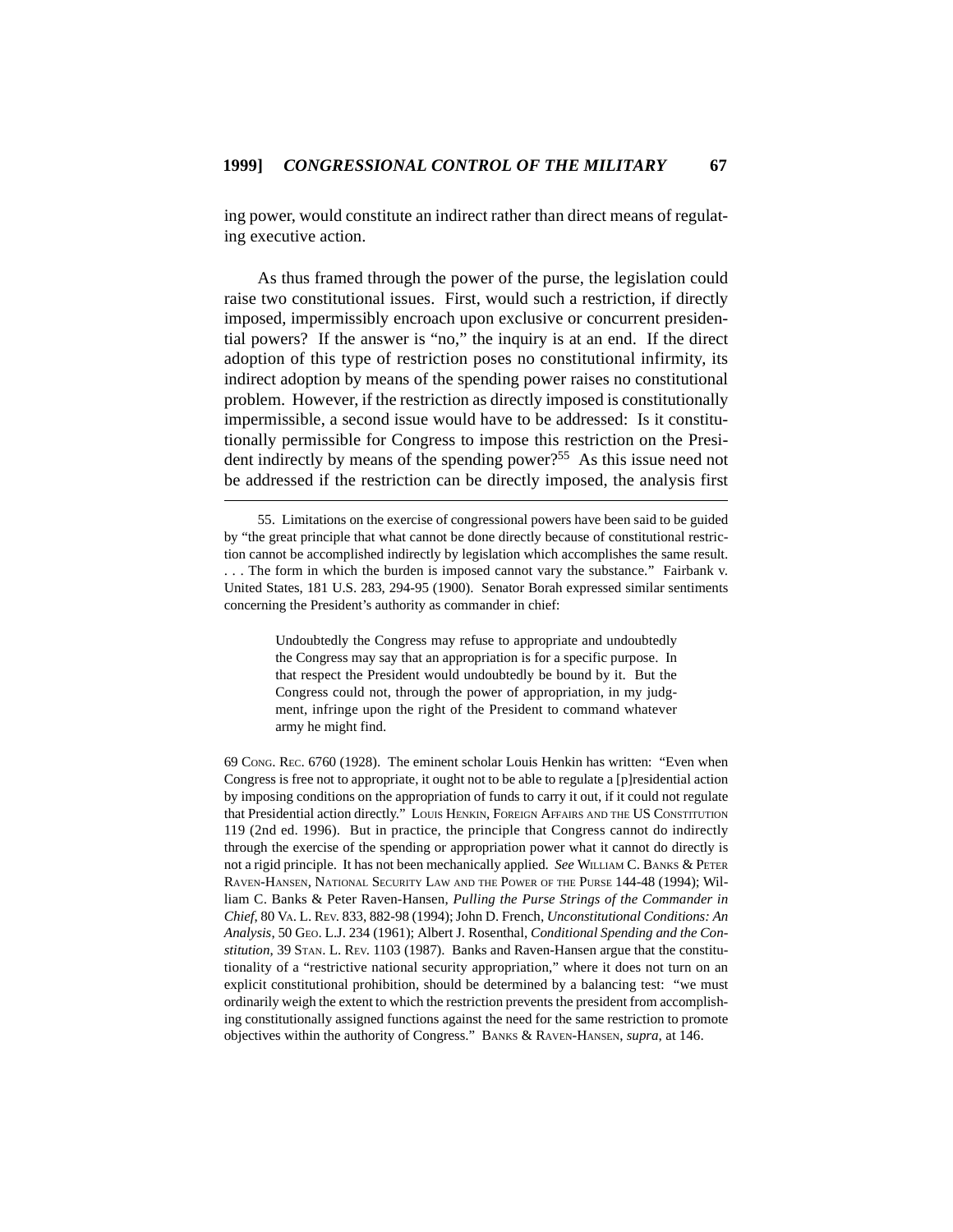considers whether the direct imposition of the restriction would unconstitutionally encroach upon presidential power.

As noted, the proposed restriction can be characterized as a rule that limits the persons authorized to command U.S. armed forces in a specified type of military operation, such as, UN peace operations. So characterized, the President's constitutionally assigned role as commander in chief is plainly implicated, that is, the power to direct military operations, including determining who shall serve as commanders. Arguably, the restriction also involves the President's diplomatic powers.56

As for Congress, Section 8 of Article I of the Constitution grants it the power "[t]o raise and support armies,"57 "[t]o provide and maintain a navy,"58 and "[t]o make rules for the government and regulation of the land and naval forces."59 In addition, these powers are supplemented by the necessary and proper clause: Congress "shall have the power . . . [t]o make all laws which shall be necessary and proper for carrying into execution the foregoing powers, and all other powers vested by this Constitution in the Government of the United States, or in any department or officer thereof."60 At the least, House Bill 3308 implicates Congress's power to make rules for the government and regulation of the armed forces.<sup>61</sup> This power may be further amplified by the necessary and proper clause.

58. *Id.* art. I, § 8, cl. 13.

61. It has been suggested that the "raise and support" clause, in conjunction with the "necessary and proper" clause, is another possible source of congressional power for the proposed restriction of House Bill 3308. While this could prove to be the case, this article does not pursue the argument for a number of reasons. The natural meaning of the term "raise" in the context of the "raise and support" clause is "to create," "to establish," to "build up." The debates among both the framers and ratifiers, which focused on the dangers of establishing a standing army, indicate that no more was meant by the term than this natural meaning. *See* Bernard Donohue & Marshall Smelser, *The Congressional Power to Raise Armies: The Constitutional and Ratifying Conventions, 1787-1788*, 33 REV. POL. 202- 11 (1971). Congress solely (but subject to the President's approval or veto) has the power to create an army, establish the number of units in that army, and staff it with a specified number of personnel of specified rank, to be paid certain salaries and to have certain retirement and family benefits as incentives to join and remain in the force. Congress may find it necessary to establish a draft to fulfill the nation's military needs. All these powers are

<sup>56.</sup> This argument is considered *infra* at Part III.D. *See* Dellinger Memorandum, *supra* note 4.

<sup>57.</sup> U.S. CONST. art. I, § 8, cl. 12.

<sup>59.</sup> *Id.* art. I, § 8, cl. 14. Clause 14 is hereinafter referred to as the "make rules" clause.

<sup>60.</sup> *Id.* art. I, § 8, cl. 18.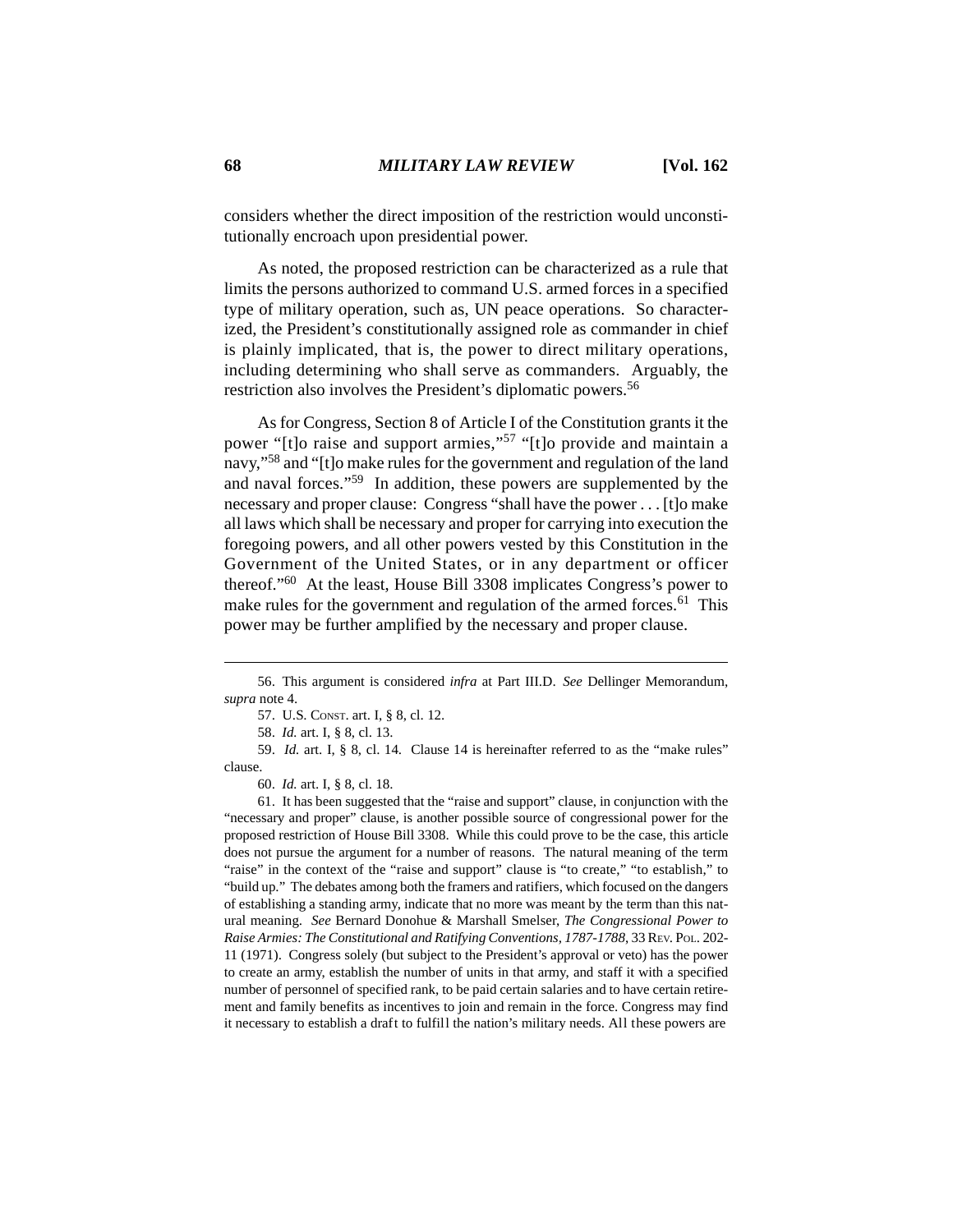If the decision regarding the selection of tactical and operational commanders of U.S. forces in UN peace operations<sup>62</sup> falls within at least one of the President's powers, and restrictions on the President's decision are not encompassed by any of Congress's powers, logic dictates that the President's power is exclusive and legislation such as House Bill 3308 impermissibly encroaches upon that power. However, if the decision on selection involves the powers of both the President and Congress, which branch of the government has primacy in controlling the criteria for the decision must be determined. Only if the President's power takes precedence would the conclusion follow that the restriction in House Bill 3308 unconstitutionally encroaches upon that power.

#### A. The President's Power as Commander in Chief

The question at hand involves the commander in chief clause in its most traditional military sense–the authority to control and direct military operations. There has been considerable controversy over what has been viewed as the enlarging and aggrandizing of presidential power through the commander in chief clause. $63$  But as the proposed restriction in House Bill 3308 does not involve those spheres of asserted enlargements of

<sup>61. (</sup>continued) vested in the Congress by the "raise and support" clause. Also flowing from this clause is the power to establish rules for such matters as the qualifications of officers in the force and criteria for promotions to higher rank. But, as will be shown later in this article, this power derives also from the "make rules" clause. This is because rules for qualifications and promotions concern not only the creation and maintenance of an armed force, but also the structure and regulation of the force, and by that fact involve "government and regulation."

One might conclude that House Bill 3308 involves the "raise and support" clause because it appears to prescribe a personnel qualification. But House Bill 3308 would not have created qualifications for personnel in the U.S. armed forces. It did not speak to the "raising" or "supporting," that is, to the creation or establishment and supply of an army. Rather, it would have established a criterion restricting who would be allowed to exercise operational or tactical control of U.S. forces. Questions of control, insofar as they fall within the constitutional domain of congressional power, are questions of governance and regulation, not raising and supporting.

<sup>62.</sup> The discussion assumes that the President has prior authorization to commit U.S. forces to the UN operation, either by virtue of the UNPA, the Foreign Assistance Act of 1961, or other legal basis. A crucial distinction between the setting of general criteria or qualifications for the selection of a commander, and the selection of a particular individual to fill a command position is addressed later in this inquiry.

<sup>63.</sup> *See* CORWIN, *supra* note 6, at 262-302 ("[S]udden emergence of the "Commander in Chief" clause as one of the most highly charged provisions of the Constitution occurred almost overnight . . . ."); HENKIN, *supra* note 55, at 45-50 ("Some of the 'military' powers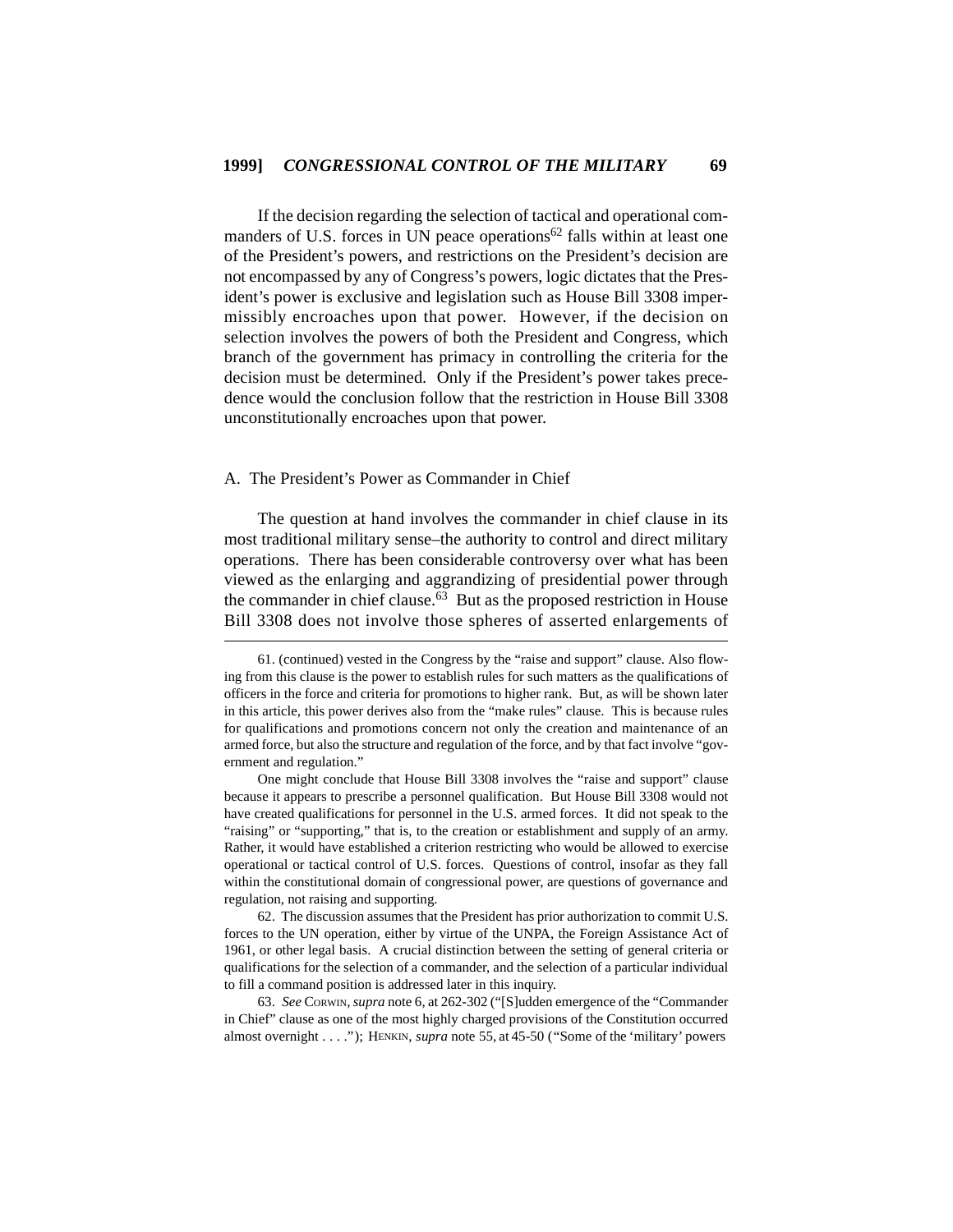power, they are not considered here. Instead, this discussion of presidential power focuses on what students of the commander in chief clause would likely consider to be an obvious and undisputed element of power vested by the clause.

It cannot be seriously doubted that the President's authority as commander in chief encompasses the power to decide matters of operational and tactical control, including determining who among eligible candidates should be authorized to maintain tactical and operational control.<sup>64</sup> "Command," as defined in its modern military sense by a leading military dictionary, covers the full range of responsibilities for the planning and carrying out of missions, and for the control of forces:

The authority that a commander in the Military Service lawfully exercises over subordinates by virtue of rank or assignment. Command includes the authority and responsibility for effectively using available resources and for planning the employment of, organizing, directing, coordinating, and controlling military forces for the accomplishment of assigned missions. It also includes responsibility for the health, welfare, morale, and discipline of assigned personnel.<sup>65</sup>

"Operational control" is defined as a subset of command functions:

[T]ransferable command authority that may be exercised by commanders at any echelon at or below the level of combatant command. Operational control is inherent in combatant command (command authority) and is the authority to perform those functions involving organizing and employing commands and forces, assigning tasks, designating objectives, and giving authoritative direction necessary to accomplish the mission . . . . 66

<sup>63. (</sup>continued) that Presidents have asserted, deriving from or relating to the 'Commander in Chief' clause, supported the growth of Presidential 'war powers.'). *Cf.* FRANCIS D. WORMUTH & EDWIN B. FIRMAGE, TO CHAIN THE DOG OF WAR 107-23 (1989) ("The Supreme Court has never held that the clause conferred any other powers than those of a military commander.").

<sup>64.</sup> That is not to say that the President will directly exercise that authority rather than largely delegating it to subordinate military officers.

<sup>65.</sup> U.S. DEPARTMENT OF DEFENSE, DICTIONARY OF MILITARY TERMS (1984).

<sup>66.</sup> *Id*.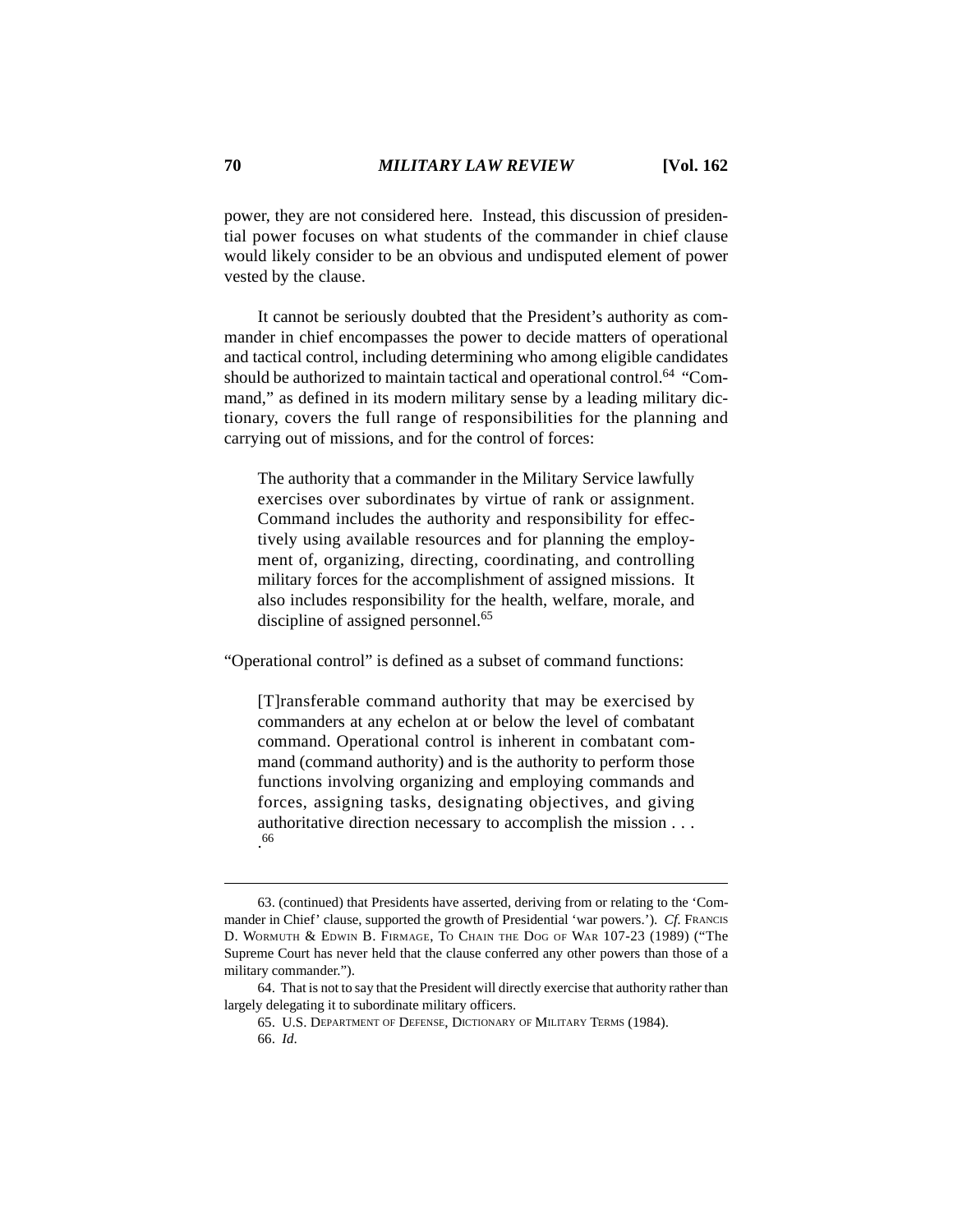"Tactical control" is again a subset of the functions contained within operational control, and thus also an element of the command function: "The detailed and usually local direction and control of movements or maneuvers necessary to accomplish missions or tasks assigned."<sup>67</sup>

Although these modern and somewhat technical dictionary definitions cannot be ascribed to the Framers of the Constitution, there is no reason to believe that they did not intend the President's authority as commander in chief to include those command functions that have later come to be formally defined as "operational" and "tactical" control. Moreover, as will be seen, the core functions that the Framers assigned to the President as commander in chief were assigned exclusively to the President.68 This conclusion follows from the application by the Framers of the fundamental constitutional principle of the separation of powers, which in this instance was based on a concern for effective and efficient government. As a consequence, it involved applying a corollary principle, the principle of unity of executive functions; and the principle of unity, applied to the command function, implies the principle of exclusive military command.<sup>69</sup> These principles were stressed by the Framers and have been acknowledged by the Supreme Court.

Less confidently, I believe also that in war the President's powers as Commander in Chief are subject to ultimate Congressional authority to "make" the war, and that Congress can control the conduct of the war it has authorized. (One might suggest, even, that the President's powers during war are not 'concurrent' but delegated by Congress, by implication in the declaration or authorization of war.) It would be unthinkable for Congress to attempt detailed, tactical decision, or supervision, and as to these the President's authority is effectively supreme. But, in my view, he would be bound to follow Congressional directives not only as to whether to continue the war, but whether to extend it to other countries and other belligerents, whether to fight a limited or unlimited war, perhaps, even whether to fight a "conventional" or a nuclear war.

69. A function may be exclusive as between different branches of government and to that extent unitary. However, it may not be unitary as to a particular branch even if assigned exclusively to that branch, if that branch is multi-headed. (The Framers considered this as an option for the executive branch.) Again, if a function is not exclusively assigned to one branch, it cannot be unitary. But even with shared powers, separate elements of that shared power can be exclusive and to that extent unitary. For example, under

<sup>67.</sup> *Id.*

<sup>68.</sup> *But see* HENKIN, *supra* note 55, at 103-04: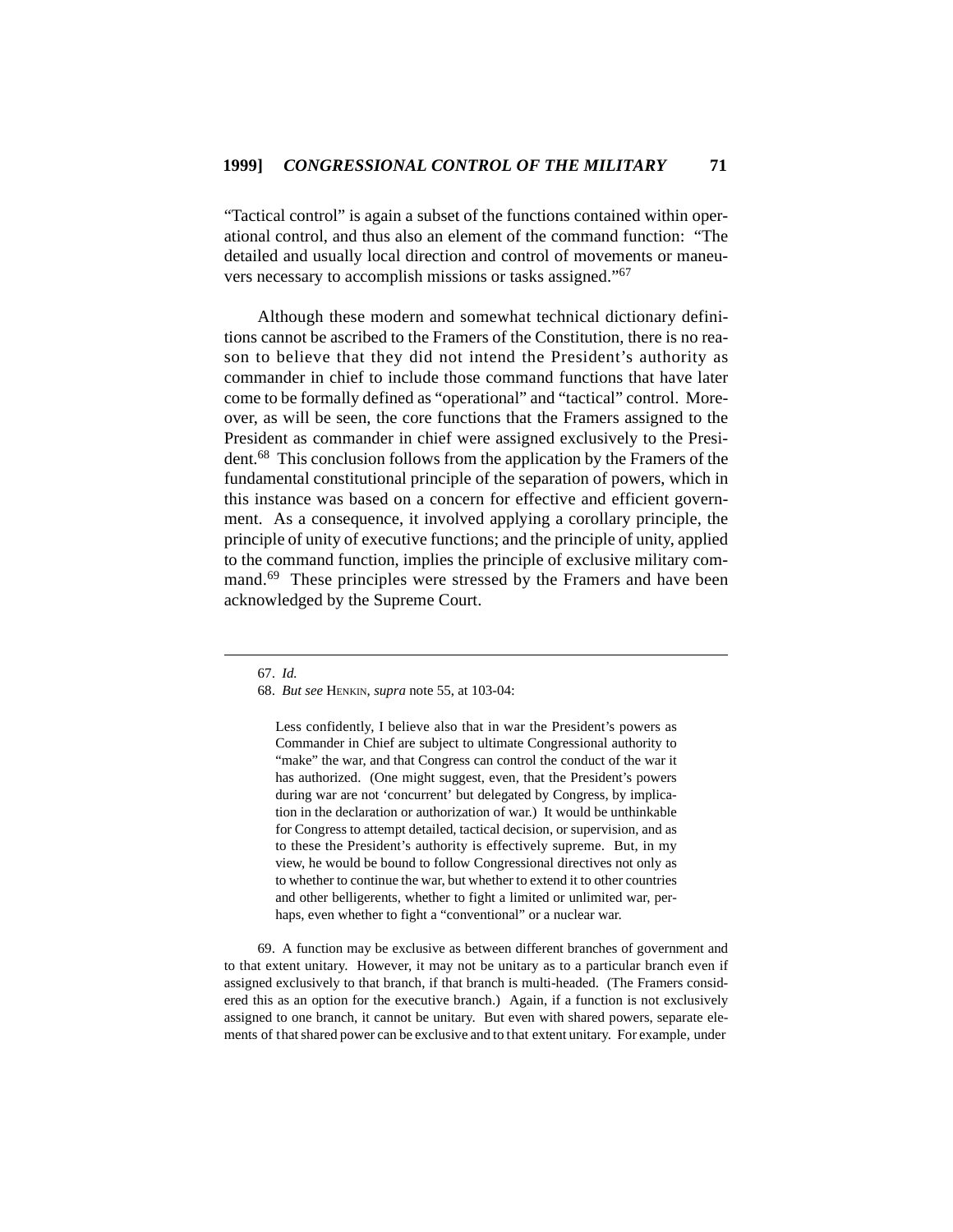### *1. Original Understanding*

The Framers of the Constitution split the powers over the military between Congress and the President to "chain the dog of war," vesting Congress with the power to declare war, to raise and finance a military establishment, and to make rules for its regulation and governance. But the Framers were also convinced that once a commitment to a military venture had been made, the ultimate responsibility for directing operations should be vested in a single person rather than divided. That person was to be the President. This scheme for allocating military powers is reflected in the way the military provisions in the Articles of Confederation were taken over and modified in the Constitution.

The loose and limited structure of governance created under the Articles of Confederation provided for no executive department or officer. All executive functions, including all military functions, were vested in the Continental Congress, the sole organ of the Confederation.<sup>70</sup> With respect to the military, the Articles granted the Continental Congress the power to determine war and peace, to direct military operations, to appoint officers in the armed forces, including a commander in chief, and to make rules for military governance. $71$ 

This Confederation structure was abandoned by the Framers at the outset of the 1787 Constitutional Convention in Philadelphia. In its place,

71. This authority is in Article IX of the Articles of Confederation;

<sup>69. (</sup>continued) the appointment power, the President has independent discretion to nominate any individual for a particular office who satisfies the qualifications for that office. Congress may enact a law setting eligibility requirements for the office, but it cannot direct the President to nominate a particular individual. Similarly, the congeries of military powers may be assigned to more than one branch of the government and thus not be exclusive or unitary as a whole. But a specific element of those military powers may be assigned exclusively to one branch.

<sup>70.</sup> A handful of rudimentary departments were established during the era of the Articles (1781-1789)–Finance, War, Foreign Affairs, and the Post Office–but they were completely subject to the control of the Continental Congress. They were not based on any independent executive power. *See* JENNINGS B. SANDERS, EVOLUTION OF EXECUTIVE DEPART-MENTS OF THE CONTINENTAL CONGRESS 1774-1789 (1935).

The United States, in Congress assembled, shall have the sole and exclusive right and power of determining on peace and war except in the cases mentioned in the sixth article . . .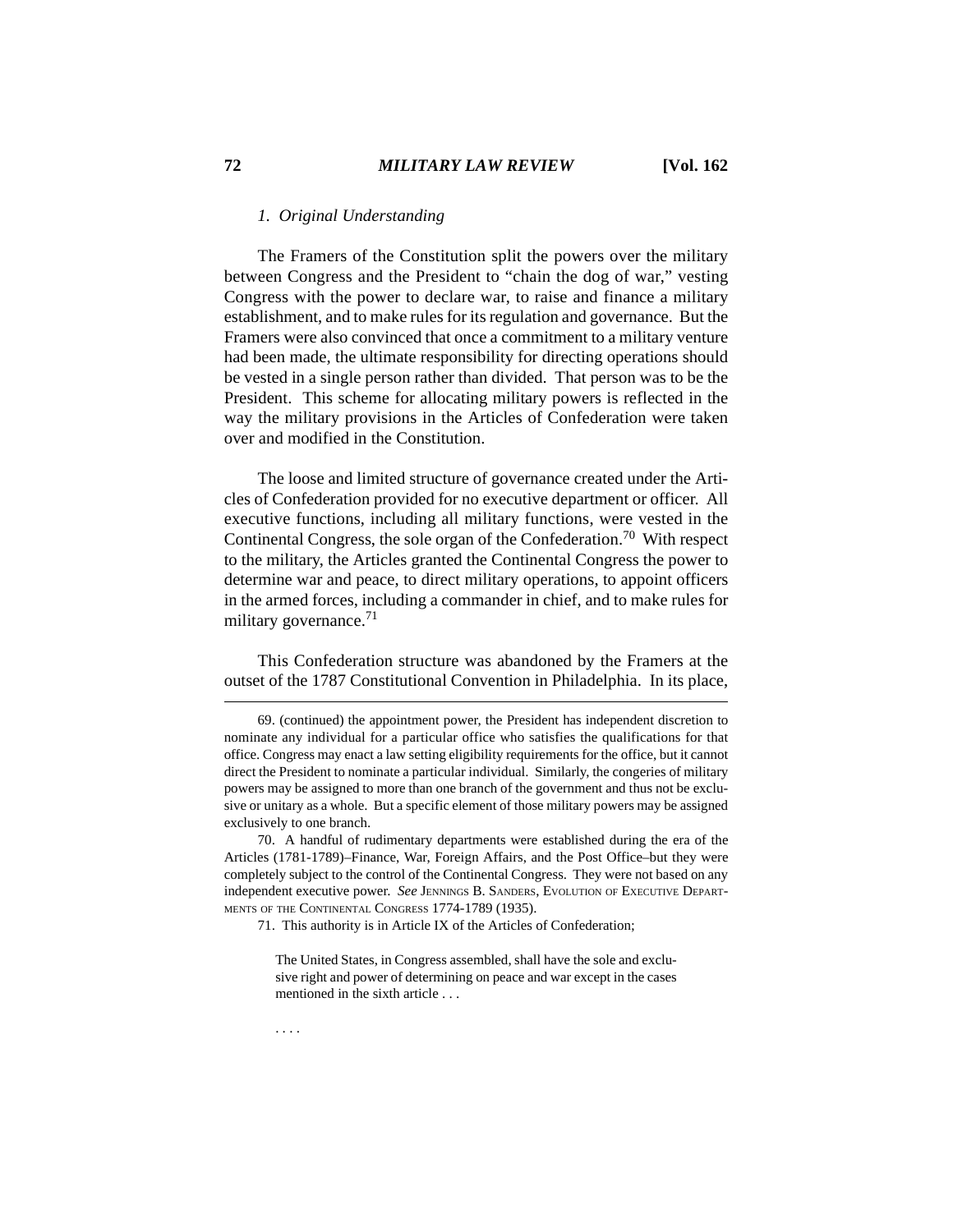a number of plans for a federal government were proposed that suggested allocating some of the national military power to an executive. The New Jersey Plan, offered by William Paterson, provided for an executive branch composed of an unspecified number of persons who were "to direct all military operations" but were to be precluded from taking "command of any troops, so as personally to conduct any enterprise as General, or in other capacity."72 Charles Pinckney submitted a proposal that was referred to the Committee of the Whole<sup>73</sup> and, though not discussed, was the source of a number of provisions found in the final document.<sup>74</sup> He proposed that there be a single executive with the title of President who was to be "commander in chief of the Land Forces of United States and Admiral of their Navy" with the power "to commission all Officers."<sup>75</sup> Alexander Hamilton also proposed that there be a single executive, to be called "Governeur." This executive was "to have the direction of war when authorized or begun."<sup>76</sup> The fourth plan, the Virginia plan, was chosen to be the basis of discussion at the Convention. It provided for an undefined executive who, "besides a general authority to execute the National laws," "ought to enjoy the Executive rights vested in Congress by the Confederation."<sup>77</sup> Those "vested rights" were not further specified but presumably included

71. (continued)

The United States, in Congress assembled, shall also have the sole and exclusive power of . . . appointing all officers of the land forces in the service of the United States . . . appointing all officers of the naval forces . . . making rules for the government and regulation of said land and naval forces, and directing their operation.

. . . .

The United States in Congress assembled shall never . . . appoint a commander in chief of the army or navy, unless nine states assent to the same . . . .

ART. OF CONFED. art. IX, *reprinted in* MERRILL JENSEN, THE ARTICLES OF CONFEDERATION 266, 268, 269 (1970).

<sup>72. 1</sup> THE RECORDS OF THE FEDERAL CONVENTION OF 1787, at 244 (Max Farrand ed., 1966) [hereinafter Farrand].

<sup>73.</sup> *Id.* at 23.

<sup>74.</sup> ABRAHAM D. SOFAER, WAR, FOREIGN AFFAIRS, AND CONSTITUTIONAL POWER 26 (1976).

<sup>75. 3</sup> Farrand, *supra* note 72, at 606.

<sup>76. 1</sup> Farrand, *supra* note 72, at 292.

<sup>77.</sup> *Id.* at 21.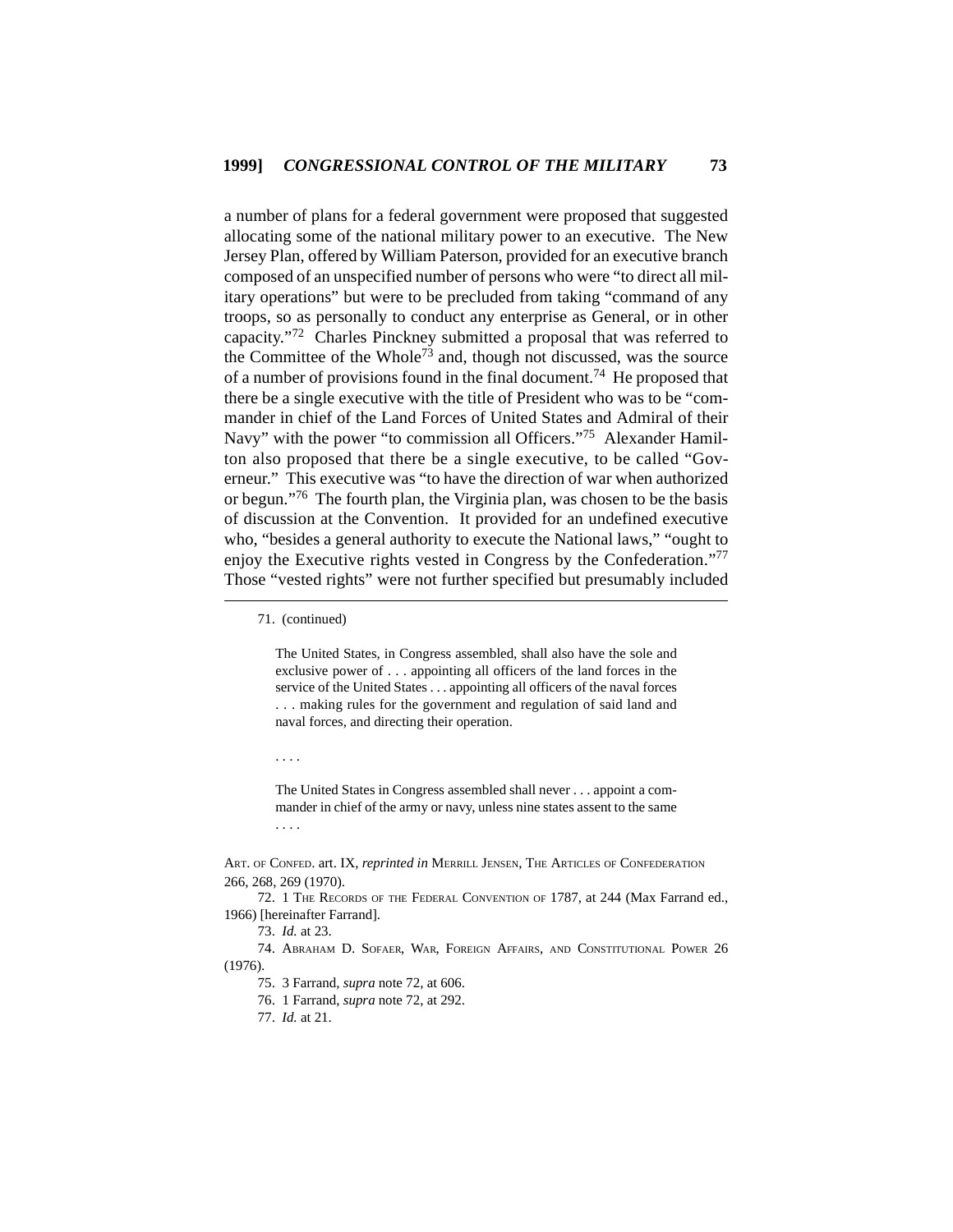the "right" to command, to direct military operations, and to appoint military officers.

As finally drafted by the Framers, the new Constitution created the executive office of the President and transferred to that office certain military powers that had previously been assigned to the Congress under the Articles of Confederation. Instead of the commander in chief being an agent of the Congress serving at the order and direction of the Congress, the commander in chief function was incorporated independently into the office of the President,78 merging the military function of the supreme commander with the political function of the executive. Furthermore, the power to direct military operations was removed as one of Congress's named powers and not otherwise expressly mentioned in the new Constitution.

From these changes two inferences can be drawn. First, the Framer's believed that, inasmuch as the President was now to be commander in chief–the officer commonly understood to be the one responsible for the direction of military operations–there was no need to expressly refer to that power in the Constitution. Second, it is fair to infer that the power to direct operations was meant to be vested exclusively in the President as commander in chief. This is demonstrated in the contrast between the Framer's decision to completely transfer the commander in chief function to the President, and their decision to retain for Congress certain elements of the power to appoint military officers. Although the President was given the power to make appointments, the exercise of that power was made subject to eligibility criteria as enacted by Congress, and to the advice and consent of the Senate. In contrast to the explicit power-sharing scheme with

Objections were made to that part of this article, by which the President is appointed commander-in-chief of the army and navy of the United States, and of the militia of the several States, and it was wished to be so far restrained, that he should not command in person; but this could not be obtained.

3 Farrand, *supra* note 72, at 217-18. Similarly, during the ratification debates in Virginia and North Carolina in 1788, there were arguments that the President should not be allowed to take *personal* command of the army or navy. *See* CHARLES WARREN, THE MAKING OF THE CONSTITUTION 530 n.1 (1928).

<sup>78.</sup> The records of the Convention do not reveal any debate on the commander in chief clause, which was reported out by the Committee of Detail without comment. 2 Farrand, *supra* note 72, at 185. But Luther Martin, in an address to the Maryland Legislature, noted objections at the Convention based on the proposal in the New Jersey Plan: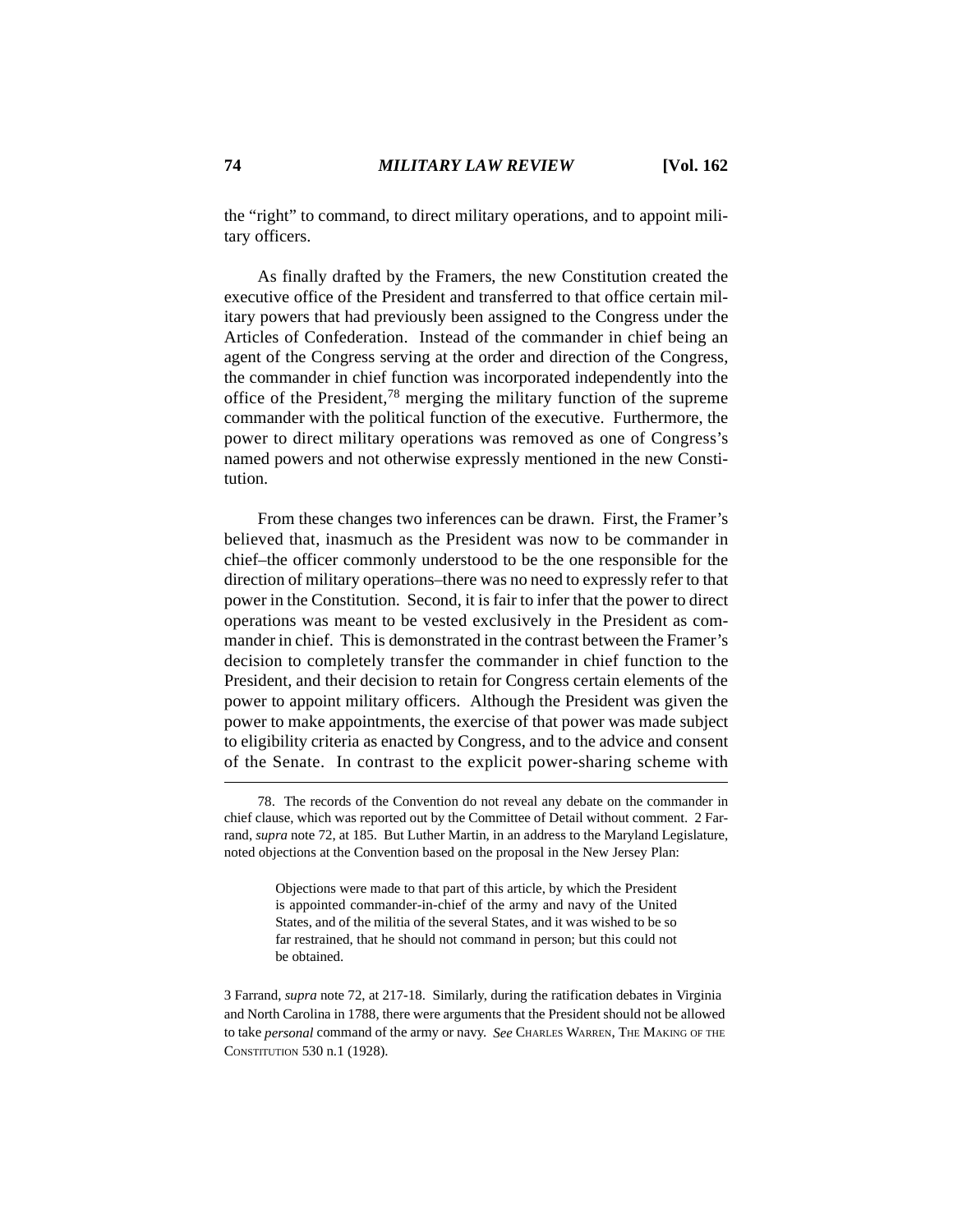respect to appointments, it is apparent that by deleting the reference to the "direction of military operations" as contained in the Articles of Confederation and the New Jersey Plan, and by making the President "commander in chief," the Framers did not intend power to be shared with regard to the direction of operations.

A number of observations made in the *Federalist Papers* corroborate this understanding. Hamilton noted the conceptual connection between the power to direct operations and the commander in chief clause in three passages, all of which have played an important role in interpreting the commander in chief clause.

The military powers, which were to be vested in the new national government, were enumerated by Hamilton in *Federalist No. 23*: "The authorities essential to the common defense are these: to raise armies; to build and equip fleets; to prescribe rules for the government of both; to direct their operations; to provide for their support. $\frac{779}{7}$  This enumeration exactly parallels specific clauses in the Constitution itself: Congress has the power to "raise and support armies,"80 to "provide and maintain a navy,"81 to "make rules for the government and regulation of the land and naval forces,"<sup>82</sup> and to provide for their support.<sup>83</sup> As for the direction of operations, Hamilton surely meant by that phrase to signify the President's authority as commander in chief.

Hamilton expressly links the direction of military operations to the commander in chief function in *Federalist No. 69*, 84 where he contrasts the

- 83. *Id.* art. I, § 8, cls. 1, 2, and 12.
- 84.

*First*. The President will have only the occasional command of such part of the militia of the nation as by legislative provision may be called into the actual service of the Union. The king of Great Britain and governor of New York have at all times the entire command of all the militia within their several jurisdictions. In this article, therefore, the power of the President would be inferior to that of either the monarch or the governor. *Second*. The President is to be commander in chief of the army and navy of the United States. In this respect, his authority would be nominally the same with that of the king of Great Britain, but in substance much inferior to it. It would amount to nothing more than the

<sup>79.</sup> THE FEDERALIST No. 74, at 153 (Alexander Hamilton) (Clinton Rossier ed., 1961) (emphasis in original) [hereinafter THE FEDERALIST].

<sup>80.</sup> U.S. CONST. art. I, § 8, cl. 12.

<sup>81.</sup> *Id.* art. I, § 8, cl. 13.

<sup>82.</sup> *Id.* art. I, § 8, cl. 14.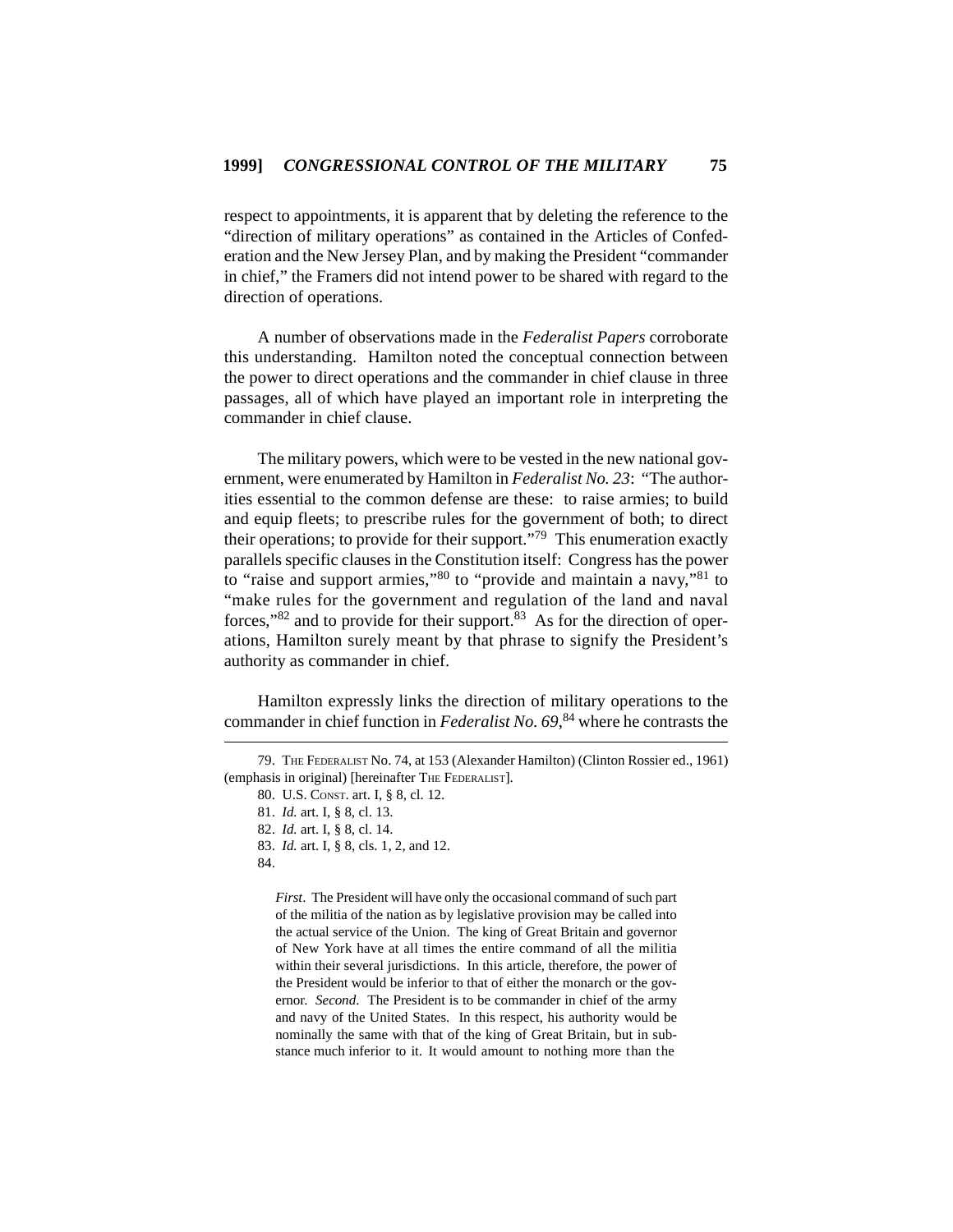powers of the President with that of the king in England, and in *Federalist No. 74*, 85 where he defends the propriety of making the President commander in chief. For Hamilton, the President "as first general and admiral of the Confederacy" would properly and exclusively exercise the "supreme command and direction" of the armed forces.<sup>86</sup>

The Framers, as exemplified in Hamilton's explication, made the obvious conceptual connection between the commander in chief clause and the notion of the direction of military operations. By placing the executive power in a single person and designating him as commander in chief, the Framers also resolved on a unitary structure that vested exclusive direction of military operations in the President. They rejected ideas such as that of an executive council or a sharing of power with the legislature, other than as expressly allowed. This was based on the belief that there was a need for a vigorous and energetic executive. As observed again by Hamilton: "A feeble executive implies a feeble execution of the government. A feeble execution is but another phrase for a bad execution; and a government ill executed, whatever it may be in theory, must be in practice a bad government."87

supreme command and direction of the military and naval forces, as first general and admiral of the Confederacy; while that of the British king extends to the *declaring* of war and to the *raising* and *regulating* of fleets and armies–all which, by the Constitution under consideration, would appertain to the legislature.

THE FEDERALIST, *supra* note 79, No. 69, at 417-18 (emphasis in original). 85.

> The propriety of this provision [the commander in chief clause] is so evident in itself and it is at the same time so consonant to the precedents of the State constitutions in general, that little need be said to explain or enforce it. Even those of them which have in other respects coupled the Chief Magistrate with a council have for the most part concentrated the military authority in him alone. Of all the cares or concerns of government, the direction of war most peculiarly demands those qualities which distinguish the exercise of power by a single hand. The direction of war implies the direction of the common strength; and the power of directing and employing the common strength forms a usual and essential part in the definition of the executive authority.

*Id.* No. 74, at 447.

86. *Id.* No. 69, at 418. 87. *Id.* No. 70, at 423.

<sup>84. (</sup>continued)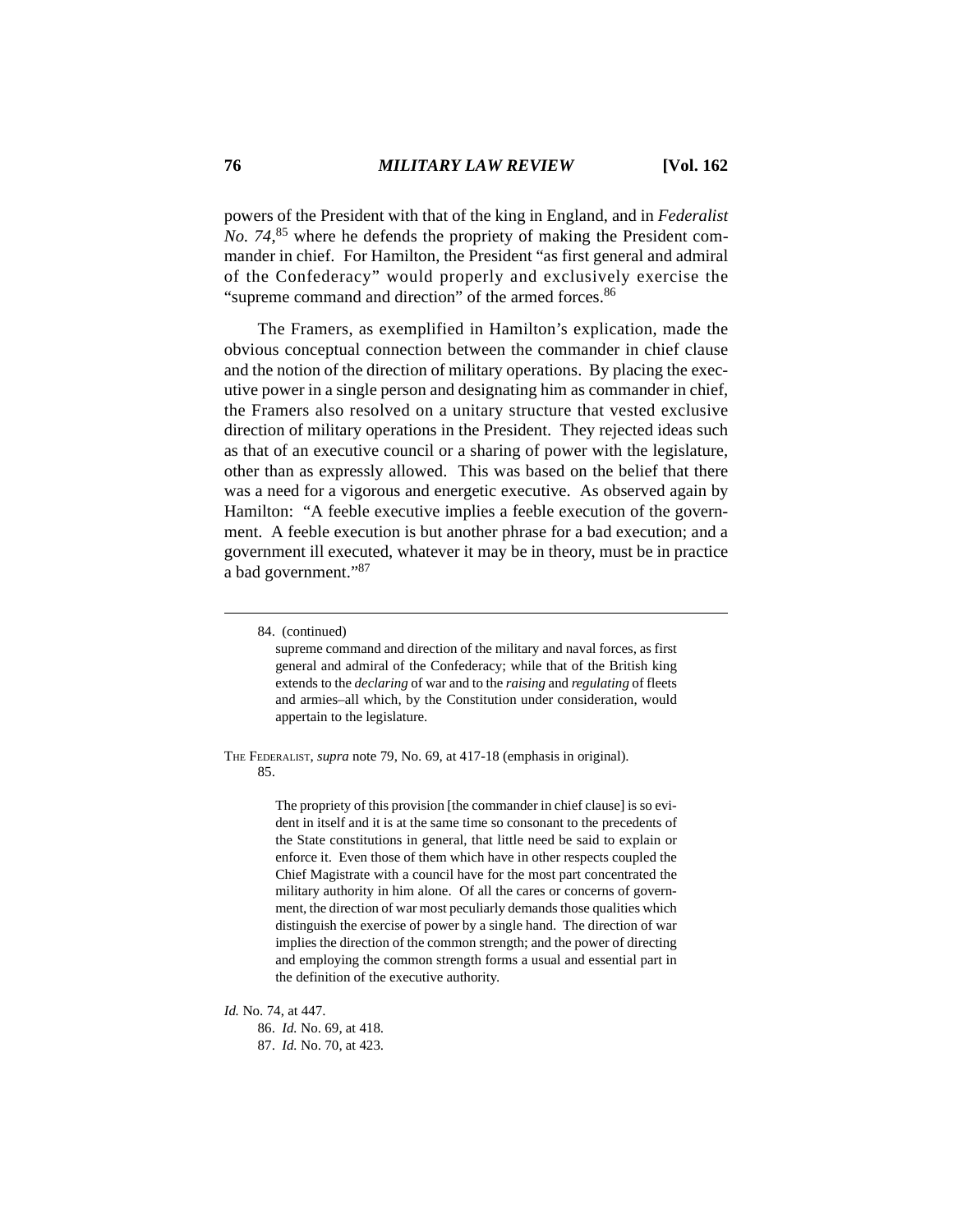Energy was considered the most important quality in the executive; deliberation and wisdom in the legislative branch. Hamilton opined that it was undisputed that "unity is conducive to energy": "Decision, activity, secrecy, and dispatch will generally characterize the proceedings of one man in a much more eminent degree than the proceedings of any greater number; and in proportion as the number is increased, these qualities will be diminished."88 That unity could be destroyed "either by vesting the power in two or more magistrates of equal dignity and authority, or by vesting it ostensibly in one man, subject in whole or in part to the control and co-operation of others . . . ."89 Other Framers during the Constitutional Convention expressed similar concern for unity of command authority in military operations.<sup>90</sup>

From the perspective of the original understanding, it is reasonable to conclude that responsibility for operational and tactical control of American military forces was vested exclusively in the President–the officer of the government charged with the power to direct military operations as commander in chief.

Mr. Butler contended strongly for a single magistrate as most likely to answer the purpose of the remote parts. If one man should be appointed, he would be responsible to the whole, and would be impartial to its interests. If three or more should be taken from as many districts, there would be a constant struggle for local advantages. In [m]ilitary matters this would be particularly mischievous. He said his opinion on this point had been formed under the opportunity he had of seeing the manner in which a plurality of military heads distracted Holland when threatened with invasion by the imperial troops. One man was for directing the force to the defense of this part, another to that part of the Country, just as he happened to be swayed by prejudice or interest.

1 Farrand, *supra* note 72, at 88-89 (Madison's Notes).

Mr. Gerry was at a loss to discover the policy of three members of the Executive. It [would] be extremely inconvenient in many instances, particularly in military matters, whether relating to the militia, an army, or a navy. It would be a general with three heads.

*Id.* at 97 (Madison's Notes).

<sup>88.</sup> *Id.* No. 70, at 424.

<sup>89.</sup> *Id*.

<sup>90.</sup>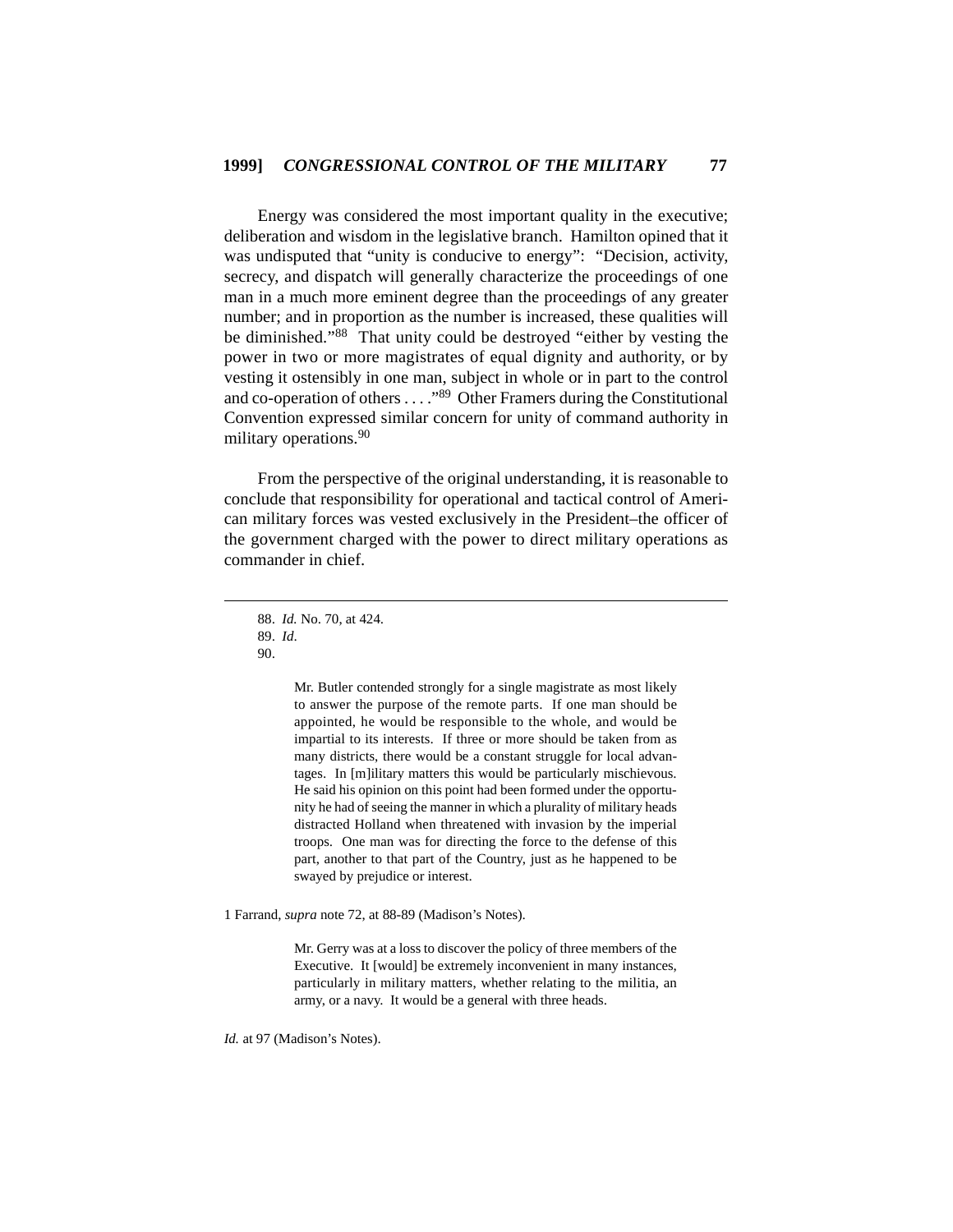## *2. The Supreme Court's Understanding of the Commander in Chief*

The Supreme Court's understanding of the commander in chief clause is in accord with the original understanding. Moreover, the Court has elaborated to a limited extent its perception of what is implied by the term "direction of operations" as it applies to the President's power as commander in chief. For example, in *Fleming v. Page*,<sup>91</sup> a case involving the Mexican War, the Court acknowledged the President's power to direct movements and to employ the armed forces in a manner which he deems most effectual: "As commander in chief, [the President] is authorized to direct the movements of the naval and military forces placed by law at his command, and to employ them in the manner he may deem most effectual to harass and conquer and subdue the enemy."92

Similarly, in *United States v. Sweeney*, 93 the Court noted that the commander in chief clause gives the President "supreme and undivided command" over the armed forces. As the Court stated, "the object of the provision is evidently to vest in the President the supreme command over all the military forces, such supreme and undivided command as would be necessary to the prosecution of a successful war."<sup>94</sup>

Justice Jackson, in his famous concurring opinion in *Youngstown* Sheet & Tube Co. v. Sawyer,<sup>95</sup> recognized the exclusive power of the President to command the nation's military forces, notwithstanding the Court's holding that the President cannot seize steel plants as commander in chief in the absence of authorizing legislation:

We should not use this occasion to circumscribe, much less to contract, the lawful role of the President as commander-in-chief. I should indulge the widest latitude of interpretation to sustain his exclusive function to command the instruments of national force, at least when turned against the outside world for the security of our society.<sup>96</sup>

<sup>91. 50</sup> U.S. (9 How.) 603 (1850).

<sup>92.</sup> *Id.* at 615.

<sup>93. 157</sup> U.S. 281 (1895).

<sup>94.</sup> *Id.* at 284.

<sup>95. 343</sup> U.S. 579, 634 (1951).

<sup>96.</sup> *Id.* at 645. When he was Attorney General, Jackson showed a similar appreciation for the President's role as commander in chief: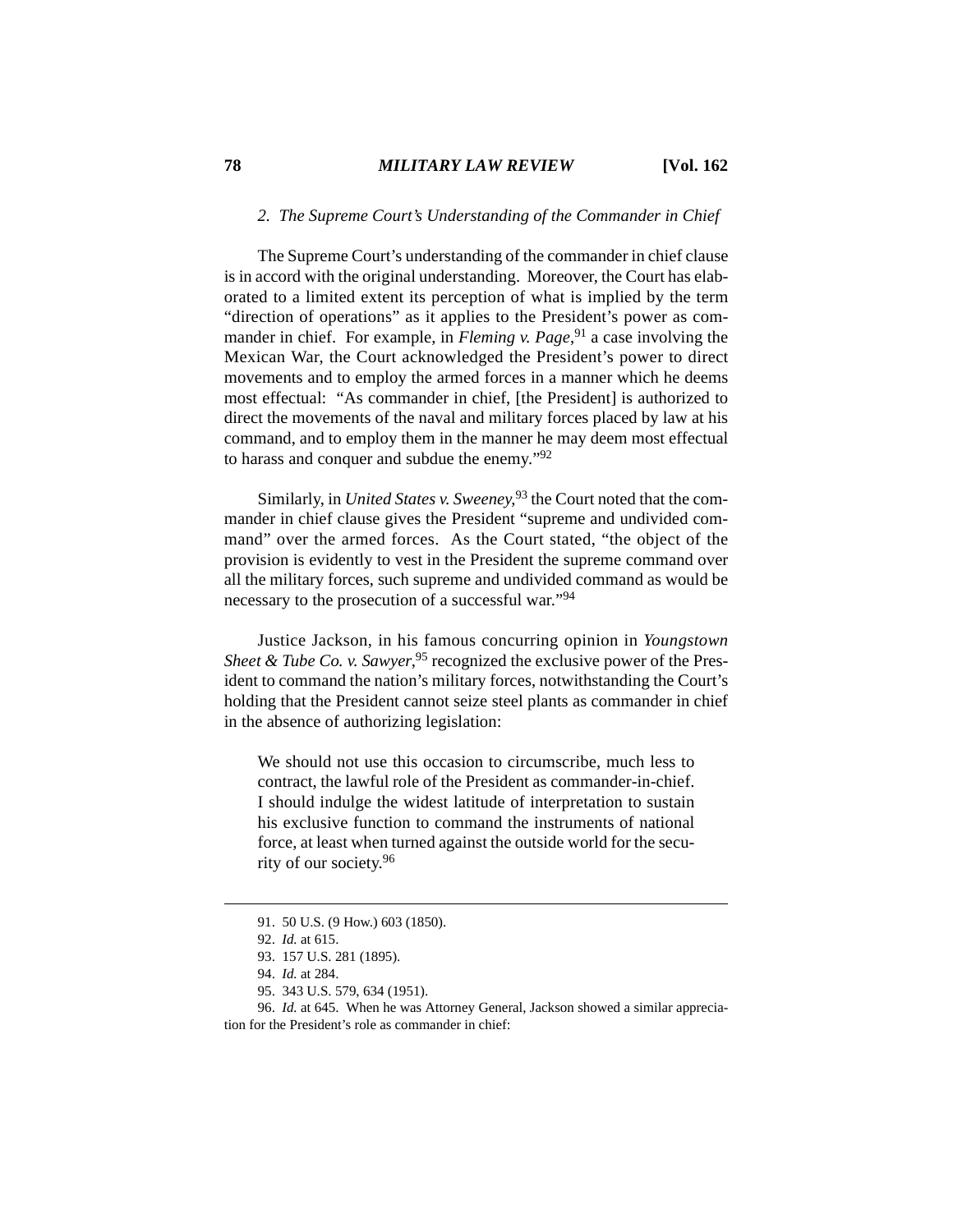The Supreme Court also noted the exclusivity of the President's command authority in *Ex Parte Milligan*. 97 The Court found the convening of a military commission to try a criminal case in a civilian district during the Civil War to be in excess of the President's power as commander in chief and hence unconstitutional. Nevertheless, Judge Chase, in his concurring opinion, expressed the view that Congress does not have the power to interfere with "the command of forces and the conduct of campaigns." In doing so, he characterized the relationship between Congress and the President with regard to military powers in these terms:

Congress has the power not only to raise and [to] support and govern armies but to declare war. It has, therefore, the power to provide by law for carrying on war. *This power necessarily extends to all legislation essential to the prosecution of war with vigor and success, except such as interferes with the command of the forces and the conduct of campaigns. That power and duty belong to the President as commander in chief.* Both these powers are derived from the Constitution, but neither is defined by that instrument. Their extent must be determined by their nature, and by the principles of our institutions.

The power to make the necessary laws is in Congress; the power to execute in the President. Both powers imply many subordinate and auxiliary powers. Each includes all authorities essential to its due exercise. But neither can the President, in war more than in peace, intrude upon the proper authority of Congress, nor Congress upon the proper authority of the President. Both are servants of the people, whose will is expressed in the fundamental law. Congress cannot direct the conduct of campaigns, nor can the President, or any commander under him, without sanc-

Training of British Flying Students in the United States, 40 Op. Att'y Gen. 58, 61-62 (1941).

97. 71 U.S. (4 Wall.) 2 (1866).

<sup>96. (</sup>continued)

<sup>[</sup>T]he President's responsibility as Commander in Chief embraces the authority to command and direct the armed forces in their immediate movements and operations designed to protect the security and effectuate the defense of the United States . . . . [T]his authority includes the power to dispose of troops and equipment in such manner and on such duties as best to promote the safety of the country.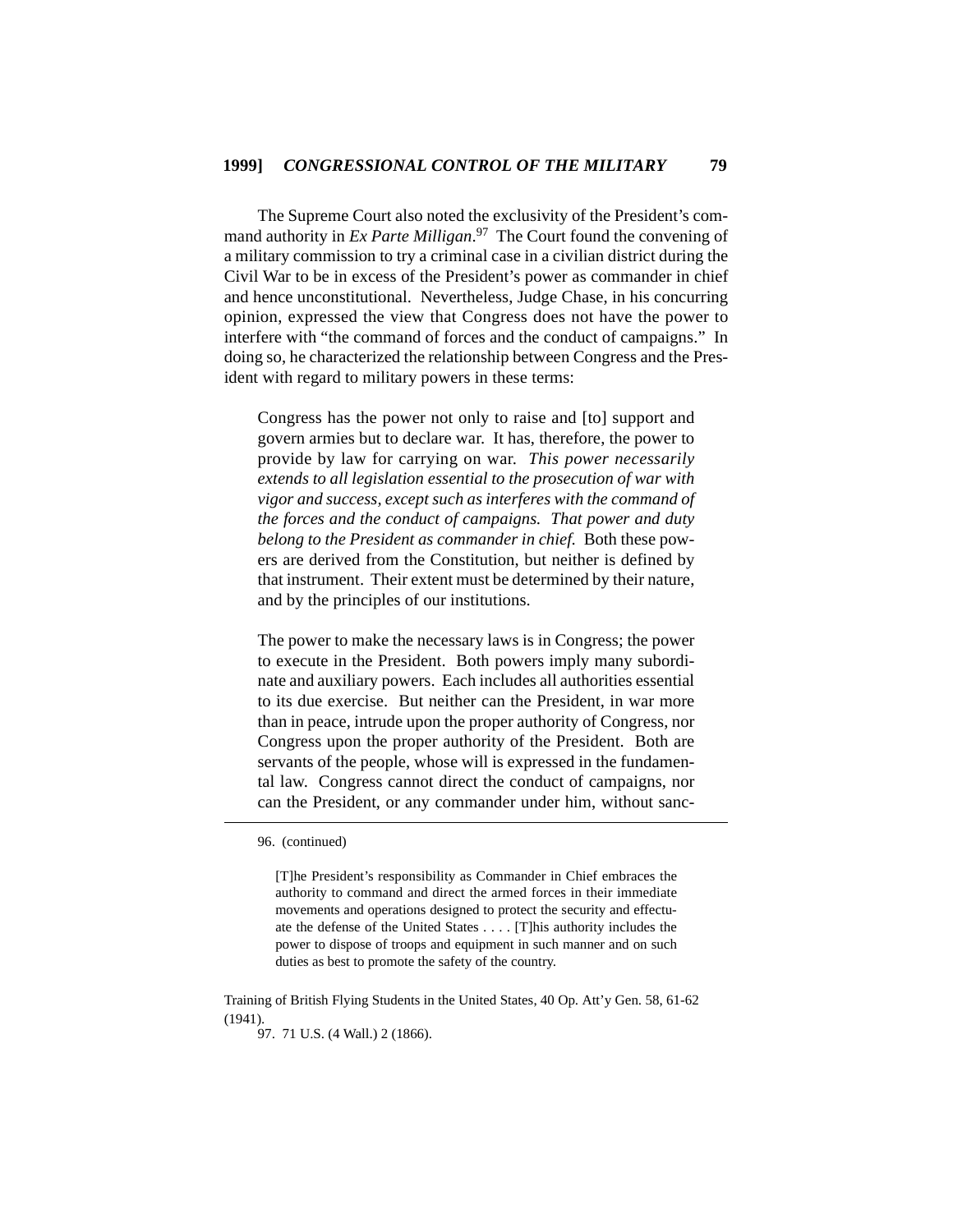tion of Congress, institute tribunals for the trial and punishment of offences  $.98$ 

## *3. Limitations on the President's Power as Commander in Chief*

The decisions reached in *Youngstown* and *Milligan* manifest the view that the President's power as commander in chief is not without limits, although his authority to control and direct military operations may be exclusive.99 This was made explicit by Justice Jackson in *Youngstown*, when he recognized that "to some unknown extent" limitations even on the President's command functions flowed from Congress's power to make rules for the government and regulation of the armed forces.<sup>100</sup> Chief Justice Harlan Stone put the matter differently, noting that the President as commander in chief is subject to a wide variety of laws which can be enacted by Congress:

The Constitution thus invests the President, as commander in chief, with the power to wage war which Congress has declared, and to carry into effect all laws passed by Congress for the conduct of war and for the government and regulation of the Armed Forces, and all laws defining and punishing offenses against the law of nations, including those which pertain to the conduct of war.<sup>101</sup>

100. *Youngstown*, 343 U.S. at 644.

[The President] has no monopoly of "war powers," whatever they are. While Congress cannot deprive the President of the command of the army and navy, only Congress can provide him an army or navy to command. It is also empowered to make rules for the "Government and Regulation of land and naval Forces," by which it may, to some unknown extent, impinge upon even command functions.

101. *Ex parte* Quirin, 317 U.S. 1, 26 (1942).

<sup>98.</sup> *Id.* at 139-40 (emphasis added).

<sup>99.</sup> *But cf.* HENKIN, as quoted *supra* in note 68 (challenging the exclusive nature of presidential power as commander in chief); WORMUTH & FIRMAGE, *supra* note 63, chs. 6 and 7 (discussing the limitations on the President's power as commander in chief).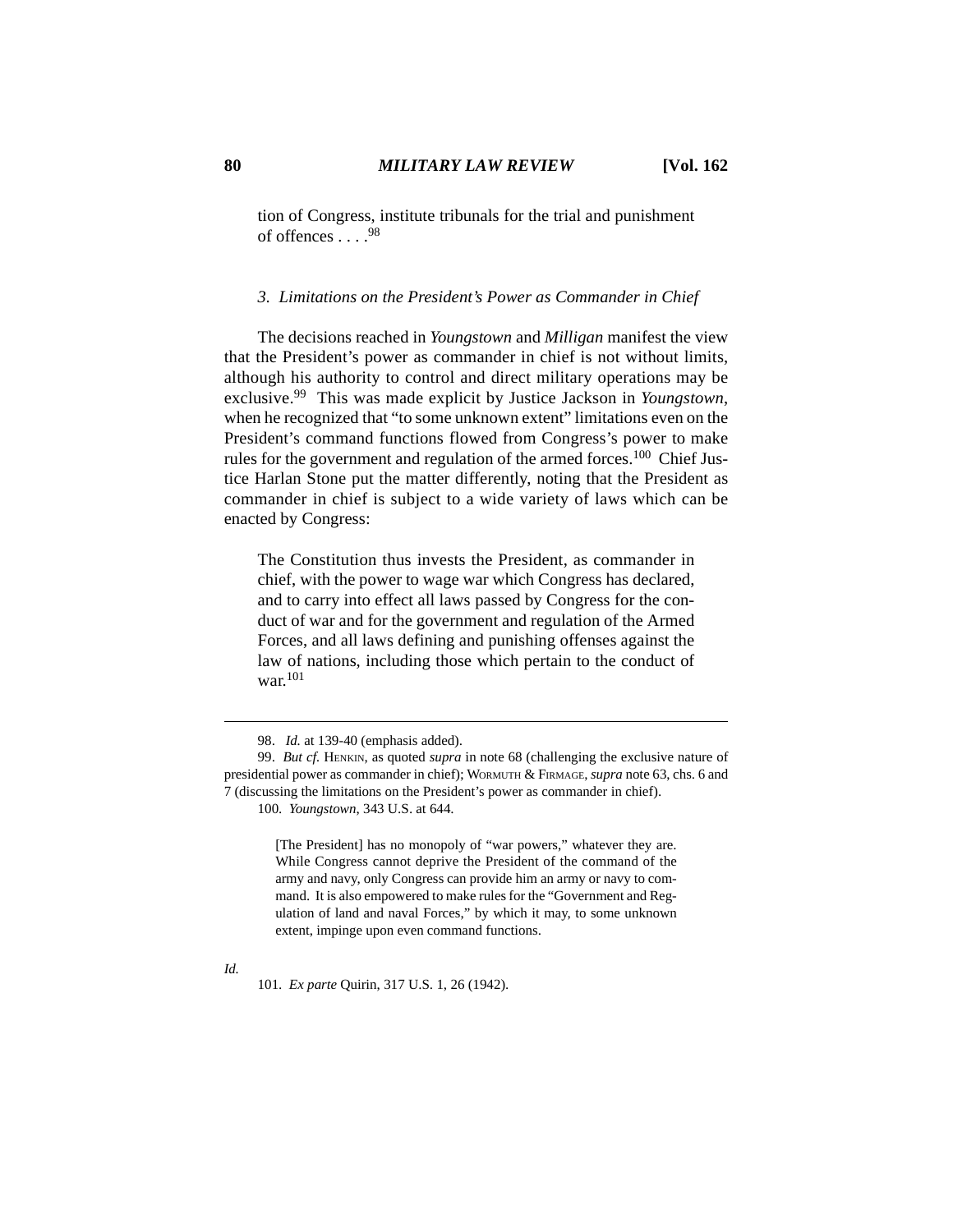Put this way, the limitations on the President's power as commander in chief can be seen as deriving from his constitutional duty to "take care that the laws be faithfully executed  $\dots$  ."<sup>102</sup>

Raoul Berger, a noted constitutional scholar whose writings stress the limitations on presidential power, has also noted the limitations Congress can impose on the commander in chief power:

In the entire armory of war powers only one has been exclusively conferred upon the President, the power as "first General" to direct the conduct of war once it has been commenced. Even in this area, the military and naval command was not immune from parliamentary inquiry into the conduct of the war.<sup>103</sup>

. . . .

Thus, the Framers separated the presidential direction of "military operations' in time of war from the congressional power to make rules "for the government and regulations of the armed forces," a plenary power enjoyed by the Continental Congress and conferred in identical terms upon the federal Congress. The word "government" connotes a power "to control," "to administer the government" of the armed forces; the word "regulate" means "to dispose, order, or govern." Such powers manifestly embrace congressional restraint upon deployment of the armed forces. Since the Constitution places no limits on the congressional power to support and to govern the armed forces and to make or withhold appropriations therefore, arguments addressed to the impracticability of regulating all deployments go to the wisdom of the exercise, not the existence, of the congressional power . . . .<sup>104</sup>

Accordingly, not only are limits to the President's military power as commander in chief widely recognized, the preceding authorities show that it is widely accepted that those limits can be based on Congress's power to make rules for the government and regulation of the armed forces. What then is the scope of the congressional power to make rules

<sup>102.</sup> U.S. CONST. art. 2, § 3.

<sup>103.</sup> RAOUL BERGER, EXECUTIVE PRIVILEGE: A CONSTITUTIONAL MYTH 108-09 (1974) (citation omitted).

<sup>104.</sup> *Id.* at 114-15.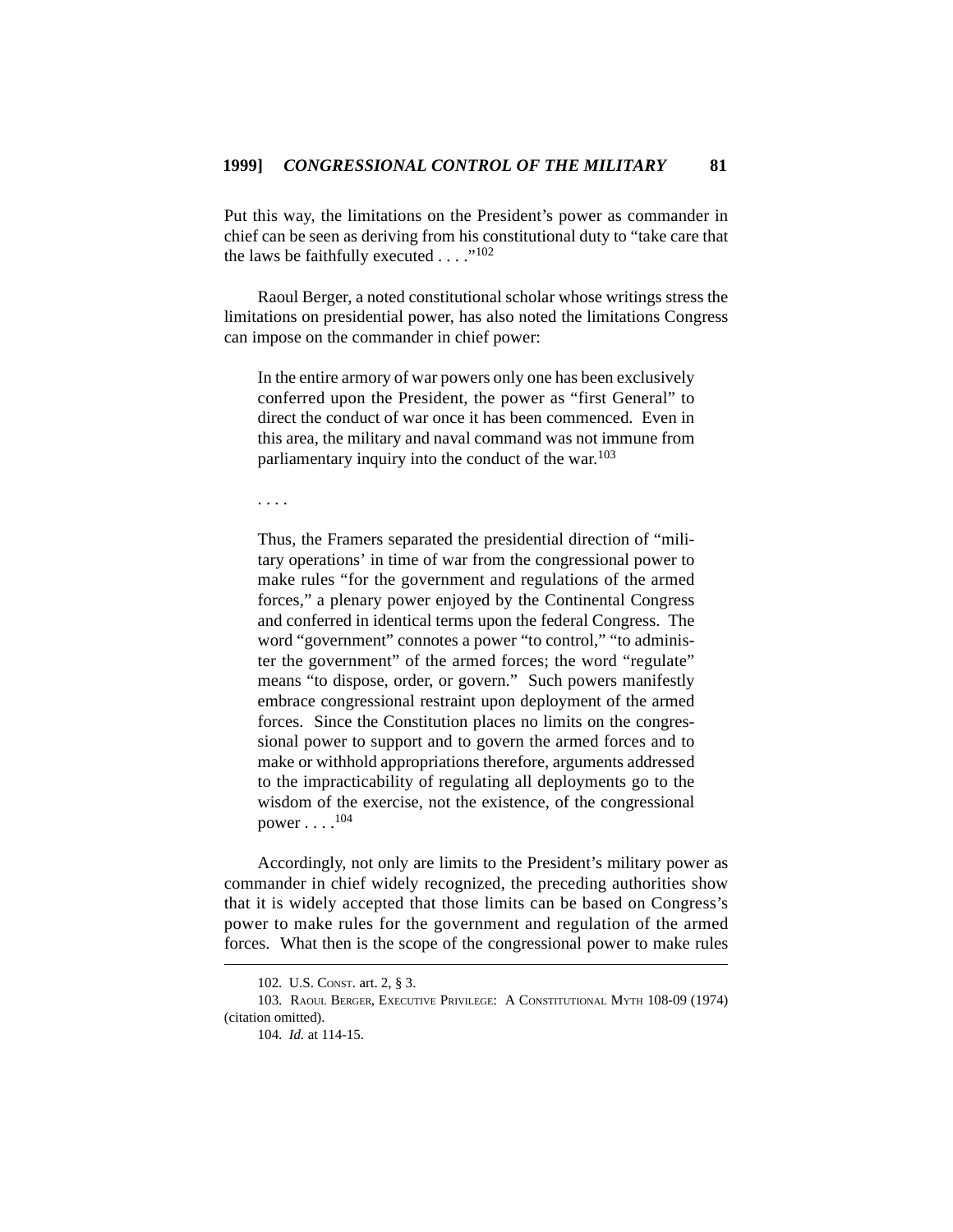for the government and regulation of the armed forces? Can Congress, by virtue of that power, enact a restriction such as that contained in House Bill 3308?

B. Congress's Power to Make Rules for the Government and Regulation of the Armed Forces

At first glance, the language of the "make rules" clause gives no reason to suggest that Congress's power to make rules for the armed forces does not include the type of restriction proposed in House Bill 3308. The Supreme Court has consistently recognized Congress's "broad constitutional power" to raise and regulate armies and navies.<sup>105</sup> As the Court noted in considering a challenge to the selective service laws: "The constitutional power of Congress to raise and support armies and to make all laws necessary and proper to that end is broad and sweeping."106 This broad congressional power covers the entire gamut of military law.

Nevertheless, it might be thought that military law is narrowly limited by definition to the rules of conduct for military personnel and to the procedures for military justice through courts-martial,<sup>107</sup> and that Congress's power to make rules for the government and regulation of the armed forces is limited to military law in this narrow sense. If Congress's power to "make rules" were so limited, it could not provide the necessary constitutional basis for House Bill 3308.

There is some secondary authority that arguably supports such a narrow view of the "make rules" clause. For example, one turn-of-the-century military law treatise limits the definition of military law to rules of conduct in relation to military discipline:

The term Military Law applies to and includes such rules of action and conduct as are imposed by a State upon persons in its military service, with a view to the establishment and maintenance of military discipline. It is largely, but not exclusively, statutory in character, and prescribes the rights of, and imposes duties and obligations upon, the several classes of persons com-

<sup>105.</sup> Lichter v. United States, 334 U.S. 742, 755 (1948); Schlesinger v. Ballard, 419 U.S. 498, 510 (1975); Rostker v. Goldberg, 453 U.S. 57, 65 (1981).

<sup>106.</sup> United States v. O'Brien, 391 U.S. 367, 377 (1968).

<sup>107.</sup> These rules were once denominated Articles of War and today are codified under the Uniform Code of Military Justice. 10 U.S.C.S. §§ 801-946 (LEXIS 1999).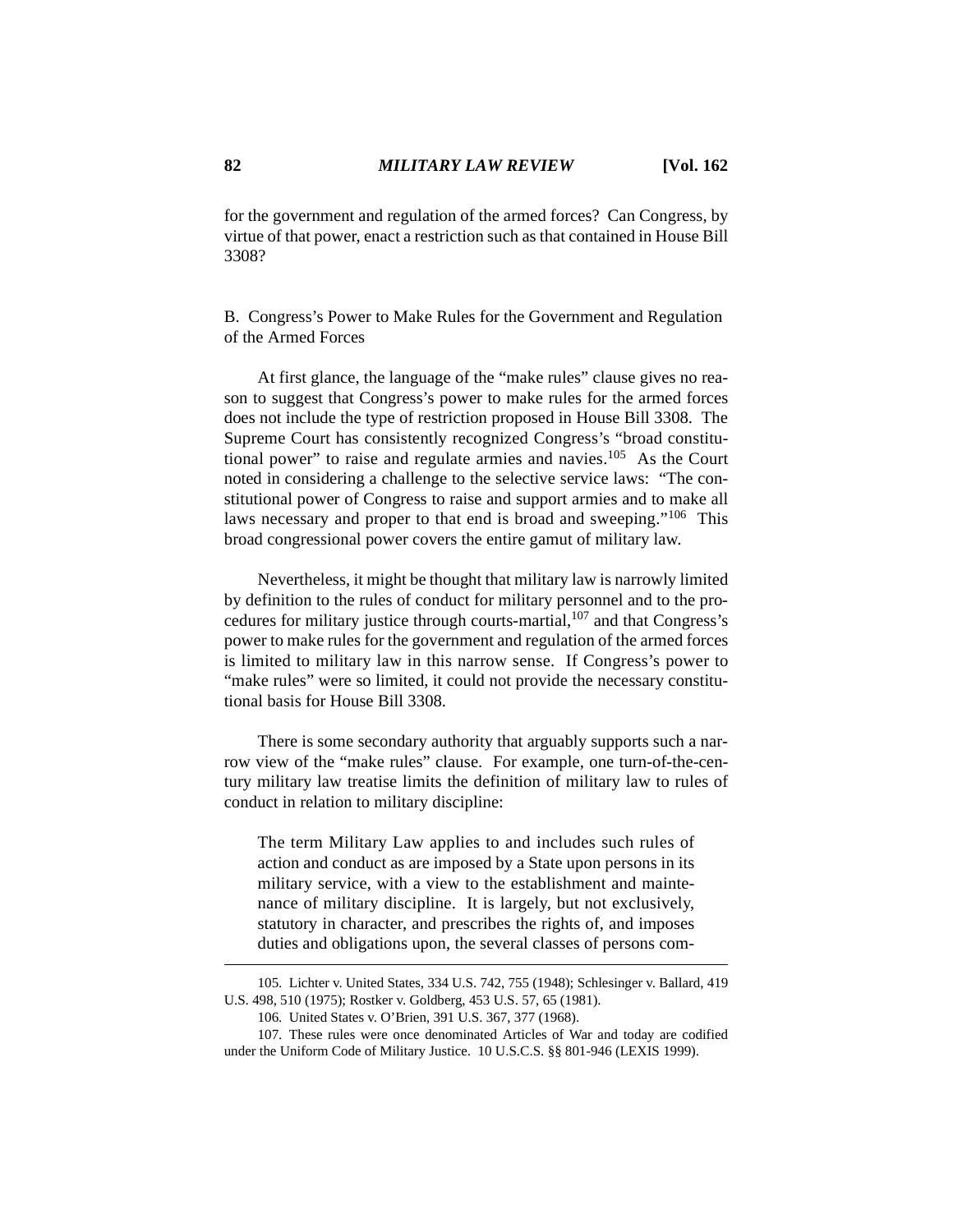posing its military establishment; it creates military tribunals, endows them with appropriate jurisdiction and regulates their procedures; it also defines military offenses and, by the imposition of adequate penalties, endeavors to prevent their occurrence.<sup>108</sup>

Similarly, in his treatise on the Constitution, Joseph Story termed the "make rules" clause "a natural incident to the ... powers to make war, to raise armies, and to provide and maintain navies," and identified the domain of that clause with military crimes and punishments, though he was silent about what else might belong to that domain.<sup>109</sup>

However, these two older sources are in sharp contrast with the much broader contemporary definition of military law:

Military law may be defined as the *law regulating the military establishment.* The legislative enactments of the U.S. Congress form the primary source of military law. Congressional authority to enact military law is derived from various provisions of the U.S. Constitution. These include the power to: raise and support armies; provide and maintain a navy; makes rules for the government of land and naval forces; call forth the militia to execute the law of the country; suppress insurrections and repel invasions; organize, arm, and discipline the militia; govern such parts of the militia as may be employed in the service of the United States; and make all laws necessary and proper for carrying into execution the foregoing powers. . . . The military justice system is only one part of military law.<sup>110</sup>

This broad definition of military law, which is not narrowly confined to military justice and discipline, also accords with the Supreme Court's view. In *Chappell v. Wallace*, 111 the Court refers to Congress's plenary power over the framework of the "Military Establishment," including but not limited to the field of military discipline.112 In *Gilligan v. Morgan*, 113

<sup>108.</sup> GEORGE B. DAVIS, A TREATISE ON THE MILITARY LAW OF THE UNITED STATES 1 (2nd rev. ed. 1899) (citation omitted).

<sup>109.</sup> JOSEPH STORY, 2 COMMENTARIES ON THE CONSTITUTION OF THE UNITED STATES §§ 1196-1197 (5th ed. 1891).

<sup>110.</sup> EDWARD M. BYRNE, MILITARY LAW 1 (3rd ed. 1981) (emphasis added).

<sup>111. 462</sup> U.S. 301 (Burger, C.J.) (1983).

<sup>112.</sup>

It is clear that the Constitution contemplated that the Legislative Branch have plenary control over rights, duties, and responsibilities in the frame-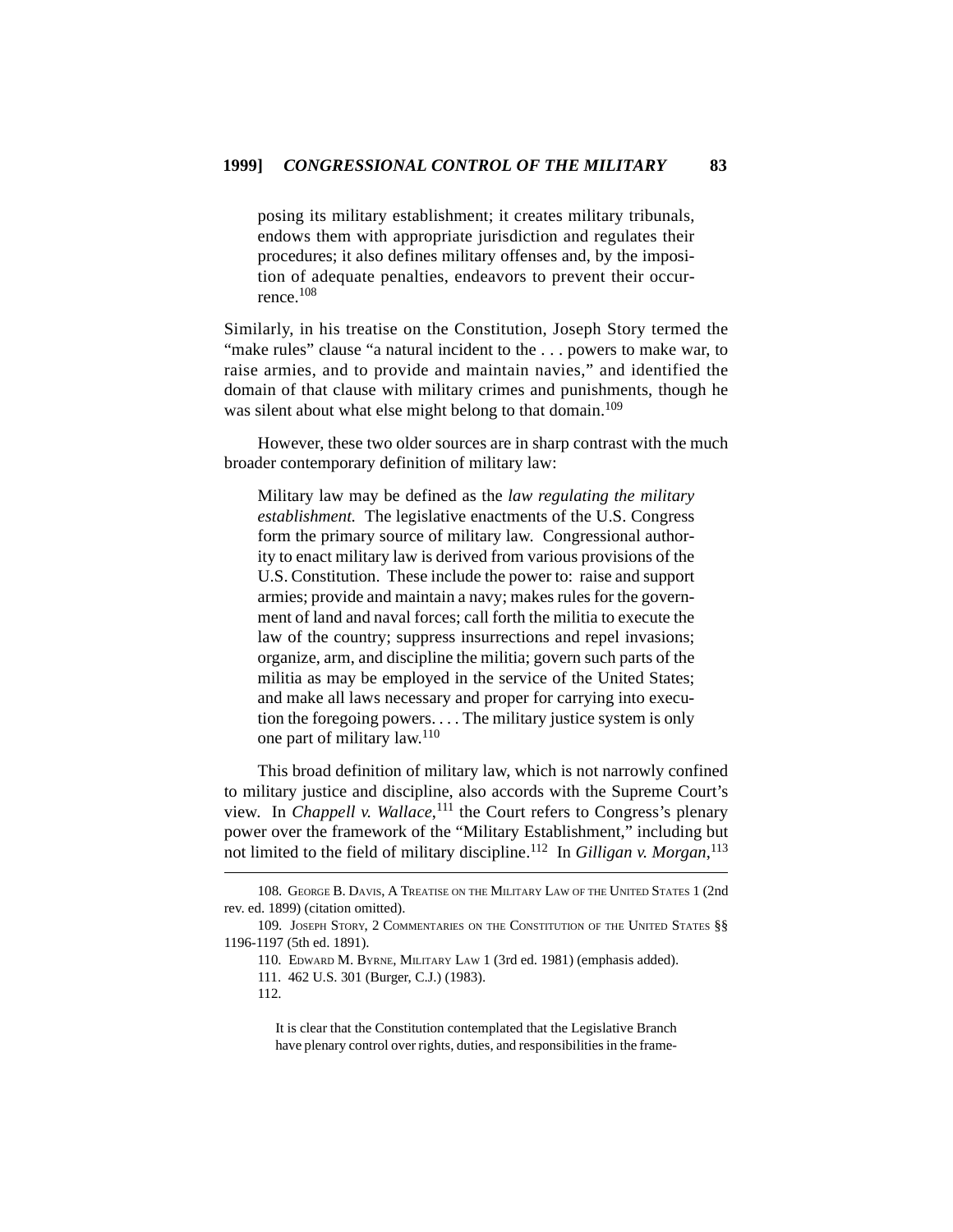the Court also recognized the role that Congress has, in addition to that of the President, in decisions concerning control of the military establishment:114 "The complex, subtle, and professional decisions as to the composition, training, equipping, and control of a military force are essentially professional military judgments, subject always to civilian control of the Legislative and Executive Branches."<sup>115</sup>

Most recently, in *Loving v. United States*,<sup>116</sup> the Court reiterated its view of the broad power held by Congress by virtue of the "make rules" clause: "Indeed, it would be contrary to precedent and tradition for us to impose a special limitation on this particular Article I power, for we give Congress the highest deference in ordering military affairs."117 The Supreme Court's view of the matter does not conflict with what can be gleaned of the original understanding of the "make rules" clause.

#### *1. The Original Understanding*

The historical record unfortunately sheds little light on the original meaning ascribed to the "make rules" clause; but what there is tends to suggest a broad, not narrow understanding of its scope. The clause was included in the final draft of the Constitution apparently without either discussion or debate. Madison's notes from the Constitutional Convention contain the following brief entry: "Mr. Gerry. 'To make rules for the Government and regulation of the land & naval forces,'–added from the existing Articles of Confederation."<sup>118</sup>

Neither the original proposals for the Constitution presented to the Philadelphia Convention (the Virginia and New Jersey plans, and Hamil-

<sup>112. (</sup>continued)

work of the Military Establishment, including regulations, procedures, and remedies related to military discipline; and Congress and the courts have acted in conformity with that view.

*Id.* at 301.

<sup>113. 413</sup> U.S. 1 (1973).

<sup>114.</sup> The President's broad power in the management and administration of the military is not denied in this article. Here the issue is the extent of Congress's power. A later section will address whether Congress or the President has primacy in the making of rules for the military.

<sup>115.</sup> *Gilligan*, 413 U.S. at 4.

<sup>116. 517</sup> U.S. 748 (1996).

<sup>117.</sup> *Id.* at 768 (citing Rostker v. Goldberg, 453 U.S. 57, 64-65 (1981)).

<sup>118. 2</sup> Farrand, *supra* note 72, at 330.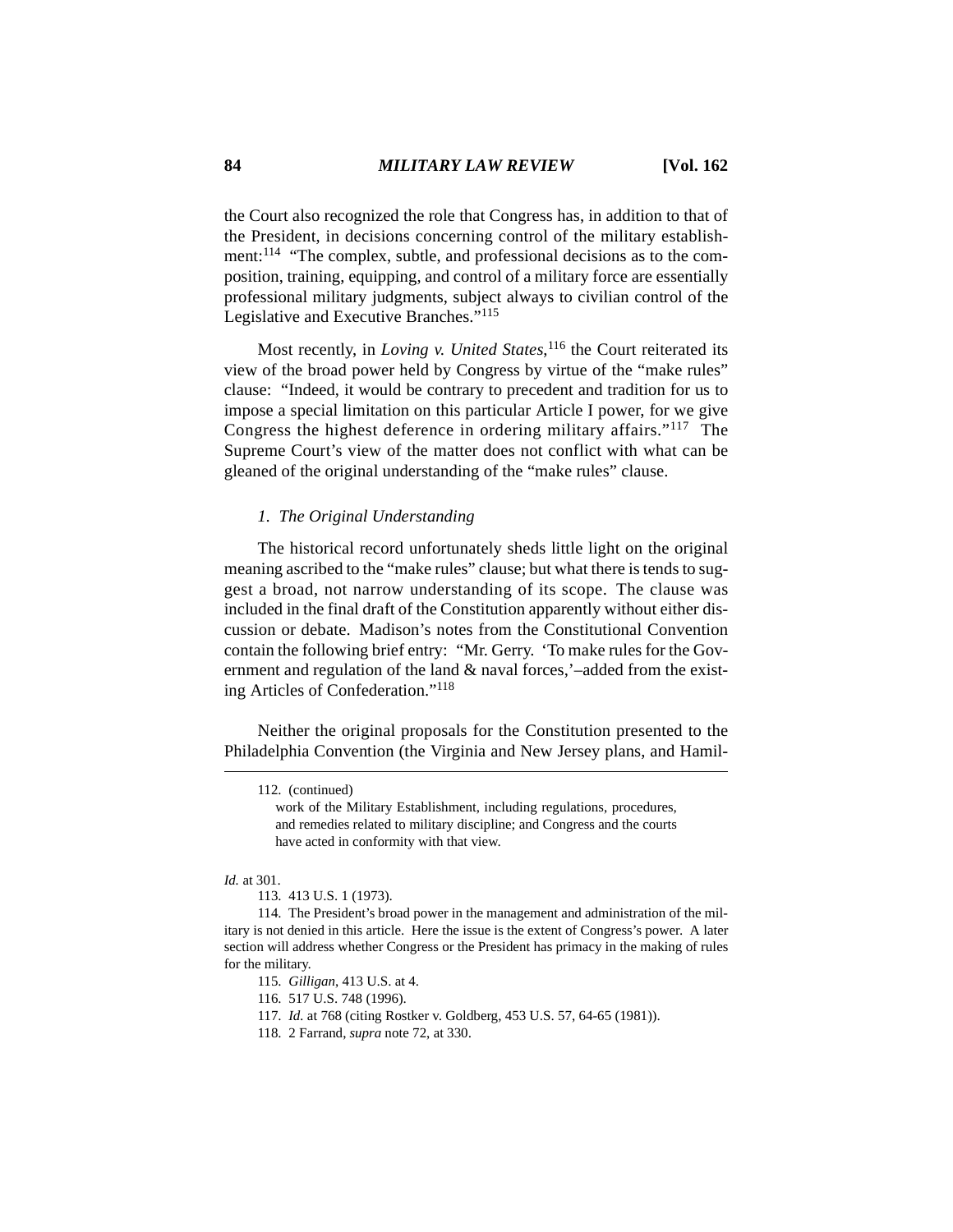ton's and Pinckney's proposals) nor the draft submitted by the "Committee of Detail" contained the clause. It was incorporated at a later stage in the Convention, taken over from Article IX of the Articles of Confederation. That Article provided:

The United States in Congress assembled shall also have the sole and exclusive right and power of . . . appointing all officers of the land forces in service of the United States; appointing all the officers of the naval forces, and commissioning all officers whatever in the service of the United States; making rules for the government and regulation of said land and naval forces, and directing their operations.<sup>119</sup>

Because the Articles of Confederation did not provide for an executive branch, the Continental Congress had all power over the armed forces of the United States. As noted previously, the Framers of the Constitution reallocated the military powers by transferring the authority to direct operations to the President as commander in chief, and by partially transferring the power to appoint officers to the President. The President thus had the power to select candidates for positions, subject to eligibility requirements established by Congress, and the advice and consent of the Senate. However, the Framers left with the legislative branch the power to raise and support armed forces and to "make rules" for their governance and regulation, as well as the power to declare war.

Clues to the meaning of the "make rules" clause as contained in the Articles of Confederation must be based on meager evidence. The text of the Articles of Confederation was agreed to in November 1777, although it did not come into force until 1 March 1781. The Continental Congress created a committee to draft the Articles on 12 June 1776. John Dickinson, who was the dominant member of the committee, prepared the first draft in early summer,  $1776$ <sup>120</sup> His draft, which was presented to the Continental Congress on 12 July 1776, contains language concerning military powers almost identical to that found in the final version approved in 1777:

ART. XVIII. The United States assembled shall have the sole and exclusive Right and Power of . . . Appointing General Officers of the Land Forces in Service of the United States–Commissioning such other Officers of the said Forces as shall by

<sup>119.</sup> ART. OF CONFED. art. IX, *reprinted in* JENSEN, *supra* note 71, at 266, 268. 120. *See* JENSEN, *supra* note 71, at 126.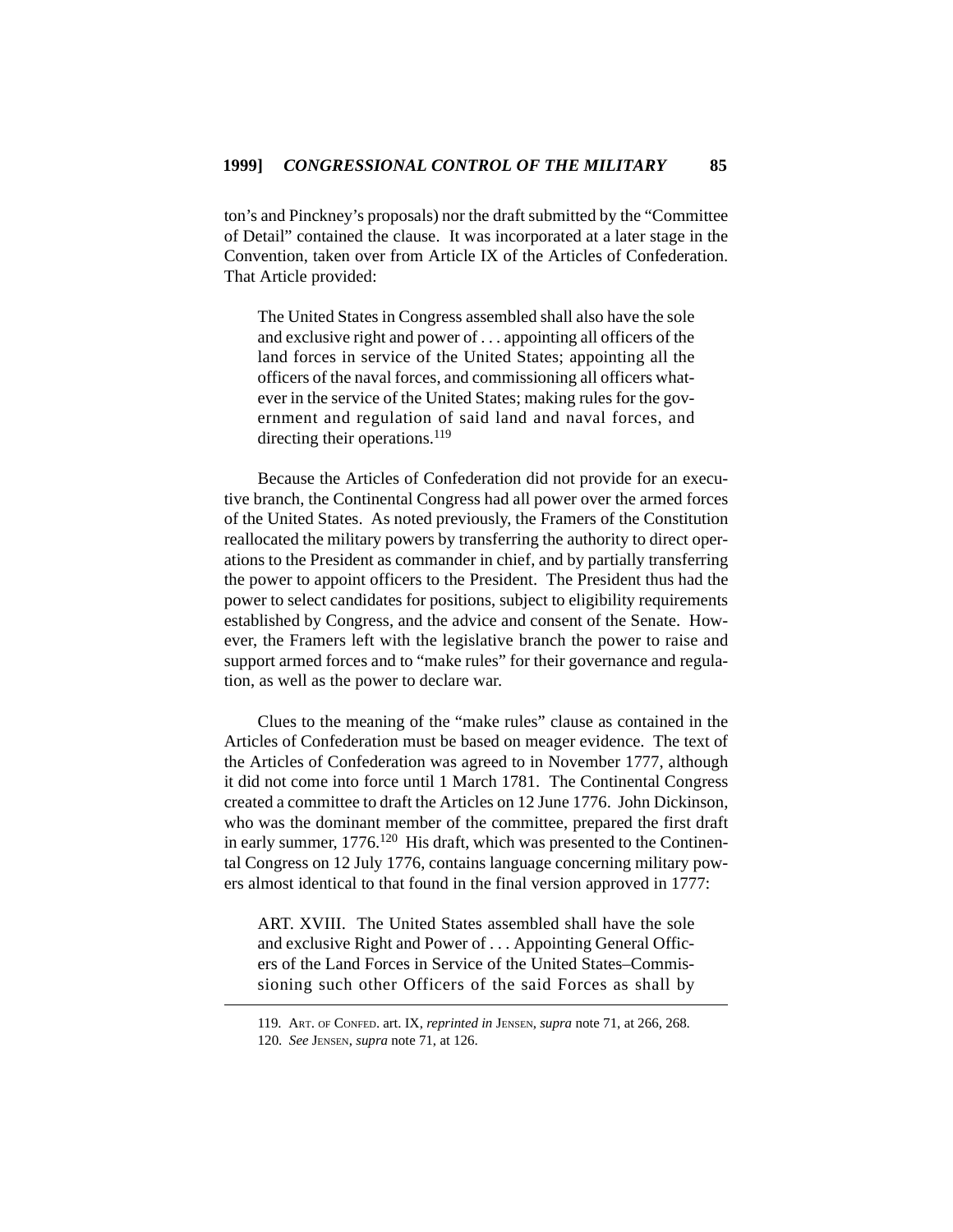appointed by Virtue of the tenth Article–Appointing all the Officers of the Naval Forces in the Service of the United States– Making Rules for the Government and Regulation of the Said Land and Naval Forces, and directing the operations  $\dots$ .<sup>121</sup>

Dickinson's adoption of the phrase "making rules for the government and regulation" of the armed forces was presumably based at least in part on its prior use by the Continental Congress in relation to the drafting of Articles of War, that is, the code of conduct for the military. On 14 June 1775, a year before establishing the committee to draft the Articles of Confederation, the Continental Congress passed a resolution creating a "committee to bring in a draft of [r]ules and regulations for the government of the army."122 The document produced by that committee and approved by the Congress on 30 June 1775, was termed "Articles of War" and "Rules and Regulations."123

Later that year, in December 1775, "Rules for the Regulation of the Navy of the United Colonies" were adopted by the Congress.124 Like the Articles of War, the navy rules concerned the conduct of naval personnel and their discipline. The Articles were revised by another committee of the Continental Congress created on 14 June 1776. This was two days after creation of the committee to draft Articles of Confederation. The revisions were approved on 20 September 1776.<sup>125</sup>

Given the way the language was used by the Continental Congress in the drafting of the Articles of War and navy regulations, it is possible that what Dickinson and his committee contemplated in the clause "making rules for the government and regulation of the said land and naval forces" was solely the promulgation of Articles of War. It is also possible that the inclusion of separate clauses in the Articles of Confederation for the appointment of officers and for the direction of operations expresses an intention to exclude from the scope of the "make rules" clause such matters as creating command and control structures and the setting of officer qualifications.126 These possibilities do not seem likely, however. Would such fine distinctions have occurred to men who had almost no previous expe-

<sup>121.</sup> Dickinson Draft of the Confederation, art. XVII, *reprinted in* JENSEN, *supra* note 71, at 258-59.

<sup>122. 2</sup> JOURNALS OF THE CONTINENTAL CONGRESS 90 (W.C. Ford ed., 1905).

<sup>123.</sup> *Id.* at 111-22.

<sup>124.</sup> BYRNE, *supra* note 110, at 4.

<sup>125.</sup> *Id.* at 8.

<sup>126.</sup> Jeremy Bentham, in a treatise completed in 1782, refers to "articles of war for the government of the army . . . ." JEREMY BENTHAM, OF LAWS IN GENERAL 7 (H.L.A. Hart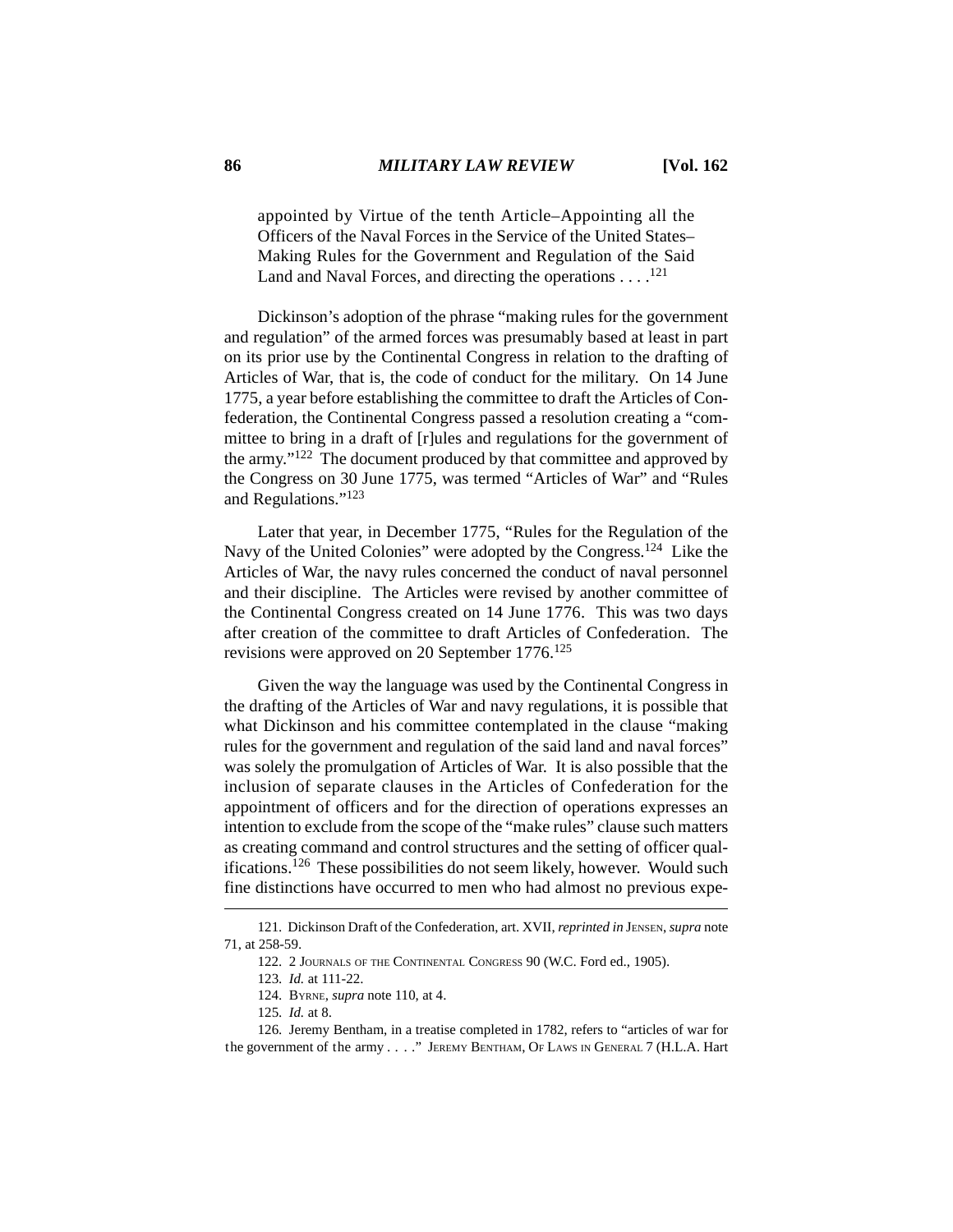rience in raising, maintaining, and supporting a military establishment, and who had to learn on the job as the army and navy were first being created?

Moreover, with no executive branch to run a military establishment and the Continental Congress responsible for every aspect and detail of its governance and regulation, it is difficult to believe that the "make rules" clause in the Articles of Confederation was meant to have a narrow scope, even if the phrase was used in the context of the drafting of articles of war.<sup>127</sup> Having experienced the Revolutionary War, when the Continental Congress was responsible for the full panoply of military governance, it is unlikely that a narrow meaning of the clause would have been in the Framers' minds when they convened in Philadelphia in 1787. Though a department of war was created during the era of the War and the Confederation, it was fully answerable to the Continental Congress and not in any way an independent executive department.<sup>128</sup> Evidence is not available that suggests that the Framers understood the "make rules" clause to apply only to the narrow authority to enact articles of war; or that they meant to bar the newly created legislature from playing a role in making rules for the administration *and control* of the armed forces.

The idea of a national executive with independent powers was a novel idea for the thirteen states–an idea opposed by many. Among the Framers themselves, considerable tension existed between the forces pushing for a strong executive and those wanting only a weak executive.<sup>129</sup> If the Framers were set on vesting Congress, not the President, with the power to declare war, and expressly vested in Congress the other vital powers over the military except that of commander in chief, it seems most unlikely that they intended to limit Congress's power to make rules concerning the structure and administration of the military establishment.

It should be noted that there is some evidence for a narrow interpretation of the "make rules" clause in the history of the state conventions held

<sup>126. (</sup>continued) ed., 1970). Although published during his lifetime, it nevertheless it gives a contemporaneous view of what the language in question generally meant–at least in part–in the English speaking countries at the time.

<sup>127.</sup> A cursory review of the debates leading to approval of the Articles in the Continental Congress reveals no discussion of the clause in question. Because the clause was not changed from the Dickinson draft, and since the debates focussed on far more significant issues, it is unlikely that an exhaustive review of those debates would shed any further light on its meaning.

<sup>128.</sup> SANDERS, *supra* note 70, at *passim*.

<sup>129.</sup> *See* CHARLES C. THACH, JR., THE CREATION OF THE PRESIDENCY *passim* (1923).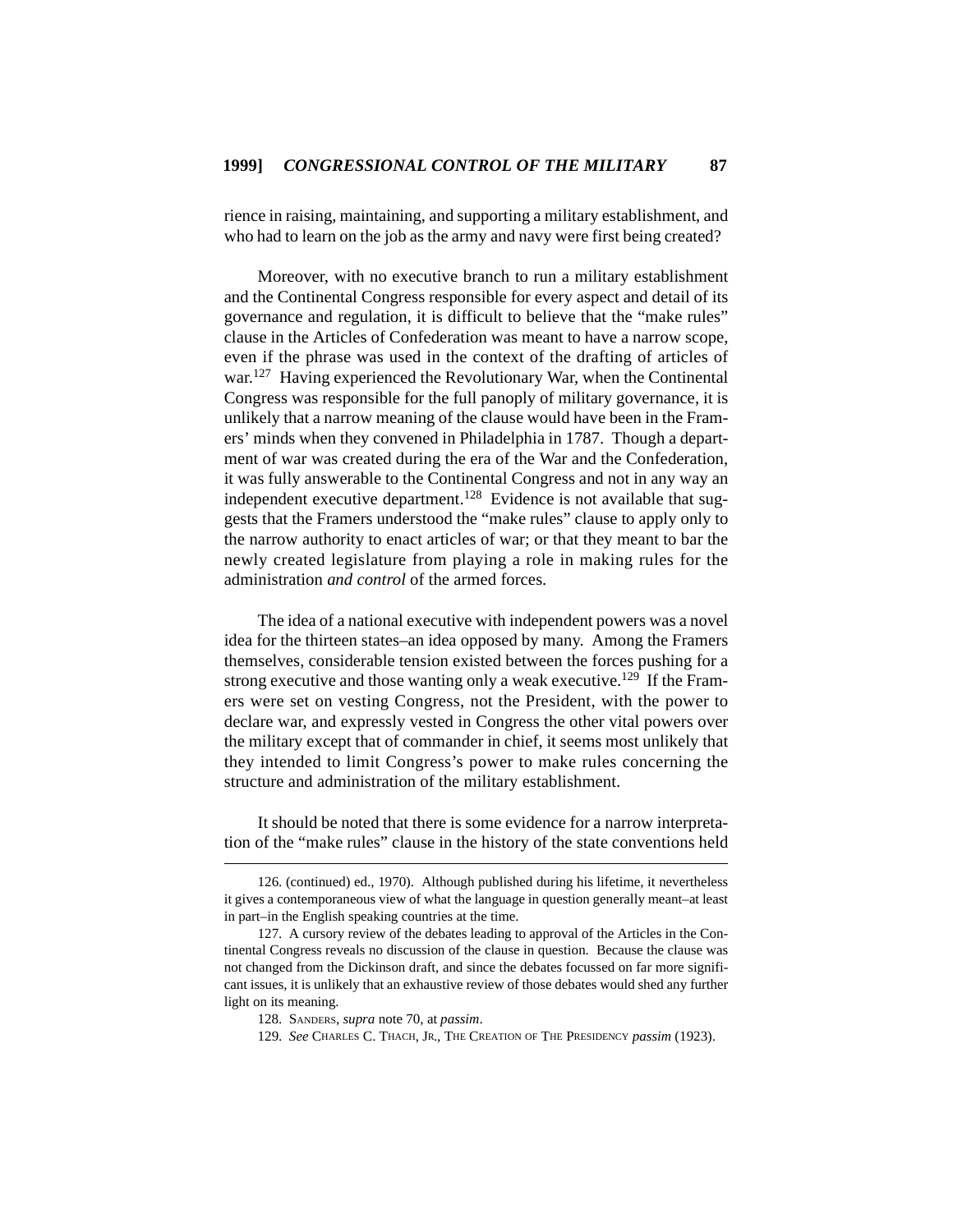to consider ratifying the Constitution. In Massachusetts, New Hampshire,<sup>130</sup> New York,<sup>131</sup> and Rhode Island,<sup>132</sup> proposals to amend the proposed Constitution used language that referred to the "government and regulation" of the armed forces in a manner suggesting that this phrase (echoing the language of the "make rules" clause) was understood to refer only to matters of military law and justice. But from these proposals, which do not vest the power to "make rules" but only refer to it in the specific context of military justice, it can only be concluded that the "make rules" clause was meant to *include* military law in the narrow sense of military justice. The proposals, in the absence of other language setting limits to the scope of the clause in the context of the grant of power, do not demonstrate that the ratifiers understood it to *exclude* everything else regarding military administration.

On balance, a common sense interpretation of the sparse historical record regarding the original understanding of the "make rules" clause

That no person shall be tried for any crime by which he may incur an infamous punishment, or loss of life, until he first be indicted by a grand jury, except in such cases as may arise in the government and regulation of the land and naval forces.

1 ELLIOT'S DEBATES 323, 326 (2d ed.).

131. The proposed amendment in New York was:

That (except in the government of the land and naval forces, and of the militia when in actual service, and in cases of impeachment) a presentment or indictment by a grand jury ought to be observed as a necessary preliminary to the trial of all crimes cognizable by the judiciary of the United States; . . . .

## *Id.* at 328.

132. The proposed amendment in Rhode Island was:

That, in all capital and criminal prosecutions, a man hath the right to demand the cause and nature of his accusation, to be confronted with the accusers and witnesses, to call for evidence, and be allowed counsel in his favor, and to a fair and speedy trial by an impartial jury in his vicinage, without whose unanimous consent he cannot be found guilty (except in the government of the land and naval forces), nor can he be compelled to give evidence against himself.

*Id.* at 334.

<sup>130.</sup> The proposed amendments in Massachusetts and New Hampshire were: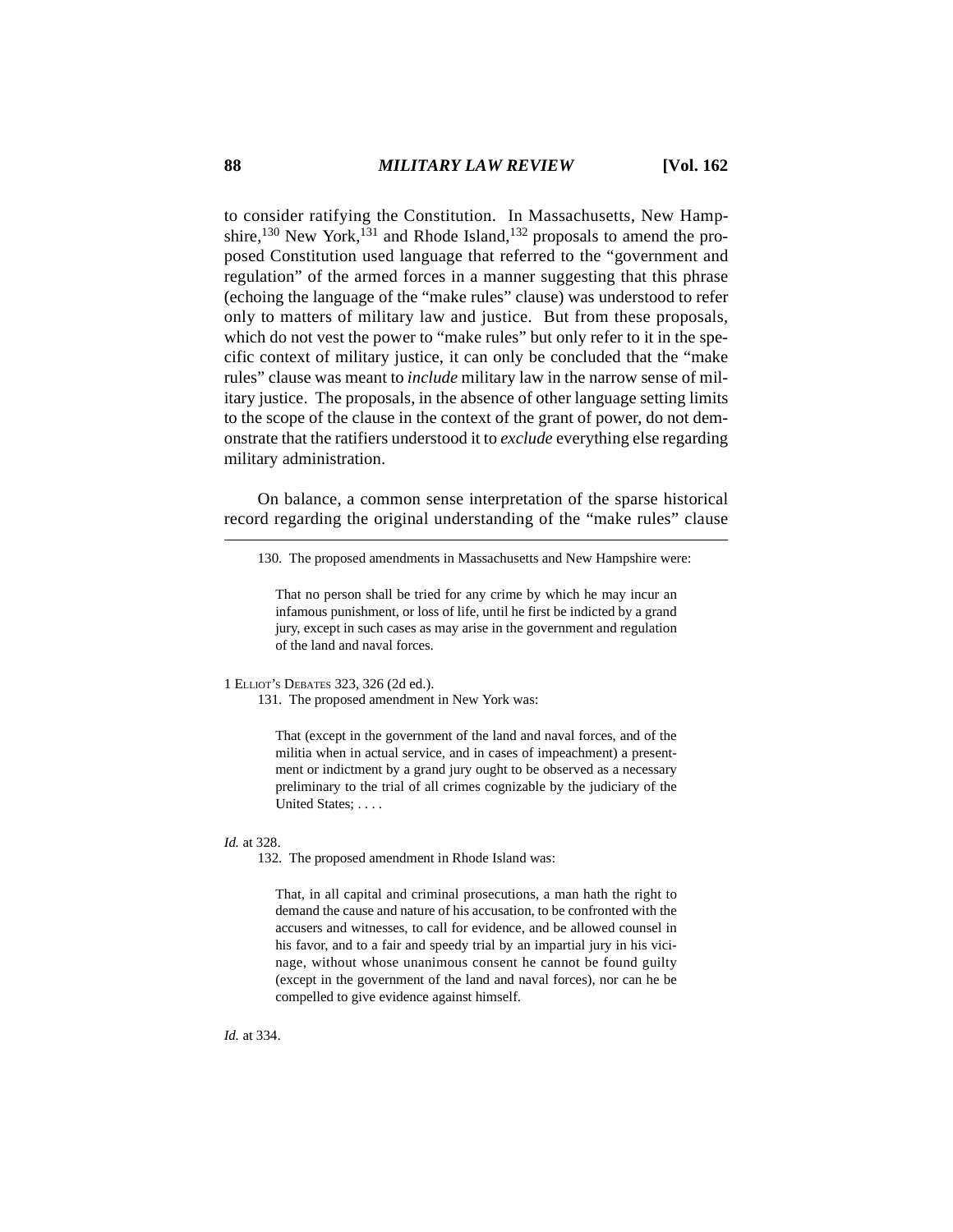favors a broad interpretation of the clause. The narrow interpretation must be rejected–whether based on the ordinary meaning of the words in the clause, on the understanding of the founders, or on its reading by the Supreme Court. Nevertheless, it must still be determined if the type of restriction proposed in House Bill 3308 falls within that broad scope of the "make rules" clause. Further classification of the restriction in House Bill 3308 and a look at similar kinds of military legislation will determine the issue.

## *2. Analogues to House Bill 3308*

As previously noted, the rule in House Bill 3308 and its predecessor bills can be characterized as a rule limiting the persons authorized to command U.S. armed forces in a certain type of military operation, in this instance UN peace operations. More generically, the rule can be characterized in any of the following three ways: (1) a rule delimiting command and control structures and relations, and the chain of command, $133$  (2) a rule establishing conditions for the detailing of U.S. military personnel, and (3) a rule establishing qualifications or eligibility requirements for the selection of commanders of U.S. forces.<sup>134</sup>

Based on the ordinary meaning of the language of the "make rules" clause, it is reasonable to view any of these three ways of characterizing House Bill 3308 as the making of a rule for the "government and regulation" of the armed forces. As a matter of common sense, rules for governance and regulation involve all matters of management and administration. This would, by its very nature, include the setting of general qualifications for selecting personnel such as commanding officers, establishing conditions for using forces (for example, in authorizing and setting limitations on the detailing of forces), and creating governing structures and relations for personnel. There is no interpretative reason to ignore the natural meaning of the phrase "government and regulation of the land and naval forces." Moreover, ample evidence exists supporting the conclusion that the "make rules" clause has long been viewed as

<sup>133.</sup> House Bill 3308 was characterized by Rep. Ronald Dellums as affecting command and control relations. *See* Additional Views of Ronald V. Dellums, H.R. REP. NO. 104-642, pt. 1, at 13 (June 27, 1996). For more on his views, see *infra* text accompanying notes 156-159. Similarly, Walter Dellinger characterizes House Bill 3308 as being concerned with "command structures." Dellinger Memorandum, *supra* note 4, at H10062.

<sup>134.</sup> Walter Dellinger also uses this characterization in his discussion of House Bill 3308. *See* Dellinger Memorandum, *supra* note 4.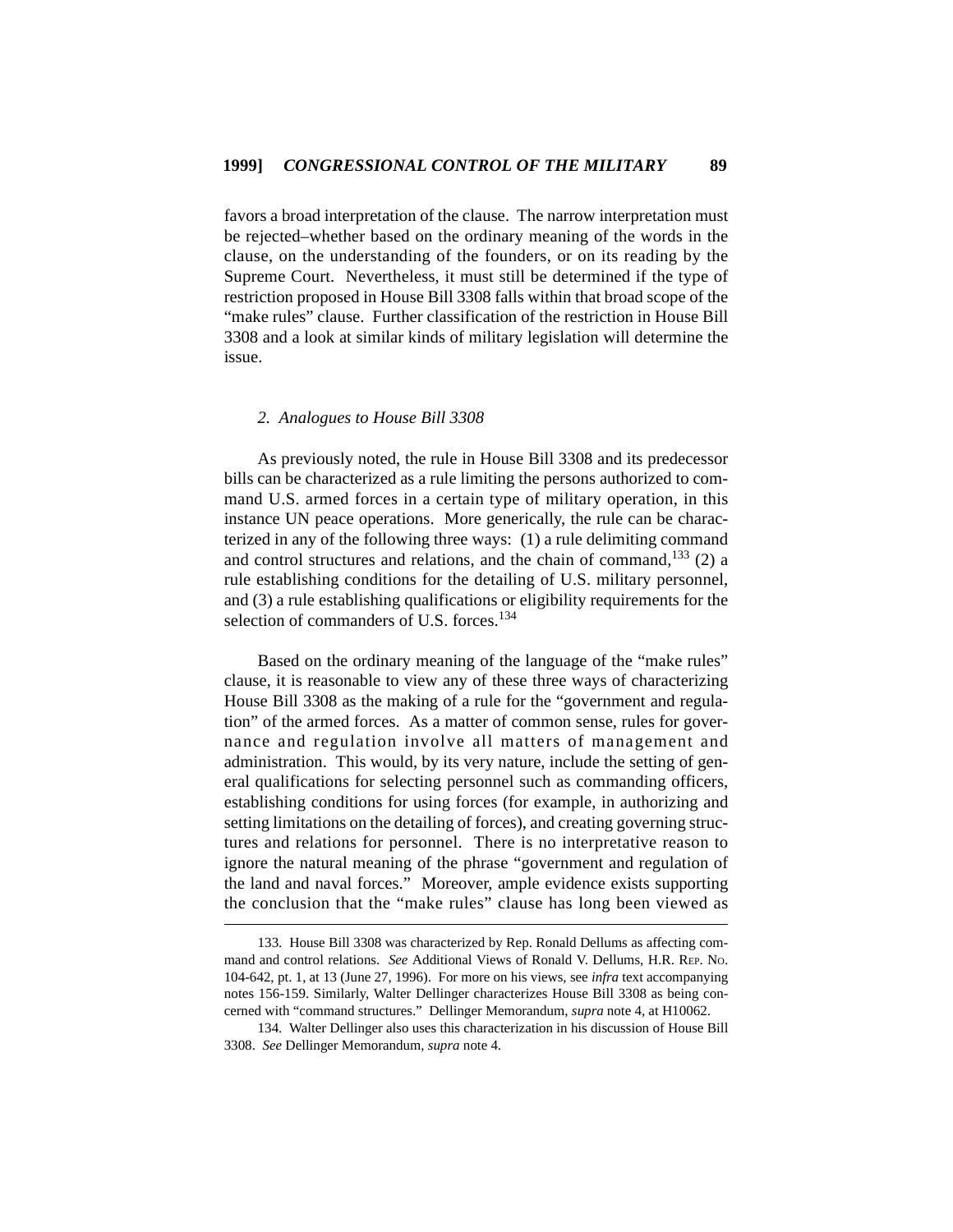encompassing the three classes of rules listed above, so that, however characterized, the restriction in House Bill 3308 is encompassed by the clause. Each class shall be examined in turn.

## *a. Does Congress have Authority to Establish Qualifications for Command Positions?*

The third type of rule–personnel qualifications–should begin the discussion, not only because of the compelling case for Congress's power to so legislate and because it most closely characterizes House Bill 3308, but also because it is discussed in the Clinton Administration's legal memorandum that concluded that House Bill 3308 unconstitutionally encroaches on presidential power.135

The memorandum, prepared by Assistant Attorney General Walter Dellinger, concedes that Congress has the power to determine "the general class of individuals from which an appointment may be made," but then appears to blur this power with the presidential power to select a particular individual from the general class.<sup>136</sup> In addition, he mistakenly relies on

It is for the President alone, as commander in chief, to make the choice of the particular personnel who are to exercise operational and tactical command functions over the U.S. Armed Forces. True, Congress has the power to lay down general rules creating and regulating "the framework of the Military Establishment," Chappell v. Wallace, 462 U.S. 296, 301 (1983); but such framework rules may not unduly constrain or inhibit the President's authority to make and to implement the decisions that he deems necessary or advisable for the successful conduct of military missions in the field, including the choice of particular persons to perform specific command functions in those missions. Thus, for example, the President's constitutional power to appoint a particular officer to the temporary grade of Marine Corps brigadier general could not be undercut by the failure of a selection board, operating under a general statute prescribing procedures for promotion in the armed services, to recommend the officer for that promotion. "Promotion of Marine Officer," 41 Op. Att'y Gen. 291 (1956). As Attorney General Rankin advised President Eisenhower on that occasion, "[w]hile Congress may point out the general class of individuals from which an appointment may be made . . . and may impose other reasonable restrictions . . . it is my opinion that the instant statute goes beyond the type of restriction which may validly

<sup>135.</sup> *Id.* at H10061-62.

<sup>136.</sup> Dellinger's argument is as follows: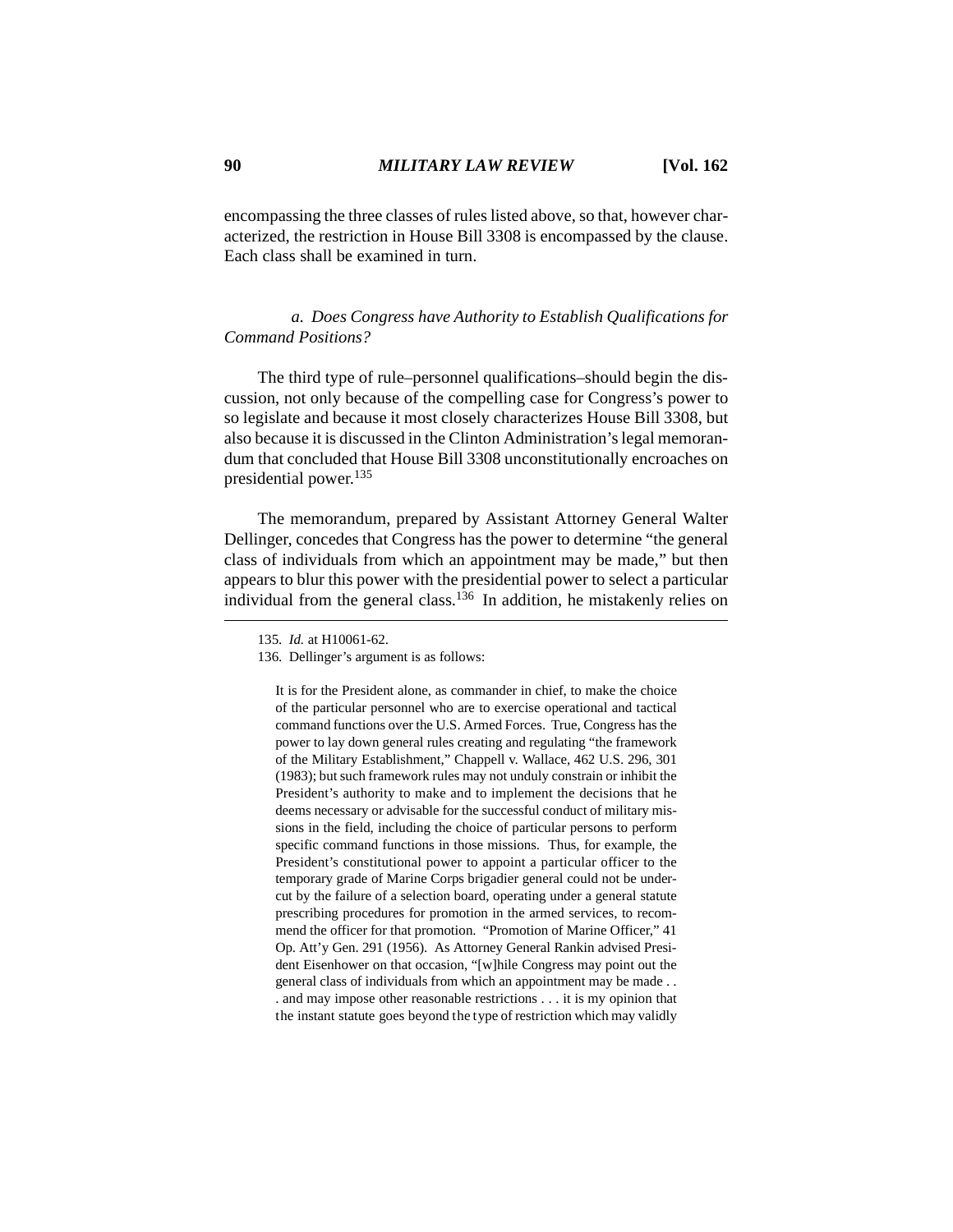the opinion of the Attorney General in *Promotion of Marine Officer.*<sup>137</sup> The opinion involved advice concerning the interim appointment of a Marine colonel to the rank of brigadier general to be followed by nomination to the Senate when it reconvened. The statute specifying the procedure for such appointments provided that they be made "only upon the recommendation of a board of officers convened for that purpose."<sup>138</sup>

In the situation before the Attorney General, the particular officer being recommended for promotion to brigadier general had not been picked by the selection board. The Attorney General, while recognizing that Congress has "a right to prescribe qualifications for" government offices, concluded that the procedural requirement of the statute "goes beyond the type of restriction which may validly be imposed" insofar as it subordinated the President's discretion in making appointments to the views of an inferior selection board.<sup>139</sup>

The restriction contained in House Bill 3308 is strictly concerned with qualifications of a type found acceptable in the Attorney General's opinion in *Promotion of Marine Officer*. It is not procedural; it does not subject the President's power of decision to a subordinate body. Indeed the opinion in *Promotion of Marine Officer*, as well as the additional authority discussed in it, fully support both the applicability of the "make rules" clause to the type of rule under discussion and the inclusion of House Bill 3308 within the scope of that type of rule. For example, in addition to con-

*Id.* at H10062.

137. 41 Op. Att'y. Gen. 291 (1956). 138. *Id.* 139. *Id.* at 292, 293.

<sup>136. (</sup>continued)

be imposed. . . . It is recognized that exceptional cases may arise in which it is essential to depart from the statutory procedures and to rely on constitutional authority to appoint key military personnel to positions of high responsibility." *Id.* at 293, 294 (citations omitted in original). In the present context, the President may determine that the purposes of a particular UN operation in which U.S. Armed Forces participate would be best served if those forces were placed under the operational or tactical control of an agent of the UN, as well as under a UN senior military commander who was a foreign national (or U.S. national who is not an active duty military officer). Congress may not prevent the President from acting on such a military judgment concerning the choice of the commanders under whom the U.S. forces engaged in the mission are to serve.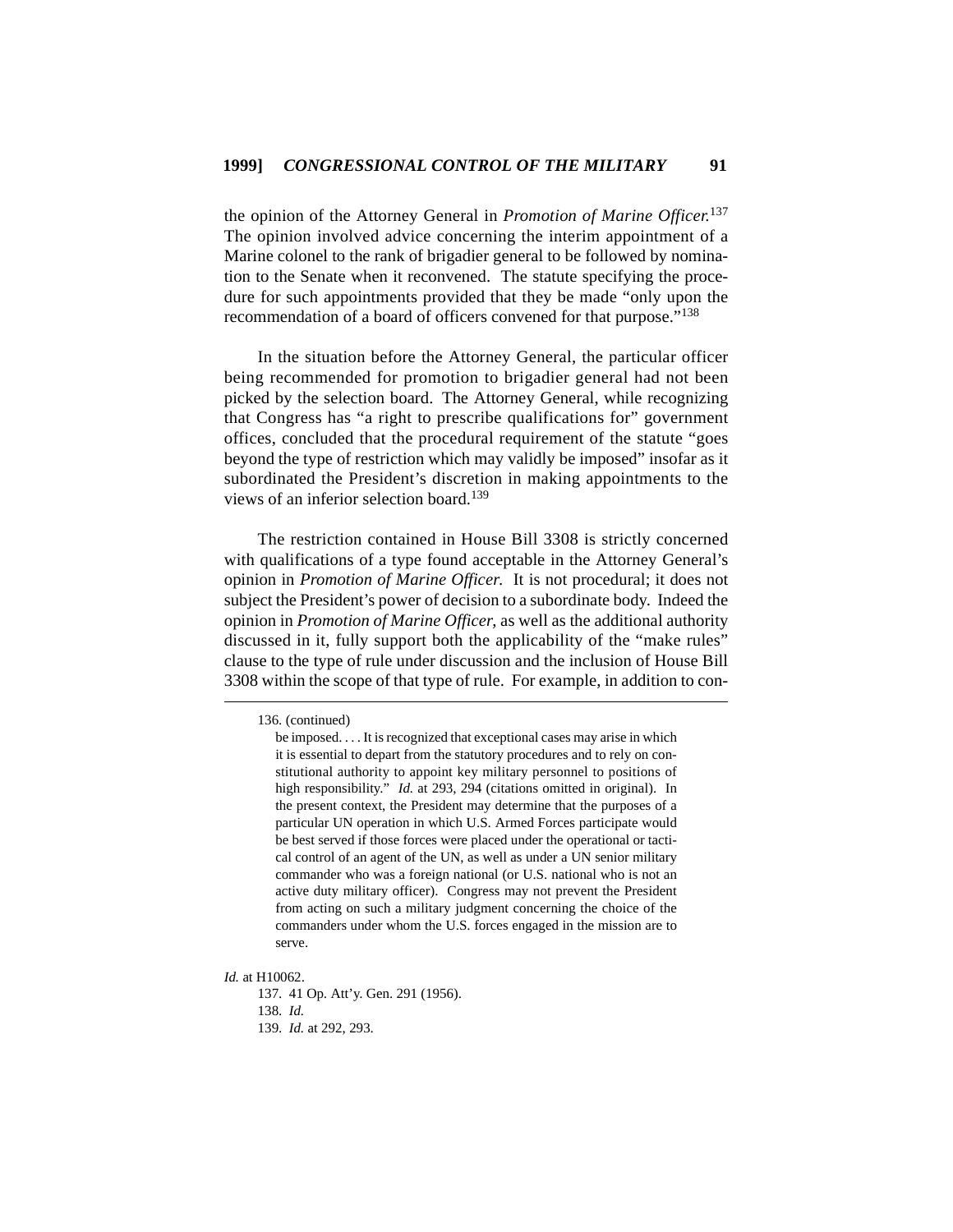firming Congress's general right to "prescribe qualifications" that limit the President's discretion in the selection of military officers, the opinion approvingly quotes from an earlier Attorney General's Opinion which held that Congress can require officers to be American citizens–a requirement that is almost identical to that in House Bill  $3308$ <sup>140</sup> If Congress can require that an individual be an American citizen when appointed an officer in the United States military, as conceded in this Attorney General's Opinion, why should Congress not be able to require that the commander of U.S. forces detailed to the UN be a U.S. military officer on active duty and not a foreign commander?

Of two additional Attorney General's Opinions cited in *Promotion of Marine Officer*, one notes that Congress may establish a general class of individual from which an appointment may be made,  $141$  and the second addresses the central issue in this section—the scope of the "make rules"

The argument has been made that the unquestioned right of Congress to create offices implies a right to prescribe qualifications for them. This is admitted. But this right to prescribe qualifications is limited by the necessity of leaving scope for the judgment and will of the person or body in whom the Constitution vests the power of appointment.

. . . .

*Congress could require that officers shall be of American citizenship* or of a certain age, that judges should be of the legal profession and of a certain standing in the profession, and still leave room to the appointing power for the exercise of its own judgment and will; and I am not prepared that to go further, and require that the selection shall be made from persons found by an examining board to be qualified in such particulars as diligence, scholarship, integrity, good manners, and attachment to the [g]overnment, would impose an unconstitutional limitation on the appointing power. It would still have a reasonable scope for its own judgment and will.

*Id.* at 292-93 (quoting from 13 Op. Att'y. Gen. 516) (emphasis added). 141. Issuance of Commission in Name of Deceased Army Officer, 29 Op. Att'y. Gen. 254, 256 (1911).

> [N]ow appointment in the Army as in any other department of the Government is an executive, not legislative act (Story on Const. Vol. II, sec. 1526; Federalist No. 76; Wyman on Administrative Law, sec. 48), and the provisions of the Constitution are satisfied by giving Congress the power to make the general rules prescribing the organization and govern

<sup>140.</sup> That earlier opinion stated: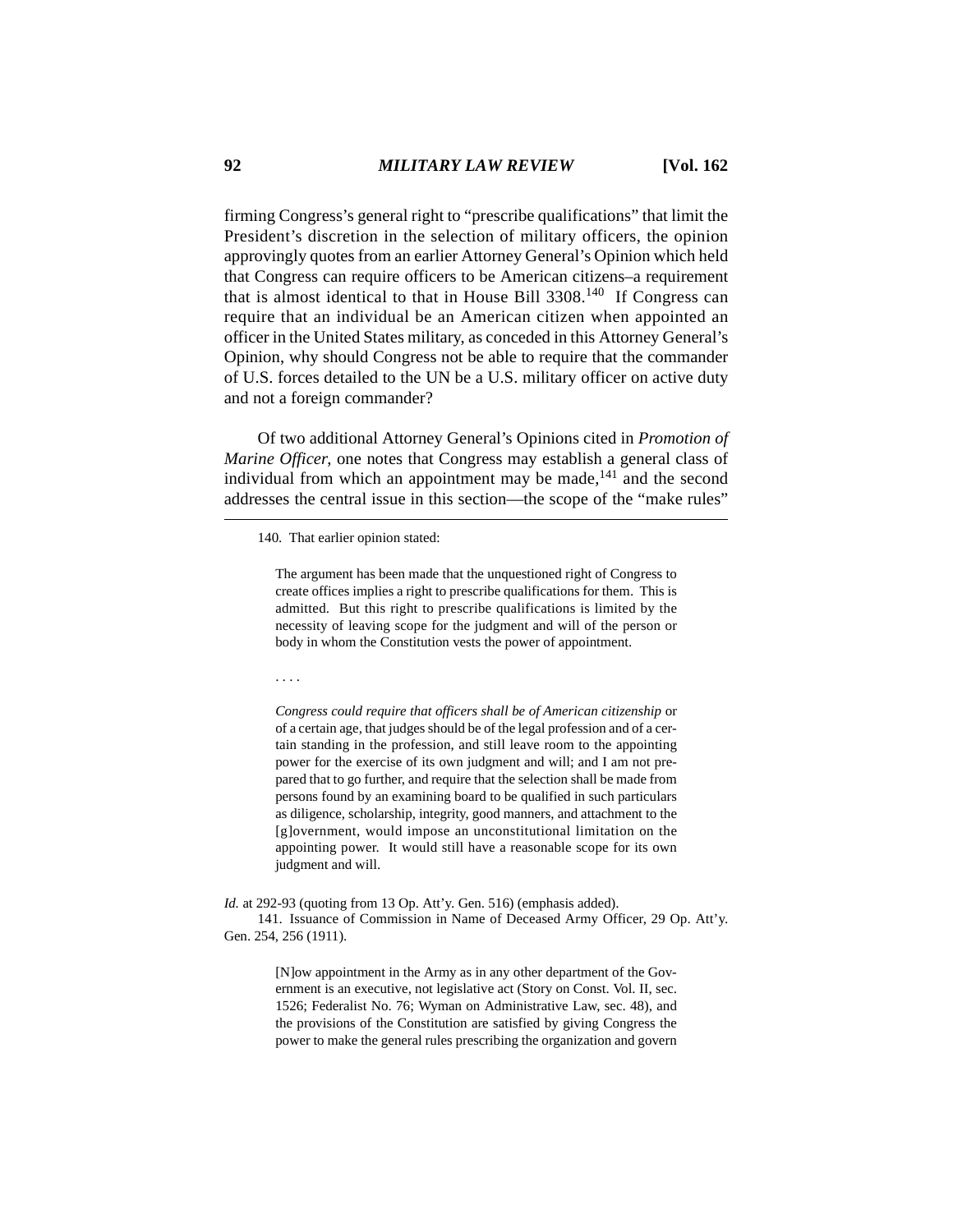clause.<sup>142</sup> It concludes that congressional power to establish qualifications for military personnel derives from the "make rules" clause:

From this review of the action of the Executive and of the Legislature in regard to the promotion and appointment of officers to fill vacancies, whether original or accidental, in the Army, it will be seen that both these departments of the Government have not only deemed the subject to be a proper one for regulation, but have considered such regulation as appropriately belonging to a system of regulations designed for the government of the military service. It may, therefore, be regarded as definitely settled by the practice of the Government, that the regulation and government of the Army include, as being properly within their scope, the regulation of the appointment and promotion of officers therein. And as the Constitution expressly confers upon Congress authority "to make rules for the government and regulation of" the Army, it follows that that body may, by virtue of this authority, impose such restrictions and limitations upon the appointing power as it deems proper in regard to making promotions or appointments to fill any and all vacancies of whatever kind occurring in the Army, provided, of course, that the restrictions and limitations be not inconsistent or incompatible with the exercise of the appointing power by the department of the Government to which that power constitutionally belongs.<sup>143</sup>

These Attorney General Opinions involve the power of appointment, a power not directly applicable to House Bill 3308, because the selection of a person to serve as a commander of U.S. forces detailed to the UN does

<sup>141. (</sup>continued)

ment of the Army, leaving to the President, with the advice and consent of the Senate, the designation of the particular individuals who are to fill the office created by the Congress therein.

Congress may point out the general class of individuals from which an appointment must be made, if made at all, but it can not control the President's discretion to the extent of compelling him to commission a designated individual. (President Harrison's veto, Feb. 26, 1891, Messages of the Presidents, vol. 9, p. 138; Attorney General Brewster's opinion in *Fitz John Porter's* case, 18 Op. 18.).

*Id.*

<sup>142.</sup> Appointment and Promotion in the Army, 14 Op. Att'y. Gen. 164 (1873). 143. *Id.* at 172.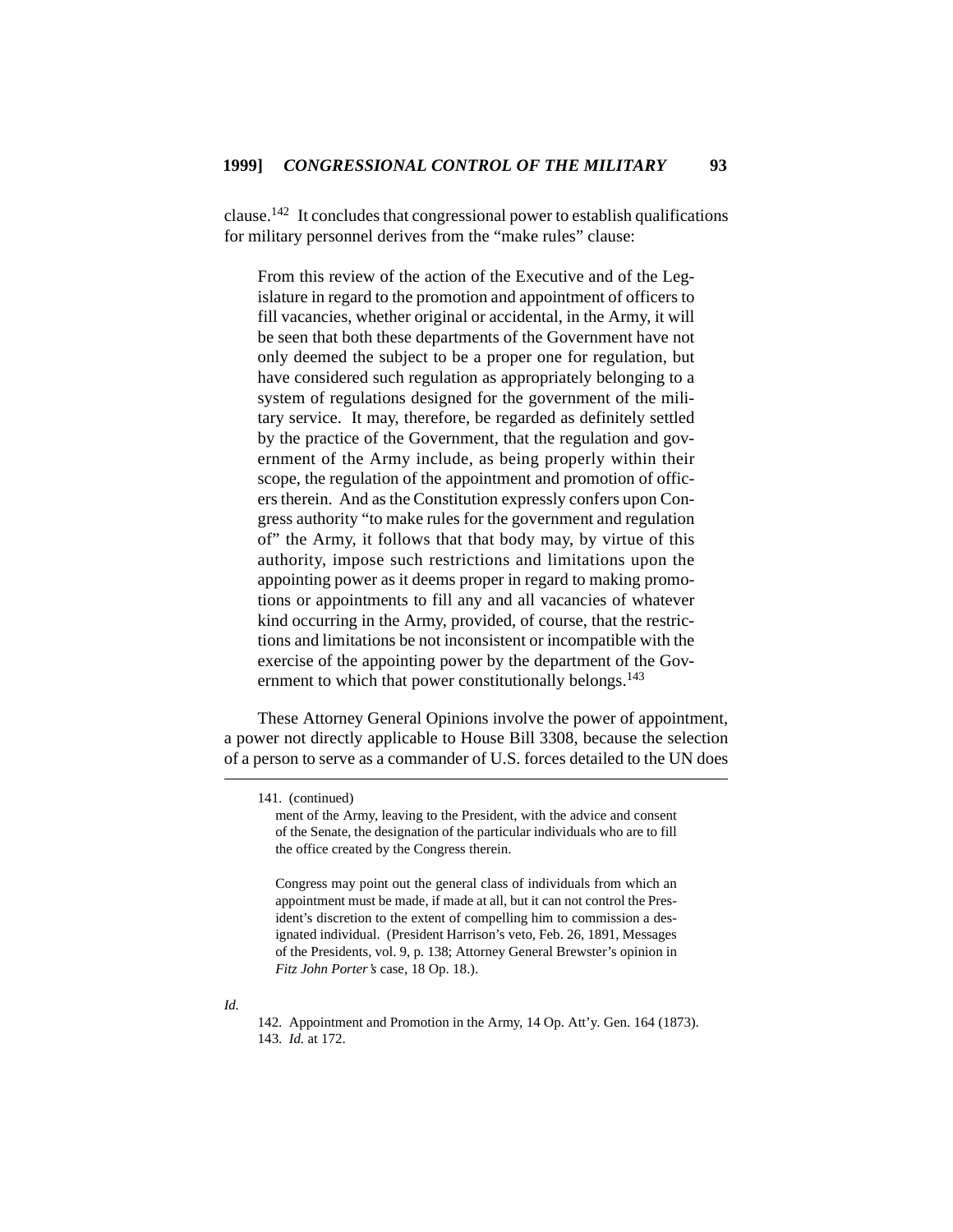not constitute an appointment to a position in the U.S. government–military or otherwise. Nevertheless, the setting of qualifications with regard to the exercise of the power of appointment is parallel to the setting of qualifications for those individuals authorized to command U.S. armed forces detailed to non-United States entities, whether it be the UN or a foreign government. The setting of qualifications in such a situation does not materially differ from that of an appointment.<sup>144</sup> The power to establish qualifications applies equally to both situations. House Bill 3308, constituting a general eligibility requirement for military personnel, thus falls within the scope of congressional power under the "make rules" clause.

*b. Does Congress have Power to Authorize and Set Rules for the Detailing of U.S. Armed Forces?*

There are several historical instances in which Congress has passed legislation that establishes rules for the detailing of U.S. military forces. It appears that these exercises of congressional power have neither been subjected to judicial review, nor provoked criticism on constitutional grounds. This state of affairs thus indicates that the proposed restrictions contained in House Bill 3308 are within the historically recognized ambit of congressional powers.

One of the most notable and longstanding statutes that expressly deals with the detailing of U.S. military personnel to multilateral operations is

144. Mr. Dellinger agrees with this point. He says:

The President's appointment power is not at issue here, because the foreign or other nationals performing command functions at the President's request would be discharging specific military functions, but would not be serving in federal offices. *See* Memorandum to Andrew Fois, Assistant Attorney General, Office of Legislative Affairs, from Richard L. Shiffrin, Deputy Assistant Attorney General, Office of Legal Counsel, subject: Defense Authorization Act at 2n.1 (Sept. 15, 1995). Nonetheless, we believe that the reasoning under the Commander in Chief Clause closely parallels that under the Appointments Clause.

Dellinger Memorandum, *supra* note 4, at H10062.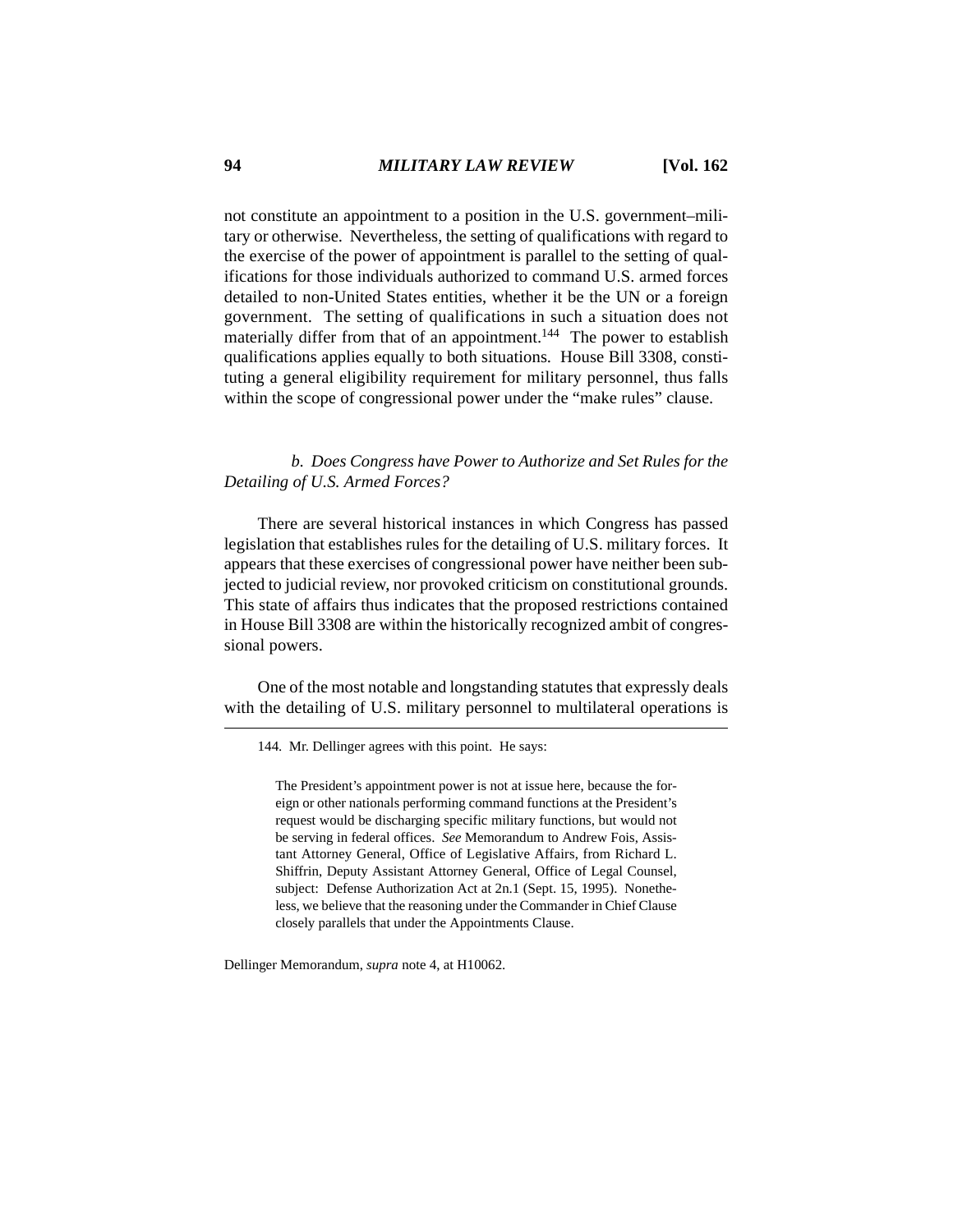the UNPA of  $1945$ <sup>145</sup> Section 7 of the Act provides in pertinent part as follows:

Noncombatant assistance to the United Nations

(a) Armed forces details, supplies and equipment, obligation of funds, procurement and replacement of requested items.

Notwithstanding the provisions of any other law, the President, upon the request by the United Nations for cooperative action, and to the extent that he finds that it is consistent with the national interest to comply with such requests, may authorize, in support of such activities of the United Nations as are specifically directed to the peaceful settlement of disputes and not involving the employment of armed forces contemplated by chapter VII of the United Nations Charter—

(1) the detail to the United Nations, under such terms and conditions as the President shall determine, of personnel of the armed forces of the United States *to serve as observers, guards, or in any noncombatant capacity, but in no event shall more than a total of one thousand of such personnel be so detailed at any one time*: Provided, that while so detailed, such personnel shall be considered for all purposes as acting in the line of duty, including the receipt of pay and allowances as personnel of the armed forces of the United States, credit for longevity and retirement, and all other perquisites appertaining to such duty.  $\ldots$ <sup>146</sup>

This language shows Congress's understanding of its power to set such terms and conditions as it deems necessary and proper for the detailing of forces to the UN. In this instance, it concluded in its wisdom that the President should have broad discretion. However, notwithstanding the discretion accorded to the President, the statute (in the italicized language) clearly sets limits on the detailing of U.S. forces. No more than one thousand men or women can be detailed at any one time, and then only for operations that are not Article 42 peace enforcement operations. In addition, the capacity in which detailed forces can serve is limited to guarding, observing, and other non-combatant roles. These are limitations that,

<sup>145.</sup> Ch. 583, 59 Stat. 619 (Dec. 20, 1945) (codified as amended at 22 U.S.C. §§ 287- 287e).

<sup>146. 22</sup> U.S.C.S. § 287d-1 (LEXIS 1999) (emphasis added).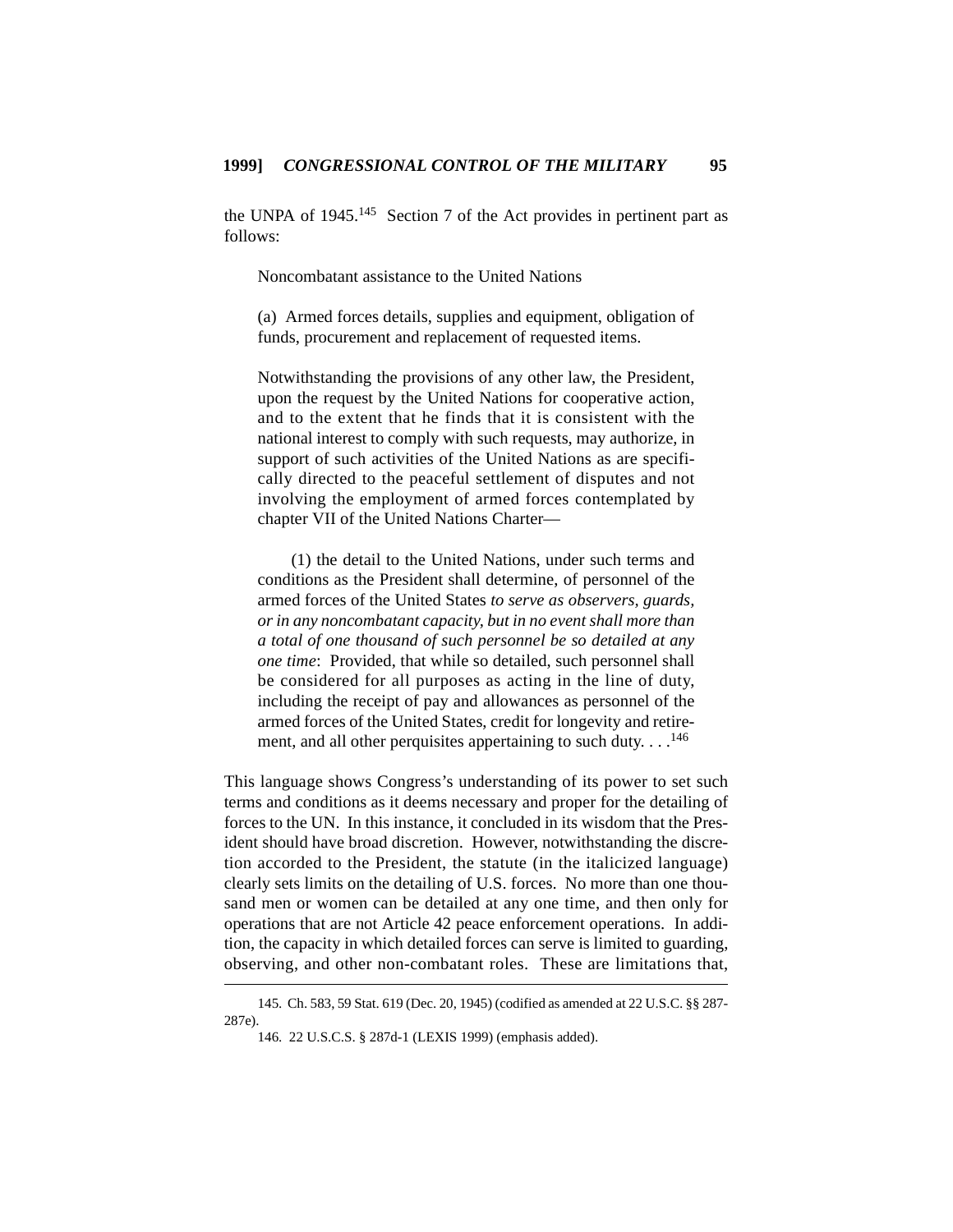although affecting the President's power as commander in chief, have not been viewed as unconstitutional. Restrictions of the type proposed in House Bill 3308 would simply establish an additional limit on the President's authority to detail personnel to UN peace operations. From this perspective, no fundamental difference exists between the proposed restriction in House Bill 3308 and the restrictions already imposed by the UNPA.

Paralleling the UNPA is Section 628 of the Foreign Assistance Act of  $1961$ .<sup>147</sup> It authorizes the head of any federal agency

[w]henever the President determines it to be consistent with and in furtherance of the purposes of this chapter . . . to detail, assign or otherwise make available to any international organization any officer or employee of his agency to serve with, or as a member of, the international staff of such organization, or to render any technical, scientific, or professional advice or service to such organizations . . . .<sup>148</sup>

Section 627 of the Foreign Assistance Act of  $1961^{149}$  contains a similar authorization allowing the detailing of federal officers and employees to foreign governments "where acceptance of such office or position does not involve the taking of an oath of allegiance to another government . . . ."<sup>150</sup> Section 503 of the Act also provided for the detailing of U.S. military forces, but only for noncombatant duty.<sup>151</sup>

General Authority.–The President is authorized to furnish military assistance on such terms and conditions as he may determine, to any friendly country or international organization, the assisting of which the President finds will strengthen the security of the United States and promote world peace and which is otherwise eligible to receive such assistance,  $by-$ 

. . . .

<sup>147.</sup> Pub. L. 87-195, pt. III, § 628, 75 Stat. 452 (Sept. 4, 1961), codified as 22 U.S.C. § 2388. There is additional discussion of this provision in note 19 *supra*.

<sup>148.</sup> *Id.*

<sup>149.</sup> Pub. L. 87-195, pt. III, § 627, 75 Stat. 452 (Sept. 4, 1961), codified as 22 U.S.C. § 2287.

<sup>150.</sup> *Id.*

<sup>151.</sup> Pub. L. 87-195, pt. II, § 503, 75 Stat. 435 (Sept. 4, 1961).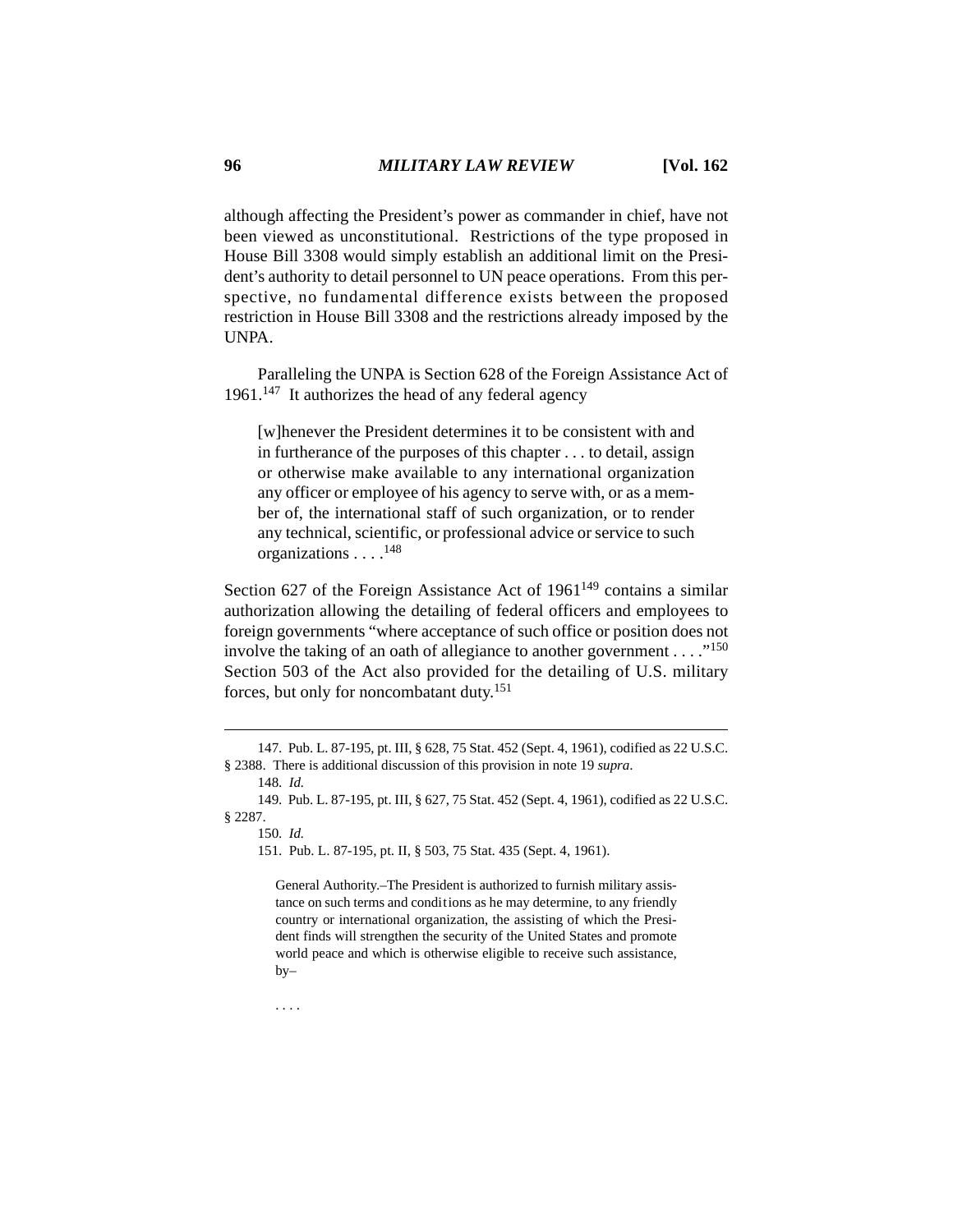Another law authorizing the detail of military personnel, used to justify sending U.S. military advisers to Southeast Asia, and codified as 10 U.S.C. § 712,<sup>152</sup> "Detail to Assist Foreign Governments," provides:

(a) Upon application of the country concerned, the President, whenever he considers it in the public interest, may detail members of the Army, Navy, Air Force, and Marine Corps to assist in military matters

(1) any republic in North America, Central America, or South America,

(2) Cuba, Haiti, or Santo Domingo,

(3) during a war or a declared national emergency, any other country he considers it advisable to assist in the interest of national defense.

(b) Subject to prior approval of the Secretary of the military department concerned, a member detailed under this section may accept any office from the country to which he is detailed.<sup>153</sup>

A further statutory example shows the level of detail that Congress sees itself as proper to engage in from time to time. The statute, 10 U.S.C. § 168, authorizes "military-to-military contacts" with foreign governments "that are designed to encourage a democratic orientation of defense establishments and military forces of other countries." The section lists eight kinds of "authorized activities" for which funds may be used. These include, among others: the activities of "traveling contact teams," "military liaison teams," military and civilian personnel exchanges between the Department of Defense and foreign defense ministries, and between units of U.S. and foreign armed forces, "seminars and conferences held primarily in a theater of operations," and the distribution of publications in a theater of operations.

151. (continued)

(d) assigning or detailing members of the [a]rmed [f]orces of the United States and other personnel of the Department of Defense to perform duties of a noncombatant nature, including those related to training or advice.

## *Id.*

152. Ch. 1041, 70A Stat. 32 (Aug. 10, 1956), *amended by* Pub. L. 85-477, ch. V, § 502(k), 72 Stat. 275 (June 30, 1958). 153. *Id.*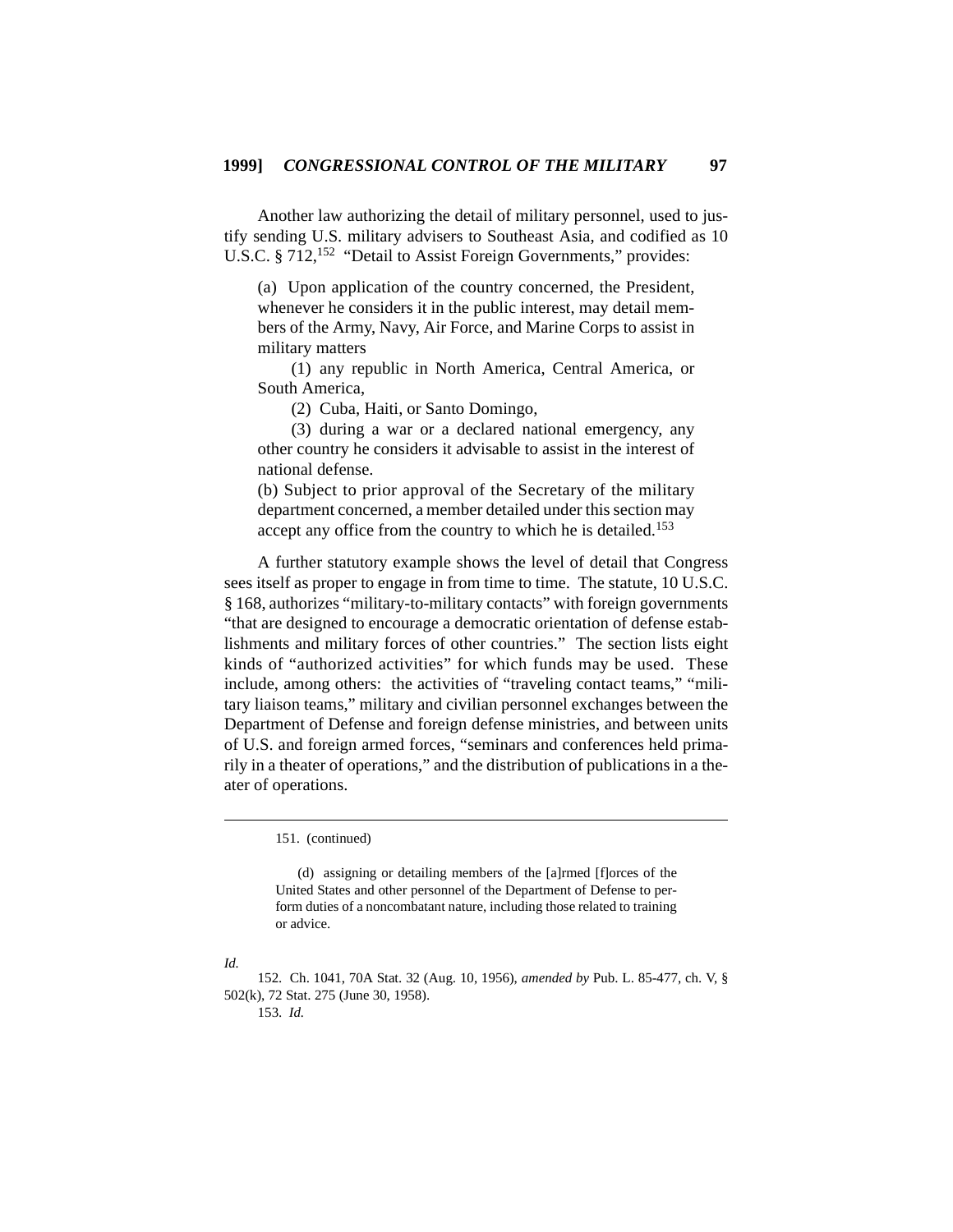In a final example, military legislation was found by the Attorney General to limit executive power to detail military personnel.<sup>154</sup> A Navy regulation that permitted the adjutant, quartermaster, and paymaster of the Marine Corps to be detailed permanently away from headquarters, and to be assigned duties inconsistent with their staff functions, was determined to be invalid because it contravened existing statutes. The Attorney General, in finding the regulation invalid, stated:

This [regulation] then, purports to give the power to the commandant–whether ever exercised or not is immaterial–permanently to impose duties upon these staff officers inconsistent with those of an adjutant, quartermaster, and paymaster of the Marine Corps, and to detach them permanently from the headquarters of the command–the only place where, in the nature of things, those duties can be regularly performed.<sup>155</sup>

From these examples, it can be concluded that Congress has full power to authorize and to set limits on the detailing of military personnel. The proposed restriction in House Bill 3308 likewise sets a limit on the detailing of military personnel, in this case in the form of an eligibility requirement for commanders of U.S. forces in UN peace operations. Such a restriction is within the scope of congressional power under the "make rules" clause.

*c. Does Congress have Power to Enact Rules Delimiting Command and Control Structures and Relations, Including the Chain of Command?*

In the House debate on House Bill 3308, a ranking minority member of the House National Security Committee argued that the restrictions in House Bill 3308 reflected an impermissible attempt by Congress to define "what command and control relations should be," and that Congress simply does not have the power to regulate those relations under the "make rules" clause or any other clause in the Constitution.156 He asserts that the "make rules" clause "does not connote that the Congress may take away the most basic and important moral responsibility of the commander in

<sup>154.</sup> Detail of Staff Officers of Marine Corps to Duty Outside Washington, 30 Op. Att'y. Gen. 234 (1913).

<sup>155.</sup> *Id.* at 236-37.

<sup>156.</sup> H.R. REP. No. 104-642, pt. 1, at 12-16 (1996) (remarks of Ron Dellums).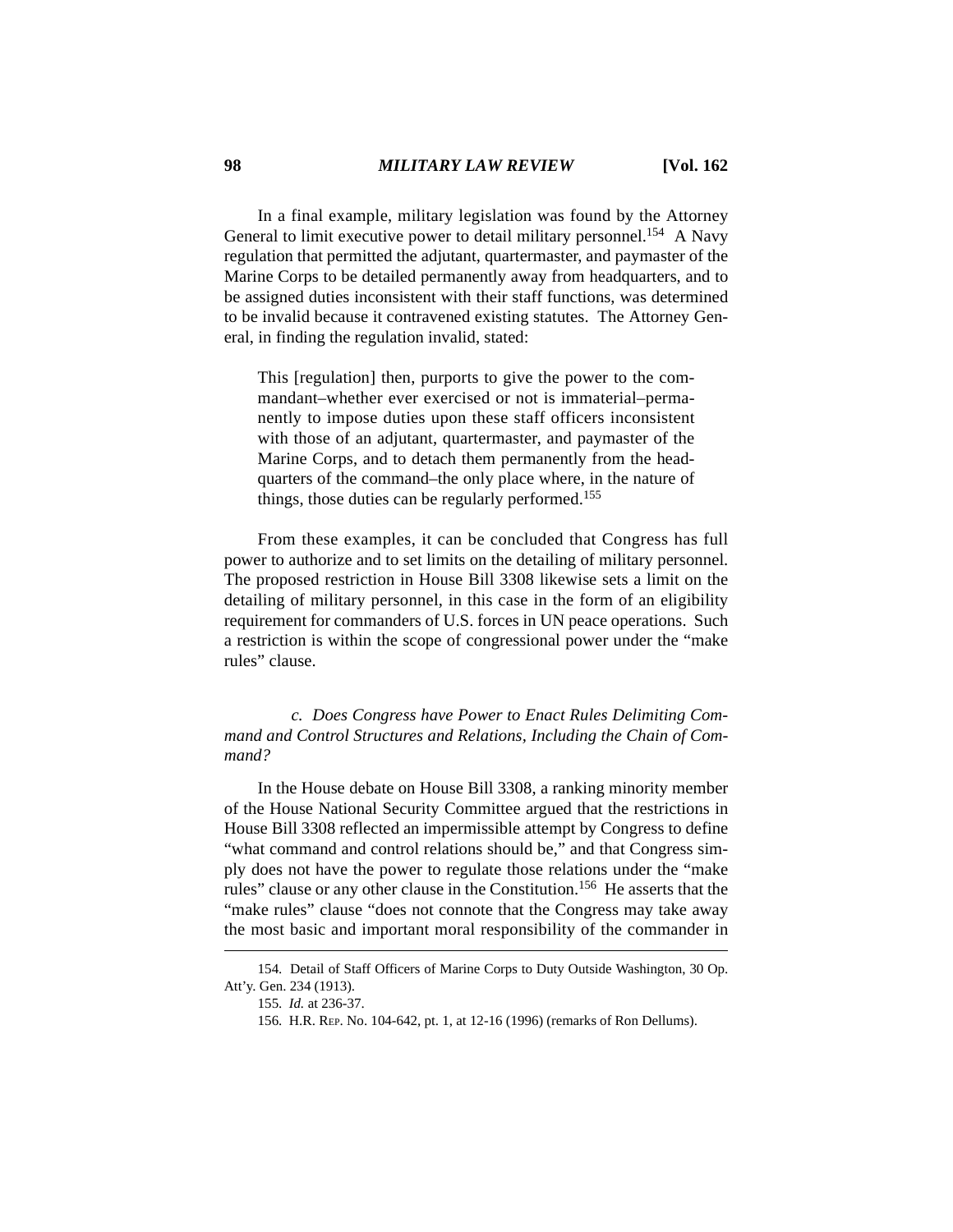chief."<sup>157</sup> With regard to "raise and support land forces" clause,  $158$  he asserts that "this section does not speak to command and control, and proponents of House Bill 3308 can find no support for the proposition that Congress has a role in dictating command and control relations."<sup>159</sup>

However, the historical evidence does not bear out this view. Throughout the history of the republic, many congressional enactments have expressly delimited command and control relations, determined command structures, and established or modified the chain of command. Some of those laws may have caused difficulties in the effective management and administration of the military. But such difficulties have not rendered those laws unconstitutional. The Constitution does not mandate wise legislation, it only allocates power in such a manner as to maximize the opportunity for wise political, military, and administrative leadership.

For example, during the Civil War, President Lincoln had enormous difficulties finding acceptable commanding generals–so much so that he and his Secretary of War, Edwin Stanton, personally involved themselves in the conduct of the war to an extent unthinkable today. In part, these difficulties stemmed from legislated seniority rules that prevented certain generals from serving under other generals, thereby restricting the President's discretion to appoint theater commanders.<sup>160</sup> Although these seniority rules (like the restrictions contained in House Bill 3308) may have been unwise, they are an example of a President being limited by rules imposed by Congress with respect to the command and control of U.S. armed forces.<sup>161</sup>

The history of legislation related to establishing a general staff, and, more recently, creating and modifying the structure of the Joint Chiefs of Staff and the Joint Staff, is perhaps the best example of the extent to which Congress has been involved in establishing command structures. Significantly, the office of Army chief of staff did not even exist until 1903, when Congress created the office in response to appeals from the War Depart-

<sup>157.</sup> *Id.* at 14.

<sup>158.</sup> U.S. CONST. art. I. § 8, cl. 12.

<sup>159.</sup> H.R. REP. No. 104-642, at 14.

<sup>160.</sup> *See* WORMUTH & FIRMAGE, *supra* note 63, at 91 (providing further details).

<sup>161.</sup> Less than twenty years earlier, during the Mexican War, President James Polk was similarly limited in his ability to select the commanding general of his choice. *See id.* at 91 (discussing Polk's failure to obtain Senate approval of legislation that would have allowed him to appoint someone other than General Winfield Scott to command the U.S. armed forces involved in the southern campaign).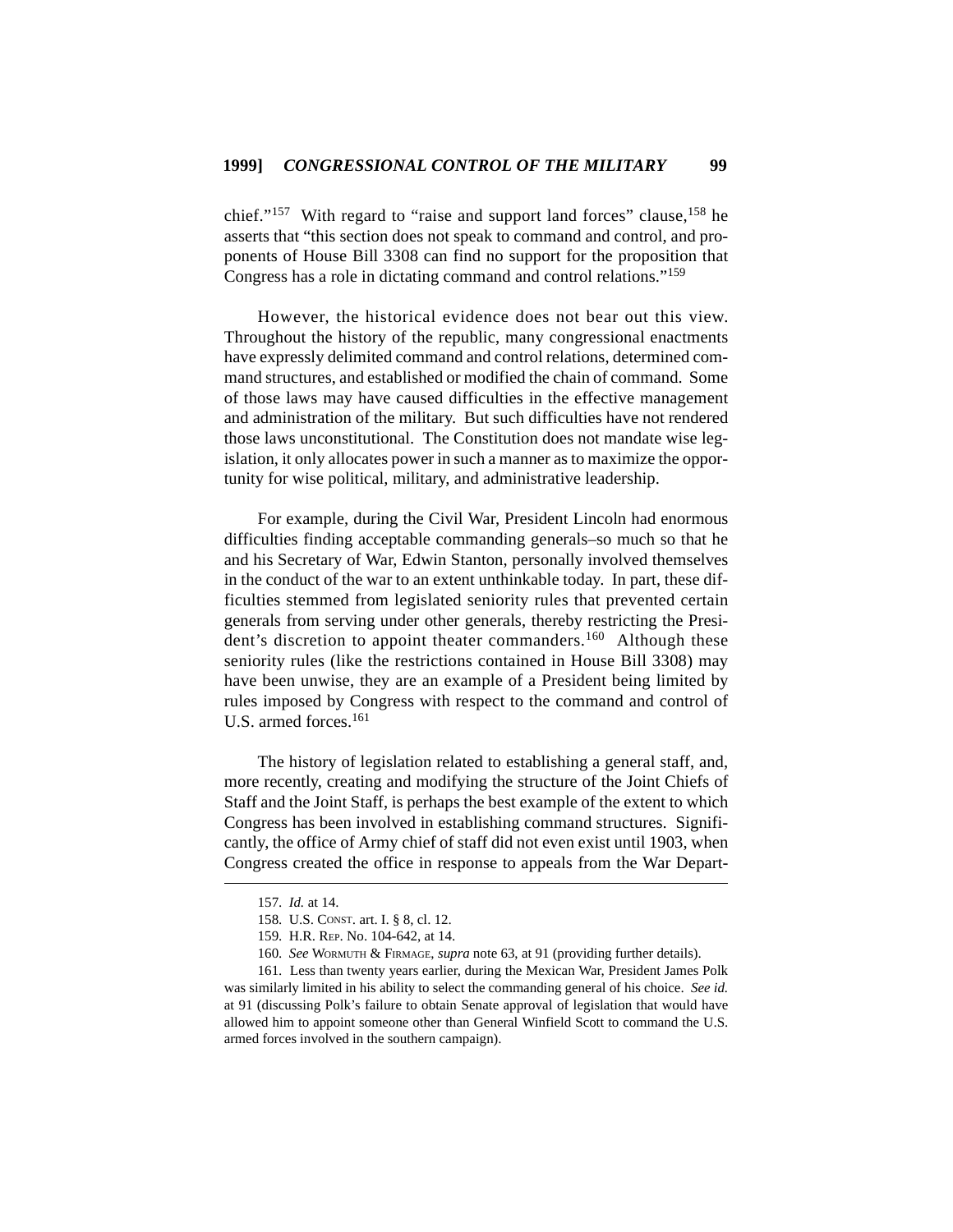ment for a general staff corps.162 Statements made by Secretary of War Elihu Root supporting the Administration's request clearly acknowledged Congress's authority and responsibility with respect to military organization and structure.<sup>163</sup> Root appealed to Congress for statutory changes in the organization and structure of the army because of systemic defects, including the lack of "an adequate provision for a *directing and coordinat-*

Mr. Chairman, this bill contains two series of provisions of primary importance, together with a number of minor provisions on separate subjects. The provisions of primary importance are, first, a series of provisions for the consolidation of the supply departments. The second series of provisions is for the creation of a general staff. Both of these provisions seem to be of very great importance–to be necessary to an effective organization of the army. . . . They are simply a rearrangement of the present official force in such a way as to make that force more effective; and they are merely putting on paper the lessons which I believe have been generally deduced from observation of the working of the present system in the war with Spain.

*Id.* Later in 1902, Root again addressed the need for a general staff corps in a statement before the House Committee on Military Affairs:

> Let me call your attention for a moment to the reason for asking you to authorize the formation of such a body of officers. We have an army excellent in its personnel . . . .

> I can go through the different branches of administration and make the same statements regarding each particular corps, department, and bureau organization . . . Nevertheless, no one can fail to see that there has been in the past, in the administration of the army, something which was out of joint. It is not necessary for me to go into the specification of details . . . The confusion comes from the fact that our organization is weak at the top. It does not make adequate provision for a directing and coordinating control. It does not make provision for an adequate force to see that these branches of the administrative staff and the different branches of the line pull together, so that the work of each one will fit in with the work of every other one . . .

> While I say that the organization is weak at the top, I am not criticizing any one at the top. It is weak at the top because the system is defective;

<sup>162.</sup> Ch. 553, Laws of 1903, 32 Stat. 830 (Feb. 14, 1903). The office of Chief of Naval Operations was created in 1915. Ch. 83, Laws of 1915, 38 Stat. 928 (Mar. 3, 1915). The office of chief of staff of the air force was created in 1947. Ch. 343, Laws of 1947, 61 Stat. 503 (July 26, 1947).

<sup>163.</sup> ELIHU ROOT, THE MILITARY AND COLONIAL POLICY OF THE UNITED STATES: ADDRESSES AND REPORTS 411 (1916). For example, in a statement before the Senate Committee on Military Affairs in March 1902, Root stated: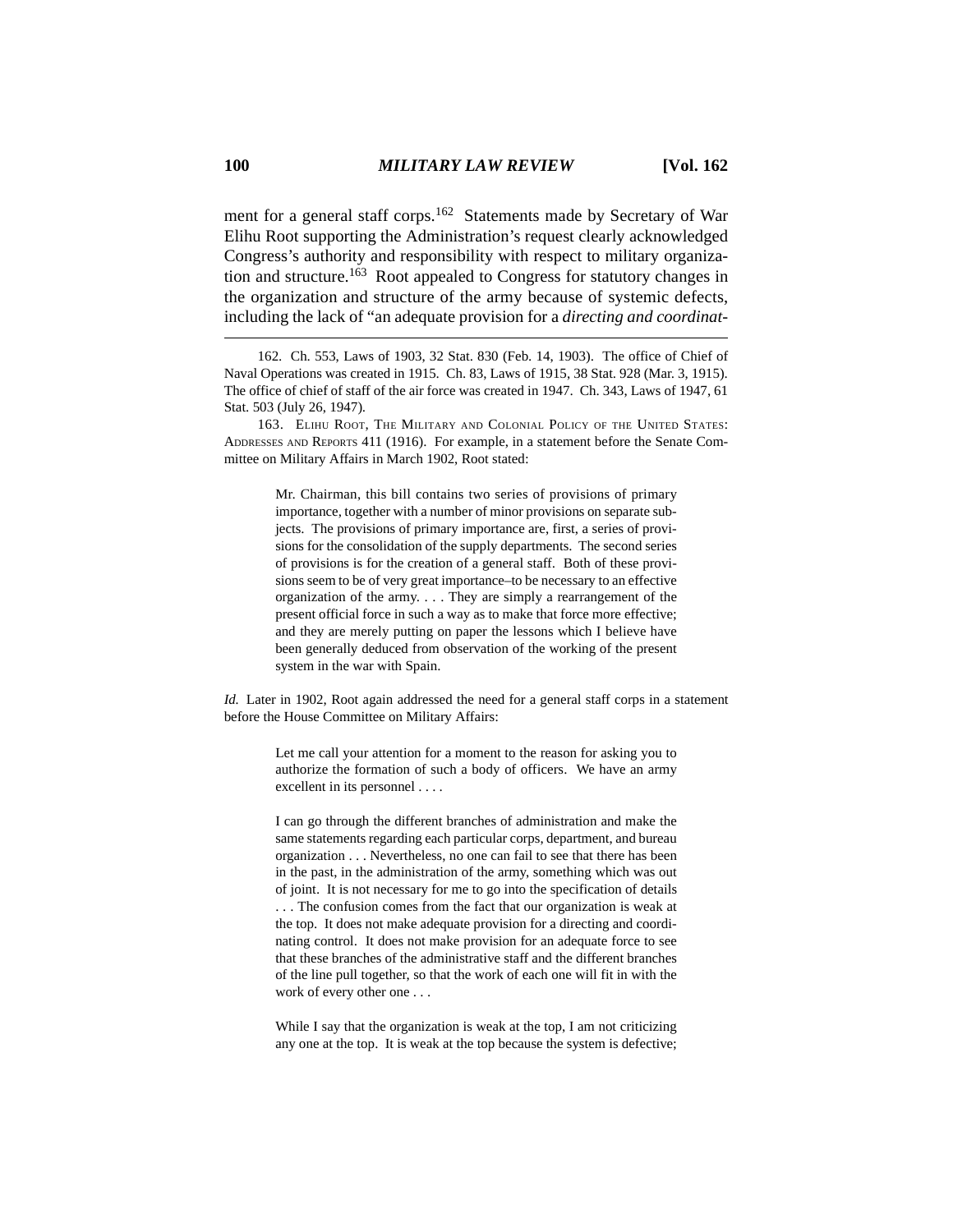*ing control*"164–defects which the Administration clearly believed could not be remedied solely by executive action. Although Root surely recognized that the President and his military subordinates have exclusive power to direct and control the military, he also recognized that the exercise of this power is subject to the structural and organizational limitations imposed by Congress.

Root's remarks demonstrate that he understood Congress may provide the President with an effective military organization and it may not. The restriction on the selection of senior commanders in House Bill 3308 may be effective and it may not. But it's effectiveness or lack thereof is not a criteria for measuring its constitutionality. From the constitutional standpoint, the only question in terms of the issue at hand is whether the restriction in House Bill 3308 is a rule affecting the structure or relations of command, and whether Congress has the power to make such a rule.

The rules in the legislation creating the General Staff Corps, enacted in response to Root's requests, are quite detailed. Under the legislation, the chief of staff was charged with the supervision of all troops of the line and all staff departments, under the direction of the President or Secretary of War. He was "to be detailed by the President from officers of the Army at large not below the grade of brigadier general."<sup>165</sup> In addition to creating the position of chief of staff, the statute set forth rules in Section 3 that controlled the detailing of officers to the General Staff Corps.166 With regard

#### *Id.* at 419-20.

164. *Id.* at 419.

All officers detailed in the General Staff Corps shall be detailed therein for periods of four years, unless sooner relieved. While serving in the General Staff Corps, officers may be temporarily assigned to duty with any branch of the Army. Upon being relieved from duty in the General Staff Corps, officers shall return to the branch of the Army in which they held permanent commission, and no officer shall be eligible to a further detail in the General Staff Corps until he shall have served two years with

<sup>163. (</sup>continued)

because there is a distribution of powers and no coordination of the exercise of powers provided for in the system.

<sup>165.</sup> Ch. 553, Laws of 1903, 32 Stat. 830 (Feb. 14, 1903).

<sup>166.</sup> The statute provided: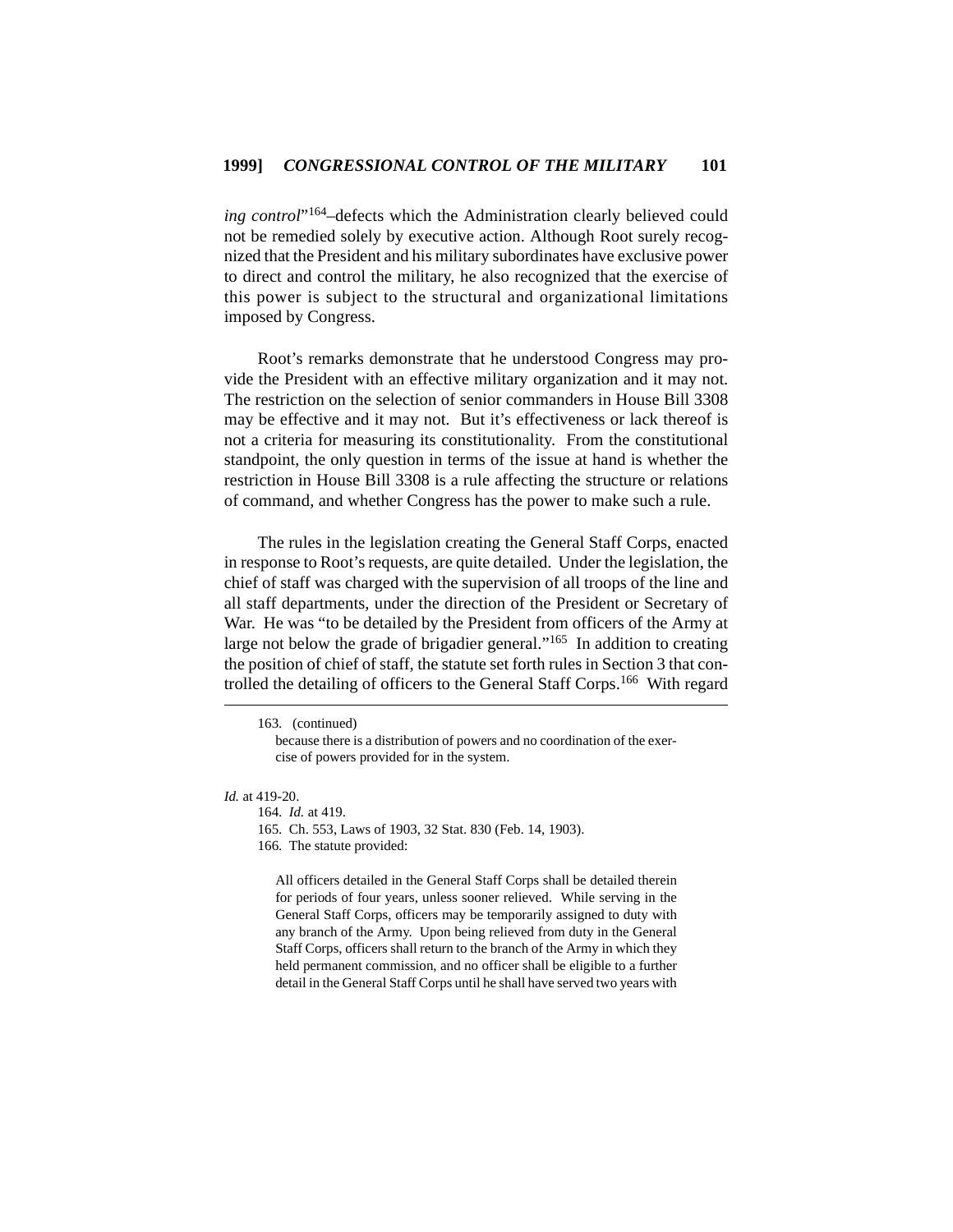to the selection of officers for the Corps, Section 3 established minimum grade requirements but delegated to the President the discretion to prescribe further rules for selection. Thus, this one law contains all three classes of rules under discussion in this section.

More recently, the Goldwater-Nichols Department of Defense Reorganization Act of  $1986^{167}$  shows the detail with which Congress has specified command structures and relations, and chains of command in the contemporary military context. The purposes of Goldwater-Nichols set forth in the policy section of the law include:

(1) to reorganize the Department of Defense and strengthen civilian authority in the Department;

(2) to improve the military advice provided to the President, the National Security Council, and the Secretary of Defense;

(3) to place clear responsibility on the commanders of the unified and specified combatant commands for the accomplishment of missions assigned to those commands;

(4) to ensure that the authority of the commanders of the unified and specified combatant commands is fully commensurate with the responsibility of those commanders for the accomplishment of missions assigned to their commands;

. . . .

(7) to improve joint officer management policies; and (8) otherwise to enhance the effectiveness of military operations and improve the management and administration of the Department of Defense.<sup>168</sup>

In furtherance of these legislative purposes, Goldwater-Nichols implemented numerous reforms that affect the core of the military's chain of command and structure. For example, Section 201, codified in part as 10 U.S.C. § 155, concerns the appointment and operation of the Joint Staff under the Chairman of the Joint Chiefs of Staff, and provides, *inter alia*,

166. (continued)

*Id.*

167. Pub. L. 99-433, 100 Stat. 992 (Oct. 1, 1986). 168. *Id.* § 3, 100 Stat. 993.

the branch of the Army in which commissioned, except in case of emergency or in time of war.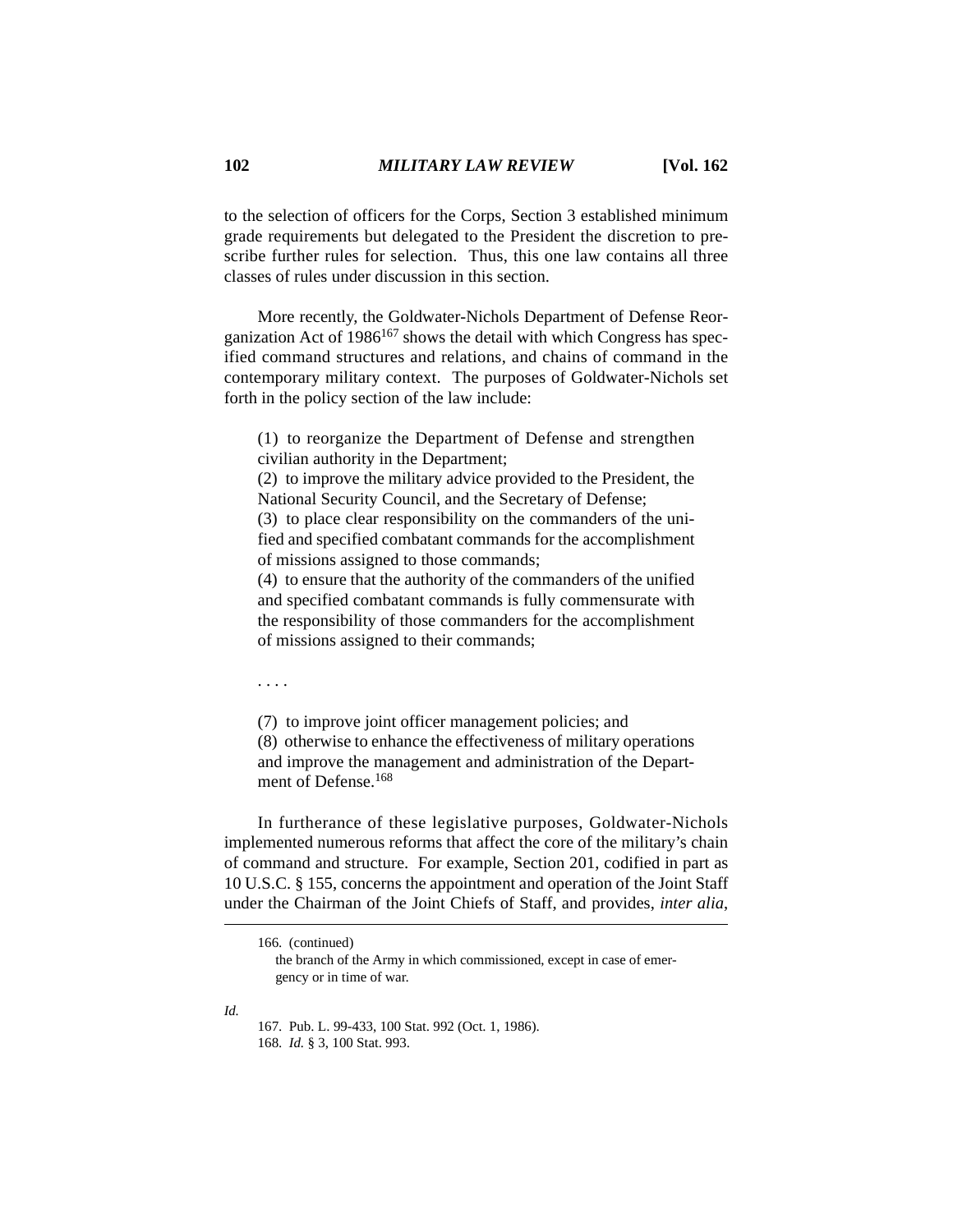that: "The Joint Staff shall not operate or be organized as an overall Armed Forces General Staff and shall have no executive authority. The Joint Staff may be organized and may operate along conventional staff lines."<sup>169</sup> Another provision of the Act, codified as 10 U.S.C. § 162 and entitled "Combatant commands: assigned forces; *chain of command*,"170 provides in subsection (b) that: "Unless otherwise directed by the President, the chain of command to a unified or specified combatant command runs–(1) from the President to the Secretary of Defense; and (2) from the Secretary of Defense to the commander of the combatant command."<sup>171</sup>

Similarly, 10 U.S.C. § 163 specifies the role of the Chairman of the Joint Chiefs of Staff with regard to (1) lines of communication between the President, Secretary of War, and commanders of unified and specified combatant commands, and (2) oversight responsibility for combatant commands.172 And 10 U.S.C. § 164 both establishes qualifications for combatant commanders<sup>173</sup> and defines their powers and duties.

The type of provisions discussed above frequently allow for waivers by the President, as does House Bill 3308. It might be argued that this is done to avoid constitutional encroachment upon the President's authority as commander in chief. However, evidence in support of such a conclusion

172. A precursor to Goldwater-Nichols is the Department of Defense Reorganization Act of 1958, Pub. L. 85-599, 72 Stat. 514 (Aug. 6, 1958). Among other things this law clarified and shortened the military chain of command. "To facilitate this change the concept of unified and specified combatant commands was established by law, combining forces from the Army, Navy, Air Force, and Marine Corps as the Secretary of Defense saw fit." Peter Murphy & William Koenig, *Whither Goldwater-Nichols?*, 43 NAVAL L. REV. 183, 186 (1996).

173. Subsection (a) establishes commander qualifications as follows:

Assignment as combatant commander.

(1) The President may assign an officer to serve as the commander of a unified or specified combatant command only if the officer– (A) has the joint specialty under section 661 of this title; and (B) has completed a full tour of duty in a joint duty assignment (as defined in section 664(f) of this title) as a general or flag officer. (2) The President may waive paragraph (1) in the case of an officer if the President determines that such action is necessary in the national interest.

10 U.S.C.S. § 164(a).

<sup>169. 10</sup> U.S.C.S. § 155(e) (LEXIS 1999).

<sup>170.</sup> *Id.* § 162 (emphasis added).

<sup>171.</sup> *Id.*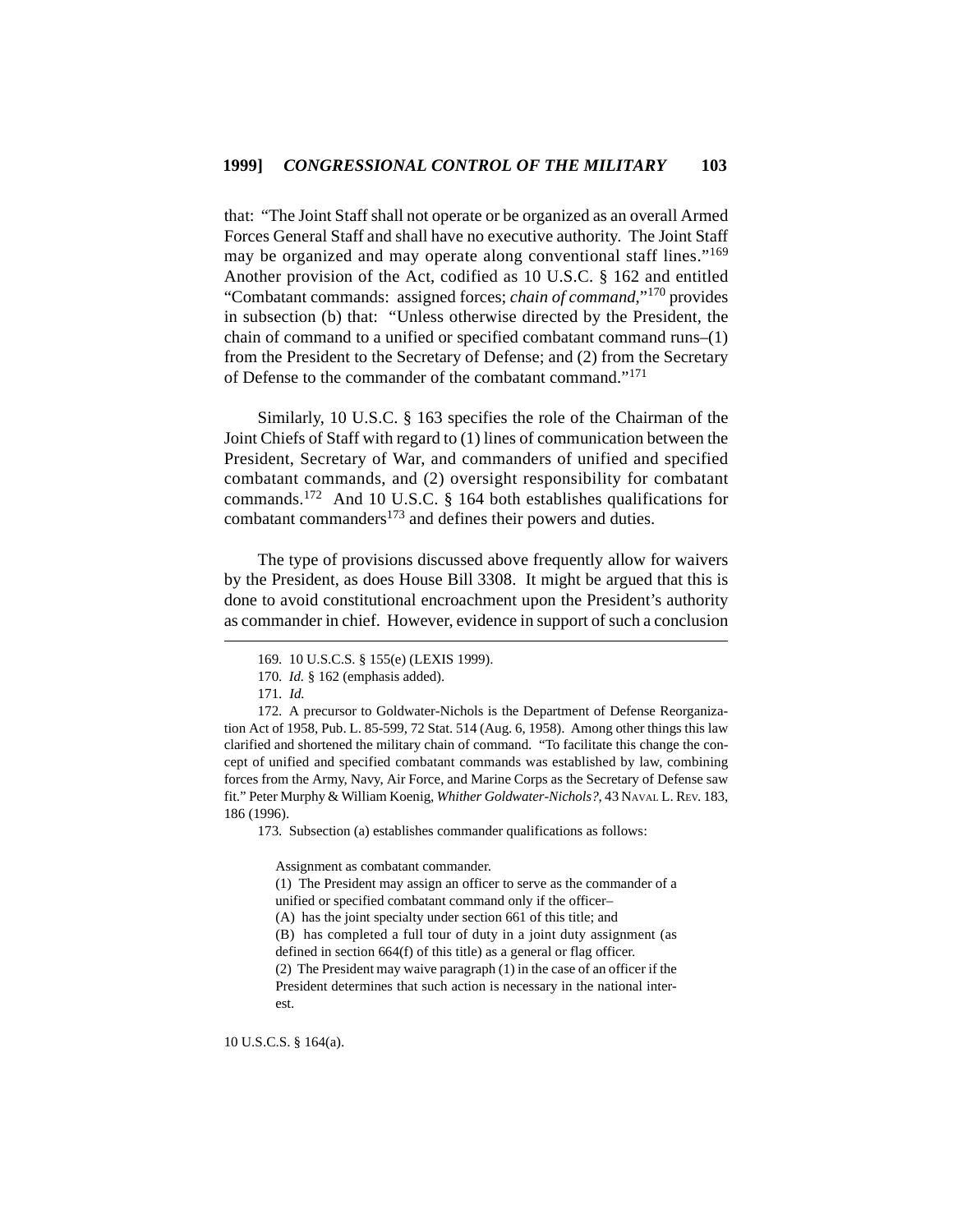is lacking. Indeed, the testimony of Elihu Root would argue to the contrary, as would the difficulties suffered by Polk and Lincoln. The straightforward view is that Congress is not required to allow for waivers to avoid unconstitutional encroachment, but rather that it uses this device in certain military contexts because it understands the need for flexibility in chains of command and in the setting of qualifications for commanders.

Whether derived from the "make rules" clause or the "raise and support" and "provide and maintain" military clauses of the Constitution, Congress has throughout the history of the Republic played a significant and essential role in regulating command and control structures and relations and in delimiting chains of command. Congress has full power in this domain. It has exercised its power in establishing qualifications for selecting military officers, and it has set conditions for the detailing of military personnel. The restriction proposed in House Bill 3308, characterized in any of the three ways discussed in this section, falls within the scope of congressional power. The opponents of House Bill 3308 have not shown to the contrary. What remains to be determined is whether the President or Congress has precedence in the control of these areas.

C. Congress or the President: Which Branch Has Primacy in Regulating the Military?

It should be apparent at this stage of the inquiry that the proposed restriction in House Bill 3308 does not encroach on the exclusive sphere of presidential authority as commander in chief. The bill does not require the President to select a particular person to exercise operational or tactical control over U.S. forces. It does not dictate the ways in which U.S. forces are conducted in UN peace operations. It does not direct the movement, employment, or disposition of U.S. forces, or their discipline. It does not stipulate that UN operations in which U.S. forces participate are carried out according to a certain plan. In other words, House Bill 3308 does not affect the President's core command functions as they have been characterized in the constitutional literature.

Rather, in terms of the classification offered above, House Bill 3308 establishes a general eligibility requirement for selecting personnel to exercise control over U.S. forces in UN peace operations. It creates a limitation on the detailing of U.S. forces to the UN in addition to those already existing. It delimits command relations and the chain of command in the context of UN peace operations. Enacting any of these types of rules is a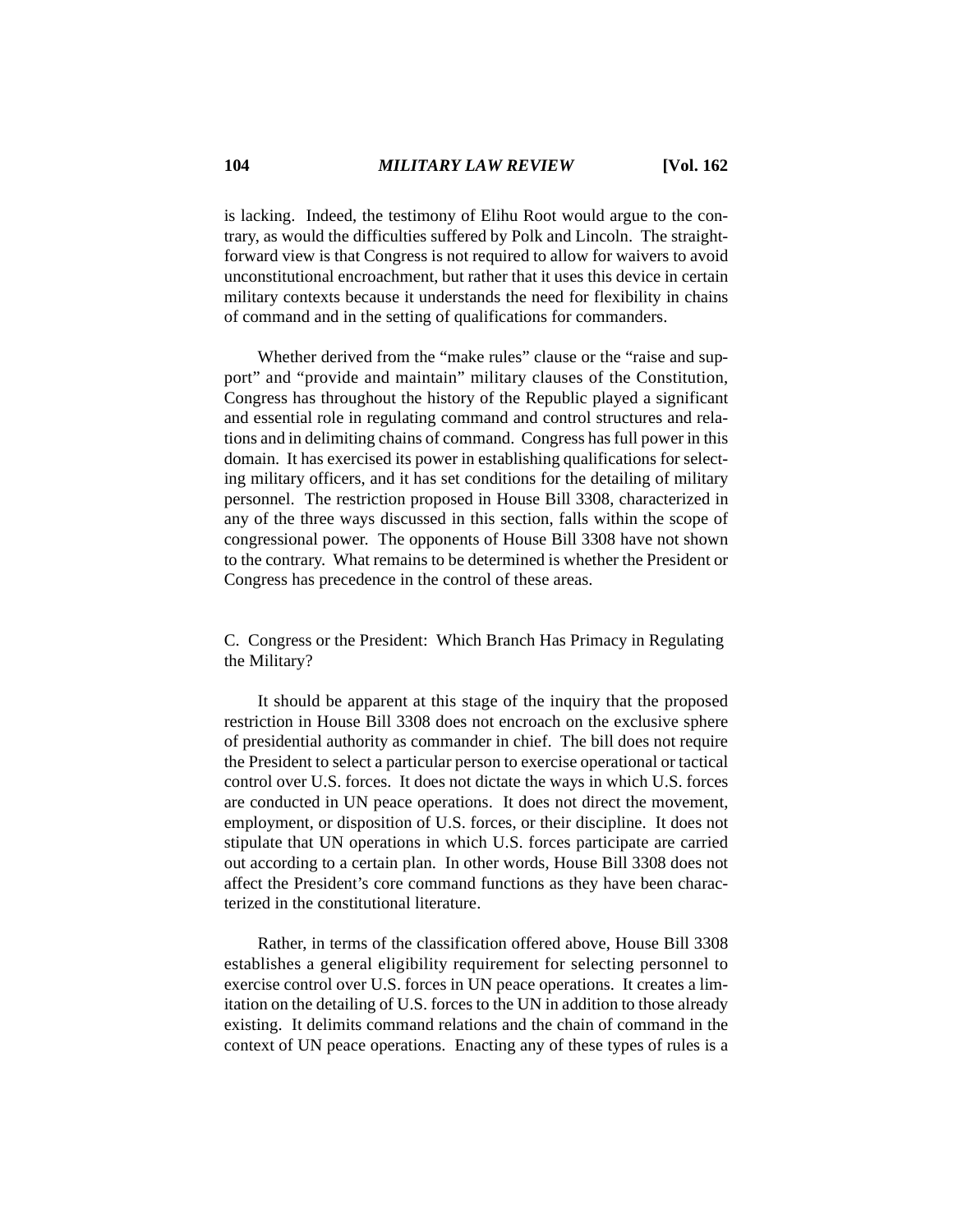proper exercise of Congress's military power to make rules for the government and regulation of the armed forces.

However, the restriction in House Bill 3308 does fall within an area in which Congress and the President have concurrent authority.174 Constitutional jurisprudence has long accepted the view that the President, as well as Congress, is empowered to regulate the military. The Supreme Court, in *United States v. Eliason*, 175 affirmed that "[t]he power of the executive to establish rules and regulations for the government of the army, is undoubted."176 The reason for this power was clear to the Court: The consequence of there not being such power would be, in the absence of congressional enactment, "a complete disorganization of both the army and navy."177 In the absence of the restriction of House Bill 3308, the President is free to exercise his discretion as commander in chief and allow a foreign commander to exercise operational and tactical control over U.S. forces in UN peace operations.<sup>178</sup>

The existence of concurrent power, however, leaves open the question as to who has primacy–Congress or the President. This question with respect to Congress's power to make rules for the military was answered by the Supreme Court in its recent decision in *Loving v. United States*, 179 in which it recognized Congress's plenary power and primacy over the President.<sup>180</sup>

<sup>174. &</sup>quot;Concurrence results in particular from the President's authority as Commander in Chief, which authority overlaps the explicit power of Congress to make rules for the government and regulation of the land and naval forces." HENKIN, *supra* note 55, at 94.

<sup>175. 16</sup> PET. 291 (1842).

<sup>176.</sup> *Id.* at 301.

<sup>177.</sup> *Id.* at 302.

<sup>178.</sup> This is not to say that the President's discretion is unfettered in the absence of congressional action. He has a constitutional responsibility as commander in chief to maintain meaningful control and direction of American forces, even when they are placed under the operational or tactical control of foreign commanders. *Cf.* Printz v. United States, 521 U.S.  $\_\_$  (1998), in which the Court held that the Brady gun control law impermissibly transferred the President's responsibility to administer the law to local law enforcement officers without meaningful presidential control. In the context of UN peace operations, the need for meaningful executive control is provided for in Presidential Decision Directive 25, *supra* note 38.

<sup>179. 517</sup> U.S. 748 (1996).

<sup>180.</sup> The Court stated:

Under Clause 14 [the "make rules" clause], Congress, like Parliament, authority. Cf. *United States v. Eliason*, 16 PET. 291, 301 (1842) ("The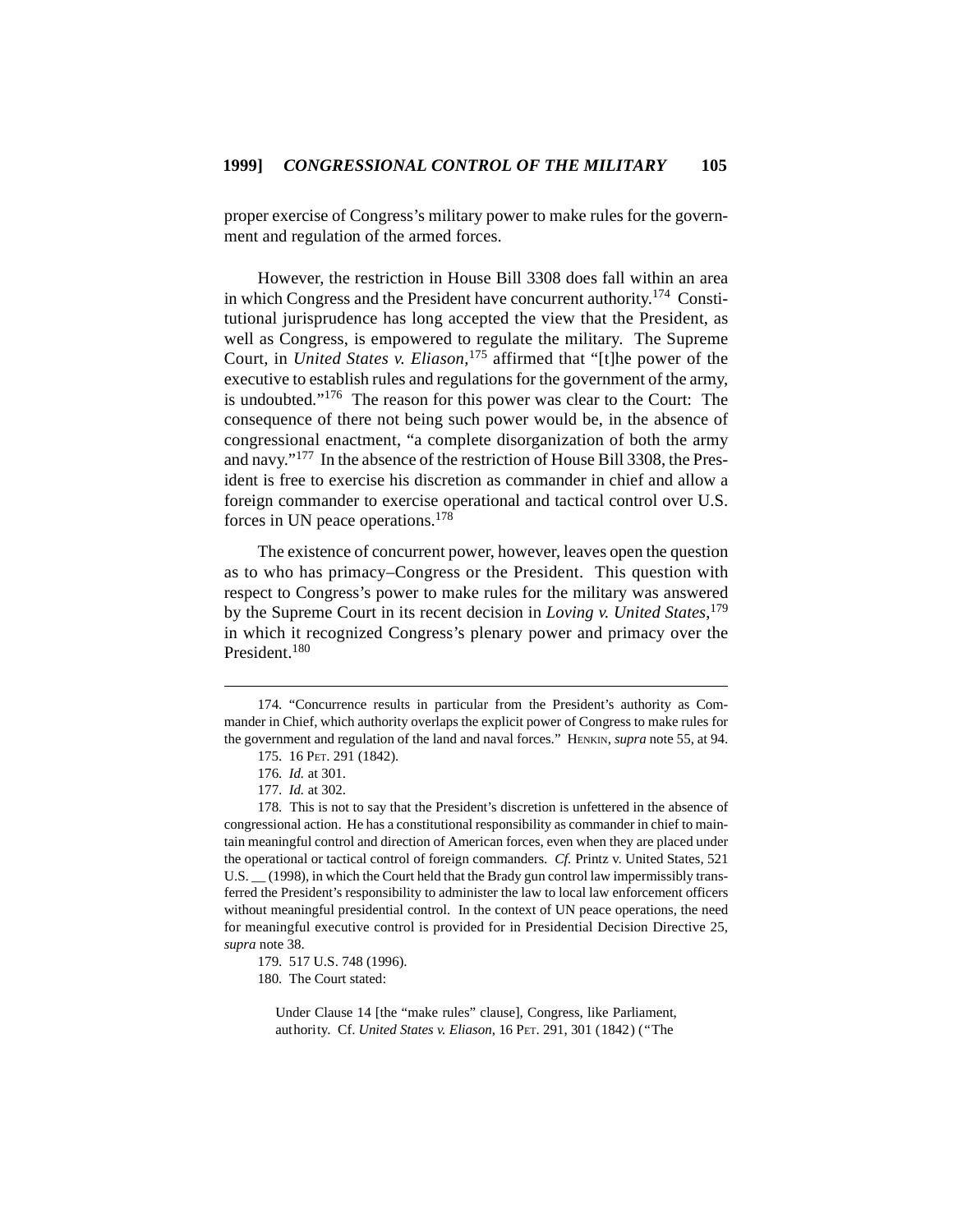The Supreme Court's opinion, though definitive, offers little explanation. However, a rationale for Congress's primacy is offered in a work by G. Norman Lieber,<sup>181</sup> who was The Judge Advocate General of the Army at the turn of the century. Lieber recognized the President's "constitutional authority" to issue army regulations "as Commander in Chief of the Army and as Executive,"182 but nevertheless argued that the President cannot encroach upon Congress's plenary power over military administration when it chooses to exercise its authority.<sup>183</sup> Lieber thus concedes Con-

power of the executive to establish rules and regulations for the government of the army, is undoubted"). This power is no less plenary thanother Article I powers, *Solorio*, *supra*, at 441, and we discern no reasons why Congress should have less capacity to make measured and appropriate delegations of this power than of any other, *see Skinner v. Mid-America Pipeline Co.*, 490 U.S. 212, 220-221 (1989) (Congress may delegate authority under the taxing power); cf. *Lichter v. United States*, 334 U.S. 742, 778 (1948) (general rule is that "[a] constitutional power implies a power of delegation of authority under it sufficient to effect its purposes") (emphasis deleted). Indeed, it would be contrary to precedent and tradition for us to impose a special limitation on this particular Article I power, for we give Congress the highest deference in ordering military affairs. *Rostker v. Goldberg*, 453 U.S. 57, 64-65 (1981). And it would be contrary to the respect owed the President as Commander in Chief to hold that he may not be given wide discretion and authority.

#### *Id.* at 767-68.

181. G. NORMAN LIEBER, REMARKS ON THE ARMY REGULATIONS (1898). As Lieber offers an articulate and useful discussion, but one lost in time, it is here quoted at length. 182. *Id.* at 9. (Footnote references are omitted in all quotations from this work.) 183. Lieber states:

> As to the subject matter of regulations for the government of the Army, no distinct line can be drawn separating the President's constitutional power to make them from the constitutional power of Congress "to make rules for the government and regulation" of the land forces. Regulations are, when they relate to subjects within the constitutional jurisdiction of Congress, unquestionably of a legislative character, and if it were practicable for Congress completely to regulate the methods of military administration, it might, under the Constitution do so. But it is entirely impracticable, and therefore it is in a great measure left to the President to do it. So far as Congress chooses to exercise its jurisdiction in this respect it occupies the field, and the President can not encroach on it. But when it does not do so, the President's power is of necessity called into action. It is, indeed, of the commonest occurrence for Congress to regulate a subject in part and for the Executive to regulate some remaining part, and this without any pretense of statutory authority, but

<sup>180. (</sup>continued)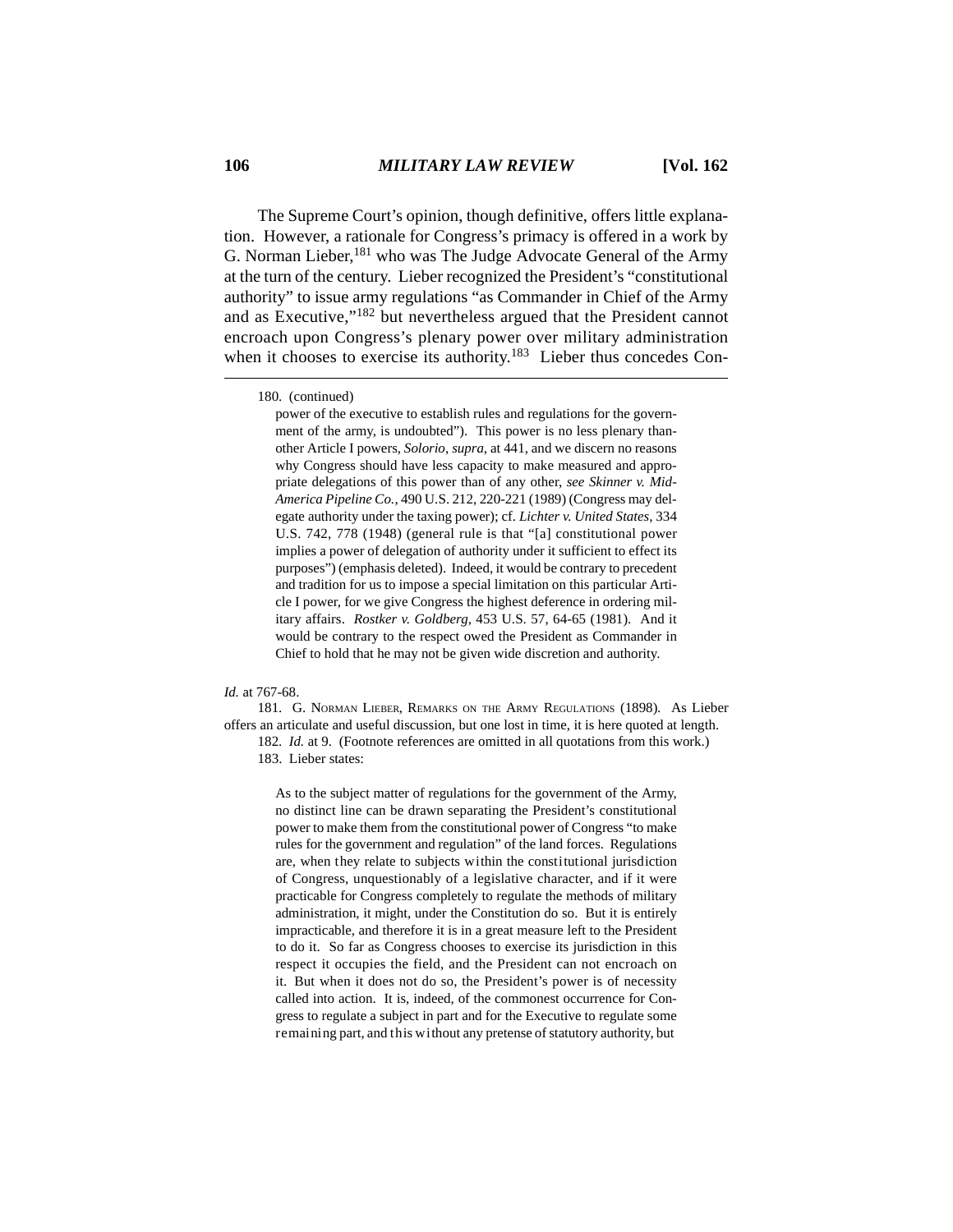gress's power to completely control military administration if it chooses to do so, and supports the proposition of Congress's superior power with an opinion from the War Department.<sup>184</sup>

What is striking is that the issue for Lieber with respect to concurrent power is not whether Congress might encroach on presidential power, but whether the President might encroach on congressional power. He does warn against congressional encroachment, not in the zone of concurrent power over military governance, but only where it would intrude upon the President's exclusive authority to direct military operations as commander in chief.185 Lieber's view concerning the extent of the President's exclu-

upon the broad basis of constitutional power. We thus have a legislative jurisdiction and, subject to it, an executive jurisdiction extending over the same matter.

# *Id.* at 11-16.

184.

The War Department has recognized this by its approval of the following views: "The issue of duplicate discharges, or certificates in lieu of lost discharges, is a matter over which both Congress and the President have control, the former by virtue of the power 'to make rules for the government and regulation of the land and naval forces,' and the latter by virtue of his power as Executive and Commander in Chief. The power of Congress is, however, the superior power, and therefore nothing in conflict with any regulation on the subject made by Congress can legally be prescribed by the President, but the fact that the Congress has made a regulation partly covering the subject does not take away from the President his power to make a regulation relating to the part not covered."

### *Id.* at 16 n.2.

185. In making this point, Lieber quotes from Judge Cooley's *Constitutional Limitations*:

> Where complete power to pardon is conferred upon the executive, it may be doubted if the legislature can impose restrictions under the name of rules or regulations; but where the governor is made commander in chief of the military forces of the State, it is obvious that his authority must be exercised under such proper rules as the legislature may prescribe because the military forces are themselves under the control of the legislature, and military law is prescribed by that department. There would be this clear limitation upon the power of the legislature to prescribe rules rules for the executive department; that they must not be such as, under pretense of regulation, divest the executive of, or preclude his exercising, any of his constitutional prerogatives or powers. Those matters which

<sup>183. (</sup>continued)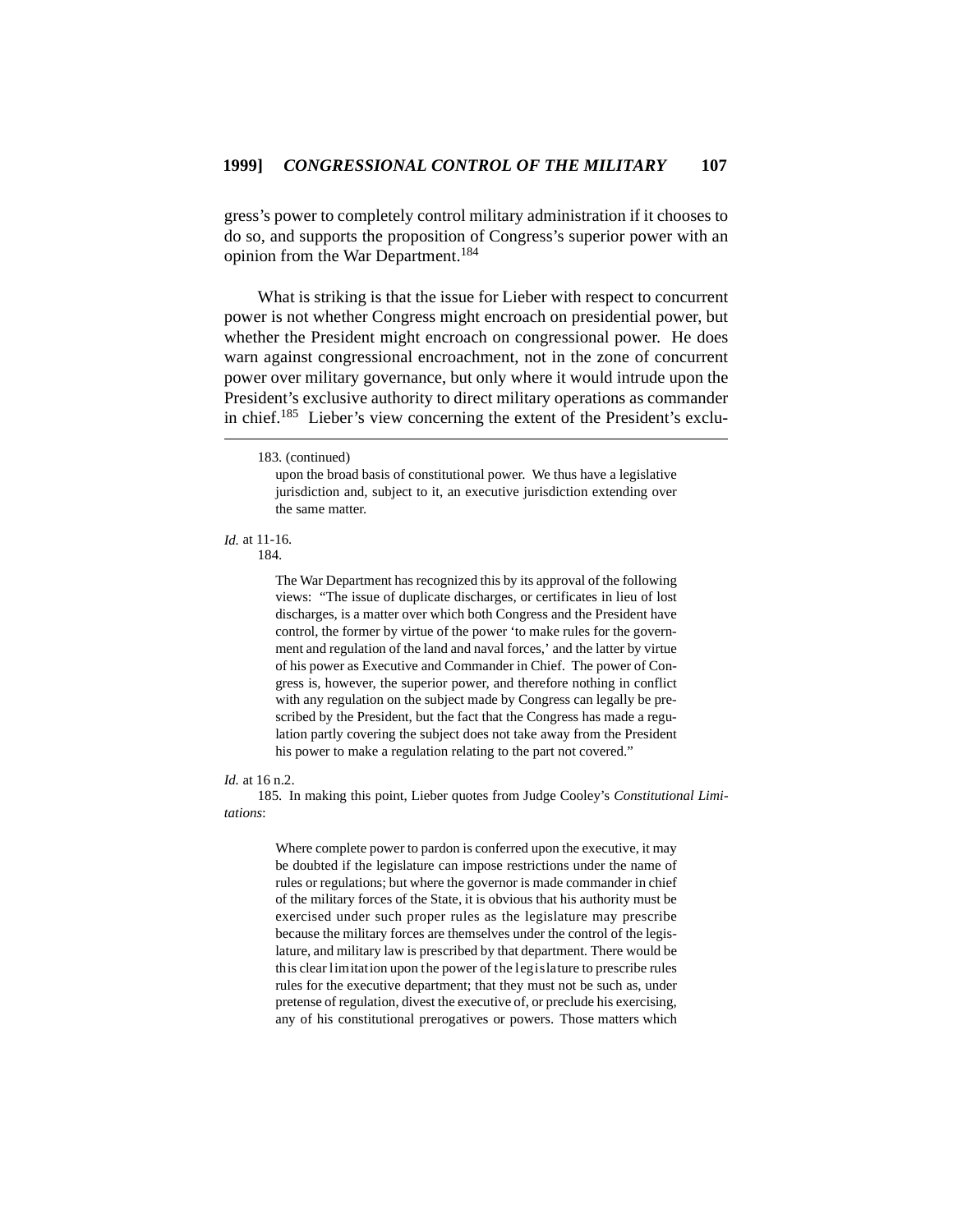sive authority as commander in chief connects that exclusive sphere to the core command function of directing military movements.<sup>186</sup>

Addressing the primacy of Congress over the President within the area of concurrent military powers, Lieber offers an explanation of Congress's precedence, which is grounded in the constitutional text: Congress's power is based on an express grant, whereas the President's power is a construction of his position.

When Congress fails to make regulations with reference to a matter of military administration, but either expressly or silently leaves it to the President to do it, it does not delegate its own legislative power to him, because that would be unconstitutional, but expressly or silently gives him the opportunity to call his executive power into play. It is perhaps not easy to explain why, if regulations may, under the Constitution, be made both by the legislative and executive branches, one should have precedence over the other; but it is to be noticed that the power of Congress is the express one "to make rules for the government and regulation of the land and naval forces," whereas the power of the President is a construction of his position as Executive and commander in chief. The legislative power, by the words quoted, covers the whole field of military administration, but it is not always certain how far the executive power may go. It is not as well defined as the legislative power, but it is undoubtedly

186. He says:

In speaking of the power of Congress over the administration of the affairs of the Army, it is of course, not intended to include what would properly come under the head of the direction of military movements. This belongs to command, and neither the power of Congress to raise and support armies, nor the power to make rules for the government and regulation of the land and naval forces, nor the power to declare war, gives it command over the Army. Here the constitutional power of the President as commander in chief is exclusive.

LIEBER, *supra* note 181, at 18.

<sup>185. (</sup>continued)

the constitution specifically confides to him the legislature can not directly or indirectly take from his control.

THOMAS COOLEY, CONSTITUTIONAL LIMITATIONS 133 (5th ed. 1883), *reprinted in* LIEBER, *supra* note 181, at 17, n.3.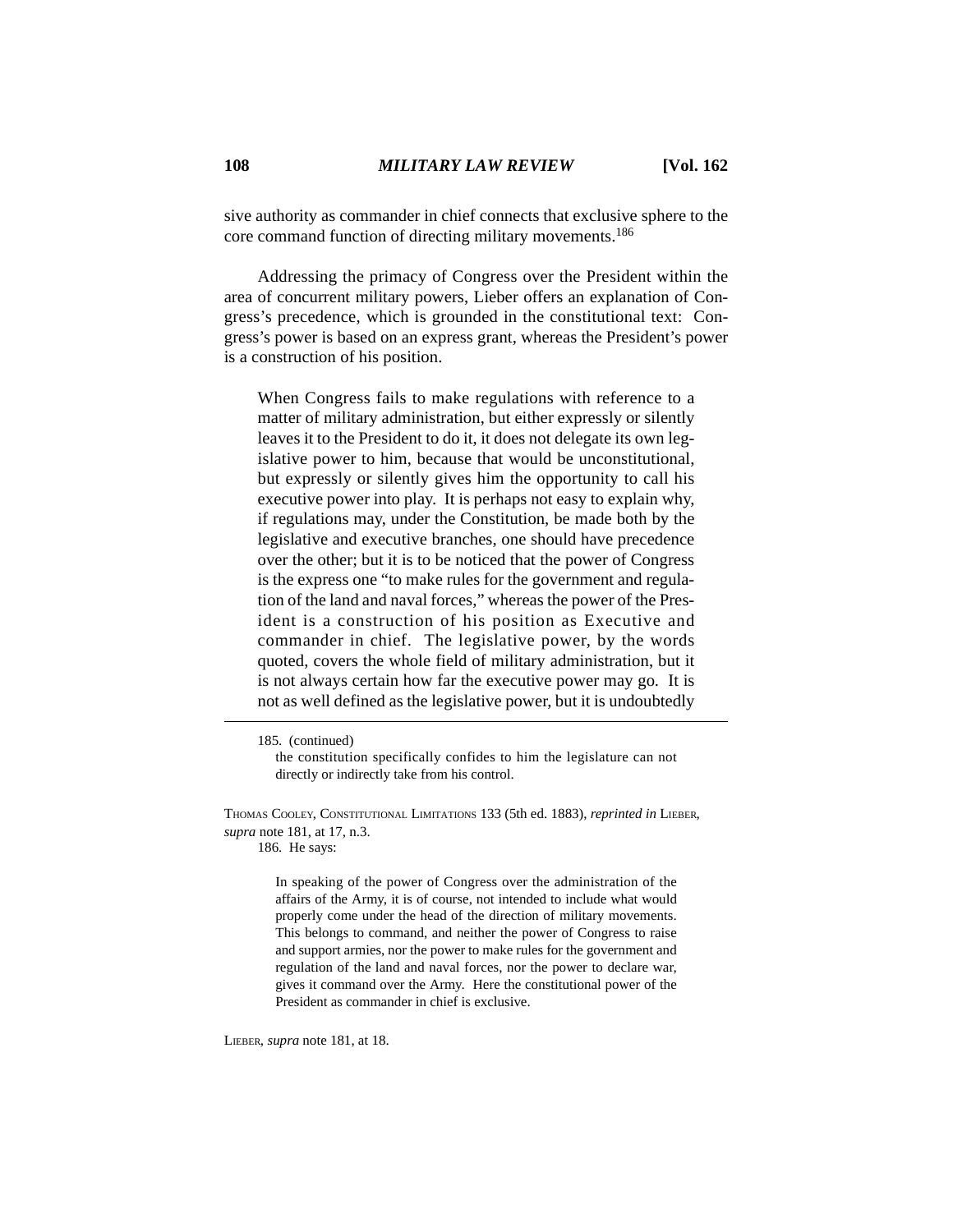limited to so much of the subject as is not already controlled by the latter. The jurisdiction of the executive power is not, however, within this limit coextensive with that of the legislative power, because the legislative branch of the Government has a constitutional field of operation peculiar to itself, and yet there are army regulations which seem to be of a legislative character. It is because of this that difficulty sometimes occurs–a difficulty which has in the past quite often taken the form of a difference of views between the War Department and the accounting officers of the Treasury.<sup>187</sup>

For Lieber, as for the Supreme Court, Congress's power not only takes precedence over the President's with respect to military administration; the source of this power, the "make rules" clause, is applicable in the broadest sense. Congress's power is plenary.

In summary, the restriction contained in House Bill 3308 falls within the sphere of concurrent congressional and presidential authority over the military, but not within the sphere of exclusive presidential authority. As Congress has primacy within the sphere of concurrent authority, House Bill 3308 does not invalidly encroach upon the President's power as commander in chief.

D. The President's Power to Conduct Diplomacy and Negotiate Agreements: Does it Trump Congress's Power Under the "Make Rules" Clause With Respect to House Bill 3308?

Walter Dellinger argues that House Bill 3308 would unconstitutionally interfere with the President's authority to conduct diplomacy, impermissibly tying his hands in negotiating agreements with respect to U.S. involvement in UN peace operations.<sup>188</sup> However, Dellinger's depiction of the scope of the President's power, with the exception of his limiting the discussion of the power to conduct diplomacy to the context of negotiating international agreements, is so vague and broad as to leave a large gap

<sup>187.</sup> *Id.* at 18-20.

<sup>188.</sup> Dellinger says:

Congress is impermissibly undermining the President's constitutional authority with respect to the conduct of diplomacy. *See, e.g.*, *Department of Navy v. Egan*, 484 U.S. 518, 529 (1988) (the Supreme Court has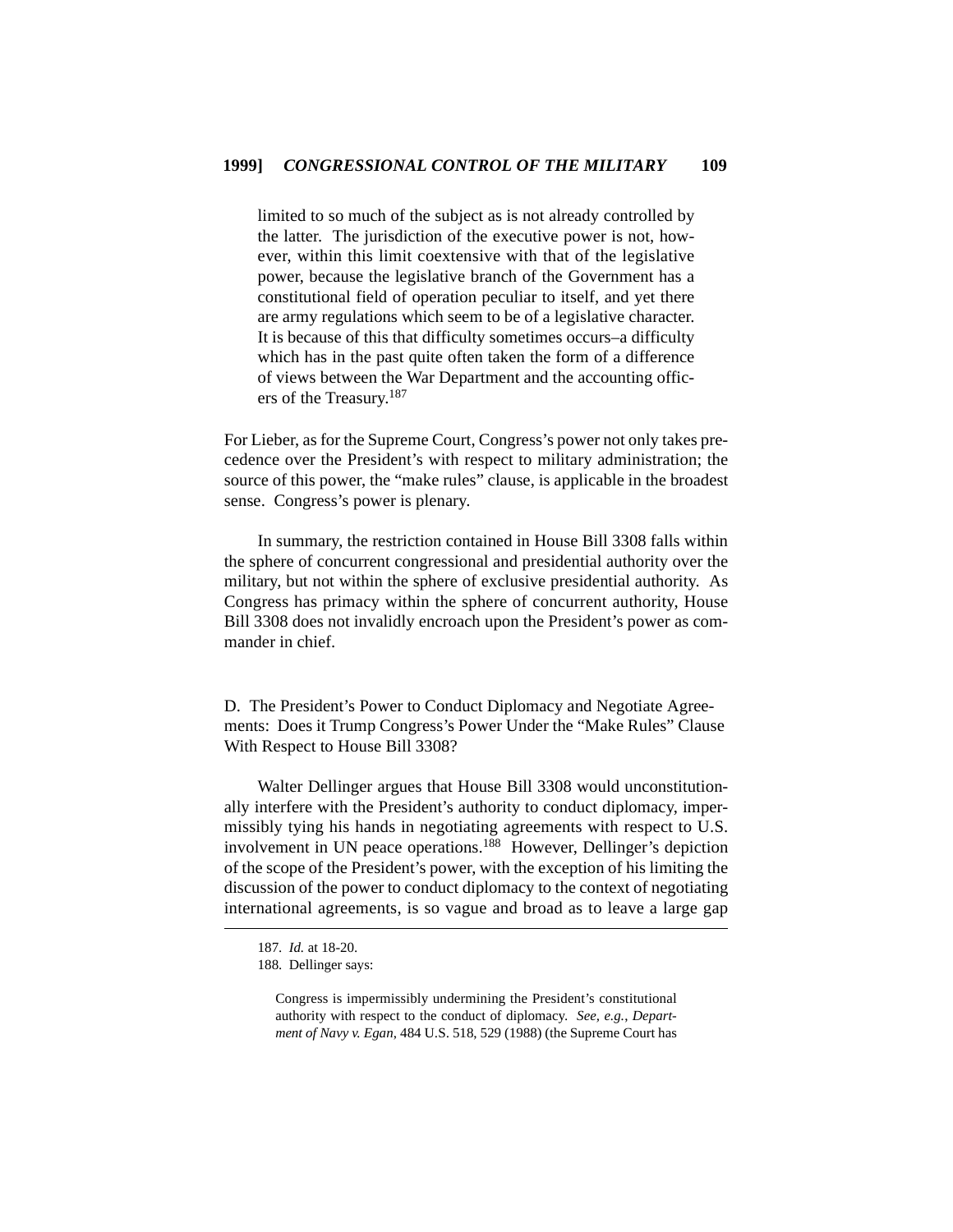between the principles he asserts and the conclusions he draws. Most importantly, Dellinger does not spell out either the type of agreements involved in these negotiations, the constitutional bases for the presidential power to negotiate such agreements, or Congress's power to limit that presidential power. Definition is necessary in order to place the constitutional issue in its proper context. Only then can Dellinger's claims be adequately addressed.

There are basically three kinds of international agreements: (1) treaties, which are defined for constitutional purposes as international agreements made by the President with the concurrence of a two-thirds vote of the Senate; $189$  (2) "congressional-executive agreements," which are made subject to congressional approval, or pursuant to authorizing legislation;<sup>190</sup> and (3) "sole or self-executing executive agreements," which do not depend on congressional approval and are made on the basis of the Presi-

188. (continued)

## Dellinger Memorandum, *supra* note 4, at H10062.

189. U.S. CONST. art. II, § 2.

190. *See* HENKIN, *supra* note 55, at 215-19; John F. Murphy, *Treaties and International Agreements other than Treaties: Constitutional Allocation of Power and Responsibility Among the President, the House of Representatives, and the Senate*, 23 KAN. L. REV. 221, 222-23 (1975).

<sup>&</sup>quot;recognized 'the generally accepted view that foreign policy was the province and responsibility of the Executive"') (quoting *Haig v. Agee*, 453 U.S. 280, 293-94 (1981)); *Alfred Dunhill of London, Inc. v. Republic of Cuba*, 425 U.S. 682, 705-06 n.18 (1976) ("[T]he conduct of [foreign policy] is committed primarily to the Executive Branch."); *United States v. Louisiana*, 363 U.S. 1, 35 (1960) (the President is "the constitutional representative of the United States in its dealings with foreign nations"); "*Acquisition of Naval and Air Bases in Exchange for Over-Age Destroyers*," 39 Op. Att'y Gen. 484, 486 (1940) (Jackson, Att'y Gen.) (the Constitution "vests in the President as a part of the Executive function" " control of foreign relations"). UN peacekeeping missions involve multilateral arrangements that require delicate and complex accommodation of a variety of interests and concerns, including those of the nations that provide troops or resources, and those of the nation or nations in which the operation takes place. The success of the missions may depend to a considerable extent, on the nationality of the commanding officer, or on the degree to which the operation is perceived as a UN activity (rather than that of single nation or bloc of nations). Given that the United States may lawfully participate in such UN operations, we believe that Congress would be acting unconstitutionally if it were to tie the President's hands in negotiating agreements with respect to command structures for those operations.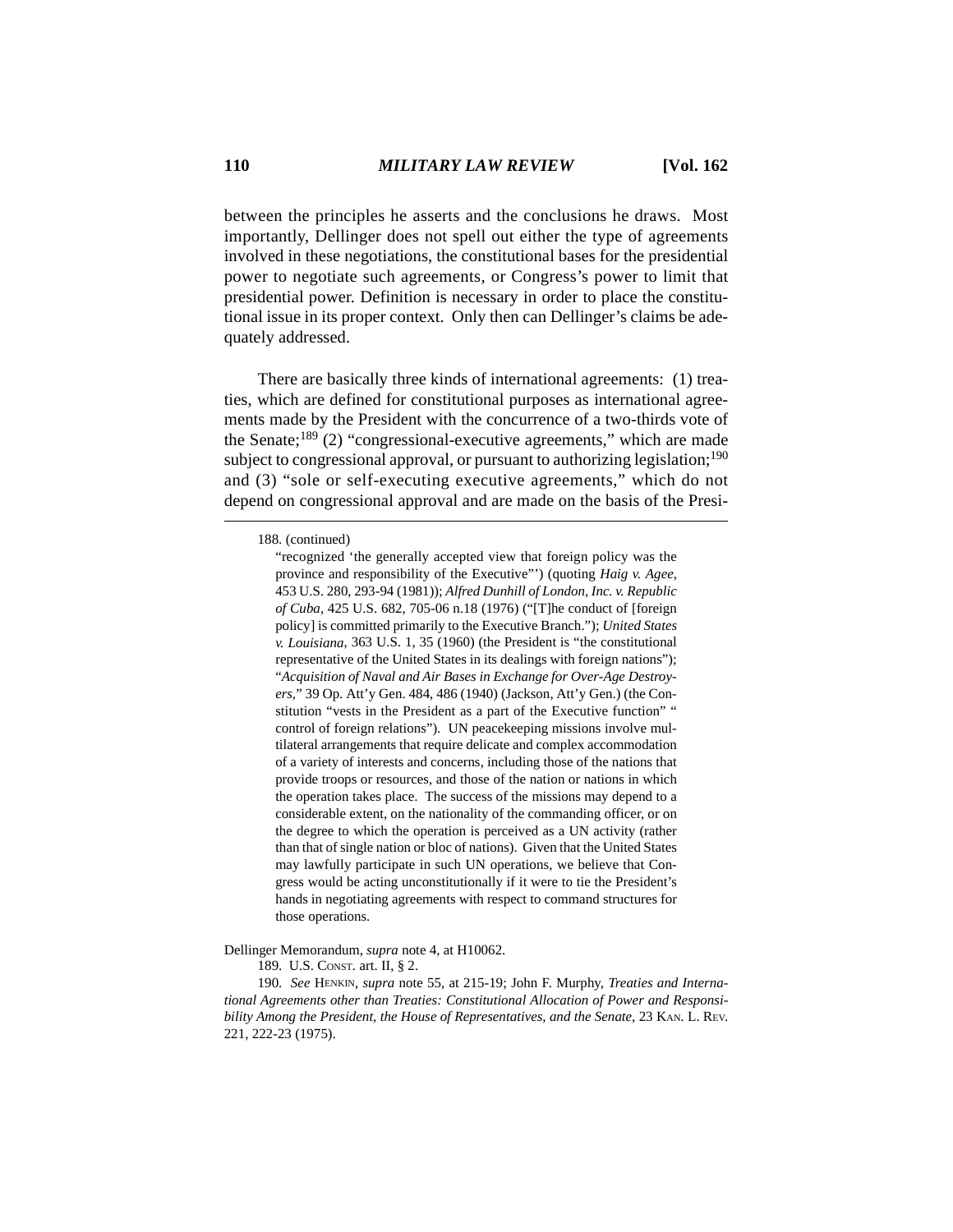dent's independent constitutional powers.<sup>191</sup> Commentators have presented forceful challenges to the making of sole executive and congressional-executive agreements.192 Such agreements are, nevertheless, generally accepted as a constitutionally permissible means of conducting foreign relations,<sup>193</sup> deriving from any one of several of the President's enumerated powers: his constitutional authority as commander in chief, the treaty power, the power to receive foreign representatives and to recognize governments, the obligation to faithfully execute the laws, or his power as chief executive.<sup>194</sup>

In the context of negotiating agreements, House Bill 3308 can be characterized as placing a restriction on the President's authority to make agreements with the UN regarding the disposition and control of U.S. forces in UN peace operations. Such agreements, which concern military matters and do not involve or require further congressional action, would be "sole executive agreements" negotiated on the basis of the President's authority as commander in chief.<sup>195</sup>

The constitutional question then is, what if any limits can Congress place on the President's power to negotiate sole executive agreements in his capacity as commander in chief? An immediate answer suggests itself from the analysis already undertaken in this article: Congress is constitutionally disabled from imposing such limits to the extent that they would

<sup>191.</sup> *See* HENKIN, *supra* note 55, 219-24; Murphy, *supra* note 190.

<sup>192.</sup> One such attack is Raoul Berger, *The Presidential Monopoly of Foreign Relations*, 71 MICH. L. REV. 1 (1972).

<sup>193.</sup> *See* HENKIN, *supra* note 55, at 215-24. Several important Supreme Court cases impliedly accept executive international agreements of various types. *See, e.g.*, United States v. Belmont, 301 U.S. 324 (1937); United State v. Pink, 315 U.S. 203 (1942); Reid v. Covert, 354 U.S. 1 (1957); Wilson v. Girard, 354 U.S. 254 (1957); Dames & Moore v. Regan, 453 U.S. 654 (1981).

<sup>194.</sup> *See* Craig Mathews, *The Constitutional Power of the President to Conclude International Agreements*, 64 YALE L.J. 345-89 *passim* (1955); Murphy, *supra* note 190, at 233.

<sup>195.</sup> It is fair to say that the issue of operational and tactical control of U.S. forces in a multilateral operation is much more in the nature of a military question rather than one of foreign diplomacy. The ink spilled on this subject has been in military manuals, books, and articles, not foreign relations treatises. *See* B. Franklin Cooling, *Interoperability*, *in* 3 ENCYCLOPEDIA OF THE AMERICAN MILITARY 1737-69 (John E. Jessup & Louise B Ketz eds., 1994) [hereinafter Jessup & Ketz]; William J. Coughlin & Theodore C. Mataxis, *Coalition Warfare*, *in* Jessup & Ketz, *supra*, at 1709-36; U.S. JOINT CHIEFS OF STAFF PUBLICATION No. 3-0, DOCTRINE FOR JOINT OPERATIONS; U.S. JOINT CHIEFS OF STAFF PUBLICATION No. 3-07.3, JOINT TACTICS, TECHNIQUES, AND PROCEDURES FOR PEACEKEEPING OPERATIONS (1994); U.S. DEPT. OF THE ARMY, FIELD MANUAL 100-23: PEACE OPERATIONS (1994); U.S. DEP'T OF THE ARMY, FIELD MANUAL 100-8: COMBINED ARMY OPERATIONS (1993).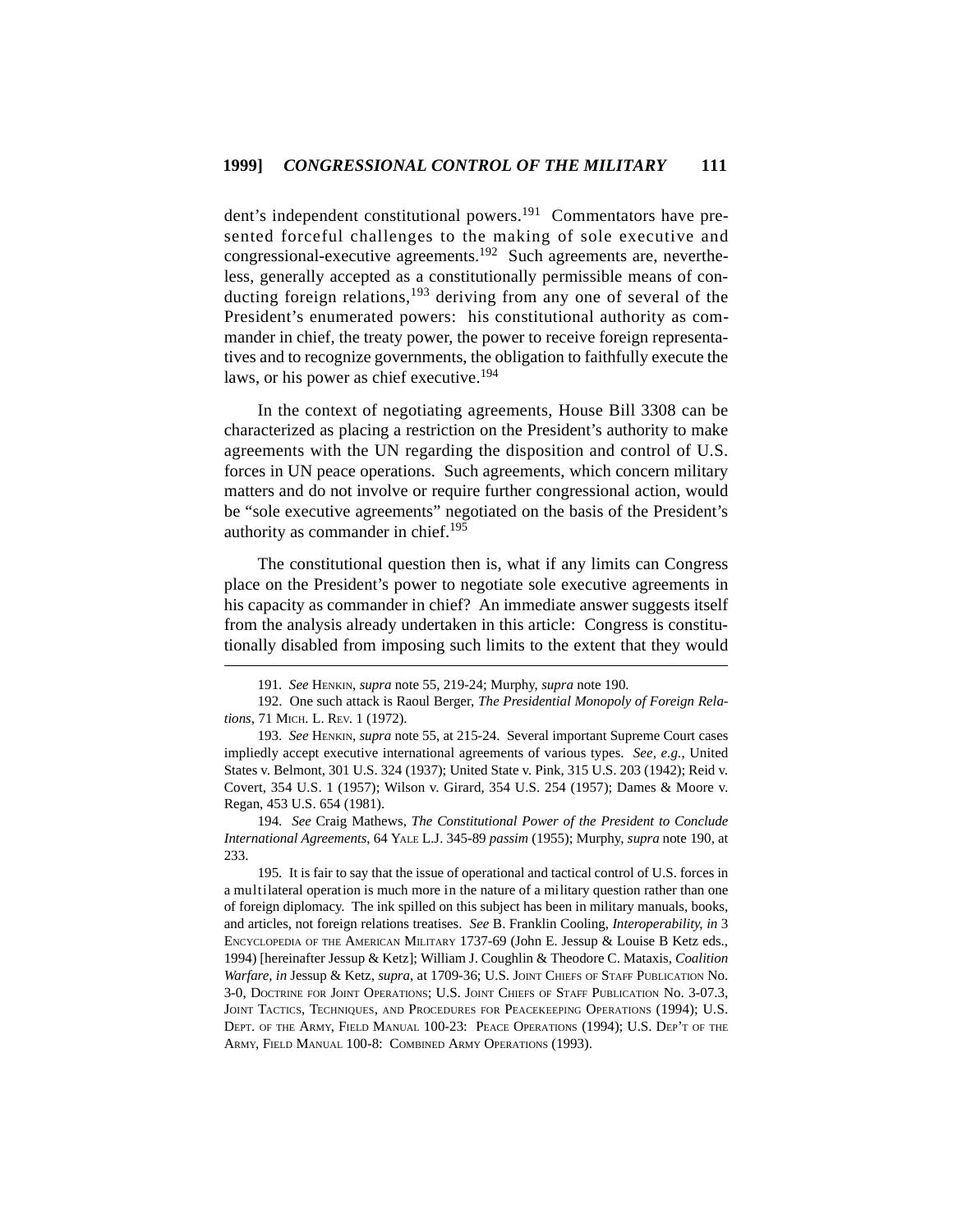encroach upon the President's exclusive power as commander in chief; but it is not disabled from doing so within the sphere of concurrent military powers. As the restriction in House Bill 3308 falls within the sphere of concurrent military powers, it is a permissible restriction on the President's authority to negotiate agreements with the UN.

Stepping back from the quick answer, the analysis can be fleshed out by addressing more fully the question of limits on the President's power to negotiate international agreements. A good starting point is the "sole organ" theory of the President's foreign affairs power. This theory has often and erroneously been invoked as an expression of plenary and exclusive presidential power over foreign affairs. It was first enunciated by John Marshall with respect to an extradition controversy when he was serving in the House of Representatives: "The President is sole organ of the nation in its external relations, and its sole representative with foreign nations."<sup>196</sup> However, the theory, as fully set forth by Marshall, does not imply exclusive control of foreign policy by the President:

The President is the sole organ of the nation in its external relations, and its sole representative with foreign nations. Of consequence, the demand of a foreign nation can only be made on him . . . .

He is charged to execute the laws. A treaty is declared to be a law. He must then execute a treaty . . . .

Ought not [the President] to perform the object, although, the particular mode of using the means has not been prescribed? Congress, unquestionably, may prescribe the mode, and Congress may devolve on others the whole execution of the contract; but till this be done, it seems the duty of the Executive department, to execute the contract by any means it possesses.<sup>197</sup>

The controversy on which Marshall was commenting concerned an extradition demand by Great Britain under an existing treaty. The issue was whether President John Adams could surrender one Jonathan Robbins to British authorities without a judicial hearing. In his remarks, Marshall was

<sup>196. 10</sup> ANNALS OF CONG. 613 (1800).

<sup>197.</sup> *Id.* at 613-14.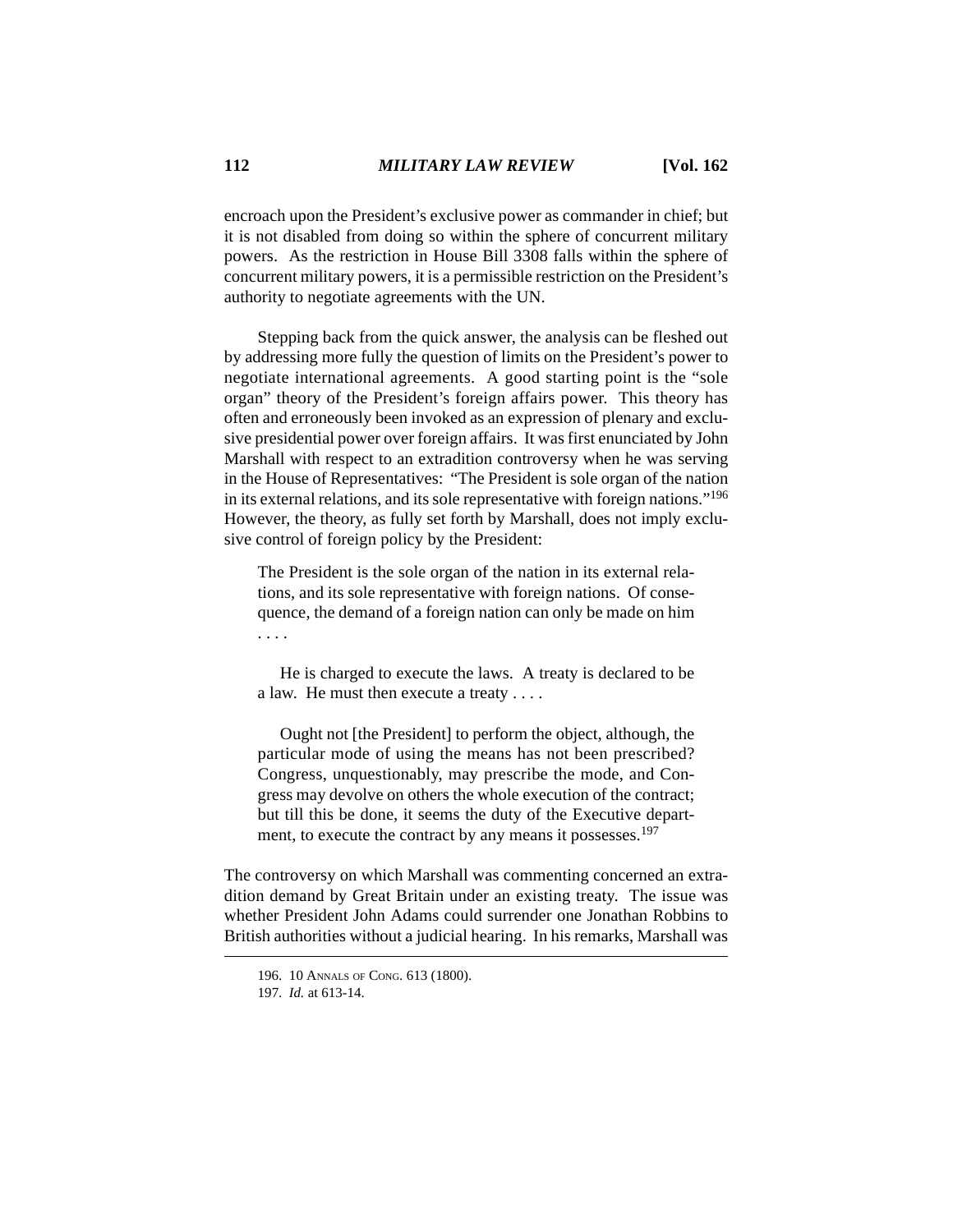clear that Congress could "prescribe the mode" of executive action with regard to matters of "external relations."

As intended by Marshall and generally understood since, the "sole organ" theory does no more than characterize the President as the sole spokesman or representative "to make or receive communications on behalf of the United States,"<sup>198</sup> and by that to conduct diplomacy and negotiate international agreements. It "does not necessarily imply that the President has the authority to determine the content of what he should communicate, to make national policy."199 As Charles Lofgren has noted, "John Marshall, at least in 1800, evidently did not believe that because the President was the sole organ of communication and negotiation with other nations, he became the sole foreign policy-maker. Marshall indicated that Congress could modify the President's diplomatic role."200 Similarly, another eminent constitutional scholar, Edward Corwin, has concluded that "while the President alone may address foreign governments and be addressed by them, yet in fulfilling these functions, he is, or at least may be, the mouthpiece of a power of decision that resides elsewhere."<sup>201</sup> The authorities cited by Dellinger do not suggest more. They do not imply that only the President can determine the content of the diplomacy he conducts or the agreements he negotiates. If constraints could not be imposed on the President's power to negotiate agreements, an important constitutional check would not exist and the President would have virtually dictatorial powers in the sphere of foreign relations.

That Congress can control presidential power to make international agreements by way of legislation has long been understood. Quincy Wright, for example, explained the congressional power to restrict international agreements as follows:

To discover the subject on which the President may make international agreements, we must examine his constitutional powers. For this purpose we may distinguish his powers as (1) head of the administration, (2) as commander in chief, (3) as the representative organ in international relations. The President is Chief Executive and head of the Federal administration with power to direct and remove officials and the duty to "take care that the laws be faithfully executed." But the exercise of these

<sup>198.</sup> HENKIN, *supra* note 55, at 41.

<sup>199.</sup> *Id.*

<sup>200.</sup> CHARLES A. LOFGREN, "GOVERNMENT FROM REFLECTION AND CHOICE": CONSTITU-TIONAL ESSAYS ON WAR, FOREIGN RELATIONS, AND FEDERALISM 203 (1986).

<sup>201.</sup> CORWIN, *supra* note 6, at 208.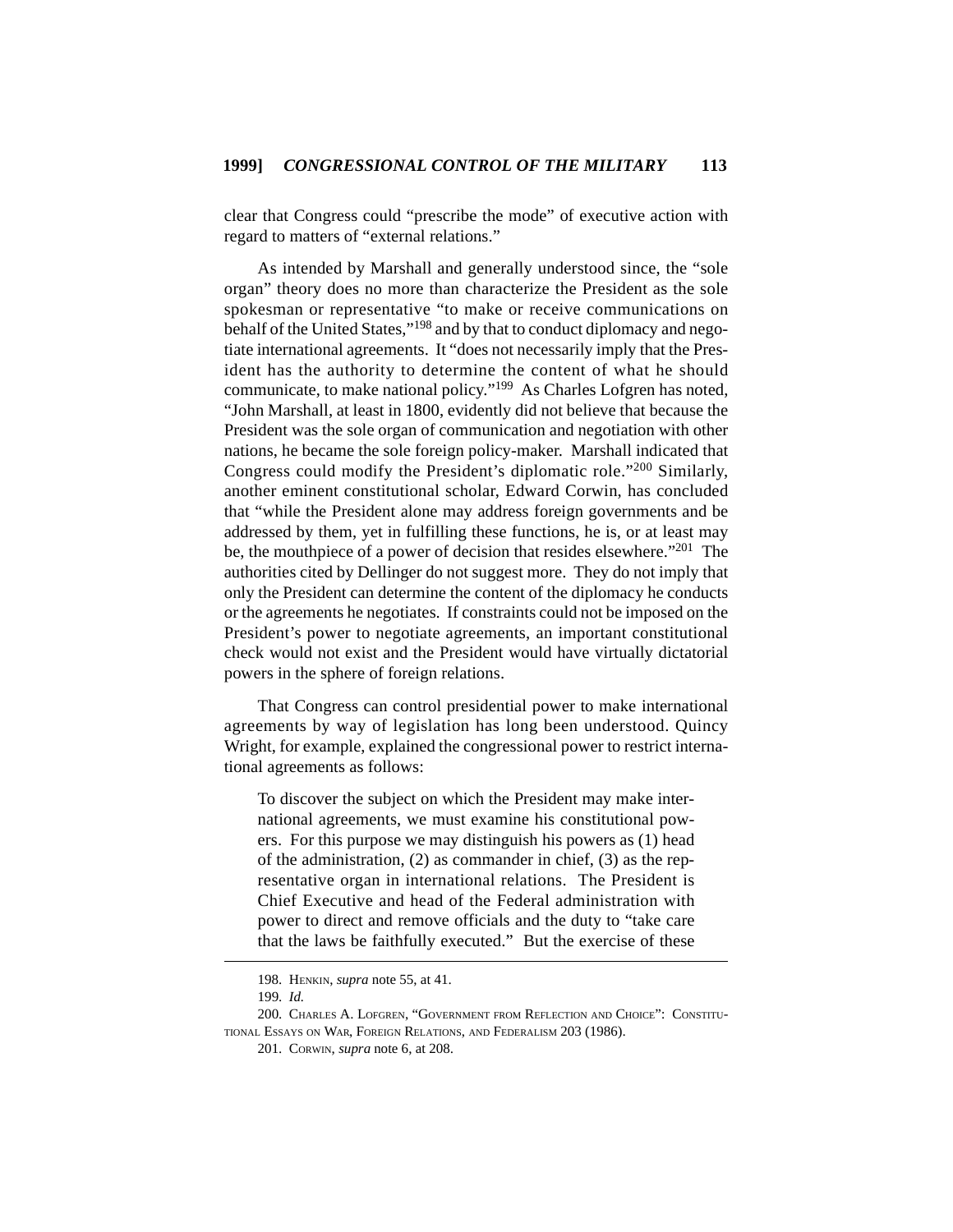powers, and the meeting of this responsibility is dependent upon the laws which Congress may pass, organizing the administration and defining the powers and responsibilities of office. *In this capacity, therefore, the President may only make international agreements, under authority expressly delegated to him by Congress*, or the treaty power, *or agreements of a nature which he can carry out within the scope of existing legislation*. Congress has often delegated power to the President to make agreements within the scope of a policy defined by statute, on such subjects as postal service, patents, trademarks, copyrights and commerce. Such agreements appear to be dependent for their effectiveness upon the authorizing legislation, and are terminable, both nationally and internationally, at the discretion of Congress.<sup>202</sup>

The Supreme Court has also recognized limits on the making of international agreements. In *Reid v. Covert*, 203 the Court stated:

[N]o agreement with a foreign nation can confer power on the Congress, or on any other branch of Government, which is free from the restraints of the Constitution . . . The prohibitions of the Constitution were designed to apply to all branches of the National Government and they cannot be nullified by the Executive or by the Executive and Senate combined.<sup>204</sup>

Thus, the difficulty for analysis comes not in accepting that limitations may be imposed on the President's power to conduct diplomacy and negotiate agreements, but in determining the constitutionally permissible scope of those limitations.

With respect to negotiations involving military agreements that are based on the President's power as commander in chief, Congress can limit the power of the President to conclude international agreements through its power to make rules for the government and regulation of the armed forces.205 To the extent that Congress's power under the "make rules" clause overlaps the President's power as commander in chief, the President's power to negotiate military agreements can be controlled by Congress.

<sup>202.</sup> QUINCY WRIGHT, THE CONTROL OF AMERICAN FOREIGN RELATIONS 235-36 (1922) (emphasis added).

<sup>203. 354</sup> U.S. 1 (1957).

<sup>204.</sup> *Id.* at 16-17.

<sup>205.</sup> Mathews, *supra* note 194, at 382.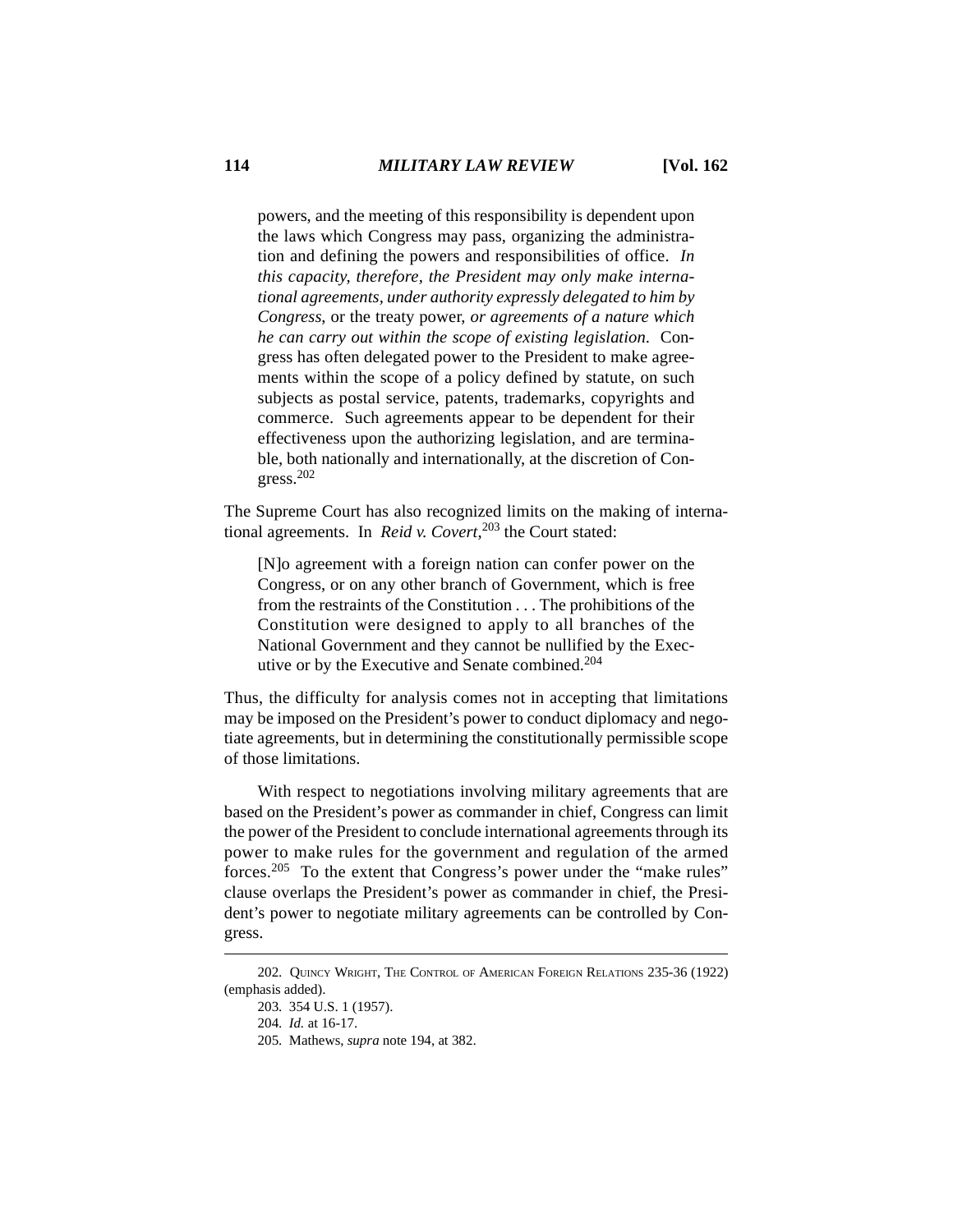As one commentator concludes after a detailed discussion of the scope of that limiting power,  $206$  "so long as the safety of the United States is not endangered, Congress has power to limit the size and disposition of the armed forces, with a consequent inhibiting effect upon the President's power to take military action."207 Accordingly, "Congress can limit the effective exercise of the constitutional powers of the President by refusing appropriations or necessary legislation." Under these principles, there is no basis to argue that House Bill 3308 is an unconstitutional encroachment on presidential power.

A few examples will illustrate Congress's power to control presidential action with respect to military and national security matters. Two appropriations riders brought an end to U.S. combat activities in Southeast Asia by prohibiting the expenditure of funds for such activities after 15 August 1973.<sup>208</sup> The Boland Amendments in the 1980s placed severe limitations on the use of funds to aid the *Contras*, who opposed the Sandinista government in Nicaragua during the 1980s.<sup>209</sup> More recent legislation restricted the use of funds for U.S. military involvement in Somalia<sup>210</sup> and Rwanda;211 a provision in the Arms Export Control Act forced the President to impose sanctions on India and Pakistan after those countries detonated atomic bombs in May 1998.<sup>212</sup>

The first example put severe limits on the President's ability to negotiate agreements for the withdrawal of armed forces from Viet Nam. The second cut off the President's legal power to provide arms to the *Contras*.

209. Pub. L. 97-377, § 793 (Dec. 21, 1982), 96 Stat. 1865; Pub. L. 99-169, § 105(a) (Dec. 4, 1985), 99 Stat. 1003.

211. Pub. L. 103-335, Title IX (Sept. 30, 1994), 108 Stat. 2659-60.

<sup>206.</sup> *Id.* at 382-85.

<sup>207.</sup> *Id.* at 388.

<sup>208.</sup> Pub. L. 93-50, § 307 (July 1, 1973), 87 Stat. 99; Pub. L. 93-52, § 106 (July 1, 1973), 87 Stat. 130. Of course, these measures can also be viewed as affecting the President's military powers.

<sup>210.</sup> Pub. L. 103-139, § 8151(b) (Nov. 11, 1993), 107 Stat. 1476-77; Pub. L. 103- 335, § 8135 (Sept. 30, 1994), 108 Stat. 2653-54. The first of these statutes also provided that "United States combat forces in Somalia shall be under the command and control of United States commanders under the ultimate direction of the President of the United States." Pub. L. 103-139, § 8151(b).

<sup>212.</sup> Arms Export Control Act §§ 102(b)(1), (b)(2). The President acted with respect to India in Presidential Determination 98-22 (May 13, 1998) *available at* <http:// www.pub.whitehouse.gov/uri-res/I2R?urn:pdi://oma.eop.gov.us/1998/5/13/8.text.1>,and with respect to Pakistan in Presidential Determination 98-25 (May 30, 1998) *available at* <http://www.pub.whitehouse.gov/uri-res/I2R?urn:pdi://oma.eop.gov.us/1998/6/2/ 11.text.1>.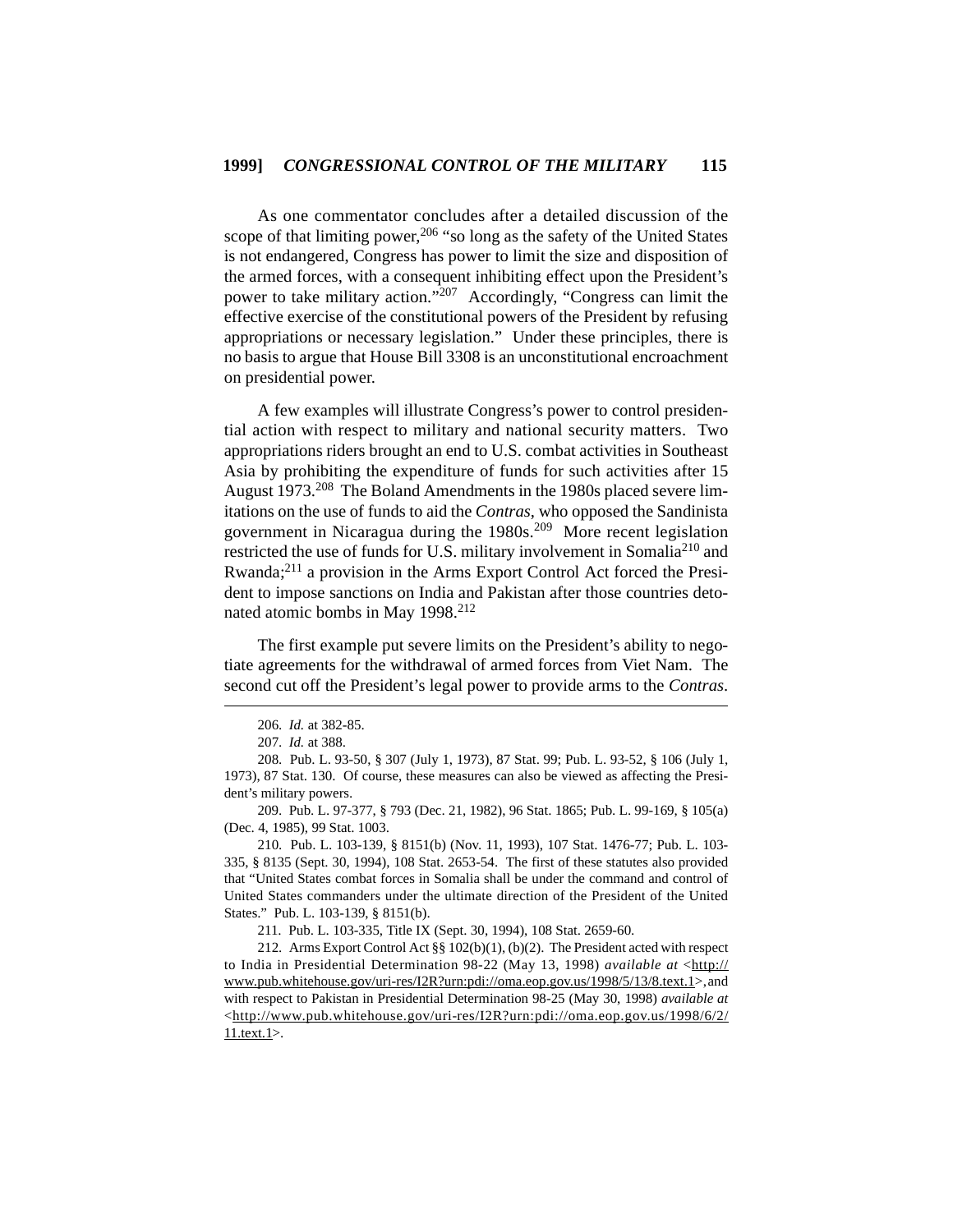The third and fourth significantly restricted presidential discretion with regard to peace operations in those countries. The last example gave the President no discretion to negotiate a resolution of the India-Pakistan nuclear crisis without further congressional action. All of the examples, in Dellinger's words substantially "tied the hands" of the President. But can it be said that the legislation was, therefore, unconstitutional? If not, why should House Bill 3308 be unconstitutional for tying the President's hands with respect to U.S. involvement in UN peace operations?

House Bill 3308 can be viewed as having an effect similar to laws that control other kinds of military agreements negotiated between the United States and foreign nations or international organizations. For example, the negotiations for status of forces agreements–agreements defining the status, rights, and immunities of U.S. forces serving on foreign soil–are constrained by a variety of statutes.<sup>213</sup> As explained by one experienced negotiator of status of forces agreements, "[w]ithout a treaty, the United States could only agree to status provisions supported by federal law and regulations and applicable state law."214 The subject matter of these agreements involve many concerns that are not of a military nature but nevertheless can be extremely sensitive. They include entry and departure procedures, wearing of uniforms, carrying of arms, criminal and civil jurisdiction, arrest and service of process, customs, duties and taxes, use of transportation, use of currency and banking facilities, work permit requirements, local procurement, and use of local labor.<sup>215</sup> What Dellinger says about the "delicate and complex accommodation of a variety of interests"216 in negotiations concerning UN peace operations can be said with equal force in the negotiation of status of forces agreements.

In developing a draft text during the negotiation of status of forces agreements, among the several factors that "must be considered" is "United States law."<sup>217</sup> If negotiations on status of forces agreements are subject to the constraints imposed by "United States law," why should that not be the case with negotiations to join in a UN peace operation? The UNPA already imposes constraints on agreements to detail U.S. forces to UN peace operations, constraints as to number and use.<sup>218</sup> To that extent,

<sup>213.</sup> *See* Colonel Richard J. Erickson, USAF (Ret.), *Status of Forces Agreements: A Sharing of Sovereign Prerogative*, 37 A.F. L. REV. 140 n.19, 145 n.33, 149 n.36, 151 n.42, 152-53 n.47, 153 n. 49 (1994).

<sup>214.</sup> *Id.* at 140 n.19.

<sup>215.</sup> *Id.* at 147-52.

<sup>216.</sup> Dellinger Memorandum, *supra* note 4, at H10062.

<sup>217.</sup> Erickson, *supra* note 213, at 146.

<sup>218.</sup> *See supra* text accompanying notes 145 and 146*.*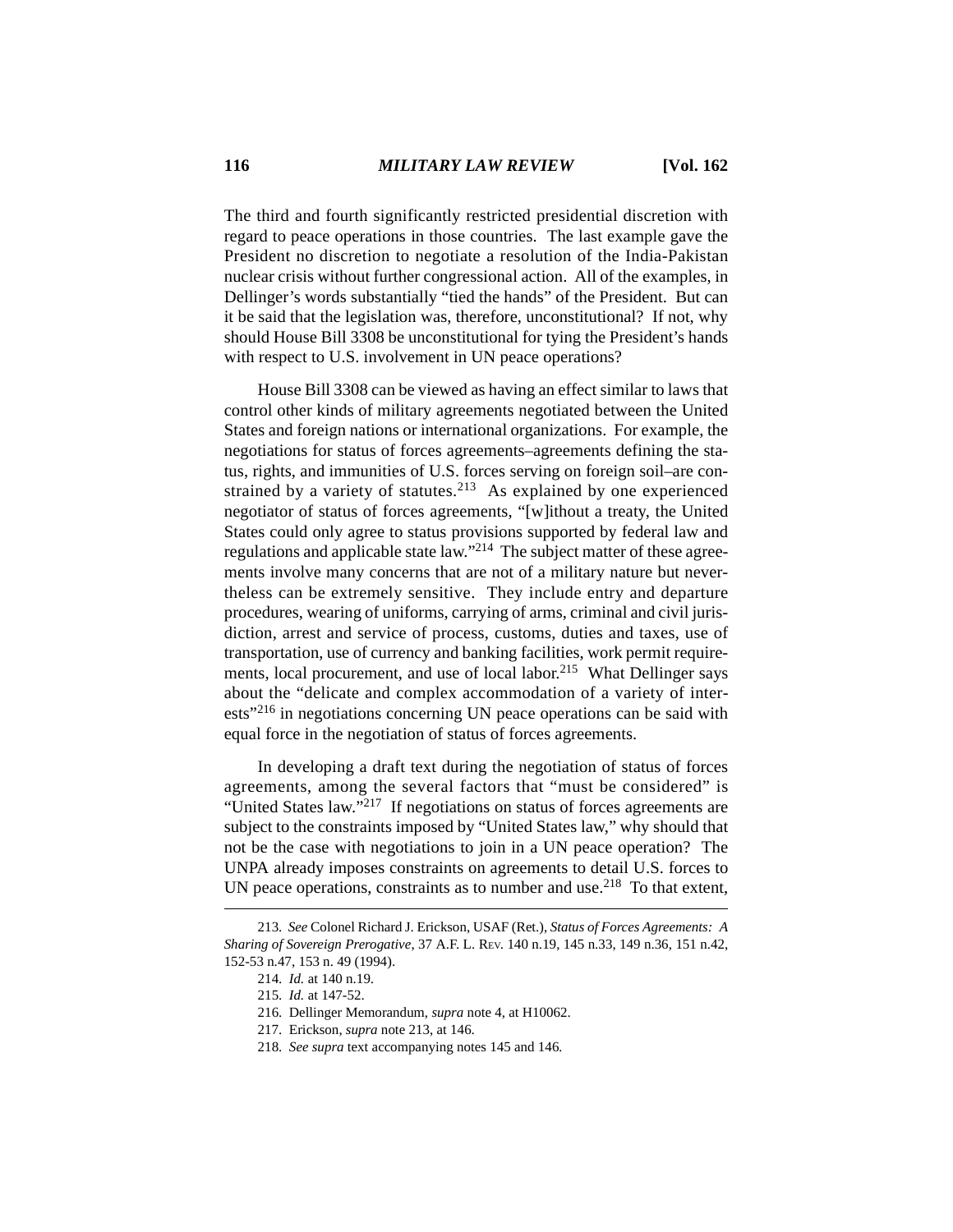the President's hands are already tied in conducting UN diplomacy. House Bill 3308 simply adds another constraint, one that is within Congress's power to enact as a rule for the government and regulation of the armed forces. The restriction may not be a good idea; but it is not an unconstitutional limitation on the President's power to conduct diplomacy and negotiate agreements.

## E. Conclusion

The President has exclusive authority as commander in chief to control and direct military operations. This authority, however, is subject to his duty to take care that the laws be faithfully executed, including those which Congress can enact pursuant to its power to make rules for the government and regulation of the armed forces. Among the classes of rules which are encompassed by this congressional power are: (1) rules delimiting command and control structures and relations, and the chain of command; (2) rules establishing conditions for the detailing of U.S. military personnel; and (3) rules establishing eligibility qualifications for the selection of commanders of U.S. forces. The restriction in House Bill 3308 falls within the scope of all three of those classes of rules and is similar to prior laws of those types.

In the absence of legislative restriction, the President has discretion to determine the qualifications for selecting a commander charged with the operational or tactical control of U.S. armed forces serving in UN peace operations. However, this power is not exclusive. Congress may choose to enact its own selection criteria under the "make rules" clause, and if it does so, that enactment takes precedence over and limits presidential discretion. Congress's rulemaking power in matters of military administration is plenary. The kind of restriction contained in House Bill 3308 is neither beyond Congress's power to legislate nor an unconstitutional encroachment upon the President's authority to direct military operations.

House Bill 3308 does not unconstitutionally infringe upon the President's power to conduct diplomacy and negotiate international agreements. The President has exclusive power to conduct and control foreign diplomacy, negotiations, and communications. But the President is not the sole determiner of the content of that diplomacy. Congress has a role in determining foreign policy, particularly when that policy involves the disposition of military forces. The restriction in House Bill 3308, being a constitutionally proper exercise of Congress's power to make rules for the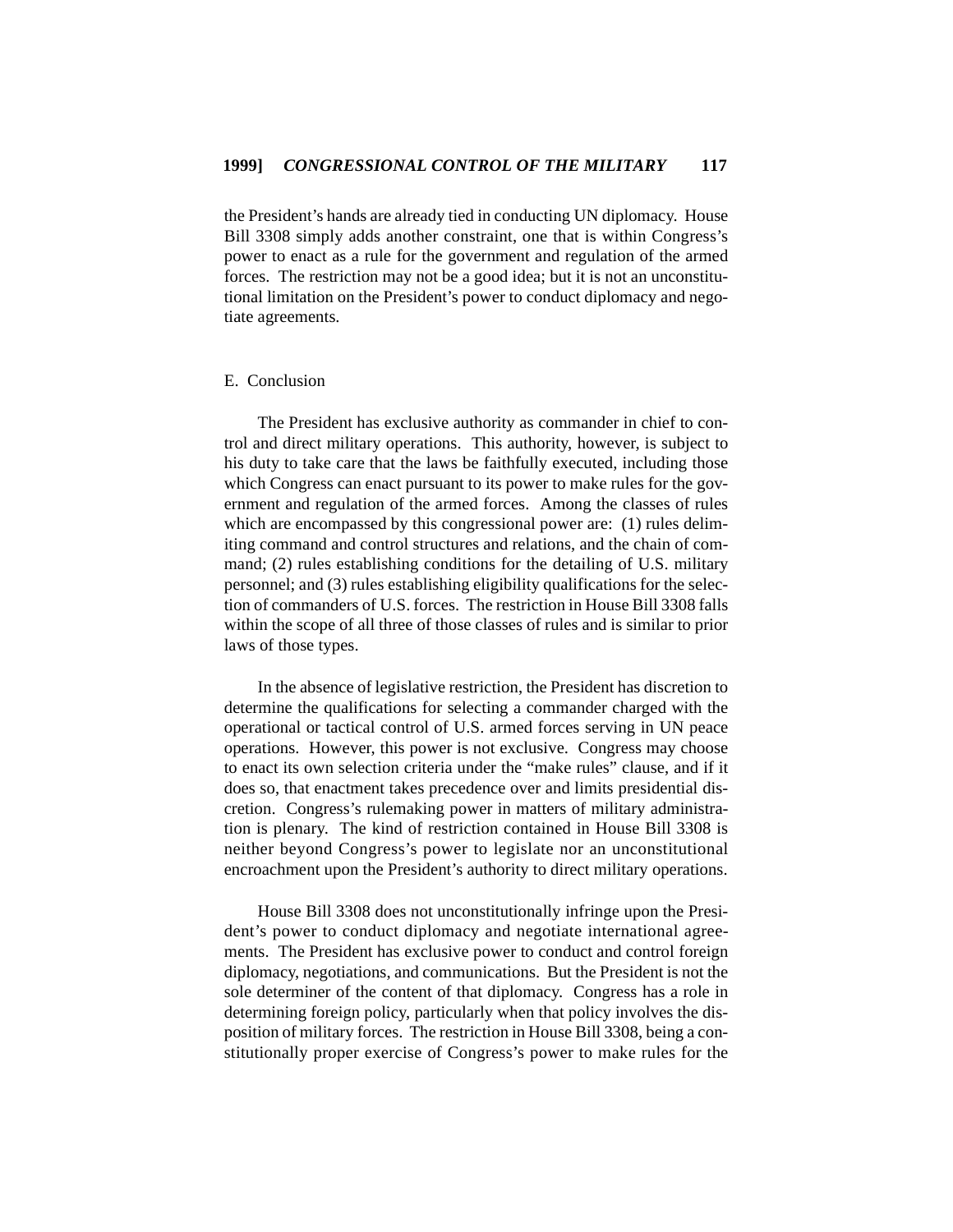government and regulation of the armed forces, is a constitutionally permissible constraint on the President's power to conduct diplomacy and negotiate military agreements with the UN for the disposition of American forces in peace operations.

It was noted at the beginning of this analysis that there was a potential issue involving the scope of Congress's power of the purse–the argument that Congress cannot do indirectly what it is barred from doing directly. However, as Congress has the direct power to enact the restriction contained in House Bill 3308, there is no infirmity in its doing so indirectly through the spending power. Accordingly, the issue of indirect action need not be addressed.

For the foregoing reasons, Congress has the constitutional authority to prohibit members of the United States armed forces from serving under a foreign commander.

IV. Post Script: Congressional Efforts to Restrict the President's Authority to Place U. S. Armed Forces Under Foreign Commanders in Multilateral Operations–An Unwise Policy

That a particular legislative proposal is constitutional does not, of course, mean that it is a good idea. In this instance a comprehensive analysis of the policy considerations implicated by the type of restriction contained in House Bill 3308 is beyond the scope of this article. Nevertheless, it would be remiss not to express the position that the restriction proposed in House Bill 3308 is unwise. In short, although the Clinton Administration was in error in asserting that the restriction unconstitutionally infringes on the President's authority as commander in chief, President Clinton's veto was correct as a matter of policy.

It became apparent during 1993 and 1994 that UN peace operations are not a panacea for solving the world's problems. Even when such operations are desirable, U.S. participation may not be appropriate. This change in perspective from the overly optimistic attitudes of the immediate post-Cold War era was reflected in the Clinton Administration's retreat from the policy reflected in the proposed Presidential Decision Directive 13, which had placed high hopes on the capacity of the UN to make or keep peace in international trouble spots, to the much more cautious policy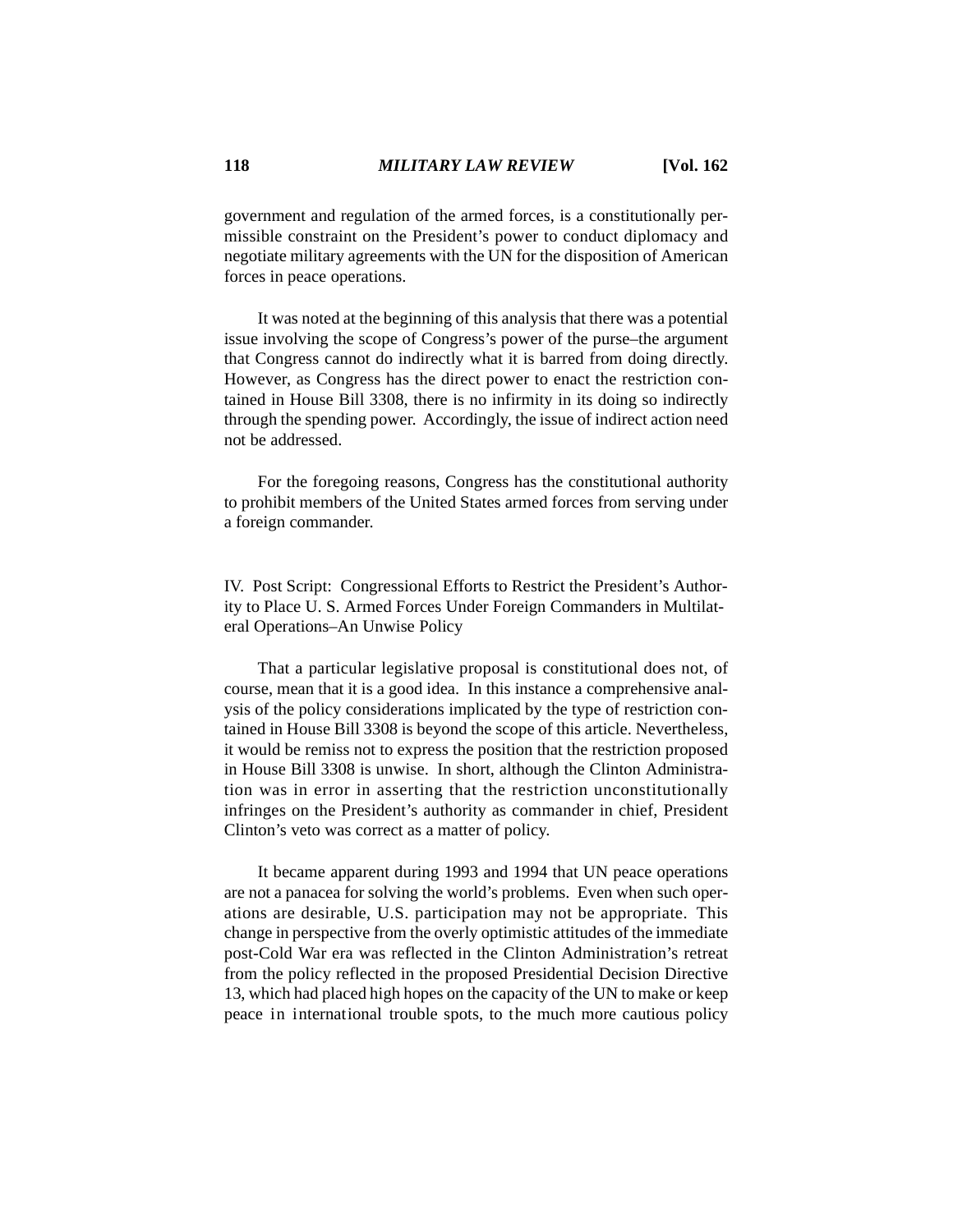guidelines finally enunciated in Presidential Decision Directive 25.219 But House Bill 3308 and its siblings sought to carry this shift in mood to an extreme by effectively precluding the United States from becoming involved in UN peace operations, regardless of their nature and size, unless they are led by U.S. commanders.

Much of the "popular appeal" of House Bill 3308-type restrictions appear to rest on the faulty assumption that U.S. troops will inevitably be drawn into significant front-line combat roles in UN operations, such as occurred in Somalia. However, the overwhelming majority of UN peace operations in which U.S. forces participate do not involve hostilities, such as in Somalia, where the risk of combat casualties is relatively high. Instead, they involve more traditional operations where U.S. forces (often quite small in number) are supporting UN observer or peacekeeping missions that are operating with the consent of the relevant parties, and where, accordingly, the risk of casualties is minimal.

For example, in the UN Observer Mission in Georgia (UNOMIG) and in the UN Truce Supervision Organization (UNTSO), which monitors cease-fires along Israel's borders, there are just two Americans serving as military observers.220 Similarly, the UN Iraq-Kuwait Observer Mission (UNIKOM) and the United Nations Mission for the Referendum in Western Sahara (MINURSO) use just eleven and fifteen U.S. observers, respectively.<sup>221</sup> There is no good foreign policy or military rationale for an American presence to be foreclosed in such missions, especially because

<sup>219.</sup> As noted *supra* in the text accompanying note 31, the proposed Presidential Decision Directive 13 contemplated a more intensive American involvement in UN peace operations, including the prospect of American forces regularly serving under foreign commanders. In contrast, the policy finally adopted by the Clinton Administration in Presidential Decision Directive 25 defined stringent conditions for establishing peace operations and envisioned a much more limited U.S. role in such operations. It also set forth detailed criteria for determining under what circumstances and to what degree U.S. forces would be permitted to serve under foreign commanders. *See* Presidential Decision Directive 225, *supra* note 38.

<sup>220.</sup> These figures are current as of November 1998. Deployment figures for UN peace operations broken down by contributing country, as well as much other information about those operations, are posted on the Internet site for the UN Department of Peacekeeping. *See* United Nations, *UN Peacekeeping Operations* (visited Nov. 23, 1999) <http://www.un.org/Depts/dpko/>.

<sup>221.</sup> These figures are current as of November 1998. *See id.*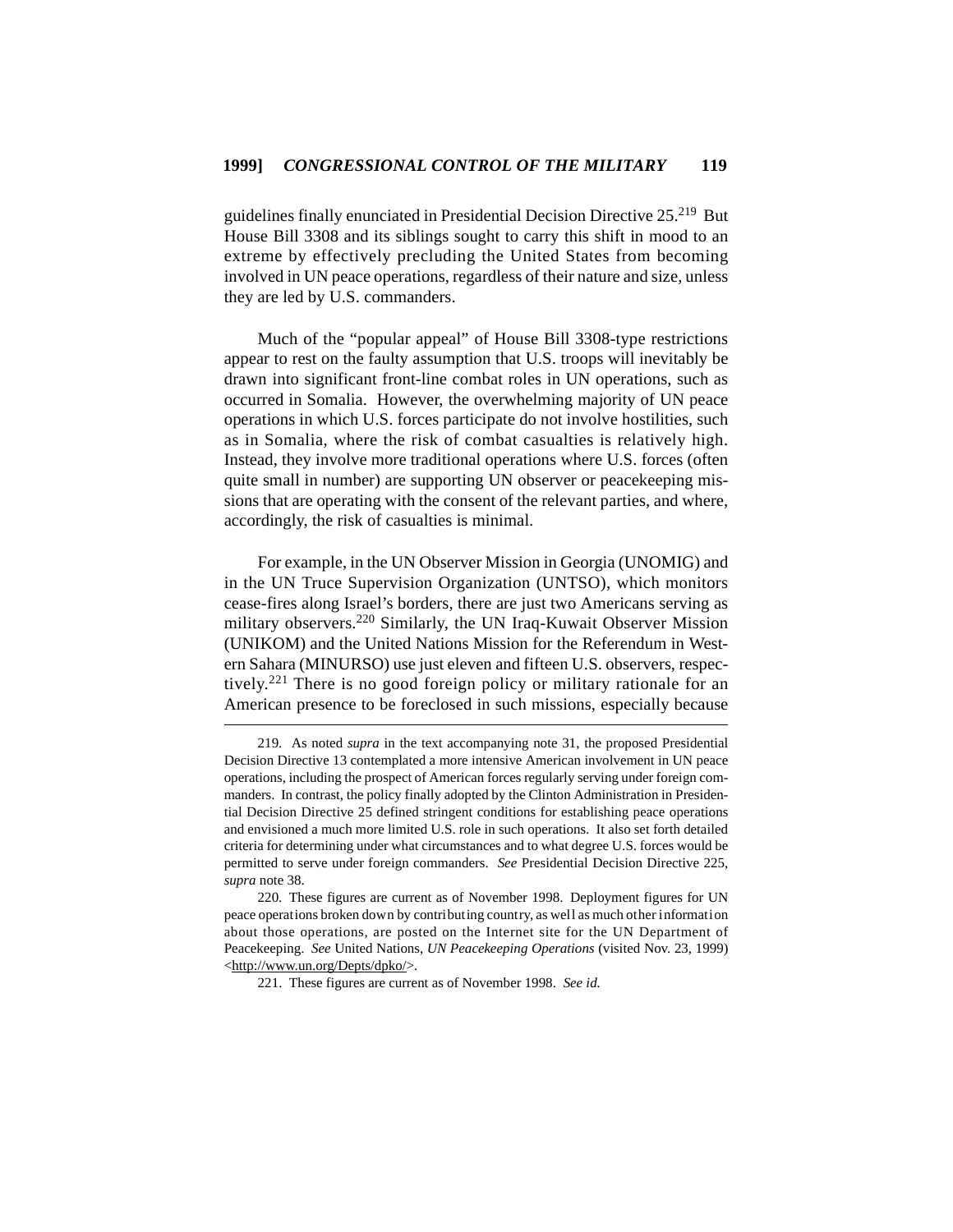even token U.S. participation may have significant symbolic and political significance.<sup>222</sup>

More importantly, imposing broad restrictions on the President's authority to place U.S. forces under foreign command, whether in UN operations or otherwise, ignores the fundamental need for flexibility in the conduct of foreign affairs and diplomacy. Such restrictions have the potential to limit the President's ability, as commander in chief, to establish command and control relations that best meet the exigencies of a particular situation.

Indeed, history shows that throughout the Twentieth Century, the President and his military advisors have occasionally deemed it appropriate to place U.S. forces under foreign commanders, at least temporarily. American troops served under the foreign commanders in both World Wars, in the multinational intervention in the Russian Civil War in 1918, and during the war in Vietnam.<sup>223</sup> In 1991, during the Gulf War, Gen. Norman Schwarzkopf placed U.S. forces under the operational control of a French general.<sup> $224$ </sup> Under existing security arrangements in Korea, a U.S. Army division serving under the UN flag in South Korea is under the operational control of a South Korean general. In many if not all of these operations, forces from other countries have also been placed under U.S. commanders when deemed appropriate.225 As former Colorado Representative David E. Skaggs has cogently concluded:

[T]his history demonstrates how from time to time the President's ability to place our forces under an ally's operational control–or to take such control of an ally's forces–has enhanced [the United States'] ability to establish and maintain alliances and to

<sup>222.</sup> Similarly, there will undoubtedly be situations in the future in which U.S. personnel are needed to provide only logistic support, such as transportation or communications. Again, in such circumstances, there is no reason to impose a blanket prohibition on such deployments simply because the broader military operation is under a foreign commander.

<sup>223.</sup> Cooling, *supra* note 195, 1709-69 (discussing these instances); Coughlin & Mataxis, *supra* note 1995, 1709-69 (discussing these instances). *See* George K. Walker, *United States National Security Law and United Nations Peacekeeping or Peacemaking Operations*, 29 WAKE FOREST L. REV. 441 n.53 (1994) (providing additional references).

<sup>224.</sup> *See* 142 CONG. REC. H10061 (daily ed. Sept. 5, 1996) (statement of Rep. Skaggs).

<sup>225.</sup> These instances are also reviewed in the sources referenced in note 225, *supra*.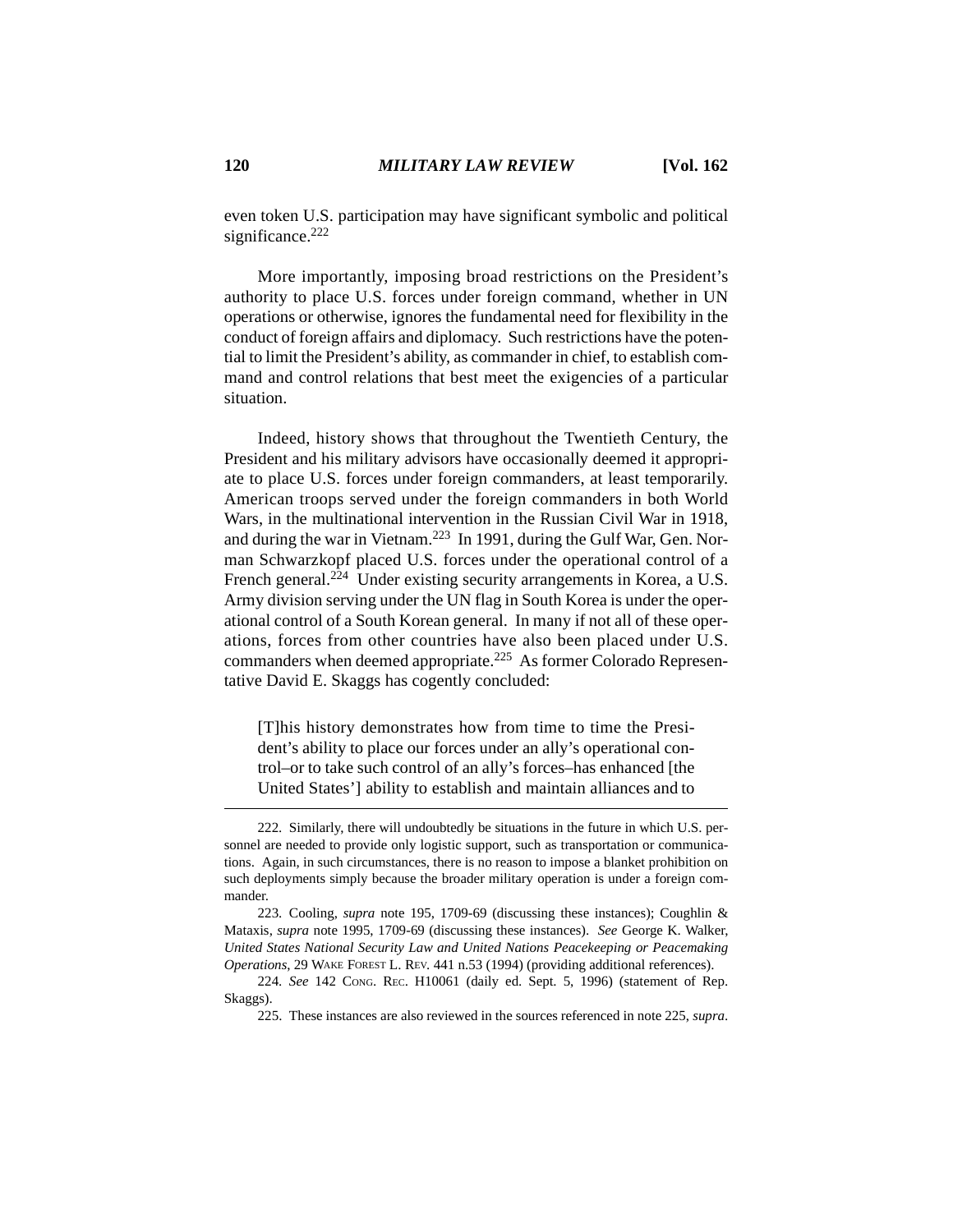fashion international coalition efforts when circumstances make that the best way for us to pursue U.S. national interests. $226$ 

Representative Skaggs's comment points to a further concern: the potential for compromising U.S. diplomatic initiatives with regard to peace operations caused by the perception that the U.S. is uncompromisingly separating itself from the rest of the international community through restrictions of the type contained in House Bill 3308. The passage of any legislation similar to House Bill 3308 would gratuitously weaken the ability of the United States to persuade other nations to engage in multilateral military actions, whether it be under American leadership or without U.S. participation. Passage of such legislation would effectively send a message to other countries that the United States does not trust the foreign officers.

Yet, at the same time the United States has a significant interest in persuading other countries to become more (rather than less) involved in sharing military burdens overseas. Although there may be a certain domestically popular appeal to legislation providing that only American officers can exercise operational control over U.S. troops in UN operations, it is difficult to perceive how such legislation could do anything but weaken the ability of the President to persuade foreign nations to place their troops under the operational control of foreign commanders in future crises, whether they be American commanders or commanders from third countries.<sup>227</sup>

Moreover, the passage of such legislation has the potential, over time, to undermine the comity and mutual respect between co-equal branches of government in an area where it is of paramount importance for the country that the Congress and the President work together. Although such legislation is not unconstitutional, it would effectively constitute a decision by the Congress to deny the President authority that, in a broad, non-legal sense has traditionally been considered to lie within the scope of the President's discretion to conduct operations as commander in chief. This can only add an additional dimension for conflict between the two branches of government in times of crisis and raise the potential for skewing the political and

<sup>226. 142</sup> CONG. REC. H10061.

<sup>227.</sup> Supporters of House Bill 3308 noted that the legislation contained a waiver provision that would have given the President the authority to place U.S. forces under foreign command if the President: (a) certifies to Congress that it is "in the national security interests of the United States to place any element of the armed forces under UN operational or tactical control," and (b) provides the Congress with a detailed report describing, *inter alia*,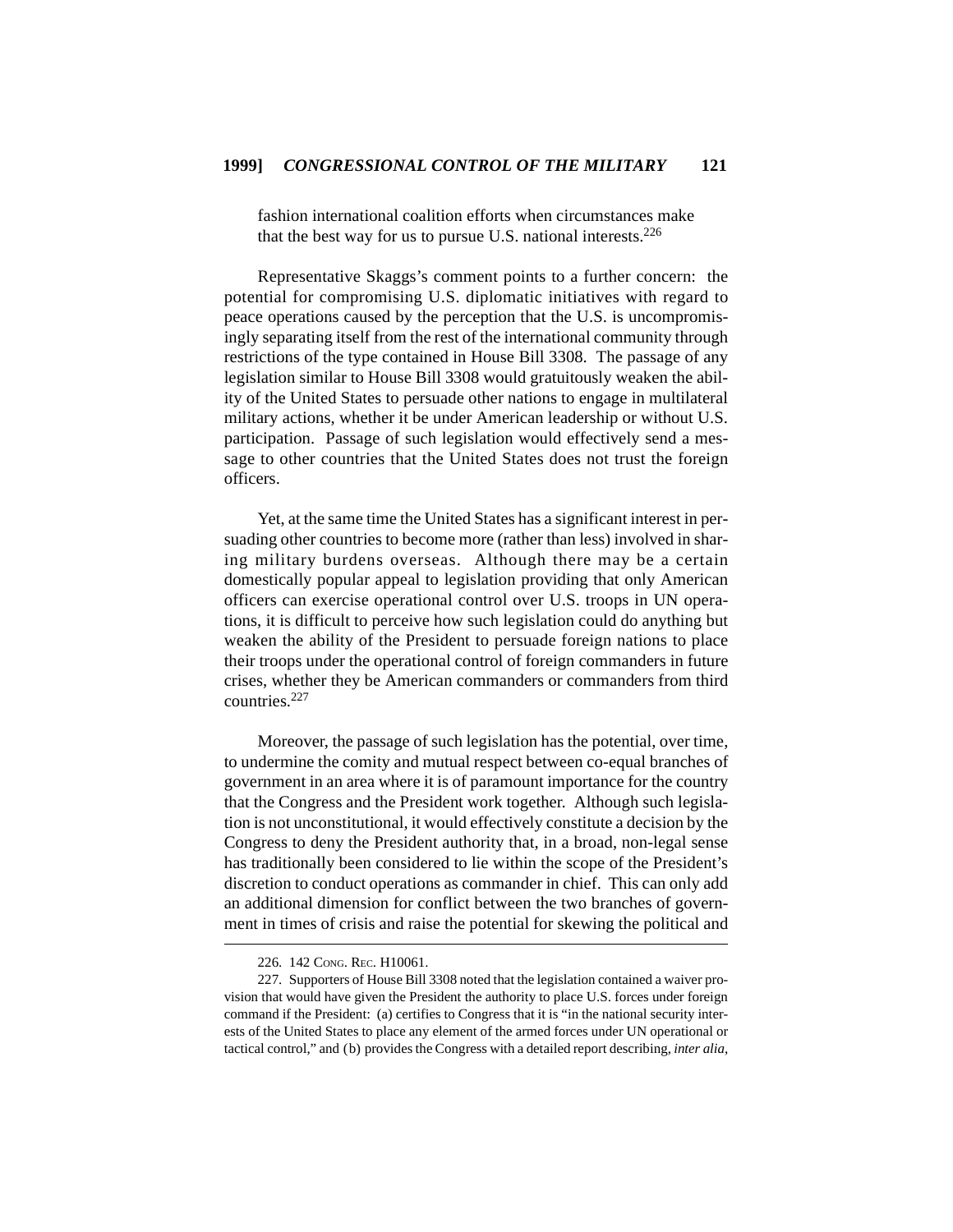military responses to future crises away from those which may be most effective.

House Bill 3308 identified problems with UN command and control structures as a justification for the blanket restriction contained in the bill.<sup>228</sup> Such a restriction, however, is a very blunt instrument to use to address issues that should be considered case by case, taking account of the particular nature of each operation, the degree of risk involved (for example, there is a vast difference between enforcement operations and observer missions), the specific personnel and command structure proposed for a given operation, and the lessons learned from earlier missions. It also fails to account for the highly developed doctrine and understanding acquired by the U.S. military in its experience with interoperability in joint and coalition operations.<sup>229</sup>

The national interest is best served by continuing to allow the President broad flexibility, as commander in chief, to deploy U.S. forces under such operational and tactical control arrangements as the President and his military advisors believe will best serve the mission at hand. As General David C. Jones (Ret.), a former Chairman of the Joint Chiefs of Staff, and several other high-ranking retired military officers eloquently stated during the debate on House Bill 3308:

In the post-Cold War world, it will remain essential that the President retain the authority to establish command arrangements

228. H.R. 3308, sec. 2(a)(5).

<sup>227. (</sup>continued) the national security interests at issue, the proposed mission of the U.S. armed forces to be deployed, the precise command and control relationships to be employed, and the "exit strategy for the complete withdrawal of the United States forces involved." H.R 3308 subsections 405(b) and (d), *reprinted in* the Appendix, *infra*. In response, as one opponent of House Bill 3308 argued, "the waiver and certification requirements in this bill are not workable. As drawn, they would require the President to see the unforeseeable, or to be forced to choose between a dissembling assertion of knowing what cannot be known and an improper abdication of constitutional authority." 142 CONG. REC. H10060 (daily ed. Sept. 5, 1996) (remarks of Rep. David E. Skaggs). However, aside from the question of whether the waiver provision is workable as a practical matter, it is unlikely that such a provision would have overcome the perception in other countries that House Bill 3308 was designed to ensure that U.S. armed forces would not serve under non-U.S. nationals in UN peace operations, even though the U.S. would still expect foreign military personnel to serve under American commanders when the U.S. was willing to participate in such missions.

<sup>229.</sup> For examples of the level of sophistication of the military's understanding of joint operations, including peacekeeping missions, see the military manuals and articles referenced *supra* in note 195.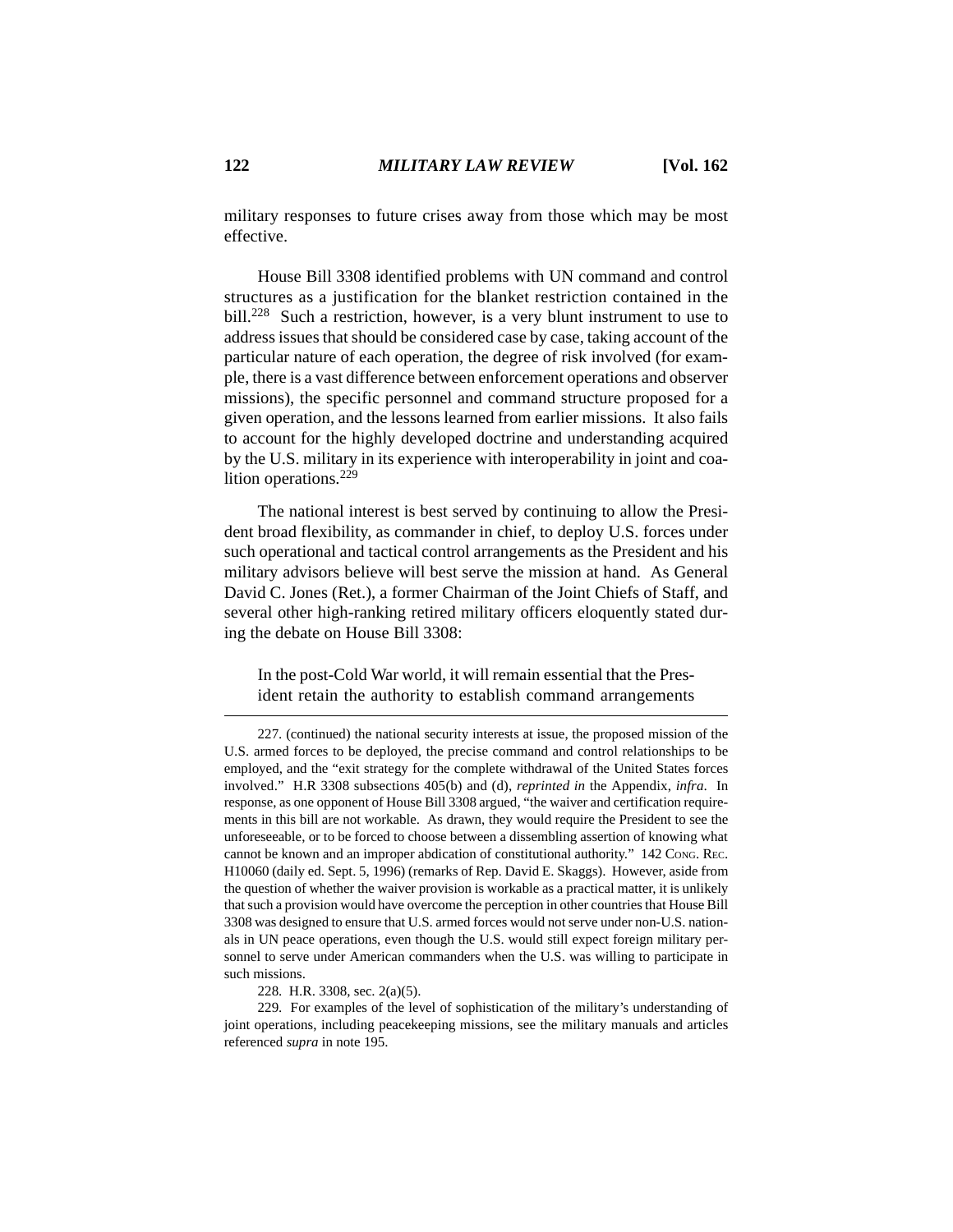best suited to the needs of future operations. As commander in chief, he will never relinquish command of U.S. military forces. However, from time to time it will be necessary and appropriate to temporarily subordinate elements of our forces to the operational control of competent commanders from allied or other foreign countries. As retired military officers, we can personally attest that it is essential to the effective operation of future coalitions that the President retain this authority. Just as we will frequently have foreign forces serving under the operational control of American commanders, so must we be able to negotiate reciprocal arrangements freely.<sup>230</sup>

The Committee<sup>231</sup> concurs with the views of General Jones and his fellow former officers.

To conclude, although House Bill 3308 is constitutional, the adoption of the type of restriction contained in that bill would undermine rather than advance U.S. foreign policy and national security interests.

<sup>230.</sup> Letter from David C. Jones, General, U.S. Air Force (Ret), David E. Jeremiah, Admiral, U.S. Navy (Ret), Glenn K. Otis, General, U.S. Army (Ret), W.E. Boomer, General, U.S.M.C. (Ret), B.E. Trainor, Lt. Gen, U.S.M.C. (Ret), to Hon. Newt Gingrich (Feb. 15, 1995) *reprinted in* 141 CONG. REC. H1792 (daily ed. Feb. 15, 1995).

<sup>231.</sup> The Committee on Military Affairs and Justice of the Association of the Bar of the City of New York.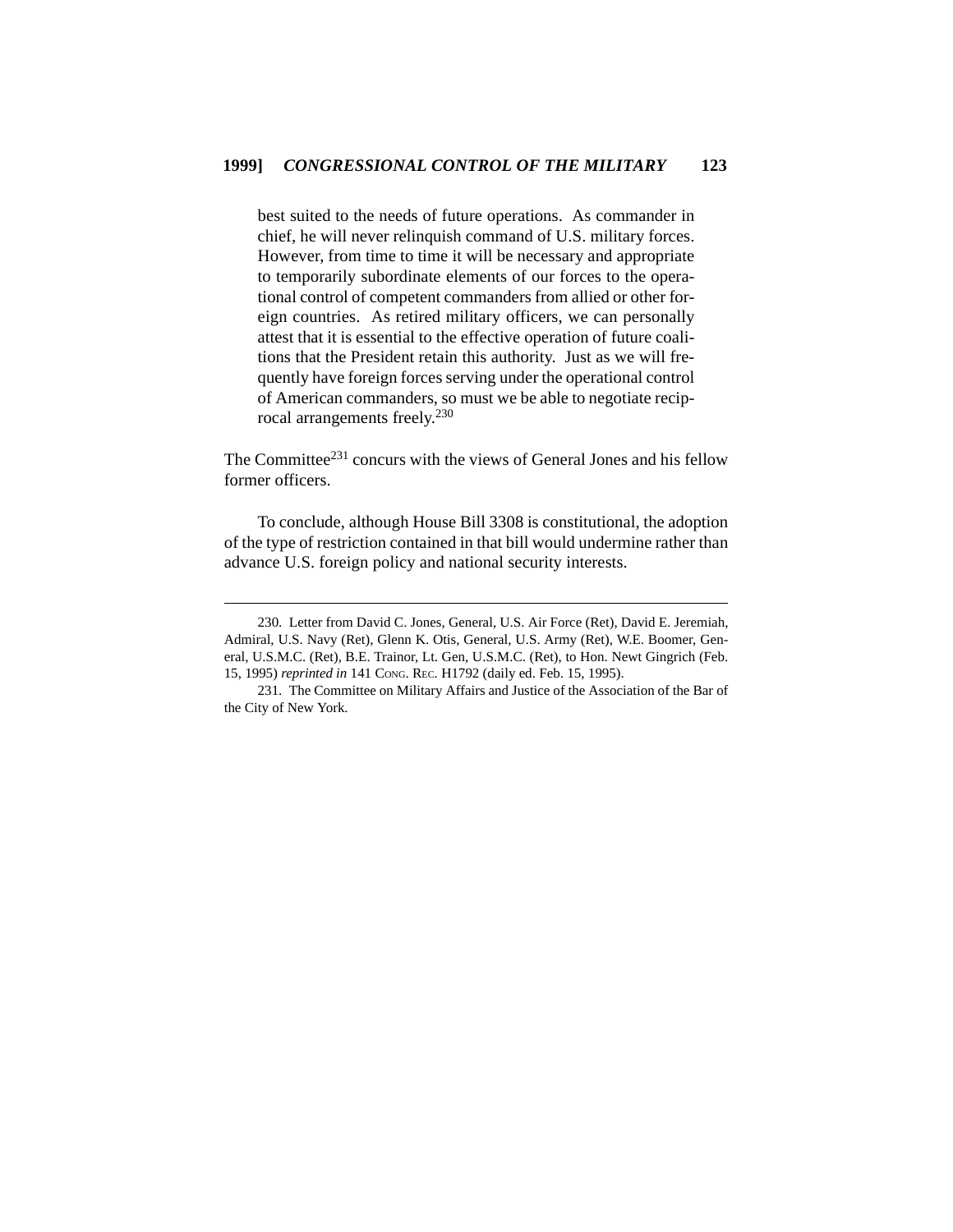### **APPENDIX**

### Text of House Bill 3308

# H.R. 3308: 104th CONGRESS, 2d Session

#### AN ACT

To amend title 10, United States Code, to limit the placement of United States forces under United Nations operational or tactical control, and for other purposes.

Be it enacted by the Senate and House of Representatives of the United States of America in Congress assembled,

# SECTION 1. SHORT TITLE.

This Act may be cited as the 'United States Armed Forces Protection Act of 1996.'

#### SEC. 2. FINDINGS AND CONGRESSIONAL POLICY.

(a) FINDINGS-Congress finds as follows:

(1) The President has made United Nations peace operations a major component of the foreign and security policies of the United States.

(2) The President has committed United States military personnel under United Nations operational control to missions in Haiti, Croatia, and Macedonia that could endanger those personnel.

(3) The President has deployed over 22,000 United States military personnel to the former Yugoslavia as peacekeepers under NATO operational control to implement the Dayton Peace Accord of December 1995.

(4) Although the President has insisted that he will retain command of United States forces at all times, in the past this has meant administrative control of United States forces only, while operational control has been ceded to United Nations commanders, some of whom were foreign nationals.

(5) The experience of United States forces participating in combined United States-United Nations operations in Somalia, and in combined United-Nations-NATO operations in the former Yugoslavia, demonstrate that prerequisites for effective military operations such as unity of com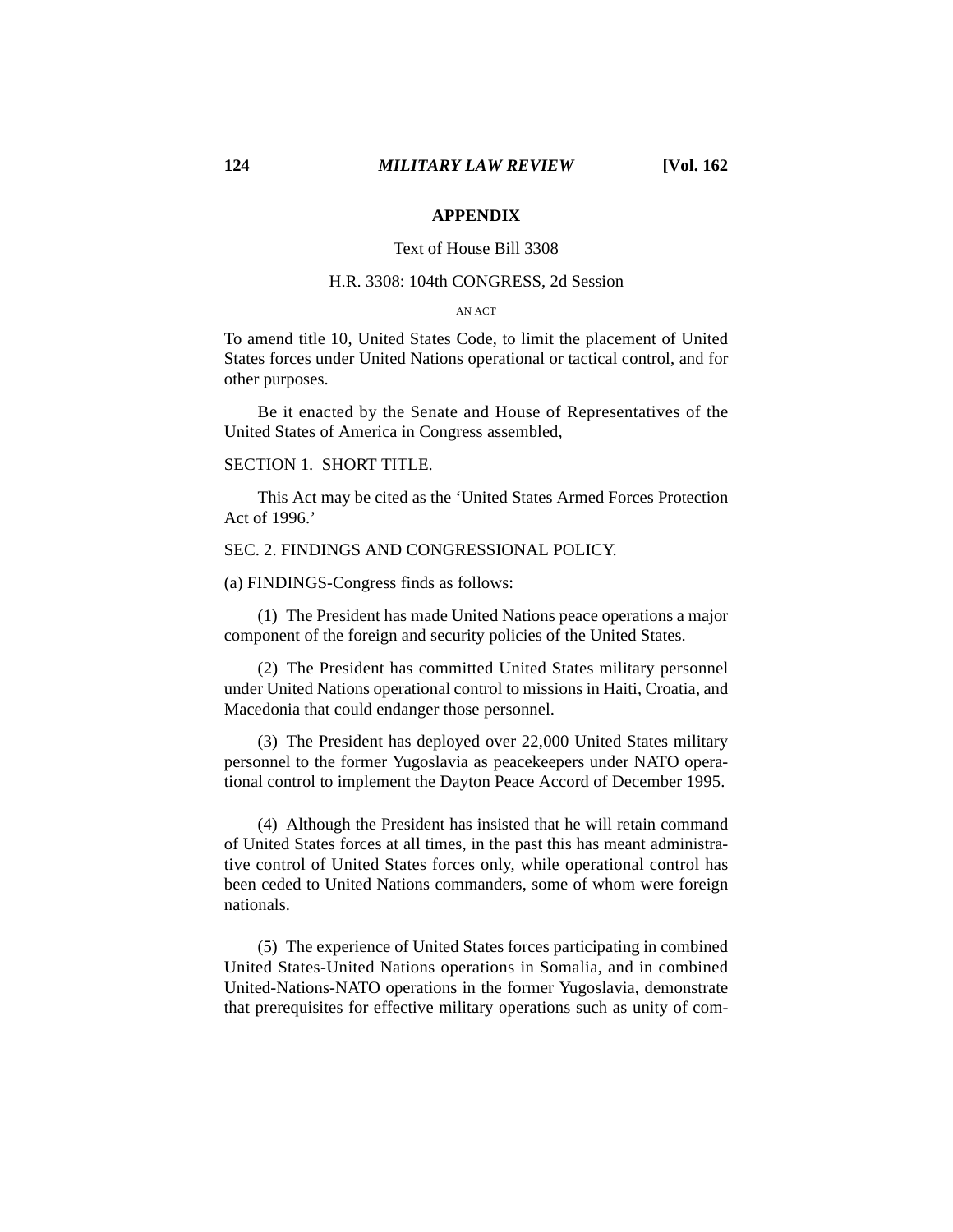mand and clarity of mission have not been met by United Nations command and control arrangements.

(6) Despite the many deficiencies in the conduct of United Nations peace operations, there may be unique occasions when it is in the national security interests of the United States to participate in such operations.

(b) POLICY-It is the sense of Congress that--

(1) The President should fully comply with all applicable provisions of law governing the deployment of the Armed Forces of the United States to United Nations peacekeeping operations;

(2) The President should consult closely with Congress regarding any United Nations peace operation that could involve United States combat forces and that such consultations should continue throughout the duration of such activities;

(3) The President should consult with Congress before a vote within the United Nations Security Council on any resolution which would authorize, extend, or revise the mandate for any such activity;

(4) In view of the complexity of United Nations peace operations and the difficulty of achieving unity of command and expeditious decision making, the United States should participate in such operations only when it is clearly in the national security interest to do so;

(5) United States combat forces should be under the operational control of qualified commanders and should have clear and effective command and control arrangements and rules of engagement (which do not restrict their self-defense in any way) and clear and unambiguous mission statements; and

(6) None of the Armed Forces of the United States should be under the operational control of foreign nationals in United Nations peace enforcement operations except in the most extraordinary circumstances.

(c) DEFINITIONS-For purposes of subsections (a) and (b):

(1) The term 'United Nations peace enforcement operations' means any international peace enforcement or similar activity that is authorized by the United Nations Security Council under chapter VII of the Charter of the United Nations.

(2) The term 'United Nations peace operations' means any international peacekeeping, peacemaking, peace enforcement, or similar activity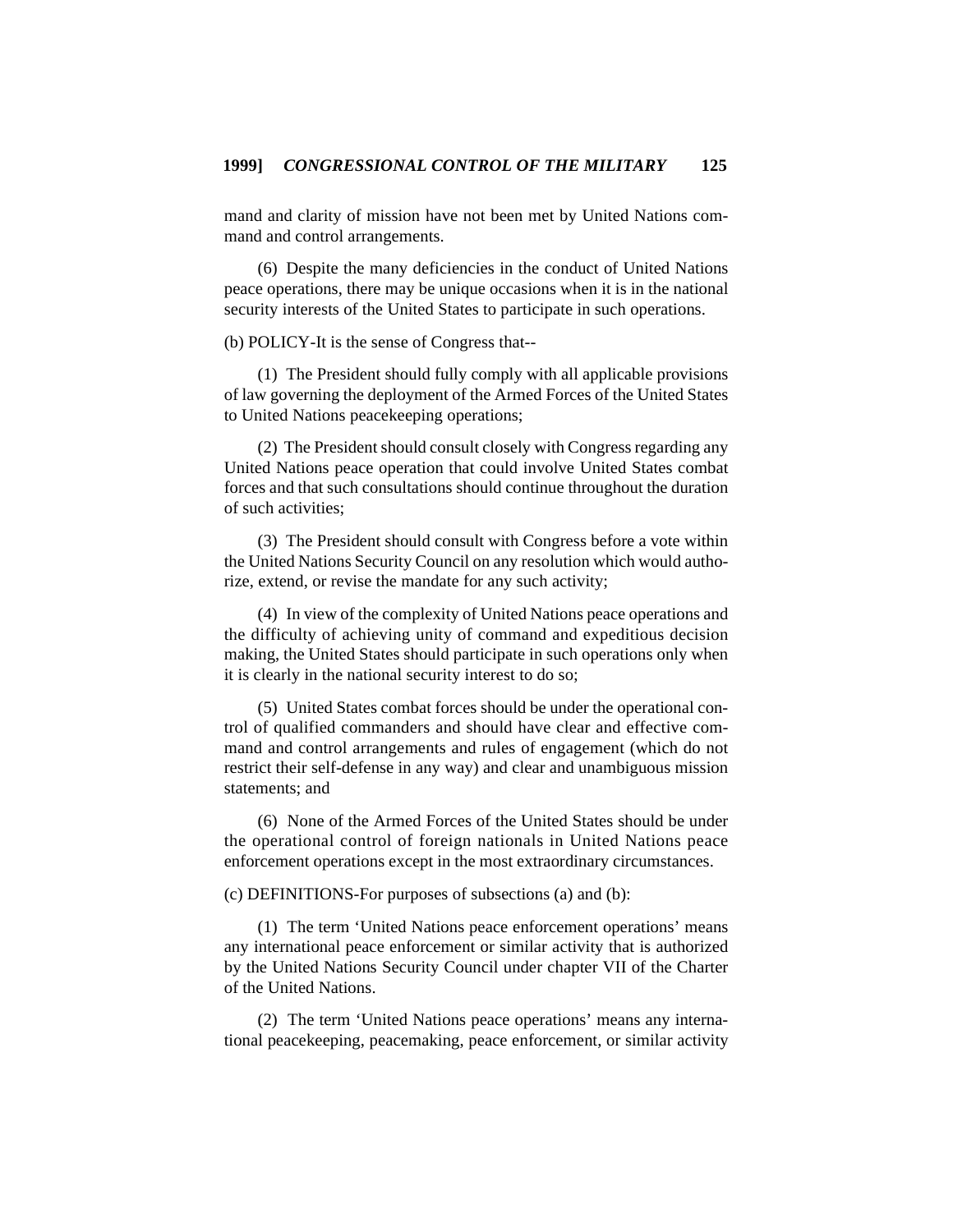that is authorized by the United Nations Security Council under chapter VI or VII of the Charter of the United Nations.

# SEC. 3. PLACEMENT OF UNITED STATES FORCES UNDER UNITED NATIONS OPERATIONAL OR TACTICAL CONTROL

#### (a) IN GENERAL-

(1) Chapter 20 of title 10, United States Code, is amended by inserting after section 404 the following new section:

'Sec. 405. Placement of United States forces under United Nations operational or tactical control: limitation

'(a) LIMITATION-Except as provided in subsections (b) and (c), funds appropriated or otherwise made available for the Department of Defense may not be obligated or expended for activities of any element of the armed forces that after the date of the enactment of this section is placed under United Nations operational or tactical control, as defined in subsection (f).

#### '(b) EXCEPTION FOR PRESIDENTIAL CERTIFICATION-

'(1) Subsection (a) shall not apply in the case of a proposed placement of an element of the armed forces under United Nations operational or tactical control if the President, not less than [fifteen] days before the date on which such United Nations operational or tactical control is to become effective (or as provided in paragraph (2)), meets the requirements of subsection (d).

'(2) If the President certifies to Congress that an emergency exists that precludes the President from meeting the requirements of subsection (d) [fifteen] days before placing an element of the armed forces under United Nations operational or tactical control, the President may place such forces under such operational or tactical control and meet the requirements of subsection (d) in a timely manner, but in no event later than [forty-eight] hours after such operational or tactical control becomes effective.

# '(c) ADDITIONAL EXCEPTIONS-

'(1) Subsection (a) shall not apply in the case of a proposed placement of any element of the armed forces under United Nations operational or tactical control if Congress specifically authorizes by law that particular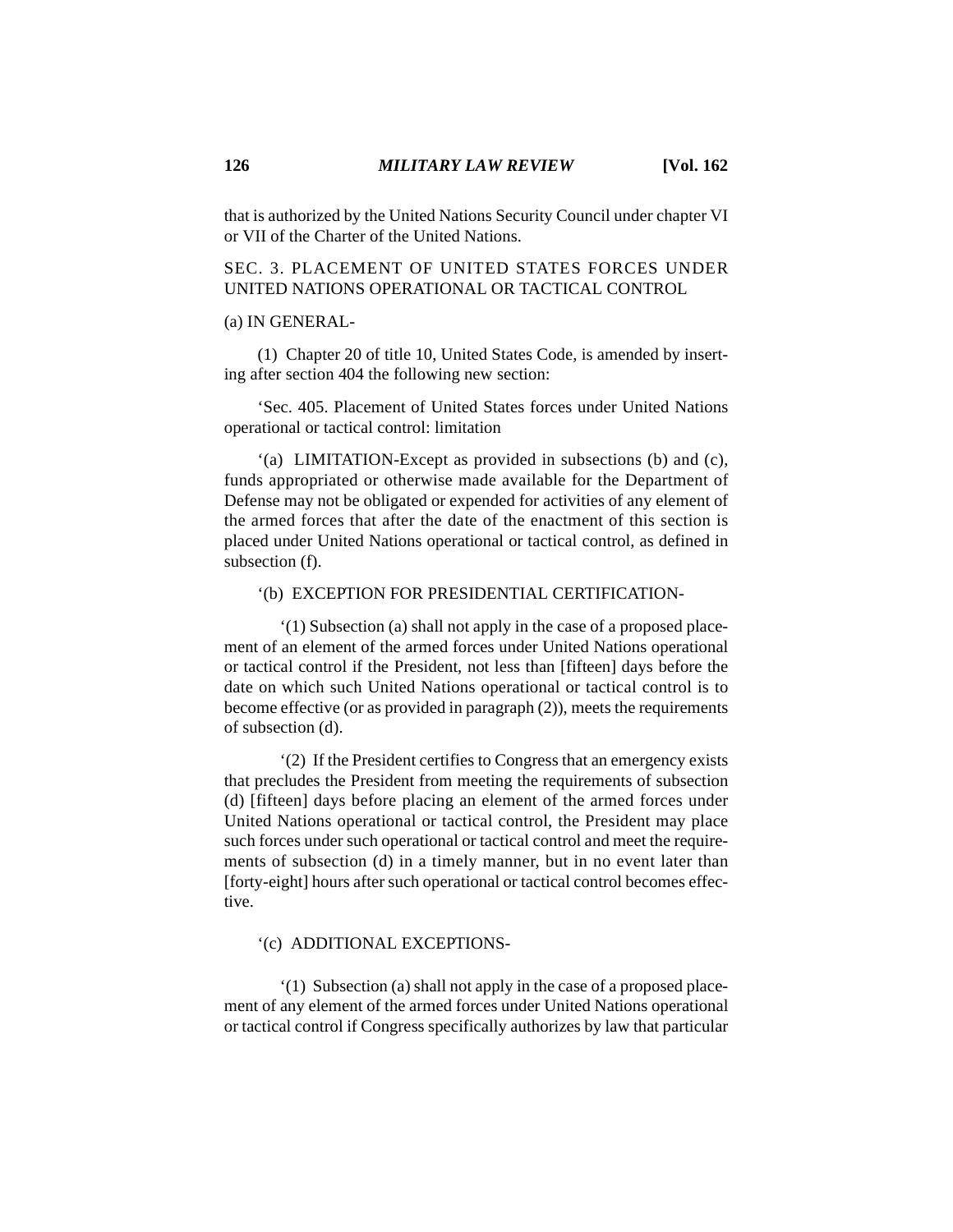placement of United States forces under United Nations operational or tactical control.

'(2) Subsection (a) shall not apply in the case of a proposed placement of any element of the armed forces in an operation conducted by the North Atlantic Treaty Organization.

'(d) PRESIDENTIAL CERTIFICATIONS-The requirements referred to in subsection (b)(1) are that the President submit to Congress the following:

'(1) Certification by the President that it is in the national security interests of the United States to place any element of the armed forces under United Nations operational or tactical control.

'(2) A report setting forth the following:

'(A) A description of the national security interests that would be advanced by the placement of United States forces under United Nations operation or tactical control.

'(B) The mission of the United States forces involved.

'(C) The expected size and composition of the United States forces involved.

'(D) The precise command and control relationship between the United States forces involved and the United Nations command structure.

'(E) The precise command and control relationship between the United States forces involved and the commander of the United States unified command for the region in which those United States forces are to operate.

'(F) The extent to which the United States forces involved will rely on forces of other countries for security and defense and an assessment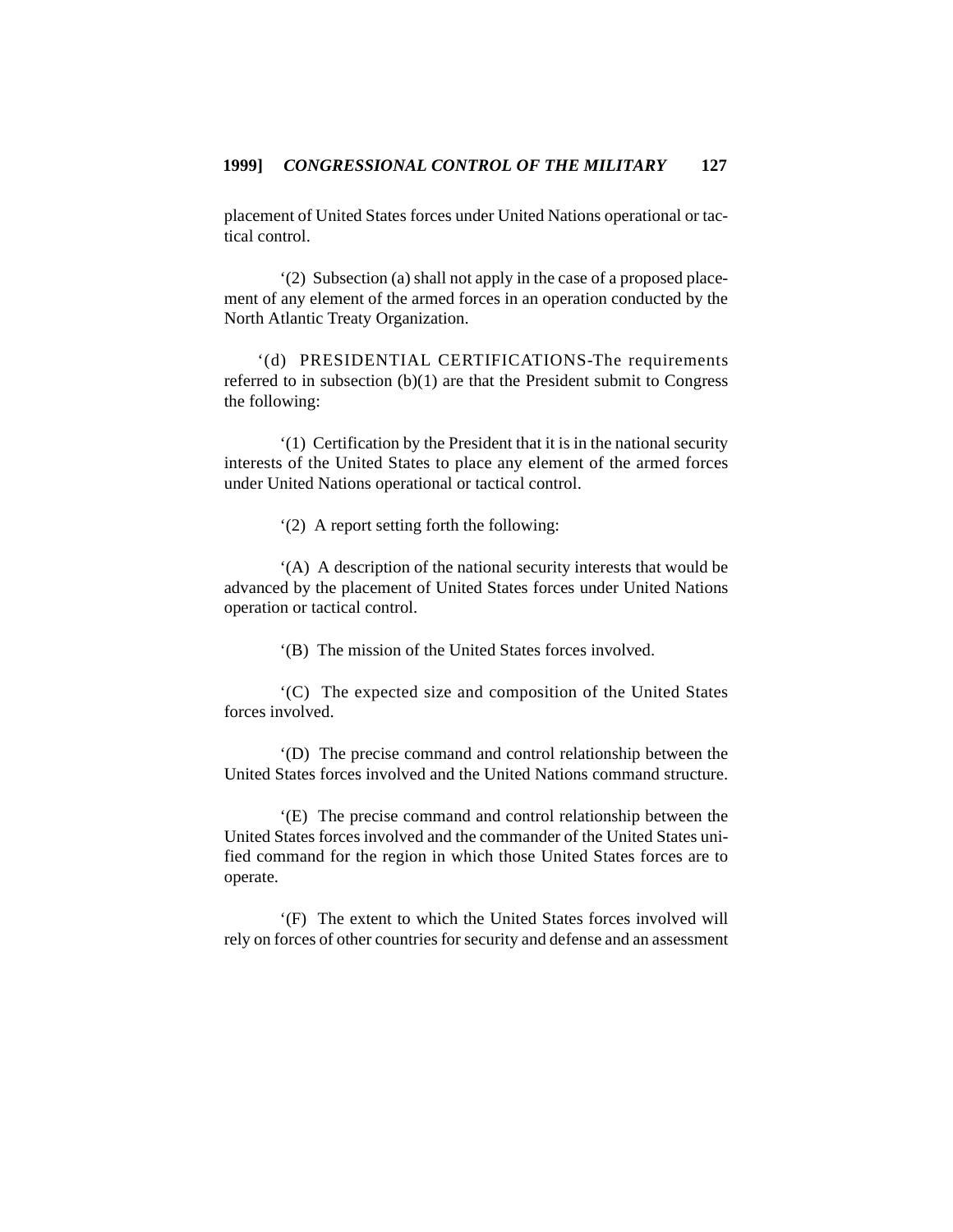of the capability of those other forces to provide adequate security to the United States forces involved.

'(G) The exit strategy for complete withdrawal of the United States forces involved.

'(H) The extent to which the commander of any unit of the armed forces proposed for placement under United Nations operational or tactical control will at all times retain the right-

> '(i) to report independently to superior United States military authorities; and

'(ii) to decline to comply with orders judged by the commander to be illegal or beyond the mandate of the mission to which the United States agreed with the United Nations, until such time as that commander receives direction from superior United States military authorities with respect to the orders that the commander has declined to comply with.

'(I) The extent to which the United States will retain the authority to withdraw any element of the armed forces from the proposed operation at any time and to take any action it considers necessary to protect those forces if they are engaged.

'(J) The anticipated monthly incremental cost to the United States of participation in the United Nations operation by the United States forces which are proposed to be placed under United Nations operational or tactical control and the percentage that such cost represents of the total anticipated monthly incremental costs of all nations expected to participate in such operation.

'(e) CLASSIFICATION OF REPORT- A report under subsection (d) shall be submitted in unclassified form and, if necessary, in classified form.

'(f) UNITED NATIONS OPERATIONAL OR TACTICAL CON-TROL- For purposes of this section, an element of the Armed Forces shall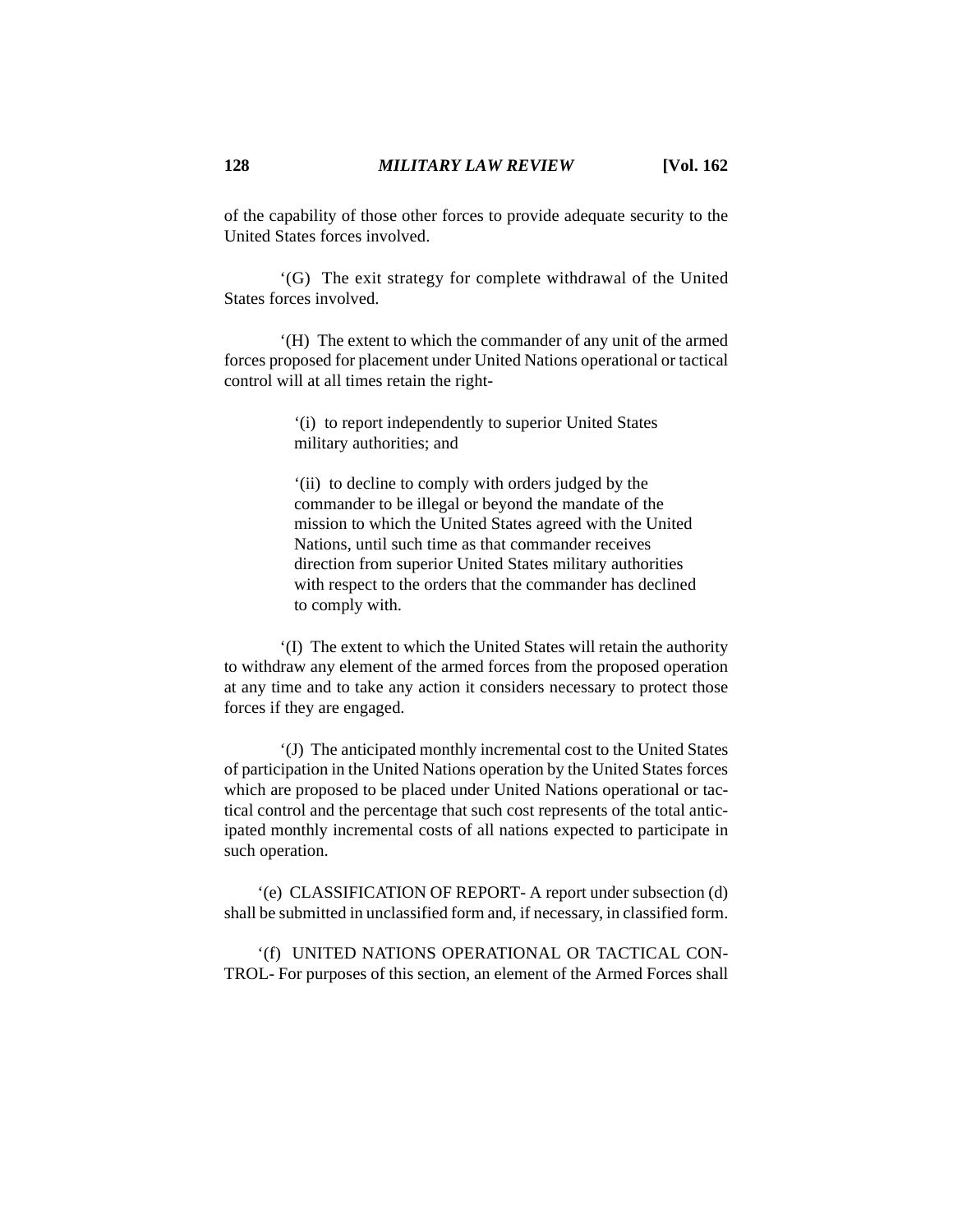be considered to be placed under United Nations operational or tactical control if–

'(1) that element is under the operational or tactical control of an individual acting on behalf of the United Nations for the purpose of international peacekeeping, peacemaking, peace-enforcing, or similar activity that is authorized by the Security Council under chapter VI or VII of the Charter of the United Nations; and

'(2) the senior military commander of the United Nations force or operation is a foreign national or is a citizen of the United States who is not a United States military officer serving on active duty.

'(g) INTERPRETATION- Nothing in this section may be construed -

'(1) as authority for the President to use any element of the Armed Forces in any operation;

'(2) as authority for the President to place any element of the Armed Forces under the command or operational control of a foreign national; or

'(3) as superseding, negating, or otherwise affecting the requirements of section 6 of the United Nations Participation Act of 1945 (22 U.S.C. § 287d).

(2) The table of sections at the beginning of subchapter I of such chapter is amended by adding at the end the following new item:

'405. Placement of United States forces under United Nations operational or tactical control: limitation.

(b) EXCEPTION FOR ONGOING OPERATIONS IN MACEDONIA AND CROATIA- Section 405 of title 10, United States Code, as added by subsection (a), does not apply in the case of activities of the Armed Forces that are carried out–

(1) in Macedonia as part of the United Nations force designated as the United Nations Preventive Deployment Force (UNPREDEP) pursuant to United Nations Security Council Resolution 795, adopted December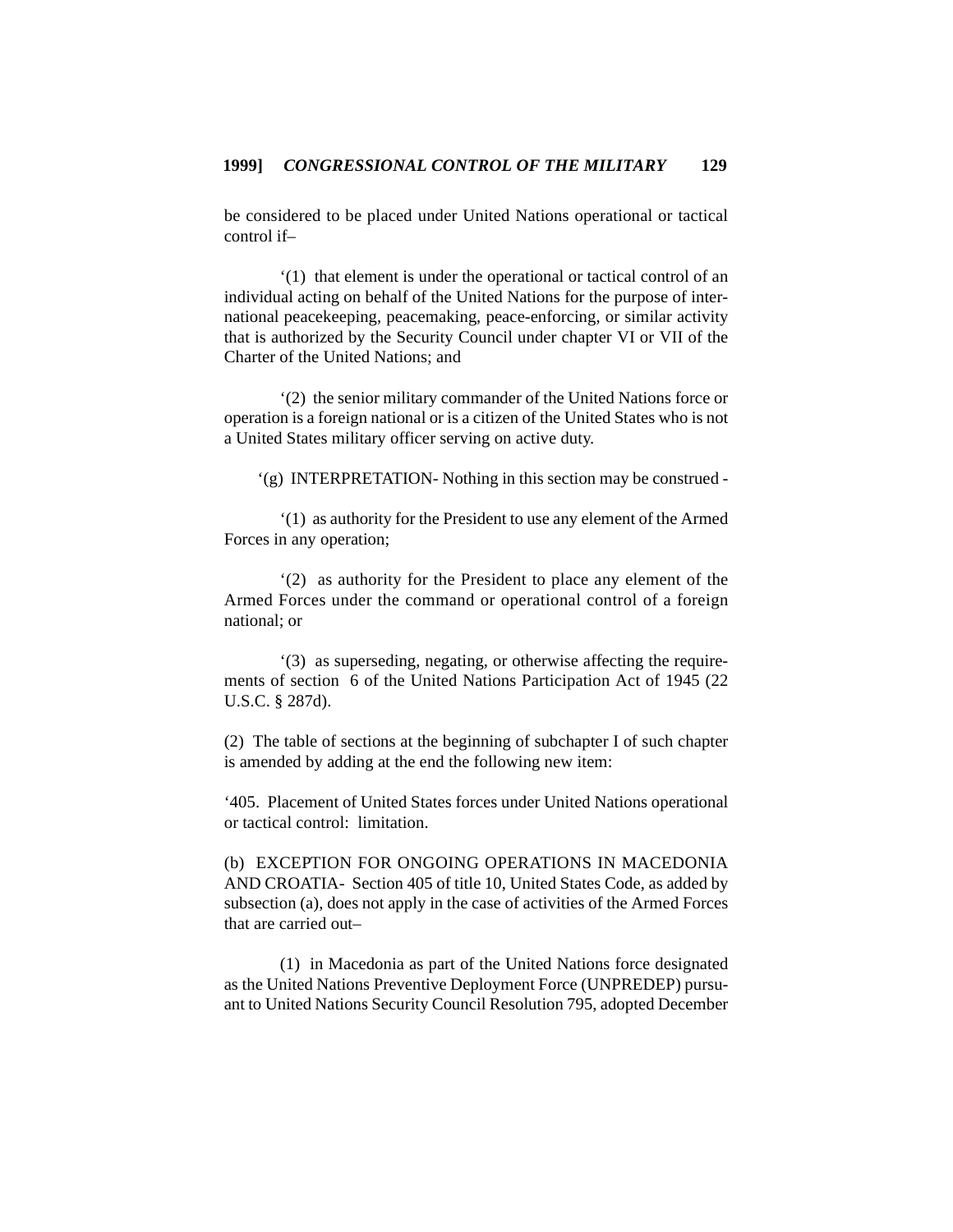11, 1992, and Resolution 983, adopted March 31, 1995, and subsequent reauthorization Resolutions; or

(2) in Croatia as part of the United Nations force designated as the United Nations Transitional Administration for Eastern Slavonia, Baranja, and Western Sirmium (UNTAES) pursuant to United Nations Security Council Resolution 1037, adopted January 15, 1996, and subsequent reauthorization Resolutions.

SEC. 4. REQUIREMENT TO ENSURE THAT ALL MEMBERS KNOW MISSION AND CHAIN OF COMMAND.

(a) IN GENERAL- Chapter 37 of title 10, United States Code, is amended by adding at the end the following new section:

'656. Members required to be informed of mission and chain of command

'The commander of any unit of the armed forces assigned to an operation shall ensure that each member of such unit is fully informed of that unit's mission as part of such operation and of that member's chain of command.

(b) CLERICAL AMENDMENT-The table of sections at the beginning of such chapter is amended by adding at the end the following new item:

'656. Members required to be informed of mission and chain of command.

SEC. 5. PROHIBITION ON REQUIREMENT FOR MEMBERS OF THE ARMED FORCES TO WEAR UNIFORM ITEMS OF THE UNITED NATIONS.

(a) IN GENERAL-Chapter 45 of title 10, United States Code, is amended by adding at the end the following new section:

'Sec. 777. Insignia of United Nations: prohibition on requirement for wearing

'No member of the armed forces may be required to wear as part of the uniform any badge, symbol, helmet, headgear, or other visible indicia or insignia which indicates (or tends to indicate) any allegiance or affiliation to or with the United Nations except in a case in which the wearing of